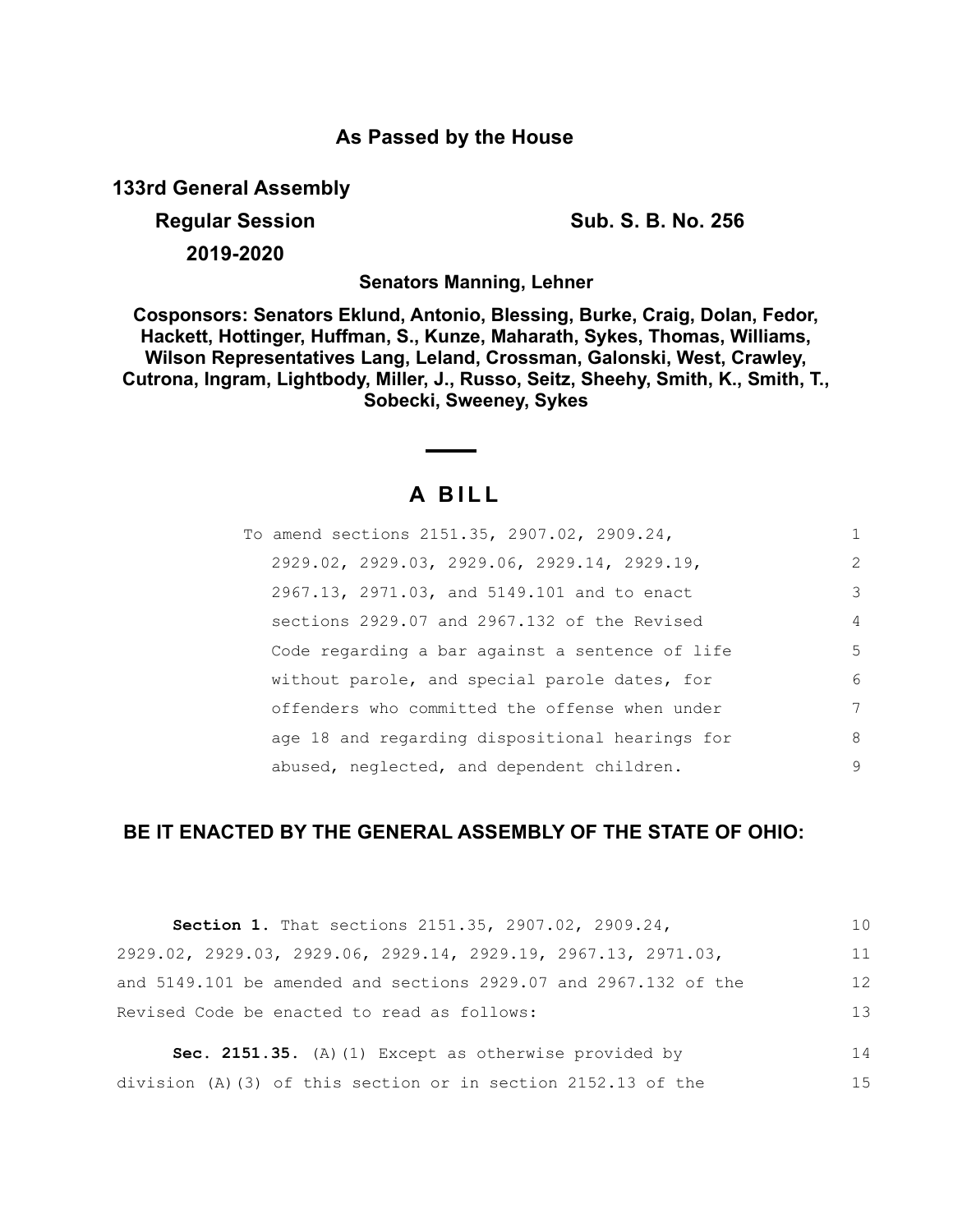#### **Sub. S. B. No. 256 Page 2 Page 2 As Passed by the House**

Revised Code, the juvenile court may conduct its hearings in an informal manner and may adjourn its hearings from time to time. The court may exclude the general public from its hearings in a particular case if the court holds a separate hearing to determine whether that exclusion is appropriate. If the court decides that exclusion of the general public is appropriate, the court still may admit to a particular hearing or all of the hearings relating to a particular case those persons who have a direct interest in the case and those who demonstrate that their need for access outweighs the interest in keeping the hearing closed. 16 17 18 19  $20$ 21 22 23 24 25 26

Except cases involving children who are alleged to be unruly children for being habitual truants or alleged to be delinquent children for violating court orders regarding their prior adjudication as unruly children for being habitual truants, and except as otherwise provided in section 2152.13 of the Revised Code, all cases involving children shall be heard separately and apart from the trial of cases against adults. The court may excuse the attendance of the child at the hearing in cases involving abused, neglected, or dependent children. The court shall hear and determine all cases of children without a jury, except cases involving serious youthful offenders under section 2152.13 of the Revised Code.

If a complaint alleges a child to be a delinquent child, unruly child, or juvenile traffic offender, the court shall require the parent, guardian, or custodian of the child to attend all proceedings of the court regarding the child. If a parent, guardian, or custodian fails to so attend, the court may find the parent, guardian, or custodian in contempt. 39 40 41 42 43 44

If the court finds from clear and convincing evidence that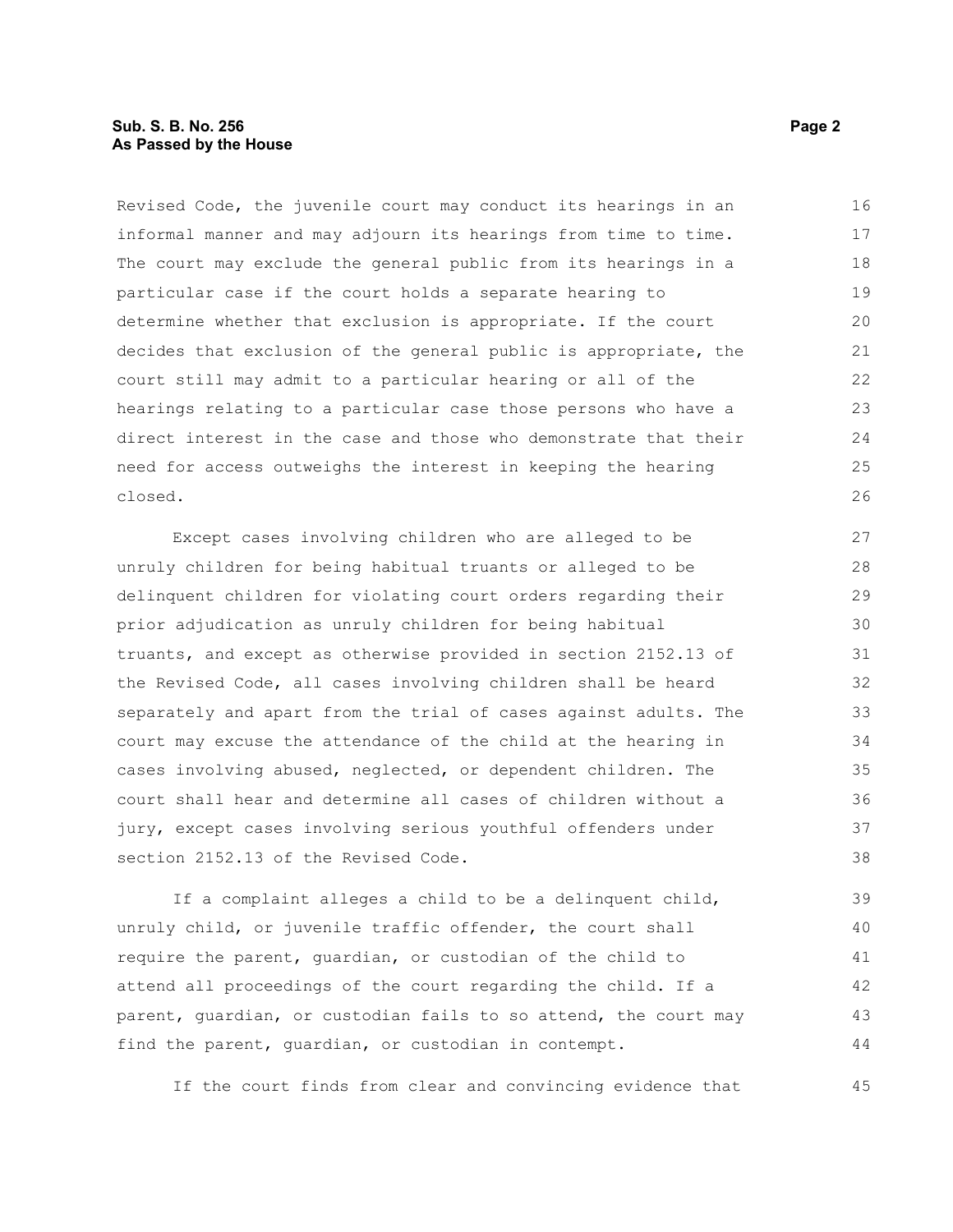the child violated section 2151.87 of the Revised Code, the court shall proceed in accordance with divisions (F) and (G) of that section.

If the court at the adjudicatory hearing finds from clear and convincing evidence that the child is an abused, neglected, or dependent child, the court shall proceed, in accordance with division (B) of this section, to hold a dispositional hearing and hear the evidence as to the proper disposition to be made under section 2151.353 of the Revised Code. If the court at the adjudicatory hearing finds beyond a reasonable doubt that the child is a delinquent or unruly child or a juvenile traffic offender, the court shall proceed immediately, or at a postponed hearing, to hear the evidence as to the proper disposition to be made under section 2151.354 or Chapter 2152. of the Revised Code. If the court at the adjudicatory hearing finds beyond a reasonable doubt that the child is an unruly child for being an habitual truant, or that the child is an unruly child for being an habitual truant and that the parent, guardian, or other person having care of the child has failed to cause the child's attendance at school in violation of section 3321.38 of the Revised Code, the court shall proceed to hold a hearing to hear the evidence as to the proper disposition to be made in regard to the child under division (C)(1) of section 2151.354 of the Revised Code and the proper action to take in regard to the parent, guardian, or other person having care of the child under division (C)(2) of section 2151.354 of the Revised Code. If the court at the adjudicatory hearing finds beyond a reasonable doubt that the child is a delinquent child for violating a court order regarding the child's prior adjudication as an unruly child for being an habitual truant, and the parent, guardian, or other person having care of the child has failed to cause the 49 50 51 52 53 54 55 56 57 58 59 60 61 62 63 64 65 66 67 68 69 70 71 72 73 74 75 76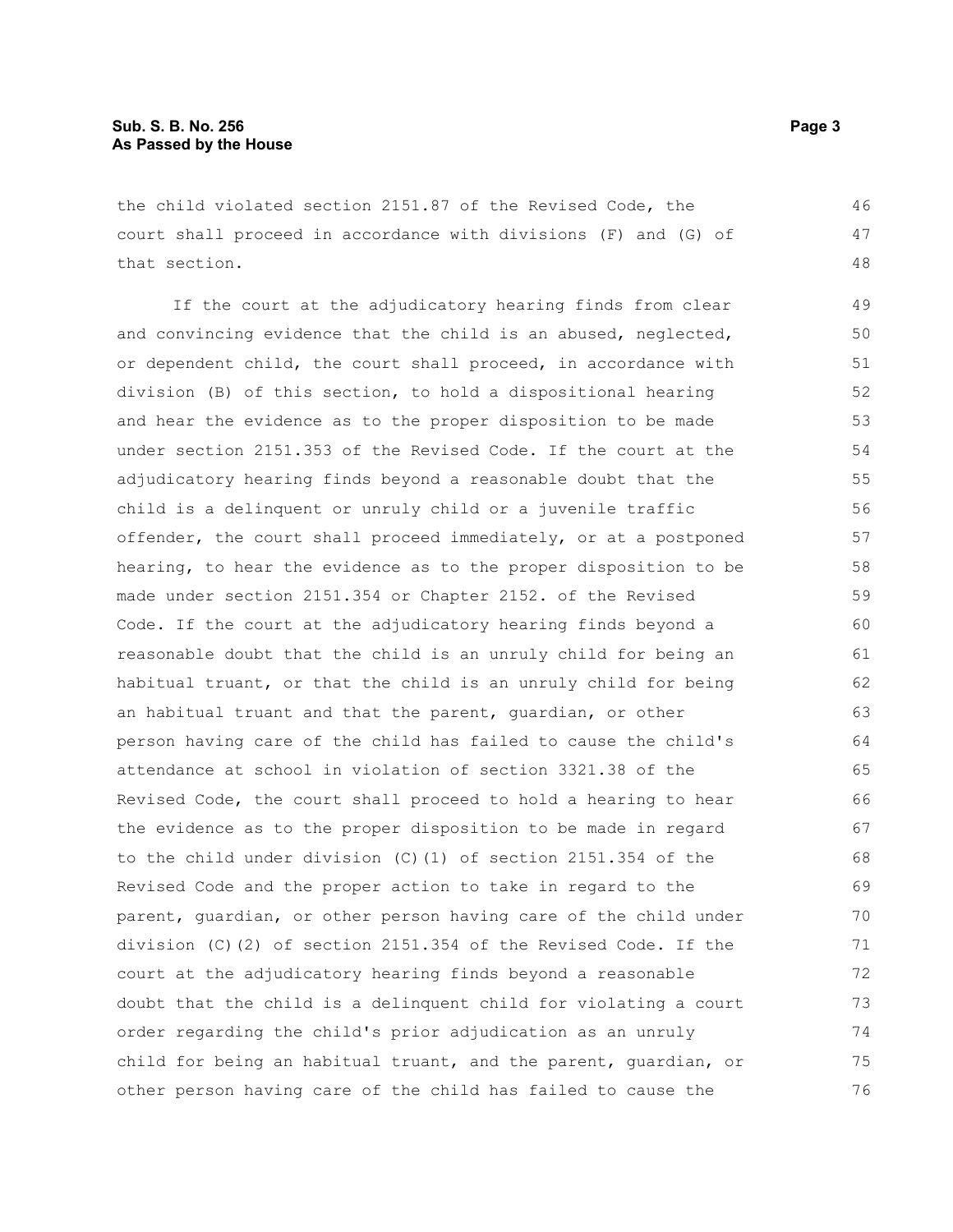#### **Sub. S. B. No. 256 Page 4 Page 4 Page 4 Page 4 Page 4 Page 4 Page 4 Page 4 As Passed by the House**

child's attendance at school in violation of section 3321.38 of the Revised Code, the court shall proceed to hold a hearing to hear the evidence as to the proper disposition to be made in regard to the child under division (A)(7)(a) of section 2152.19 of the Revised Code and the proper action to take in regard to the parent, guardian, or other person having care of the child under division (A)(7)(b) of section 2152.19 of the Revised Code. 77 78 79 80 81 82 83

If the court does not find the child to have violated section 2151.87 of the Revised Code or to be an abused, neglected, dependent, delinquent, or unruly child or a juvenile traffic offender, it shall order that the case be dismissed and that the child be discharged from any detention or restriction theretofore ordered.

(2) A record of all testimony and other oral proceedings in juvenile court shall be made in all proceedings that are held pursuant to section 2151.414 of the Revised Code or in which an order of disposition may be made pursuant to division (A)(4) of section 2151.353 of the Revised Code, and shall be made upon request in any other proceedings. The record shall be made as provided in section 2301.20 of the Revised Code.

(3) The authority of a juvenile court to exclude the general public from its hearings that is provided by division (A)(1) of this section does not limit or affect any right of a victim of a crime or delinquent act, or of a victim's representative, under Chapter 2930. of the Revised Code. 97 98 99 100 101

(B)(1) If the court at an adjudicatory hearing determines that a child is an abused, neglected, or dependent child, the court shall not issue a dispositional order until after the court holds a separate dispositional hearing. The court may hold the dispositional hearing for an adjudicated abused, neglected, 102 103 104 105 106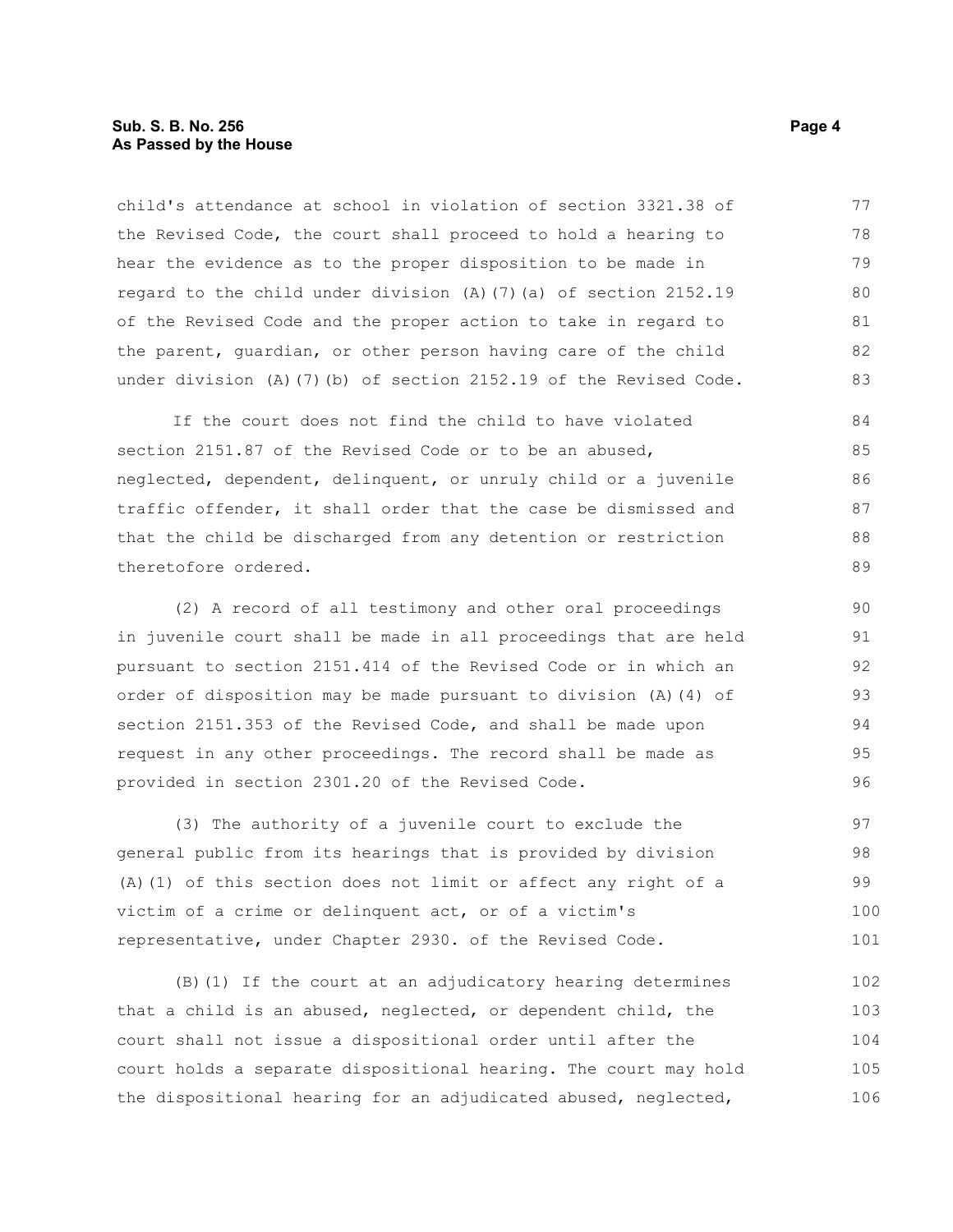| or dependent child immediately after the adjudicatory hearing if | 107 |
|------------------------------------------------------------------|-----|
| all parties were served prior to the adjudicatory hearing with   | 108 |
| all documents required for the dispositional hearing. The        | 109 |
| dispositional hearing may not be held more than thirty days      | 110 |
| after the adjudicatory hearing is held. The court, upon the      | 111 |
| request of any party or the quardian ad litem of the child, may- | 112 |
| continue a dispositional hearing for a reasonable time not to    | 113 |
| exceed the time limits set forth in this division to enable a-   | 114 |
| party to obtain or consult counsel. The dispositional hearing    | 115 |
| shall not be held more than ninety days after the date on which  | 116 |
| the complaint in the case was filed except that, for good cause  | 117 |
| shown, the court, on its own motion or on the motion of any      | 118 |
| party or the child's quardian ad litem, may continue the         | 119 |
| dispositional hearing for a reasonable period of time beyond the | 120 |
| ninety-day deadline. This extension beyond the ninety-day        | 121 |
| deadline shall not exceed forty-five days and shall not be       | 122 |
| available for any case in which the complaint was dismissed and  | 123 |
| subsequently refiled.                                            | 124 |
| If the dispositional hearing is not held within the period       | 125 |
| of time required by this division, the court, on its own motion  | 126 |
| or the motion of any party or the guardian ad litem of the       | 127 |
| child, shall dismiss the complaint without prejudice.            | 128 |
| (2) The dispositional hearing shall be conducted in              | 129 |
| accordance with all of the following:                            | 130 |
| (a) The judge or referee who presided at the adjudicatory        | 131 |
| hearing shall preside, if possible, at the dispositional         | 132 |
| hearing;                                                         | 133 |
| (b) The court may admit any evidence that is material and        | 134 |
| relevant, including, but not limited to, hearsay, opinion, and   | 135 |

documentary evidence;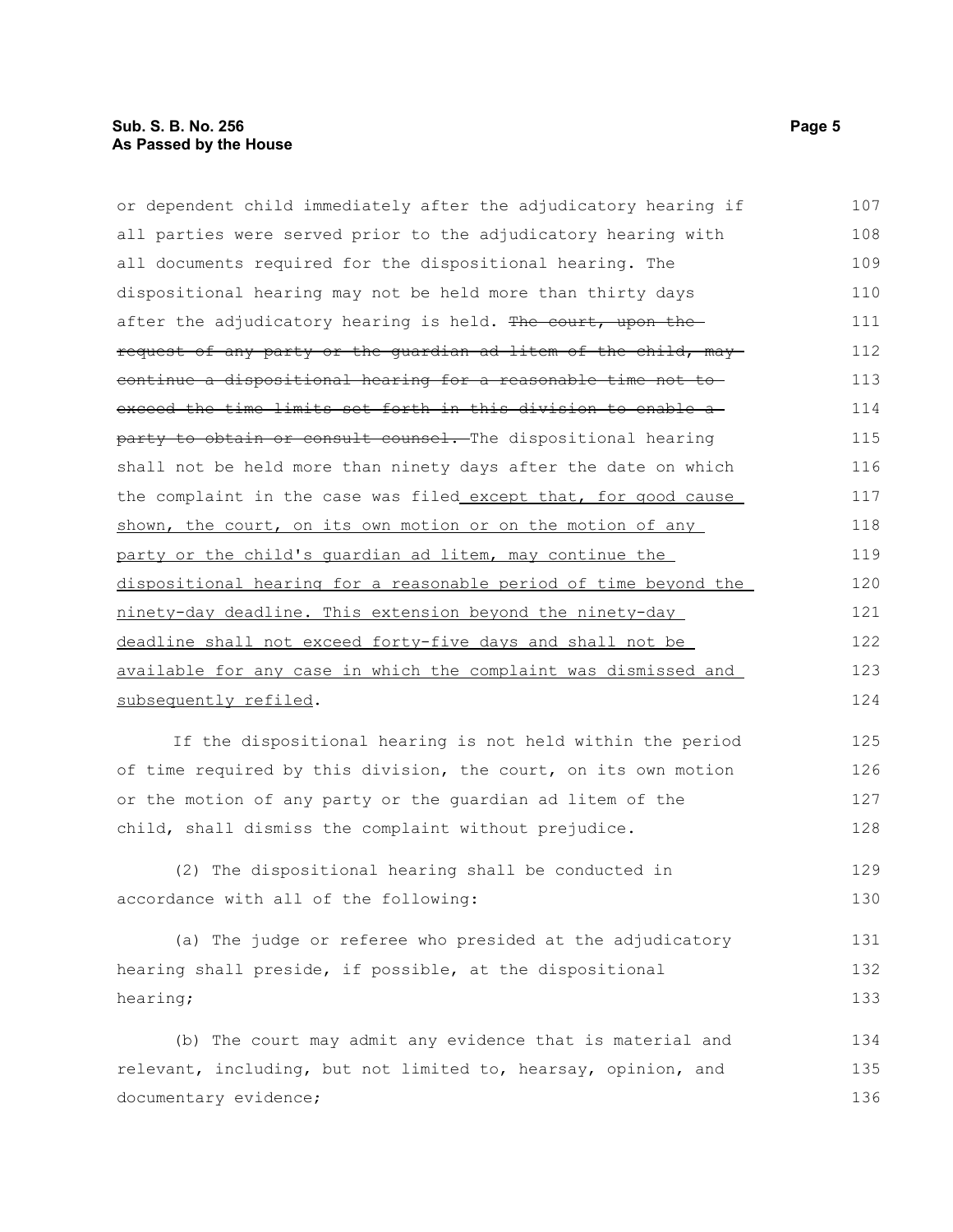#### **Sub. S. B. No. 256 Page 6 Page 6 Page 6 Page 6 Page 6 Page 6 Page 6 Page 6 As Passed by the House**

(c) Medical examiners and each investigator who prepared a social history shall not be cross-examined, except upon consent of the parties, for good cause shown, or as the court in its discretion may direct. Any party may offer evidence supplementing, explaining, or disputing any information contained in the social history or other reports that may be used by the court in determining disposition. 137 138 139 140 141 142 143

(3) After the conclusion of the dispositional hearing, the court shall enter an appropriate judgment within seven days and shall schedule the date for the hearing to be held pursuant to section 2151.415 of the Revised Code. The court may make any order of disposition that is set forth in section 2151.353 of the Revised Code. A copy of the judgment shall be given to each party and to the child's guardian ad litem. If the judgment is conditional, the order shall state the conditions of the judgment. If the child is not returned to the child's own home, the court shall determine which school district shall bear the cost of the child's education and shall comply with section 2151.36 of the Revised Code. 144 145 146 147 148 149 150 151 152 153 154 155

(4) As part of its dispositional order, the court may issue any order described in division (B) of section 2151.33 of the Revised Code.

(C) The court shall give all parties to the action and the child's guardian ad litem notice of the adjudicatory and dispositional hearings in accordance with the Juvenile Rules.

(D) If the court issues an order pursuant to division (A) (4) of section 2151.353 of the Revised Code committing a child to the permanent custody of a public children services agency or a private child placing agency, the parents of the child whose parental rights were terminated cease to be parties to the 162 163 164 165 166

156 157 158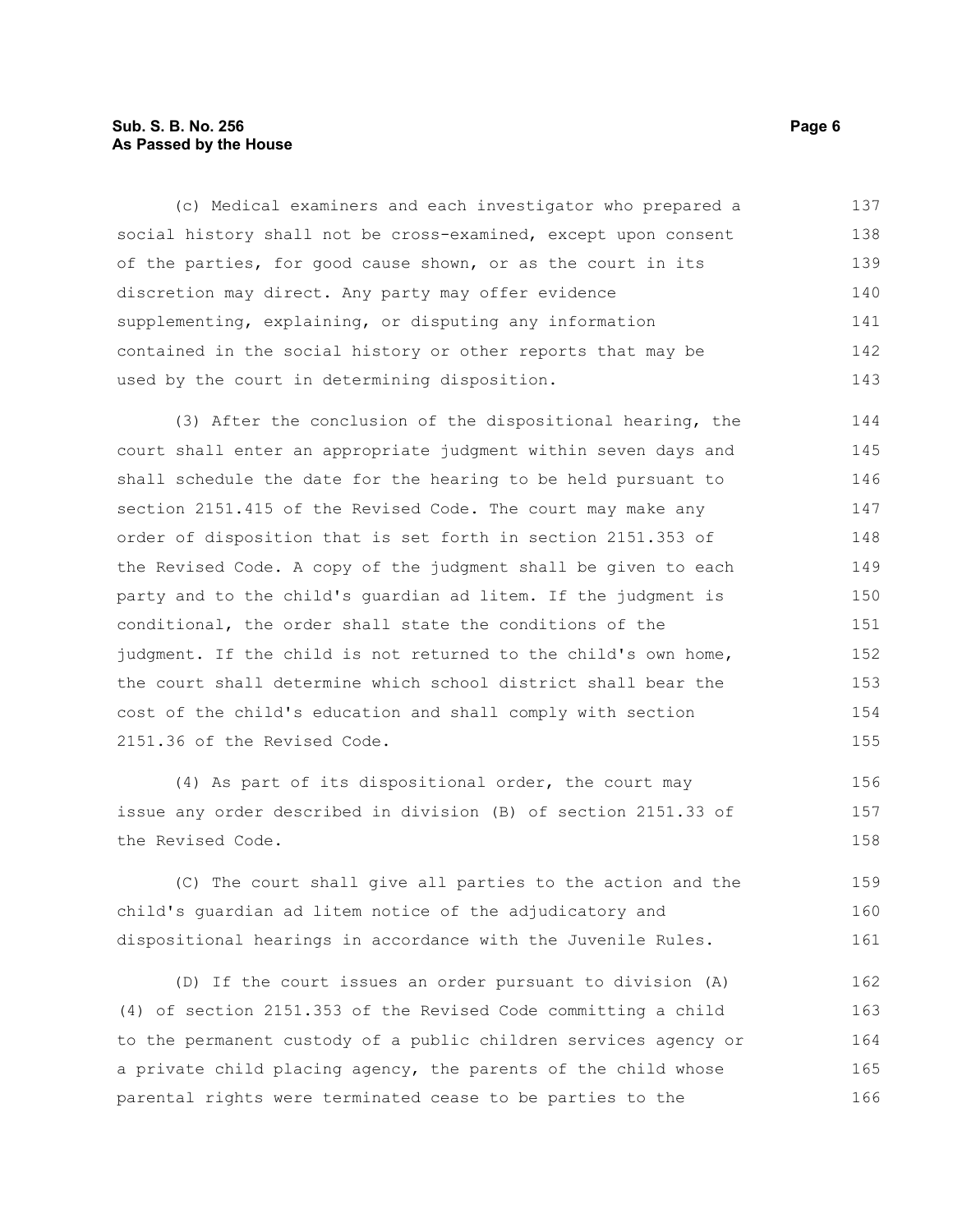action upon the issuance of the order. This division is not intended to eliminate or restrict any right of the parents to appeal the permanent custody order issued pursuant to division (A)(4) of section 2151.353 of the Revised Code. 167 168 169 170

(E) Each juvenile court shall schedule its hearings in accordance with the time requirements of this chapter. 171 172

(F) In cases regarding abused, neglected, or dependent children, the court may admit any statement of a child that the court determines to be excluded by the hearsay rule if the proponent of the statement informs the adverse party of the proponent's intention to offer the statement and of the particulars of the statement, including the name of the declarant, sufficiently in advance of the hearing to provide the party with a fair opportunity to prepare to challenge, respond to, or defend against the statement, and the court determines all of the following: 173 174 175 176 177 178 179 180 181 182

(1) The statement has circumstantial guarantees of trustworthiness; 183 184

(2) The statement is offered as evidence of a material fact; 185 186

(3) The statement is more probative on the point for which it is offered than any other evidence that the proponent can procure through reasonable efforts; 187 188 189

(4) The general purposes of the evidence rules and the interests of justice will best be served by the admission of the statement into evidence. 190 191 192

(G) If a child is alleged to be an abused child, the court may order that the testimony of the child be taken by deposition. On motion of the prosecuting attorney, guardian ad 193 194 195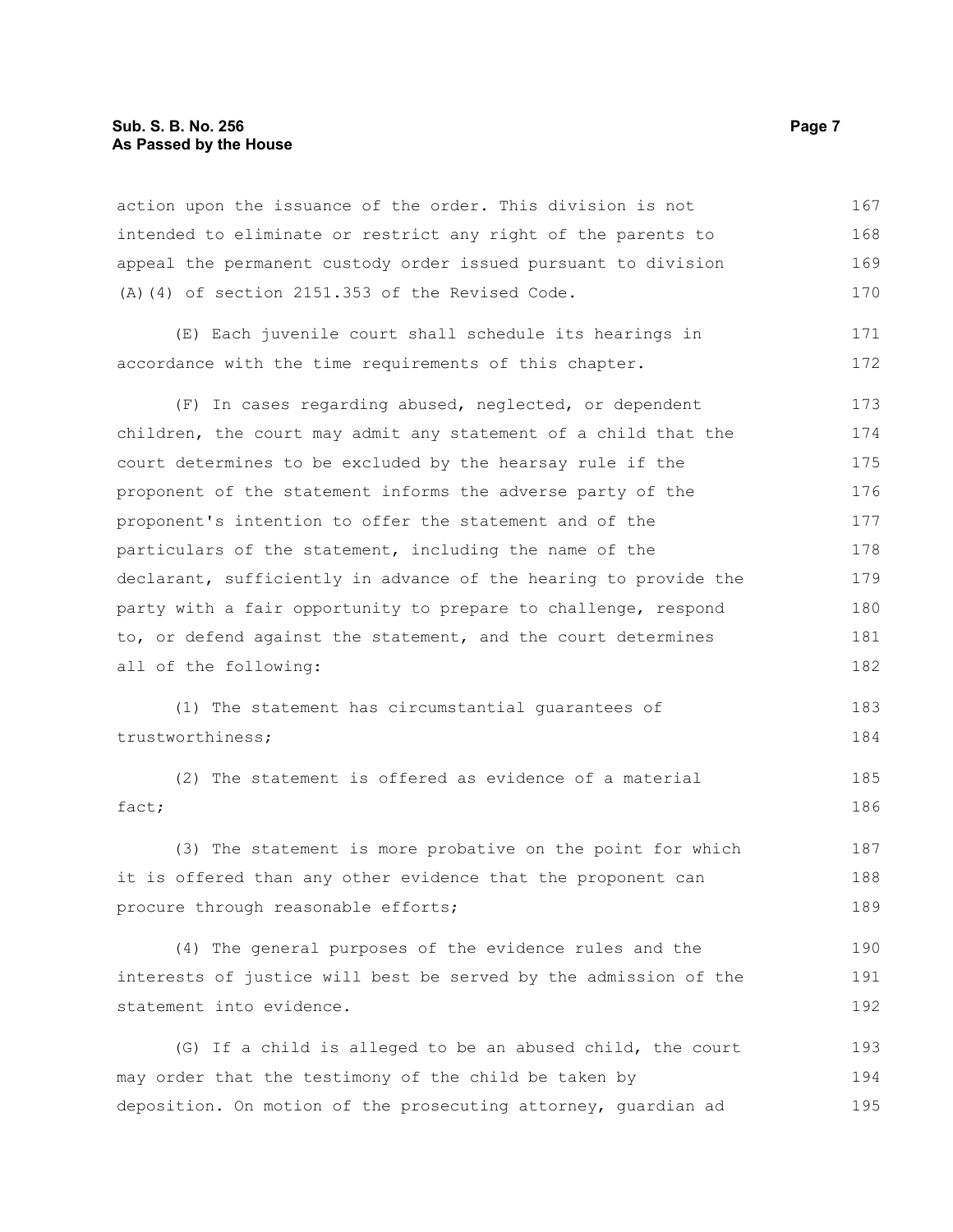litem, or any party, or in its own discretion, the court may order that the deposition be videotaped. Any deposition taken under this division shall be taken with a judge or referee present. 196 197 198 199

If a deposition taken under this division is intended to be offered as evidence at the hearing, it shall be filed with the court. Part or all of the deposition is admissible in evidence if counsel for all parties had an opportunity and similar motive at the time of the taking of the deposition to develop the testimony by direct, cross, or redirect examination and the judge determines that there is reasonable cause to believe that if the child were to testify in person at the hearing, the child would experience emotional trauma as a result of participating at the hearing. 200 201 202 203 204 205 206 207 208 209

**Sec. 2907.02.** (A)(1) No person shall engage in sexual conduct with another who is not the spouse of the offender or who is the spouse of the offender but is living separate and apart from the offender, when any of the following applies: 210 211 212 213

(a) For the purpose of preventing resistance, the offender substantially impairs the other person's judgment or control by administering any drug, intoxicant, or controlled substance to the other person surreptitiously or by force, threat of force, or deception.

(b) The other person is less than thirteen years of age, whether or not the offender knows the age of the other person. 219 220

(c) The other person's ability to resist or consent is substantially impaired because of a mental or physical condition or because of advanced age, and the offender knows or has reasonable cause to believe that the other person's ability to 221 222 223 224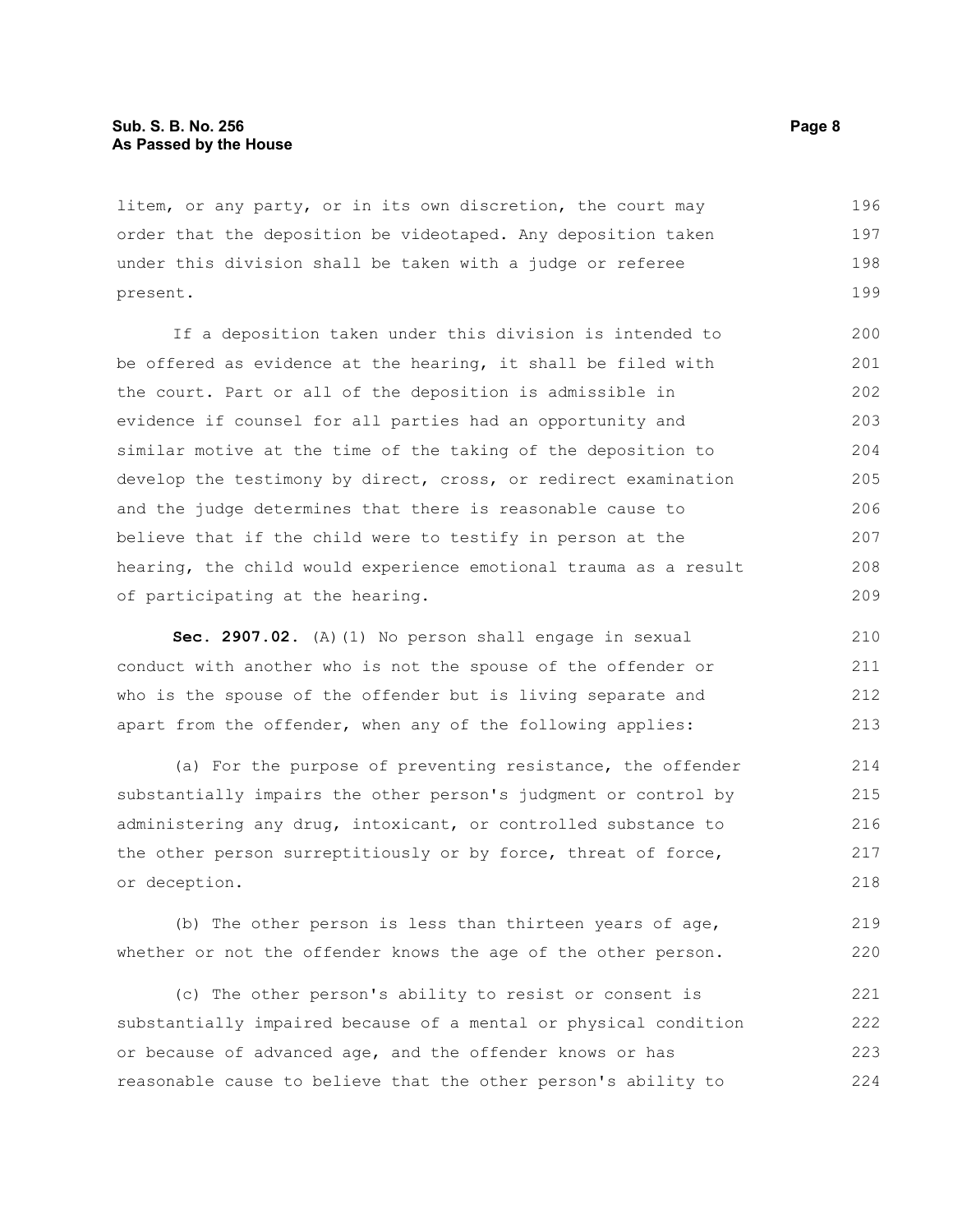resist or consent is substantially impaired because of a mental or physical condition or because of advanced age. 225 226

(2) No person shall engage in sexual conduct with another when the offender purposely compels the other person to submit by force or threat of force.

(B) Whoever violates this section is guilty of rape, a felony of the first degree. If the offender under division (A) (1)(a) of this section substantially impairs the other person's judgment or control by administering any controlled substance, as defined in section 3719.01 of the Revised Code, to the other person surreptitiously or by force, threat of force, or deception, the prison term imposed upon the offender shall be one of the definite prison terms prescribed for a felony of the first degree in division (A)(1)(b) of section 2929.14 of the Revised Code that is not less than five years, except that if the violation is committed on or after the effective date of this amendment March 22, 2019, the court shall impose as the minimum prison term for the offense a mandatory prison term that is one of the minimum terms prescribed for a felony of the first degree in division (A)(1)(a) of section 2929.14 of the Revised Code that is not less than five years. Except as otherwise provided in this division, notwithstanding sections 2929.11 to 2929.14 of the Revised Code, an offender under division (A)(1) (b) of this section shall be sentenced to a prison term or term of life imprisonment pursuant to section 2971.03 of the Revised Code. If an offender is convicted of or pleads guilty to a violation of division  $(A)$   $(1)$   $(b)$  of this section, if the offender was less than sixteen years of age at the time the offender committed the violation of that division, and if the offender during or immediately after the commission of the offense did not cause serious physical harm to the victim, the victim was 230 231 232 233 234 235 236 237 238 239 240 241 242 243 244 245 246 247 248 249 250 251 252 253 254 255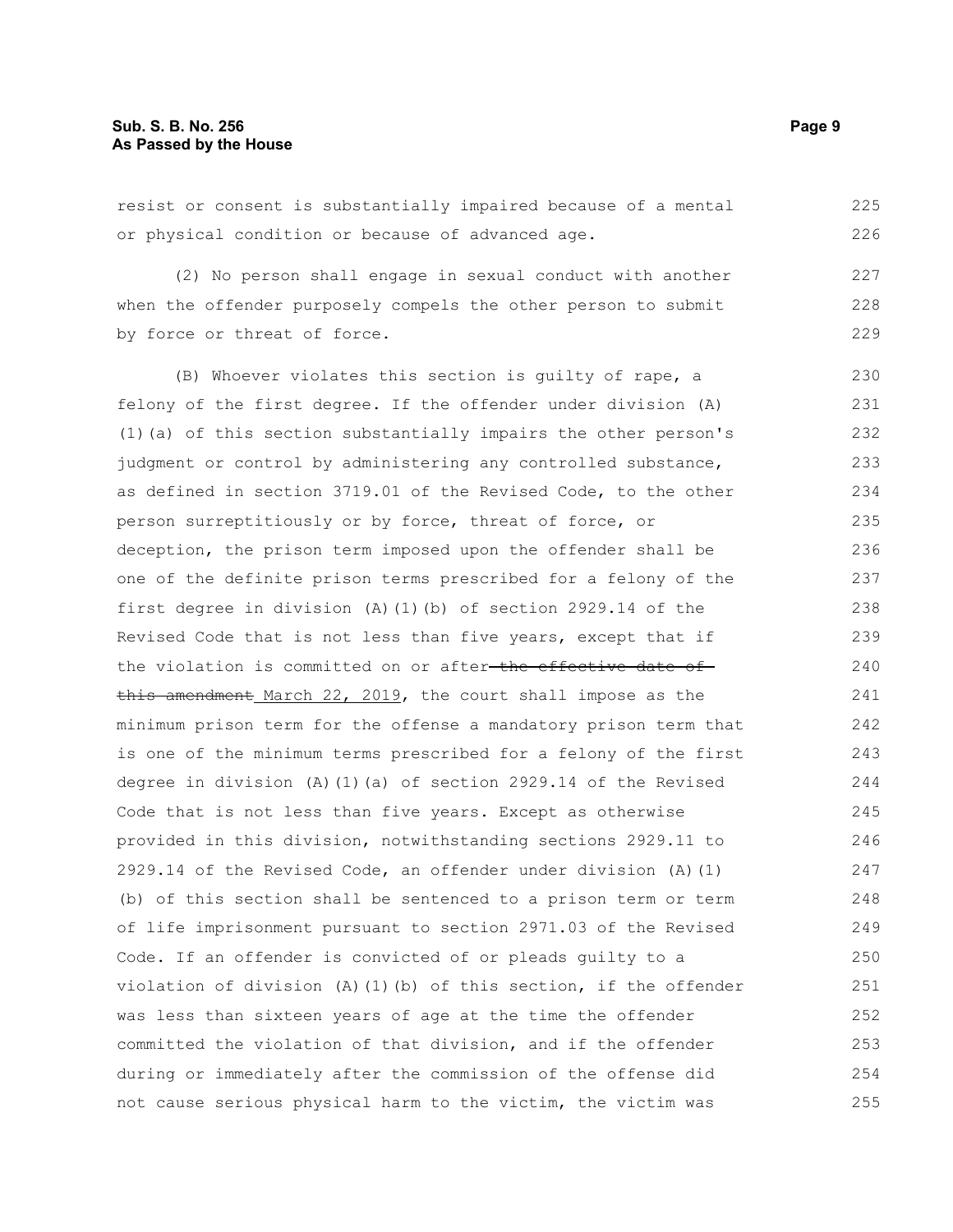ten years of age or older at the time of the commission of the violation, and the offender has not previously been convicted of or pleaded guilty to a violation of this section or a substantially similar existing or former law of this state, another state, or the United States, the court shall not sentence the offender to a prison term or term of life imprisonment pursuant to section 2971.03 of the Revised Code, and instead the court shall sentence the offender as otherwise provided in this division. If an offender under division (A)(1) (b) of this section previously has been convicted of or pleaded guilty to violating division (A)(1)(b) of this section or to violating an existing or former law of this state, another state, or the United States that is substantially similar to division  $(A)$  (1)(b) of this section, if the offender during or immediately after the commission of the offense caused serious physical harm to the victim, or if the victim under division (A) (1)(b) of this section is less than ten years of age, in lieu of sentencing the offender to a prison term or term of life imprisonment pursuant to section 2971.03 of the Revised Code, except as otherwise provided in this division, the court may impose upon the offender a term of life without parole. If the court imposes a term of life without parole pursuant to this division, division (F) of section 2971.03 of the Revised Code applies, and the offender automatically is classified a tier III sex offender/child-victim offender, as described in that division. A court shall not impose a term of life without parole on an offender for rape if the offender was under eighteen years of age at the time of the offense. 256 257 258 259 260 261 262 263 264 265 266 267 268 269 270 271 272 273 274 275 276 277 278 279 280 281 282 283

(C) A victim need not prove physical resistance to the offender in prosecutions under this section. 284 285

(D) Evidence of specific instances of the victim's sexual 286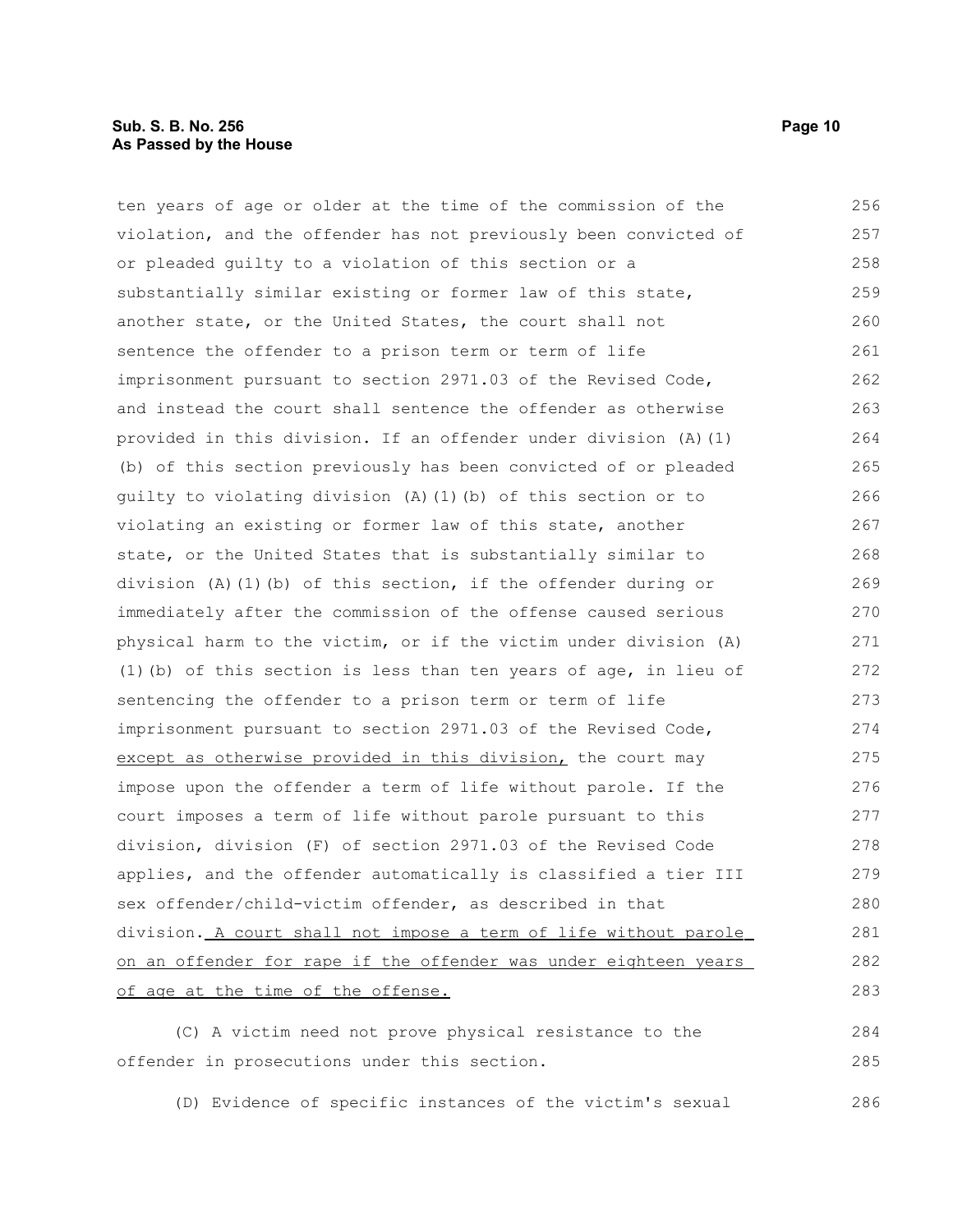#### **Sub. S. B. No. 256 Page 11 As Passed by the House**

activity, opinion evidence of the victim's sexual activity, and reputation evidence of the victim's sexual activity shall not be admitted under this section unless it involves evidence of the origin of semen, pregnancy, or disease, or the victim's past sexual activity with the offender, and only to the extent that the court finds that the evidence is material to a fact at issue in the case and that its inflammatory or prejudicial nature does not outweigh its probative value. 287 288 289 290 291 292 293 294

Evidence of specific instances of the defendant's sexual activity, opinion evidence of the defendant's sexual activity, and reputation evidence of the defendant's sexual activity shall not be admitted under this section unless it involves evidence of the origin of semen, pregnancy, or disease, the defendant's past sexual activity with the victim, or is admissible against the defendant under section 2945.59 of the Revised Code, and only to the extent that the court finds that the evidence is material to a fact at issue in the case and that its inflammatory or prejudicial nature does not outweigh its probative value.

(E) Prior to taking testimony or receiving evidence of any sexual activity of the victim or the defendant in a proceeding under this section, the court shall resolve the admissibility of the proposed evidence in a hearing in chambers, which shall be held at or before preliminary hearing and not less than three days before trial, or for good cause shown during the trial. 306 307 308 309 310 311

(F) Upon approval by the court, the victim may be represented by counsel in any hearing in chambers or other proceeding to resolve the admissibility of evidence. If the victim is indigent or otherwise is unable to obtain the services of counsel, the court, upon request, may appoint counsel to 312 313 314 315 316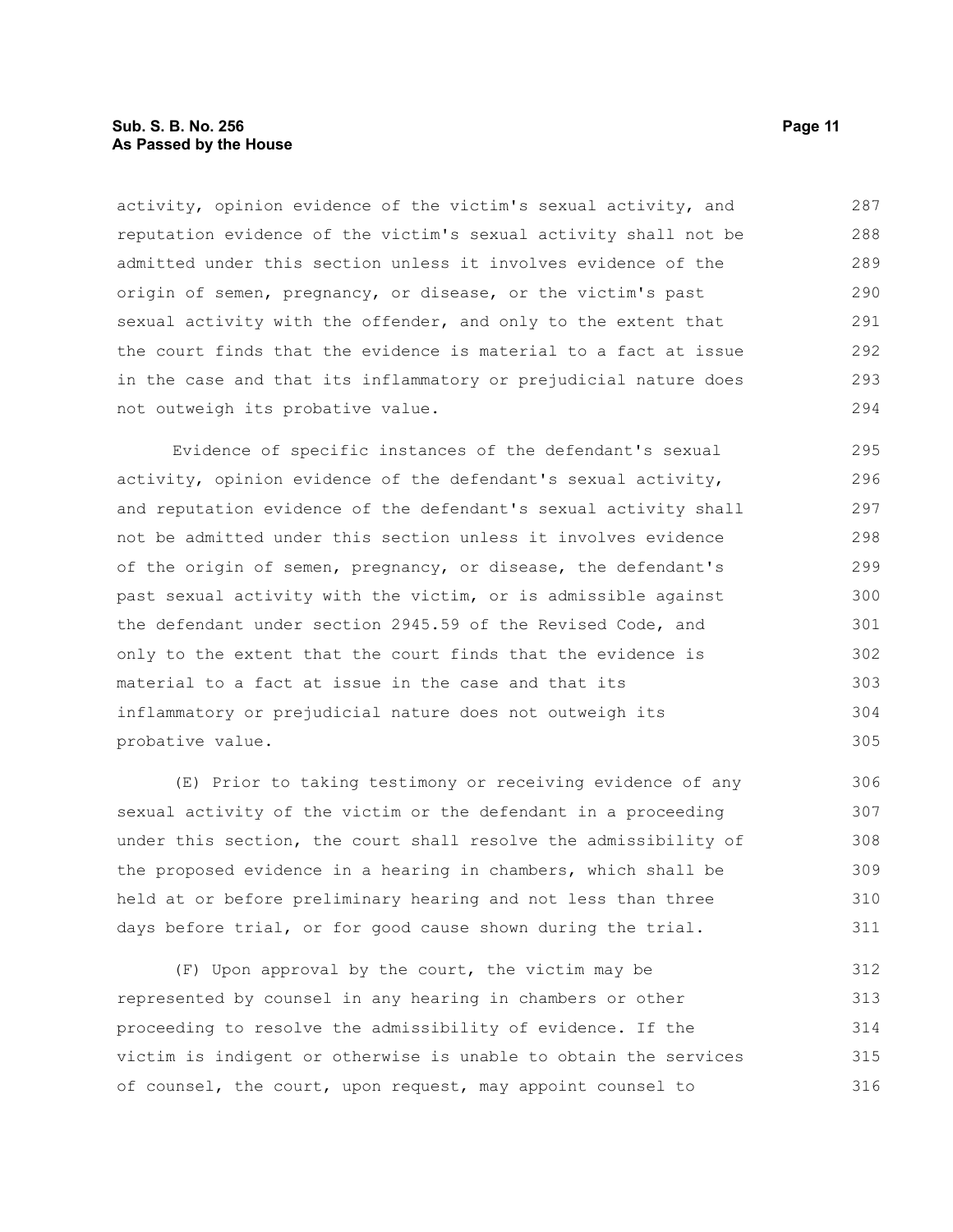| represent the victim without cost to the victim.                 | 317 |
|------------------------------------------------------------------|-----|
| (G) It is not a defense to a charge under division (A) (2)       | 318 |
| of this section that the offender and the victim were married or | 319 |
| were cohabiting at the time of the commission of the offense.    | 320 |
| Sec. 2909.24. (A) No person shall commit a specified             | 321 |
| offense with purpose to do any of the following:                 | 322 |
| (1) Intimidate or coerce a civilian population;                  | 323 |
| (2) Influence the policy of any government by intimidation       | 324 |
| or coercion;                                                     | 325 |
| (3) Affect the conduct of any government by the specified        | 326 |
| offense.                                                         | 327 |
| (B) (1) Whoever violates this section is guilty of               | 328 |
| terrorism.                                                       | 329 |
| (2) Except as otherwise provided in divisions (B) (3) and        | 330 |
| (4) of this section, terrorism is an offense one degree higher   | 331 |
| than the most serious underlying specified offense the defendant | 332 |
| committed.                                                       | 333 |
| (3) <del>If Except</del> as provided in division (B) (6) of this | 334 |
| section, if the most serious underlying specified offense the    | 335 |
| defendant committed is a felony of the first degree or murder,   | 336 |
| the person shall be sentenced to life imprisonment without       | 337 |
| parole.                                                          | 338 |
| (4) If Except as provided in division (B) (6) of this            | 339 |
| section, if the most serious underlying specified offense the    | 340 |
| defendant committed is aggravated murder, the offender shall be  | 341 |
| sentenced to life imprisonment without parole or death pursuant  | 342 |
| to sections 2929.02 to 2929.06 of the Revised Code.              | 343 |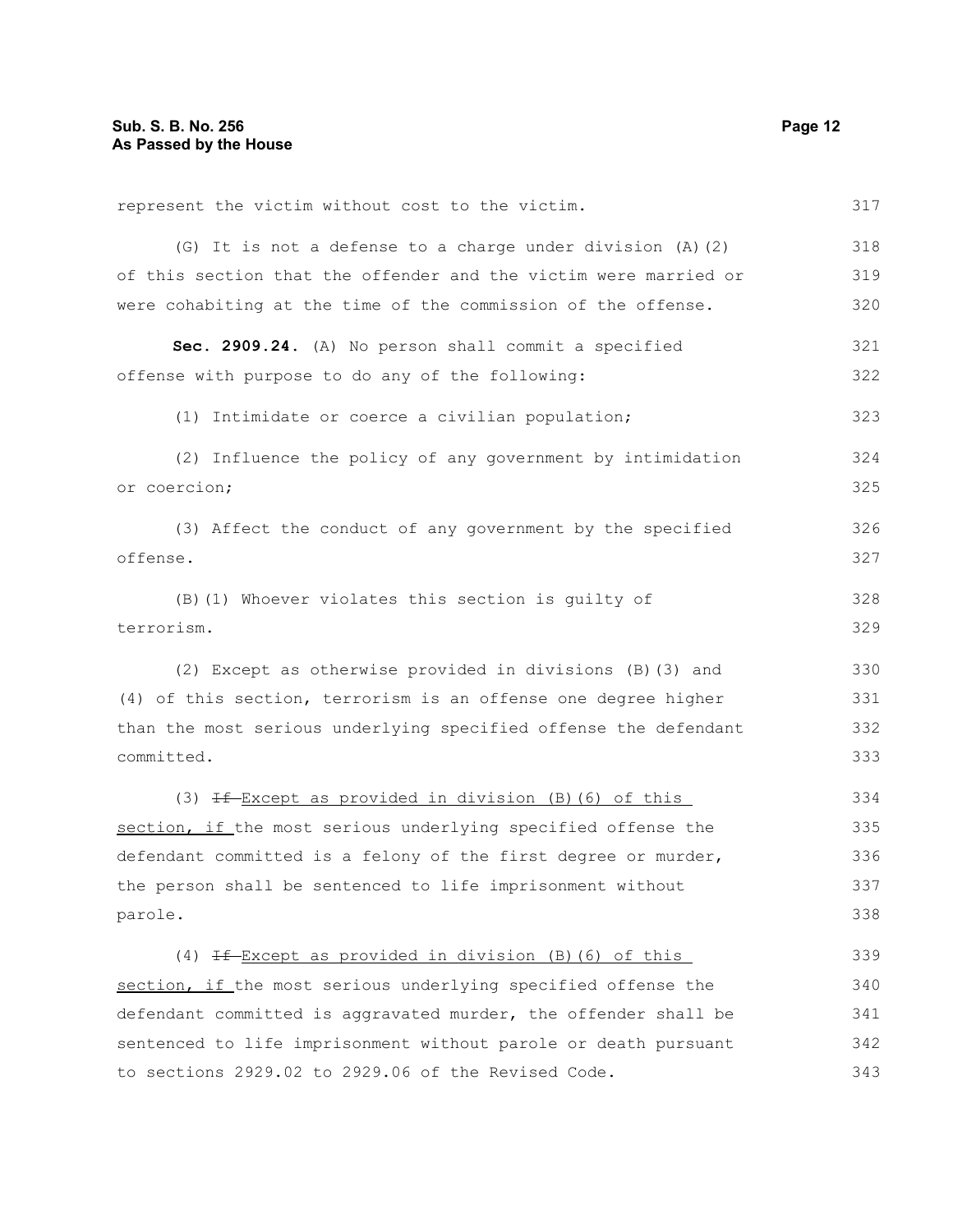(5) Section 2909.25 of the Revised Code applies regarding an offender who is convicted of or pleads guilty to a violation of this section. 344 345 346

(6) If a person commits a violation of this section, if the most serious underlying specified offense the offender committed is aggravated murder, murder, or a felony of the first degree, and if the offender was under eighteen years of age at the time of the violation, the offender shall not be sentenced to life imprisonment without parole, but instead the offender shall be sentenced to an indefinite prison term of thirty years to life. 347 348 349 350 351 352 353 354

**Sec. 2929.02.** (A) Whoever is convicted of or pleads guilty to aggravated murder in violation of section 2903.01 of the Revised Code shall suffer death or be imprisoned for life, as determined pursuant to sections 2929.022, 2929.03, and 2929.04 of the Revised Code, except that no person who is not found to have been eighteen years of age or older at the time of the commission of the offense shall be imprisoned for life without parole, and that no person who raises the matter of age pursuant to section 2929.023 of the Revised Code and who is not found to have been eighteen years of age or older at the time of the commission of the offense shall suffer death. In addition, the offender may be fined an amount fixed by the court, but not more than twenty-five thousand dollars. 355 356 357 358 359 360 361 362 363 364 365 366 367

(B)(1) Except as otherwise provided in division (B)(2) or (3) of this section, whoever is convicted of or pleads guilty to murder in violation of section 2903.02 of the Revised Code shall be imprisoned for an indefinite term of fifteen years to life. 368 369 370 371

(2) Except as otherwise provided in division (B)(3) of this section, if a person is convicted of or pleads guilty to 372 373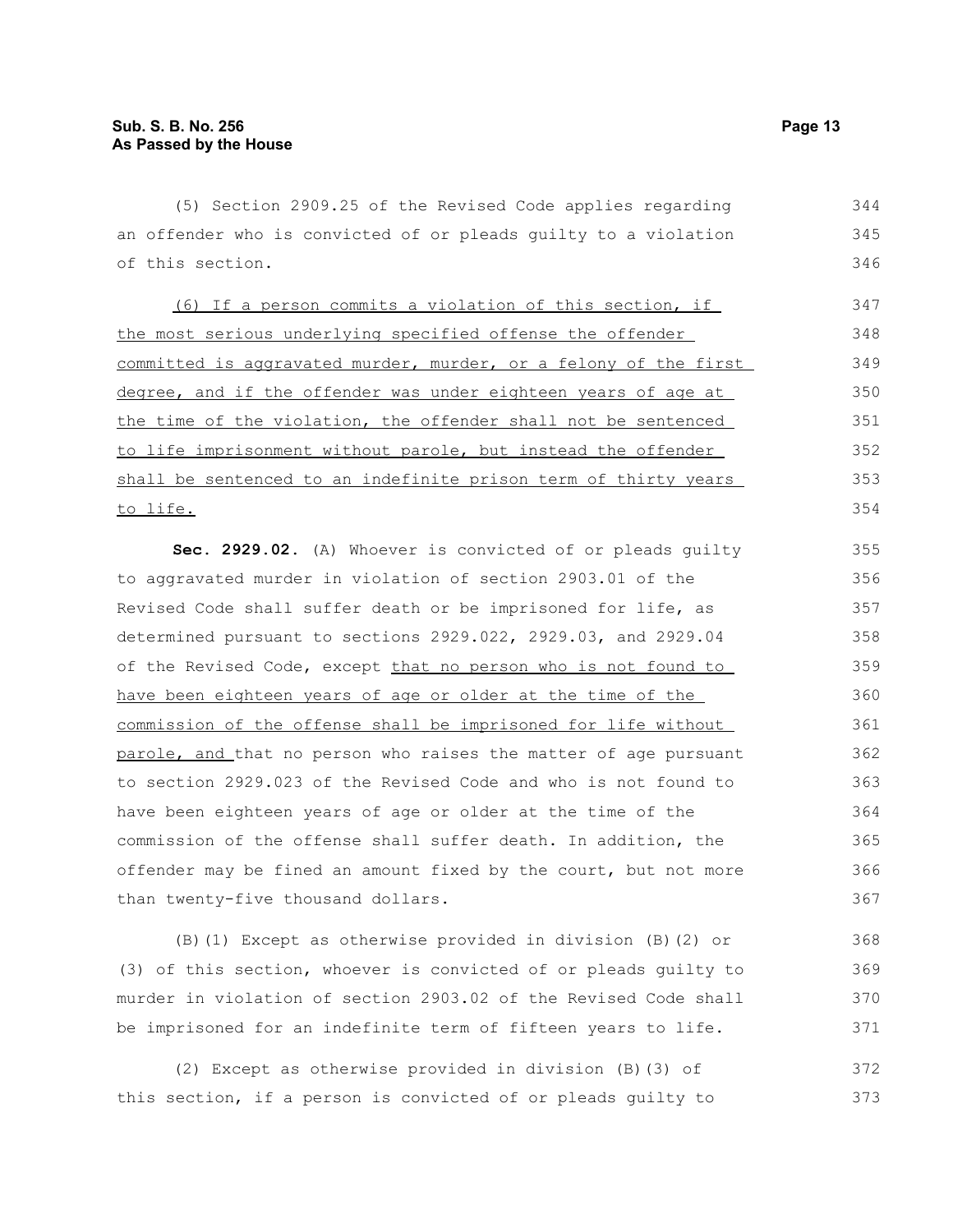#### **Sub. S. B. No. 256 Page 14 As Passed by the House**

murder in violation of section 2903.02 of the Revised Code, the victim of the offense was less than thirteen years of age, and the offender also is convicted of or pleads guilty to a sexual motivation specification that was included in the indictment, count in the indictment, or information charging the offense, the court shall impose an indefinite prison term of thirty years to life pursuant to division (B)(3) of section 2971.03 of the Revised Code. 374 375 376 377 378 379 380 381

(3) If Except as otherwise provided in this division, if a person is convicted of or pleads guilty to murder in violation of section 2903.02 of the Revised Code and also is convicted of or pleads guilty to a sexual motivation specification and a sexually violent predator specification that were included in the indictment, count in the indictment, or information that charged the murder, the court shall impose upon the offender a term of life imprisonment without parole that shall be served pursuant to section 2971.03 of the Revised Code. If the offender was under eighteen years of age at the time of the offense, the court shall impose an indefinite prison term of thirty years to life. 382 383 384 385 386 387 388 389 390 391 392 393

(4) In addition, the offender may be fined an amount fixed by the court, but not more than fifteen thousand dollars. 394 395

(C) If an offender receives or received a sentence of life imprisonment without parole, a sentence of life imprisonment, a definite sentence, or a sentence to an indefinite prison term under this chapter for an aggravated murder or murder that was committed when the offender was under eighteen years of age, the offender's parole eligibility shall be determined under section 2967.132 of the Revised Code. 396 397 398 399 400 401 402

(D) The court shall not impose a fine or fines for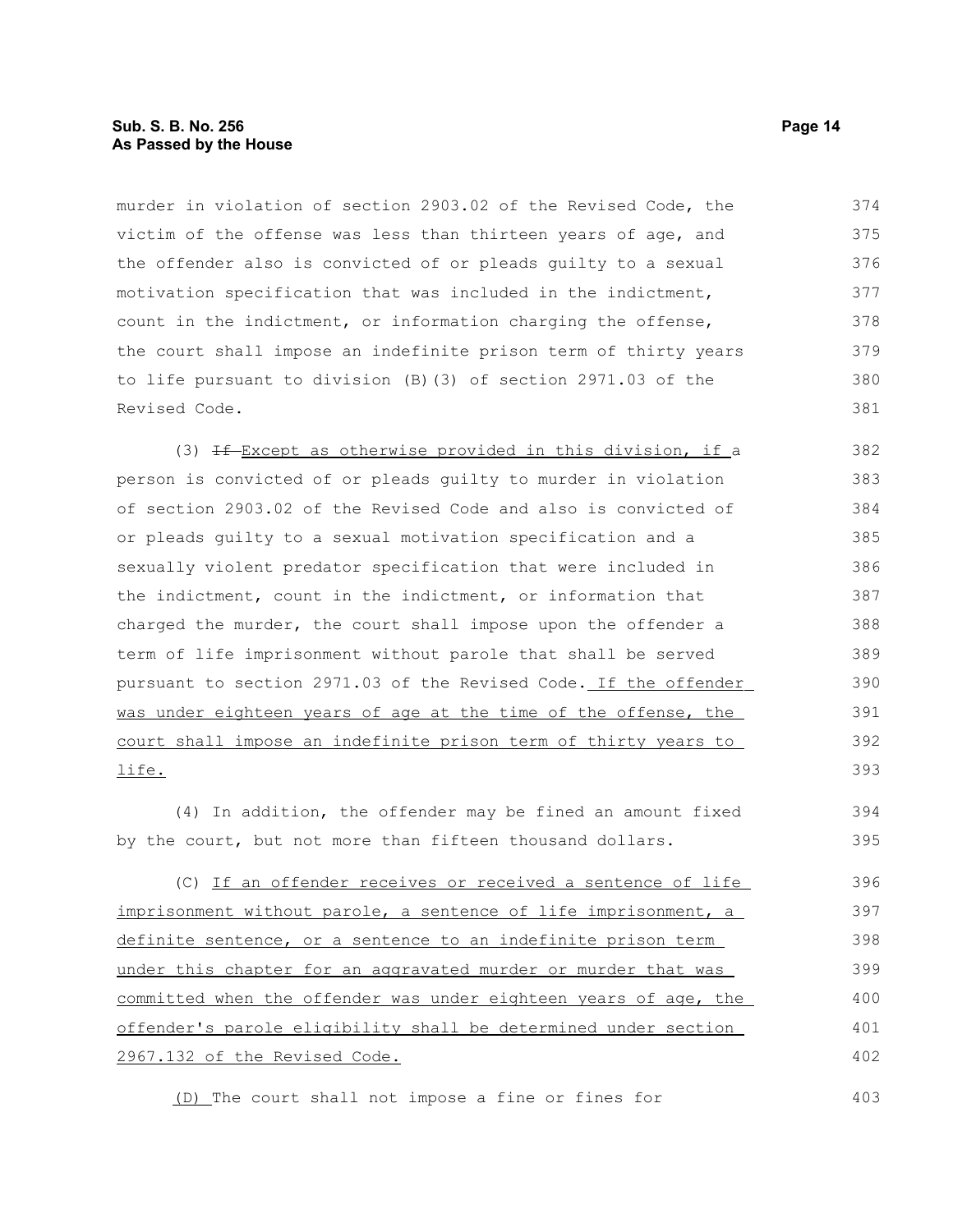#### **Sub. S. B. No. 256 Page 15 As Passed by the House**

aggravated murder or murder which, in the aggregate and to the extent not suspended by the court, exceeds the amount which the offender is or will be able to pay by the method and within the time allowed without undue hardship to the offender or to the dependents of the offender, or will prevent the offender from making reparation for the victim's wrongful death. 404 405 406 407 408 409

 $(D)$  (1)(E)(1) In addition to any other sanctions imposed for a violation of section 2903.01 or 2903.02 of the Revised Code, if the offender used a motor vehicle as the means to commit the violation, the court shall impose upon the offender a class two suspension of the offender's driver's license, commercial driver's license, temporary instruction permit, probationary license, or nonresident operating privilege as specified in division (A)(2) of section 4510.02 of the Revised Code. 410 411 412 413 414 415 416 417 418

(2) As used in division  $(D)$  (E) of this section, "motor vehicle" has the same meaning as in section 4501.01 of the Revised Code. 419 420 421

**Sec. 2929.03.** (A) If the indictment or count in the indictment charging aggravated murder does not contain one or more specifications of aggravating circumstances listed in division (A) of section 2929.04 of the Revised Code, then, following a verdict of guilty of the charge of aggravated murder, the trial court shall impose sentence on the offender as follows: 422 423 424 425 426 427 428

(1) Except as provided in division (A)(2)  $or$  (H) of this</u> section, the trial court shall impose one of the following sentences on the offender: 429 430 431

(a) Life imprisonment without parole;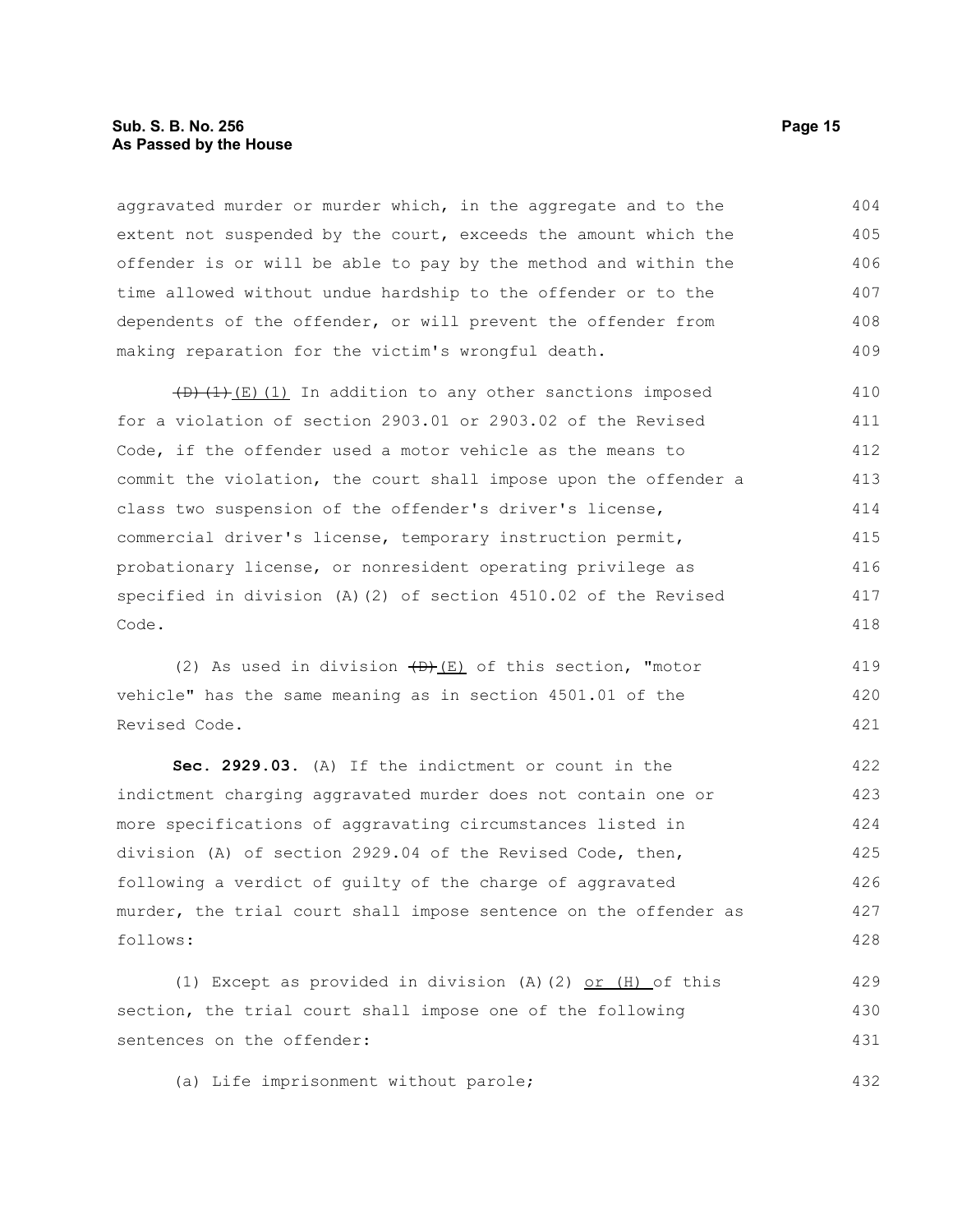(b) Subject to division (A)(1)(e) of this section, life imprisonment with parole eligibility after serving twenty years of imprisonment; 433 434 435

(c) Subject to division (A)(1)(e) of this section, life imprisonment with parole eligibility after serving twenty-five full years of imprisonment; 436 437 438

(d) Subject to division (A)(1)(e) of this section, life imprisonment with parole eligibility after serving thirty full years of imprisonment; 439 440 441

(e) If the victim of the aggravated murder was less than thirteen years of age, the offender also is convicted of or pleads guilty to a sexual motivation specification that was included in the indictment, count in the indictment, or information charging the offense, and the trial court does not impose a sentence of life imprisonment without parole on the offender pursuant to division  $(A)$   $(1)$   $(a)$  of this section, the trial court shall sentence the offender pursuant to division (B) (3) of section 2971.03 of the Revised Code to an indefinite term consisting of a minimum term of thirty years and a maximum term of life imprisonment that shall be served pursuant to that section. 442 443 444 445 446 447 448 449 450 451 452 453

(2) If the offender also is convicted of or pleads guilty to a sexual motivation specification and a sexually violent predator specification that are included in the indictment, count in the indictment, or information that charged the aggravated murder, except as provided in division (H) of this section, the trial court shall impose upon the offender a sentence of life imprisonment without parole that shall be served pursuant to section 2971.03 of the Revised Code. 454 455 456 457 458 459 460 461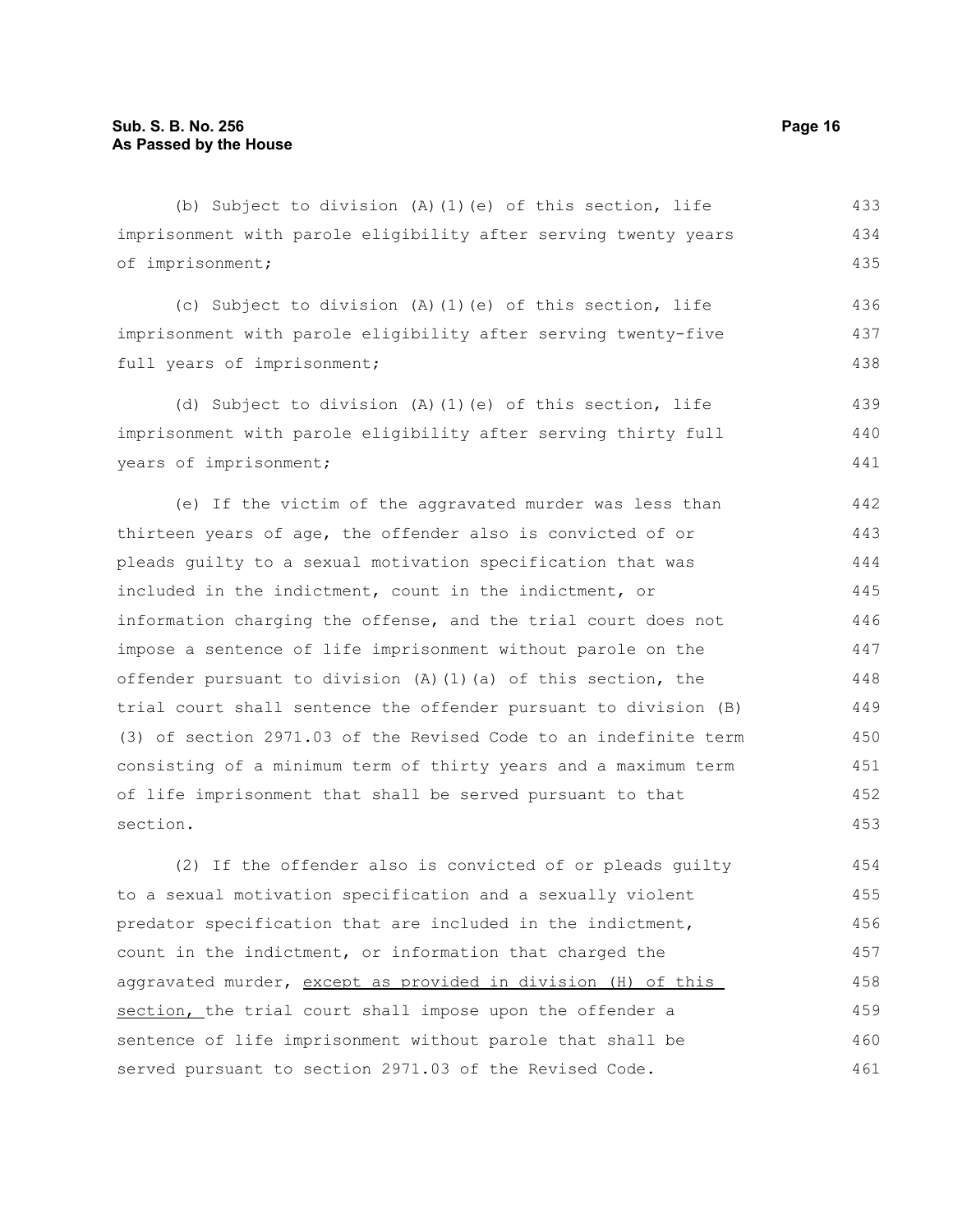#### **Sub. S. B. No. 256 Page 17 As Passed by the House**

(B) If the indictment or count in the indictment charging aggravated murder contains one or more specifications of aggravating circumstances listed in division (A) of section 2929.04 of the Revised Code, the verdict shall separately state whether the accused is found guilty or not guilty of the principal charge and, if guilty of the principal charge, whether the offender was eighteen years of age or older at the time of the commission of the offense, if the matter of age was raised by the offender pursuant to section 2929.023 of the Revised Code, and whether the offender is guilty or not guilty of each specification. The jury shall be instructed on its duties in this regard. The instruction to the jury shall include an instruction that a specification shall be proved beyond a reasonable doubt in order to support a guilty verdict on the specification, but the instruction shall not mention the penalty that may be the consequence of a guilty or not guilty verdict on any charge or specification. 462 463 464 465 466 467 468 469 470 471 472 473 474 475 476 477 478

(C)(1) If the indictment or count in the indictment charging aggravated murder contains one or more specifications of aggravating circumstances listed in division (A) of section 2929.04 of the Revised Code, then, following a verdict of guilty of the charge but not guilty of each of the specifications, and regardless of whether the offender raised the matter of age pursuant to section 2929.023 of the Revised Code, the trial court shall impose sentence on the offender as follows: 479 480 481 482 483 484 485 486

(a) Except as provided in division (C)(1)(b) or  $(H)$  of this section, the trial court shall impose one of the following sentences on the offender: 487 488 489

(i) Life imprisonment without parole; 490

(ii) Subject to division (C)(1)(a)(v) of this section,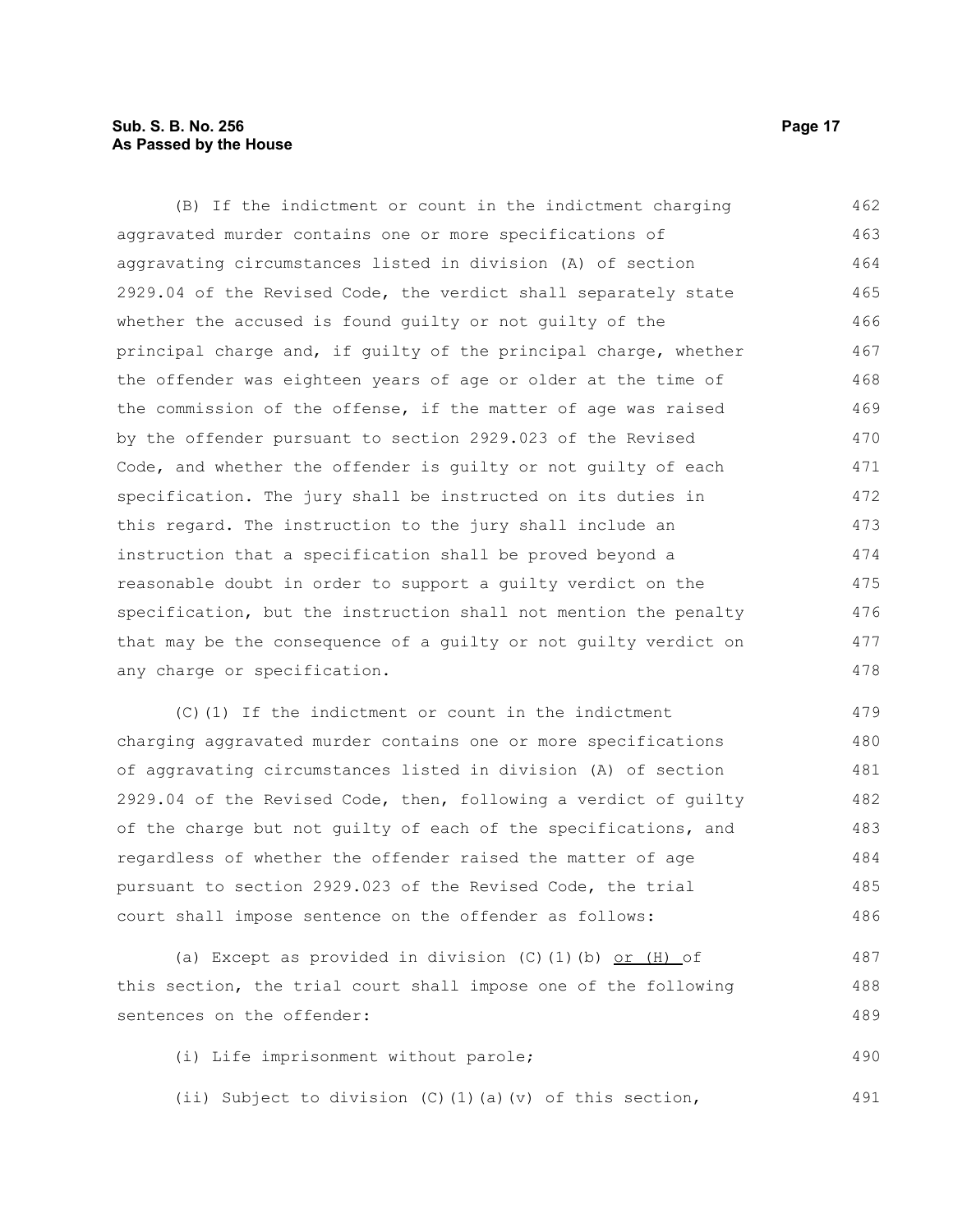life imprisonment with parole eligibility after serving twenty years of imprisonment; (iii) Subject to division (C)(1)(a)(v) of this section, life imprisonment with parole eligibility after serving twentyfive full years of imprisonment; (iv) Subject to division (C)(1)(a)(v) of this section, life imprisonment with parole eligibility after serving thirty full years of imprisonment; (v) If the victim of the aggravated murder was less than thirteen years of age, the offender also is convicted of or pleads guilty to a sexual motivation specification that was included in the indictment, count in the indictment, or information charging the offense, and the trial court does not impose a sentence of life imprisonment without parole on the offender pursuant to division  $(C)$  (1)(a)(i) of this section, the trial court shall sentence the offender pursuant to division (B) (3) of section 2971.03 of the Revised Code to an indefinite term consisting of a minimum term of thirty years and a maximum term of life imprisonment. (b) If the offender also is convicted of or pleads guilty to a sexual motivation specification and a sexually violent predator specification that are included in the indictment, count in the indictment, or information that charged the 492 493 494 495 496 497 498 499 500 501 502 503 504 505 506 507 508 509 510 511 512 513 514

aggravated murder, except as provided in division (H) of this section, the trial court shall impose upon the offender a sentence of life imprisonment without parole that shall be served pursuant to section 2971.03 of the Revised Code. 515 516 517 518

(2)(a) If the indictment or count in the indictment contains one or more specifications of aggravating circumstances 519 520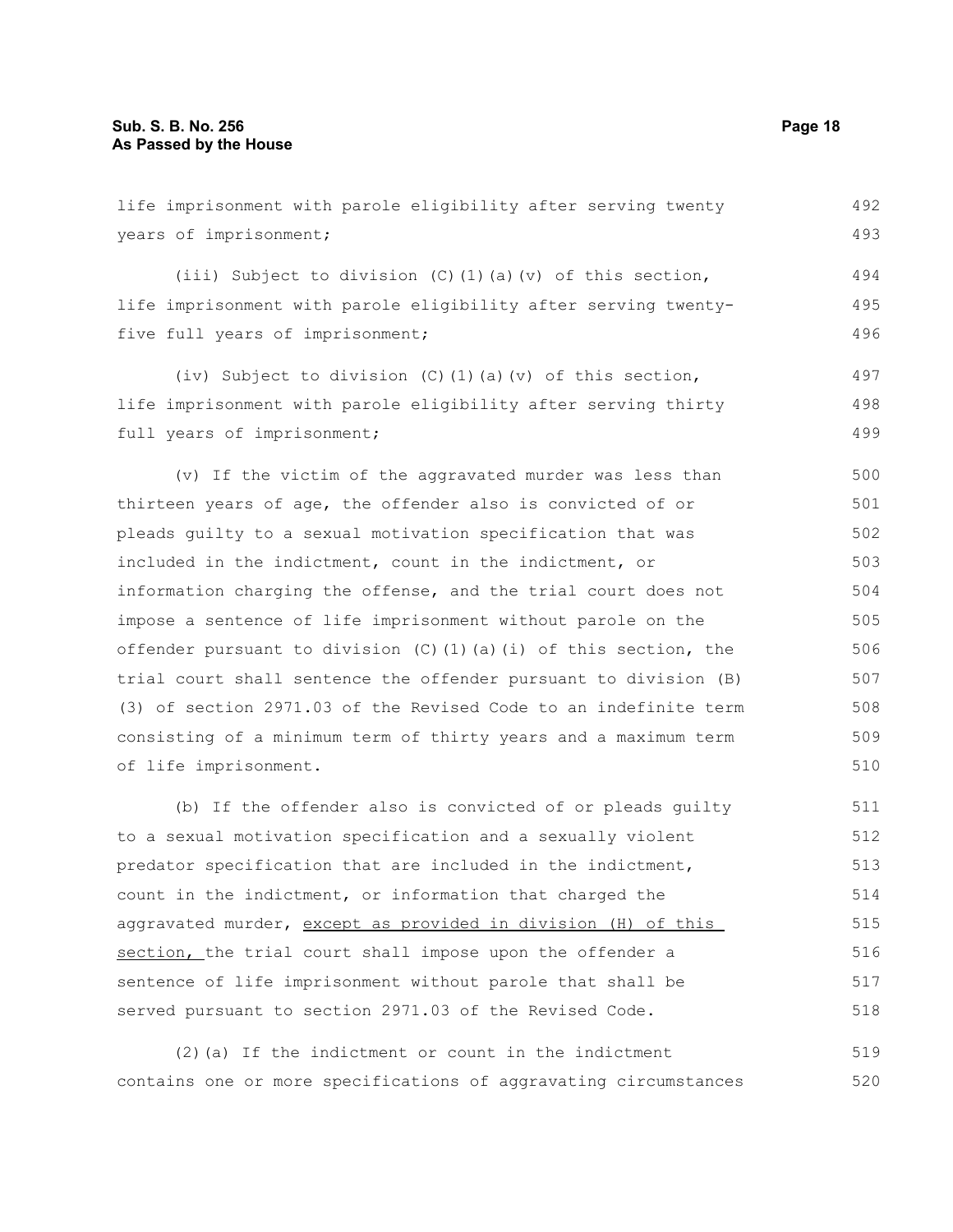listed in division (A) of section 2929.04 of the Revised Code and if the offender is found guilty of both the charge and one or more of the specifications, the penalty to be imposed on the offender shall be one of the following: 521 522 523 524

(i) Except as provided in division (C)(2)(a)(ii)  $-6f$ <sub>1</sub> (C)  $(2)$  (a)(iii), or (H) of this section, the penalty to be imposed on the offender shall be death, life imprisonment without parole, life imprisonment with parole eligibility after serving twenty-five full years of imprisonment, or life imprisonment with parole eligibility after serving thirty full years of imprisonment. 525 526 527 528 529 530 531

(ii) Except as provided in division (C)(2)(a)(iii) or (H) of this section, if the victim of the aggravated murder was less than thirteen years of age, the offender also is convicted of or pleads guilty to a sexual motivation specification that was included in the indictment, count in the indictment, or information charging the offense, and the trial court does not impose a sentence of death or life imprisonment without parole on the offender pursuant to division (C)(2)(a)(i) of this section, the penalty to be imposed on the offender shall be an indefinite term consisting of a minimum term of thirty years and a maximum term of life imprisonment that shall be imposed pursuant to division (B)(3) of section 2971.03 of the Revised Code and served pursuant to that section. 532 533 534 535 536 537 538 539 540 541 542 543 544

(iii) If the offender also is convicted of or pleads guilty to a sexual motivation specification and a sexually violent predator specification that are included in the indictment, count in the indictment, or information that charged the aggravated murder, except as provided in division (H) of this section, the penalty to be imposed on the offender shall be 545 546 547 548 549 550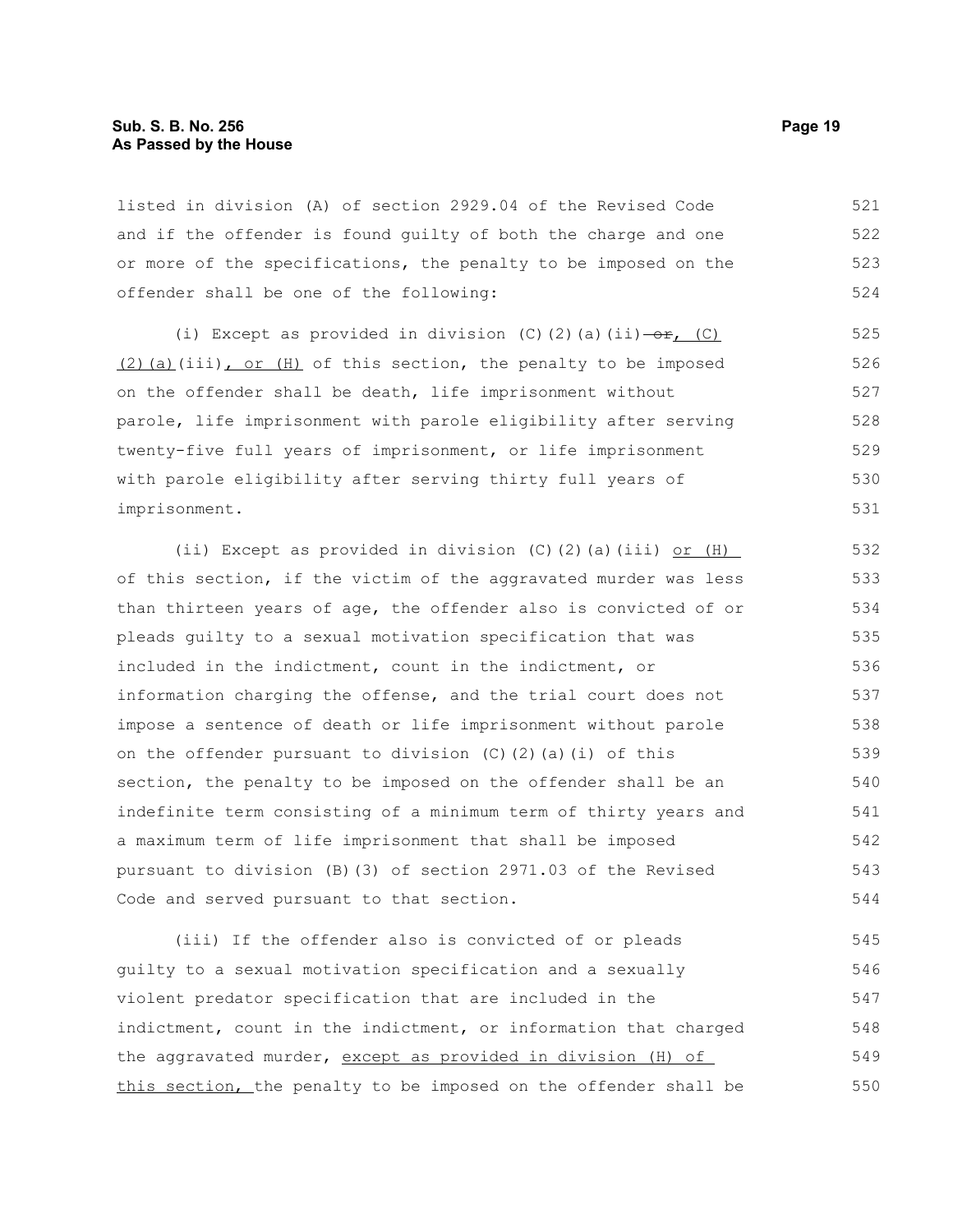death or life imprisonment without parole that shall be served pursuant to section 2971.03 of the Revised Code. 551 552

(b) A penalty imposed pursuant to division  $(C)$   $(2)$   $(a)$   $(i)$ , (ii), or (iii) of this section shall be determined pursuant to divisions (D) and (E) of this section and shall be determined by one of the following: 553 554 555 556

(i) By the panel of three judges that tried the offender upon the offender's waiver of the right to trial by jury;

(ii) By the trial jury and the trial judge, if the offender was tried by jury. 559 560

(D)(1) Death may not be imposed as a penalty for aggravated murder if the offender raised the matter of age at trial pursuant to section 2929.023 of the Revised Code and was not found at trial to have been eighteen years of age or older at the time of the commission of the offense. When death may be imposed as a penalty for aggravated murder, the court shall proceed under this division. When death may be imposed as a penalty, the court, upon the request of the defendant, shall require a pre-sentence investigation to be made and, upon the request of the defendant, shall require a mental examination to be made, and shall require reports of the investigation and of any mental examination submitted to the court, pursuant to section 2947.06 of the Revised Code. No statement made or information provided by a defendant in a mental examination or proceeding conducted pursuant to this division shall be disclosed to any person, except as provided in this division, or be used in evidence against the defendant on the issue of guilt in any retrial. A pre-sentence investigation or mental examination shall not be made except upon request of the defendant. Copies of any reports prepared under this division 561 562 563 564 565 566 567 568 569 570 571 572 573 574 575 576 577 578 579 580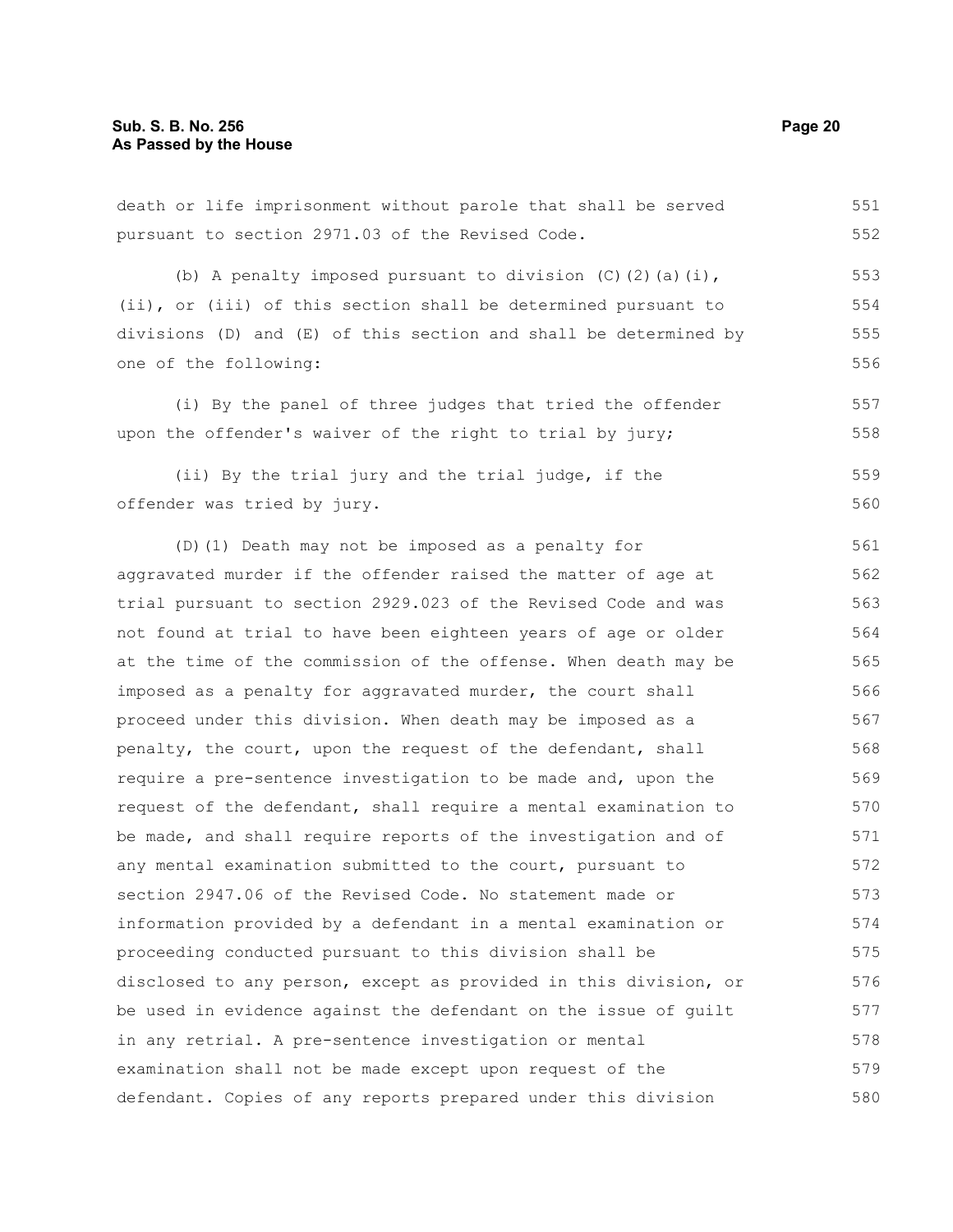#### **Sub. S. B. No. 256 Page 21 As Passed by the House**

shall be furnished to the court, to the trial jury if the offender was tried by a jury, to the prosecutor, and to the offender or the offender's counsel for use under this division. The court, and the trial jury if the offender was tried by a jury, shall consider any report prepared pursuant to this division and furnished to it and any evidence raised at trial that is relevant to the aggravating circumstances the offender was found guilty of committing or to any factors in mitigation of the imposition of the sentence of death, shall hear testimony and other evidence that is relevant to the nature and circumstances of the aggravating circumstances the offender was found guilty of committing, the mitigating factors set forth in division (B) of section 2929.04 of the Revised Code, and any other factors in mitigation of the imposition of the sentence of death, and shall hear the statement, if any, of the offender, and the arguments, if any, of counsel for the defense and prosecution, that are relevant to the penalty that should be imposed on the offender. The defendant shall be given great latitude in the presentation of evidence of the mitigating factors set forth in division (B) of section 2929.04 of the Revised Code and of any other factors in mitigation of the imposition of the sentence of death. If the offender chooses to make a statement, the offender is subject to cross-examination only if the offender consents to make the statement under oath or affirmation. 581 582 583 584 585 586 587 588 589 590 591 592 593 594 595 596 597 598 599 600 601 602 603 604 605

The defendant shall have the burden of going forward with the evidence of any factors in mitigation of the imposition of the sentence of death. The prosecution shall have the burden of proving, by proof beyond a reasonable doubt, that the aggravating circumstances the defendant was found guilty of committing are sufficient to outweigh the factors in mitigation 606 607 608 609 610 611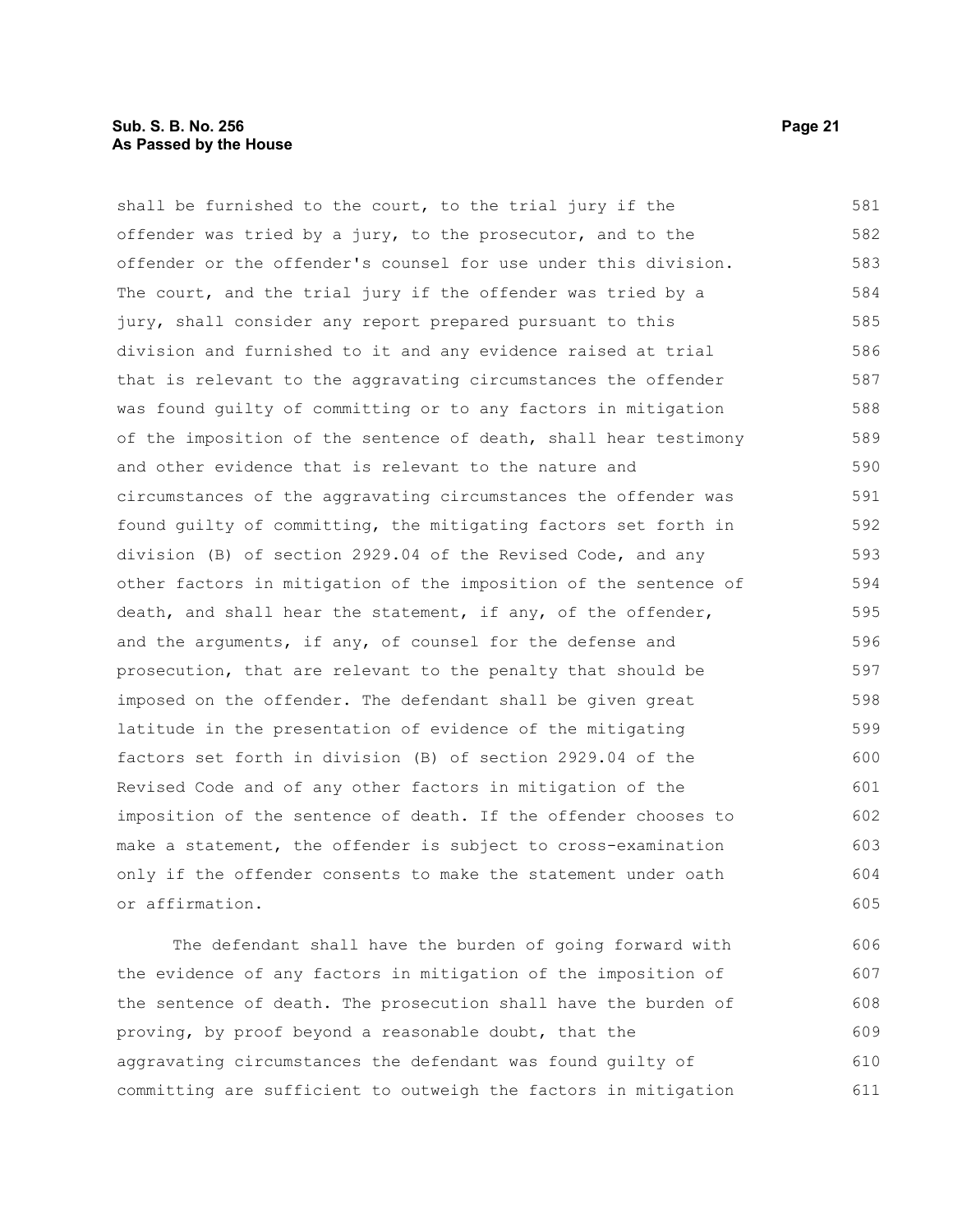of the imposition of the sentence of death.

(2) Upon consideration of the relevant evidence raised at trial, the testimony, other evidence, statement of the offender, arguments of counsel, and, if applicable, the reports submitted pursuant to division (D)(1) of this section, the trial jury, if the offender was tried by a jury, shall determine whether the aggravating circumstances the offender was found guilty of committing are sufficient to outweigh the mitigating factors present in the case. If the trial jury unanimously finds, by proof beyond a reasonable doubt, that the aggravating circumstances the offender was found guilty of committing outweigh the mitigating factors, the trial jury shall recommend to the court that the sentence of death be imposed on the offender. Absent such a finding, the jury shall recommend that the offender be sentenced to one of the following: 613 614 615 616 617 618 619 620 621 622 623 624 625 626

(a) Except as provided in division (D)(2)(b)  $-$ or, (D)(2) (c), or (H) of this section, to life imprisonment without parole, life imprisonment with parole eligibility after serving twenty-five full years of imprisonment, or life imprisonment with parole eligibility after serving thirty full years of imprisonment; 627 628 629 630

(b) Except as provided in division (D)(2)(c) or (H) of this section, if the victim of the aggravated murder was less than thirteen years of age, the offender also is convicted of or pleads guilty to a sexual motivation specification that was included in the indictment, count in the indictment, or information charging the offense, and the jury does not recommend a sentence of life imprisonment without parole pursuant to division (D)(2)(a) of this section, to an indefinite term consisting of a minimum term of thirty years and a maximum 633 634 635 636 637 638 639 640 641

612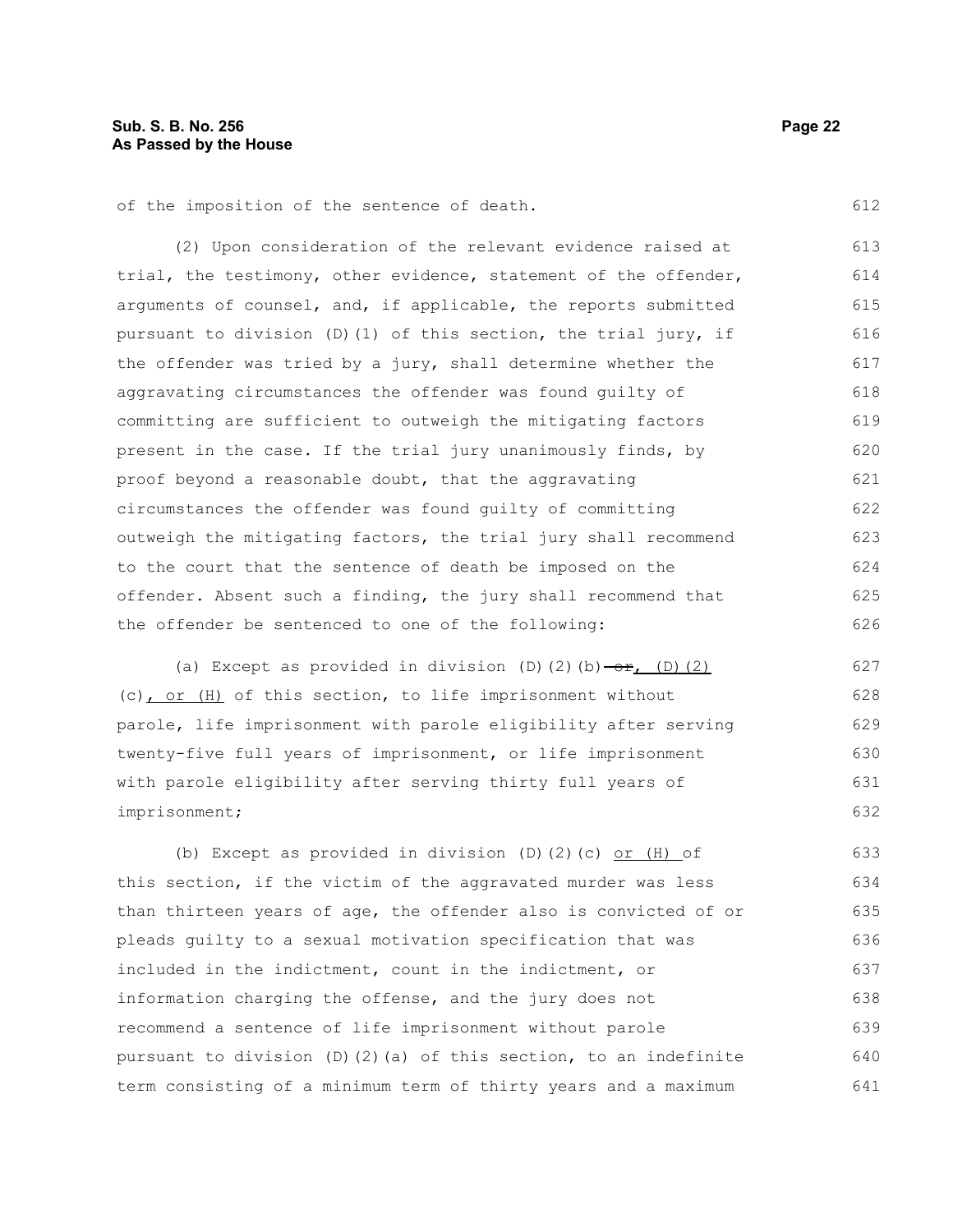term of life imprisonment to be imposed pursuant to division (B) (3) of section 2971.03 of the Revised Code and served pursuant to that section. 642 643 644

(c) If the offender also is convicted of or pleads guilty to a sexual motivation specification and a sexually violent predator specification that are included in the indictment, count in the indictment, or information that charged the aggravated murder, except as provided in division (H) of this section, to life imprisonment without parole. 645 646 647 648 649 650

If the trial jury recommends that the offender be sentenced to life imprisonment without parole, life imprisonment with parole eligibility after serving twenty-five full years of imprisonment, life imprisonment with parole eligibility after serving thirty full years of imprisonment, or an indefinite term consisting of a minimum term of thirty years and a maximum term of life imprisonment to be imposed pursuant to division (B)(3) of section 2971.03 of the Revised Code, except as provided in division (H) of this section, the court shall impose the sentence recommended by the jury upon the offender. If the sentence is an indefinite term consisting of a minimum term of thirty years and a maximum term of life imprisonment imposed as described in division (D)(2)(b) of this section or a sentence of life imprisonment without parole imposed under division (D)(2) (c) of this section, the sentence shall be served pursuant to section 2971.03 of the Revised Code. If the trial jury recommends that the sentence of death be imposed upon the offender, the court shall proceed to impose sentence pursuant to division (D)(3) of this section. 651 652 653 654 655 656 657 658 659 660 661 662 663 664 665 666 667 668 669

(3) Upon consideration of the relevant evidence raised at trial, the testimony, other evidence, statement of the offender, 670 671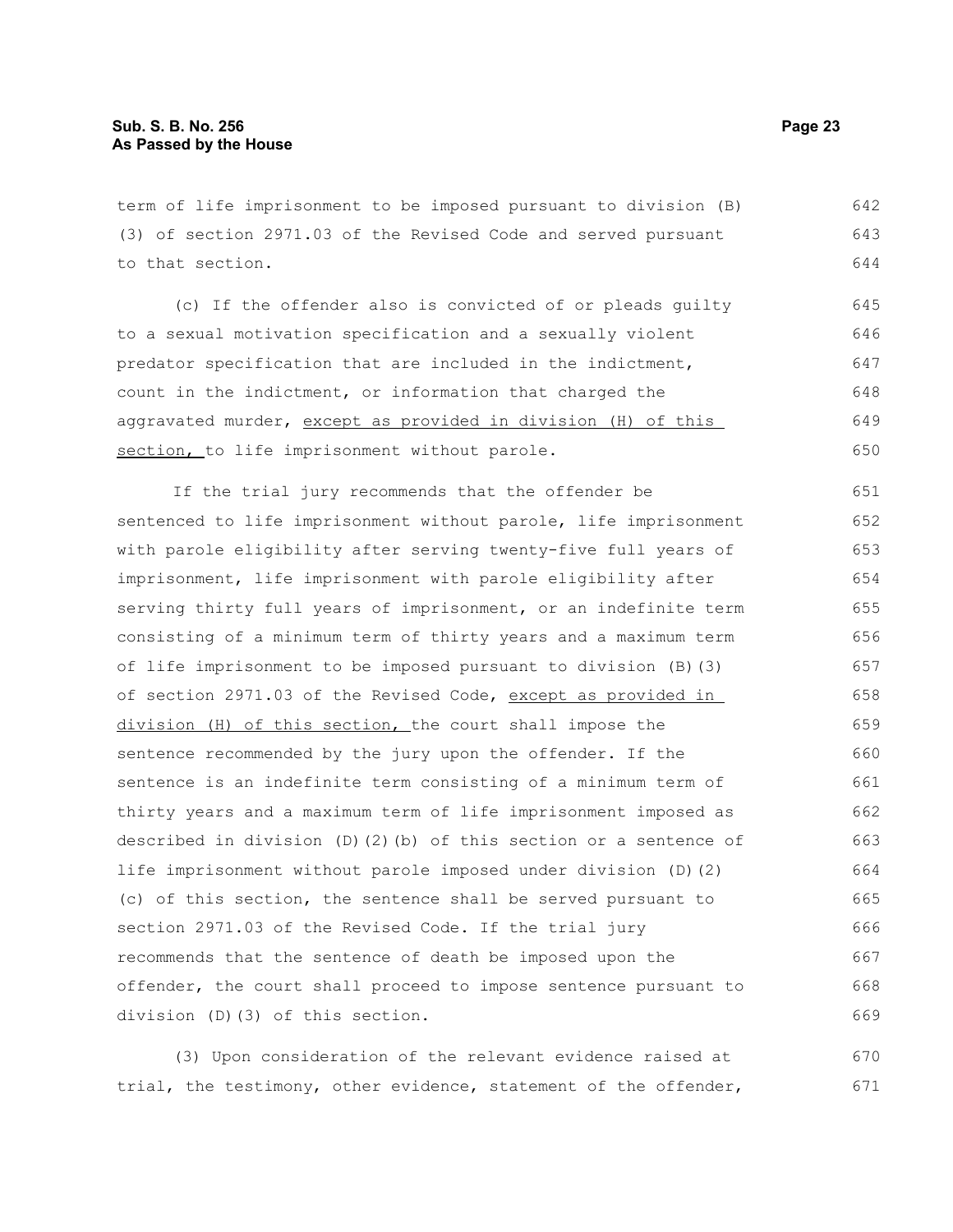arguments of counsel, and, if applicable, the reports submitted to the court pursuant to division  $(D)$  (1) of this section, if, after receiving pursuant to division (D)(2) of this section the trial jury's recommendation that the sentence of death be imposed, the court finds, by proof beyond a reasonable doubt, or if the panel of three judges unanimously finds, by proof beyond a reasonable doubt, that the aggravating circumstances the offender was found guilty of committing outweigh the mitigating factors, it shall impose sentence of death on the offender. Absent such a finding by the court or panel, the court or the panel shall impose one of the following sentences on the offender: 672 673 674 675 676 677 678 679 680 681 682 683

(a) Except as provided in division (D)(3)(b) or (H) of this section, one of the following:

(i) Life imprisonment without parole;

(ii) Subject to division (D)(3)(a)(iv) of this section, life imprisonment with parole eligibility after serving twentyfive full years of imprisonment;

(iii) Subject to division (D)(3)(a)(iv) of this section, life imprisonment with parole eligibility after serving thirty full years of imprisonment;

(iv) If the victim of the aggravated murder was less than thirteen years of age, the offender also is convicted of or pleads guilty to a sexual motivation specification that was included in the indictment, count in the indictment, or information charging the offense, and the trial court does not impose a sentence of life imprisonment without parole on the offender pursuant to division  $(D)$  (3)(a)(i) of this section, the court or panel shall sentence the offender pursuant to division 693 694 695 696 697 698 699 700

684 685

686

687 688 689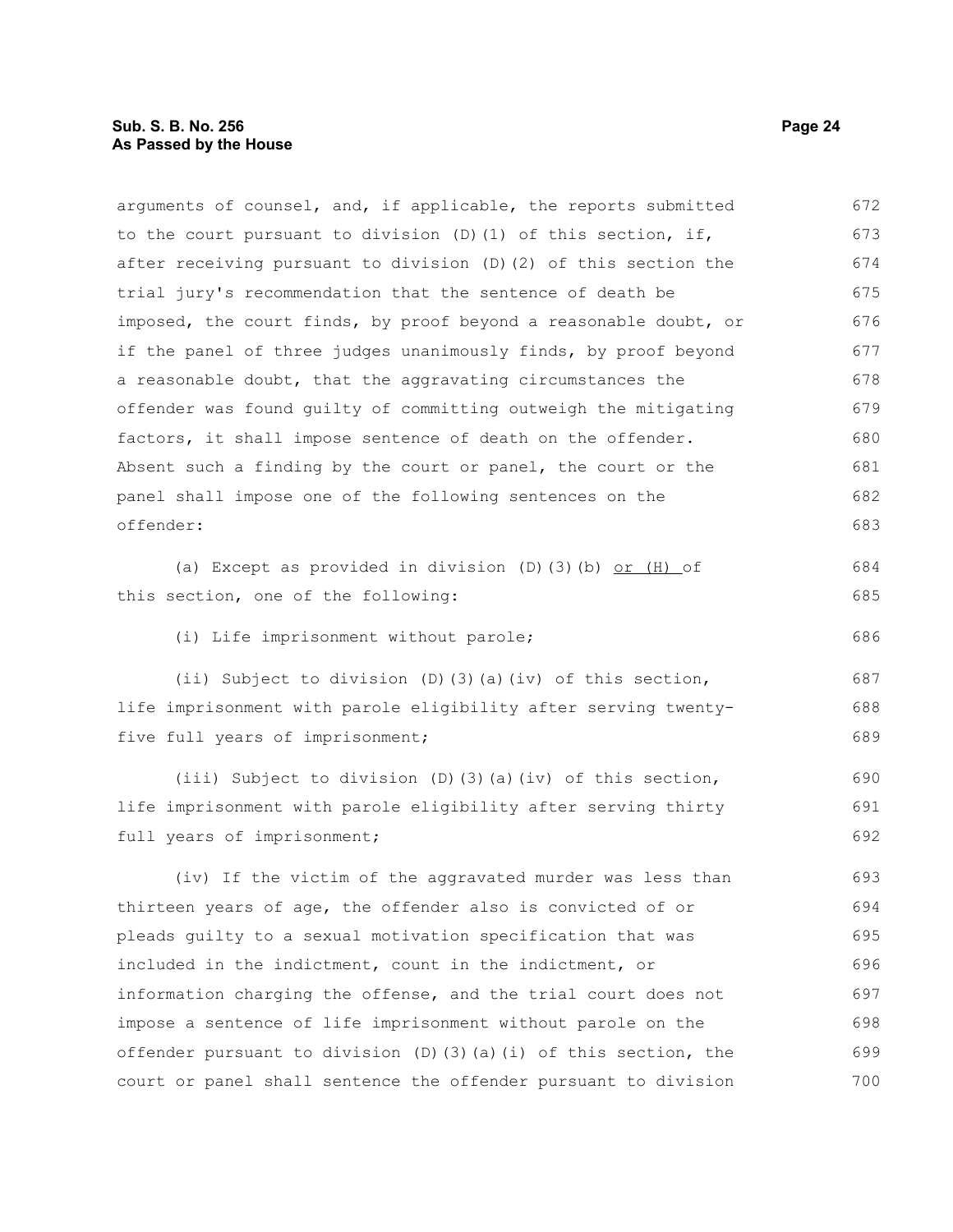(B)(3) of section 2971.03 of the Revised Code to an indefinite term consisting of a minimum term of thirty years and a maximum term of life imprisonment. 701 702 703

(b) If the offender also is convicted of or pleads guilty to a sexual motivation specification and a sexually violent predator specification that are included in the indictment, count in the indictment, or information that charged the aggravated murder, except as provided in division (H) of this section, life imprisonment without parole that shall be served pursuant to section 2971.03 of the Revised Code. 704 705 706 707 708 709 710

(E) If the offender raised the matter of age at trial pursuant to section 2929.023 of the Revised Code, was convicted of aggravated murder and one or more specifications of an aggravating circumstance listed in division (A) of section 2929.04 of the Revised Code, and was not found at trial to have been eighteen years of age or older at the time of the commission of the offense, the court or the panel of three judges shall not impose a sentence of death on the offender. Instead, the court or panel shall impose one of the following sentences on the offender: 711 712 713 714 715 716 717 718 719 720

(1) Except as provided in division  $(E)$  (2) or  $(H)$  of this section, one of the following:

(a) Life imprisonment without parole;

(b) Subject to division (E)(2)(d) of this section, life imprisonment with parole eligibility after serving twenty-five full years of imprisonment; 724 725 726

(c) Subject to division (E)(2)(d) of this section, life imprisonment with parole eligibility after serving thirty full years of imprisonment; 727 728 729

721 722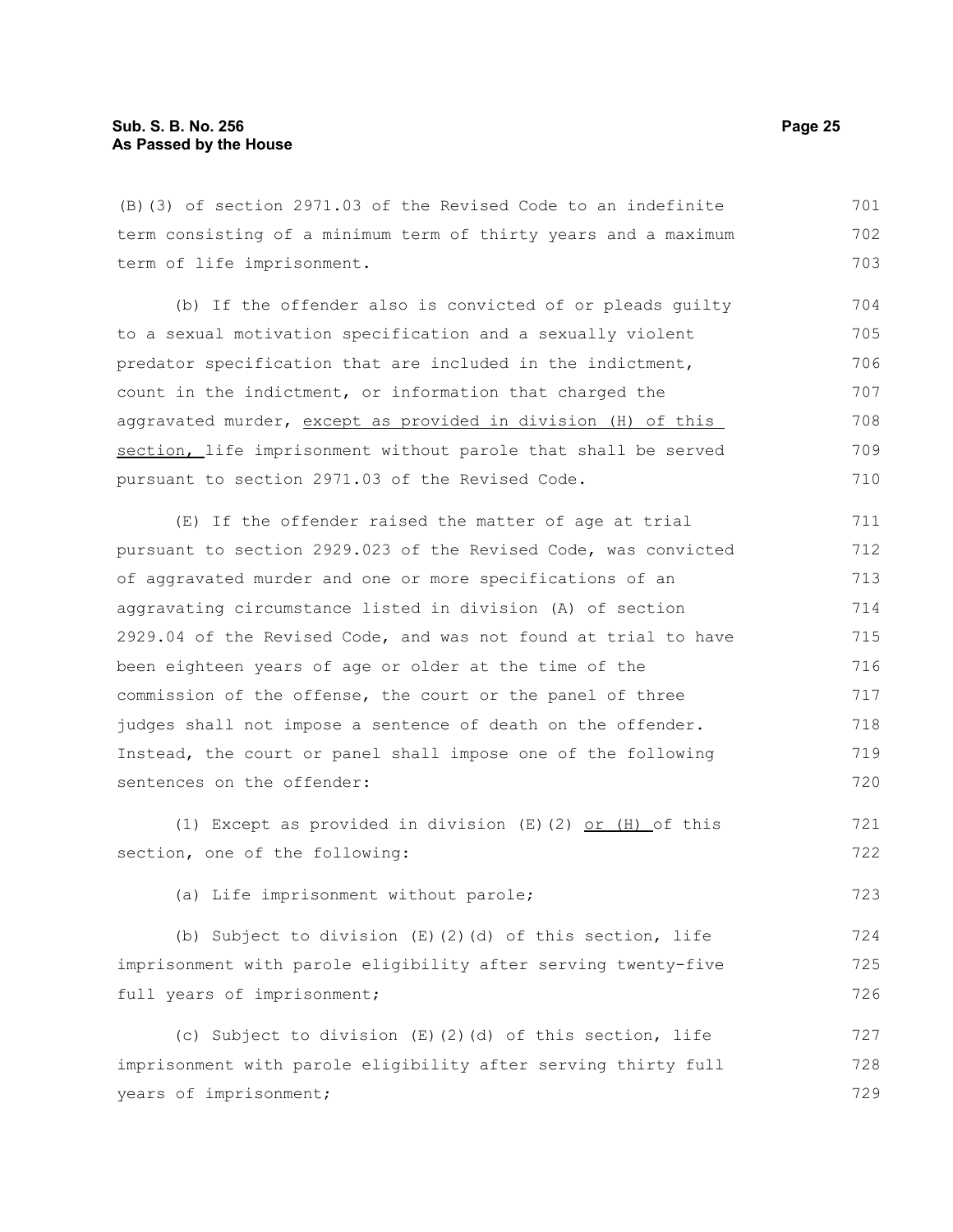#### **Sub. S. B. No. 256 Page 26 As Passed by the House**

(d) If the victim of the aggravated murder was less than thirteen years of age, the offender also is convicted of or pleads guilty to a sexual motivation specification that was included in the indictment, count in the indictment, or information charging the offense, and the trial court does not impose a sentence of life imprisonment without parole on the offender pursuant to division  $(E)(2)(a)$  of this section, the court or panel shall sentence the offender pursuant to division (B)(3) of section 2971.03 of the Revised Code to an indefinite term consisting of a minimum term of thirty years and a maximum term of life imprisonment. 730 731 732 733 734 735 736 737 738 739 740

(2) If the offender also is convicted of or pleads guilty to a sexual motivation specification and a sexually violent predator specification that are included in the indictment, count in the indictment, or information that charged the aggravated murder, except as provided in division (H) of this section, life imprisonment without parole that shall be served pursuant to section 2971.03 of the Revised Code. 741 742 743 744 745 746 747

(F) The court or the panel of three judges, when it imposes sentence of death, shall state in a separate opinion its specific findings as to the existence of any of the mitigating factors set forth in division (B) of section 2929.04 of the Revised Code, the existence of any other mitigating factors, the aggravating circumstances the offender was found guilty of committing, and the reasons why the aggravating circumstances the offender was found guilty of committing were sufficient to outweigh the mitigating factors. The court or panel, when it imposes life imprisonment or an indefinite term consisting of a minimum term of thirty years and a maximum term of life imprisonment under division (D) of this section, shall state in a separate opinion its specific findings of which of the 748 749 750 751 752 753 754 755 756 757 758 759 760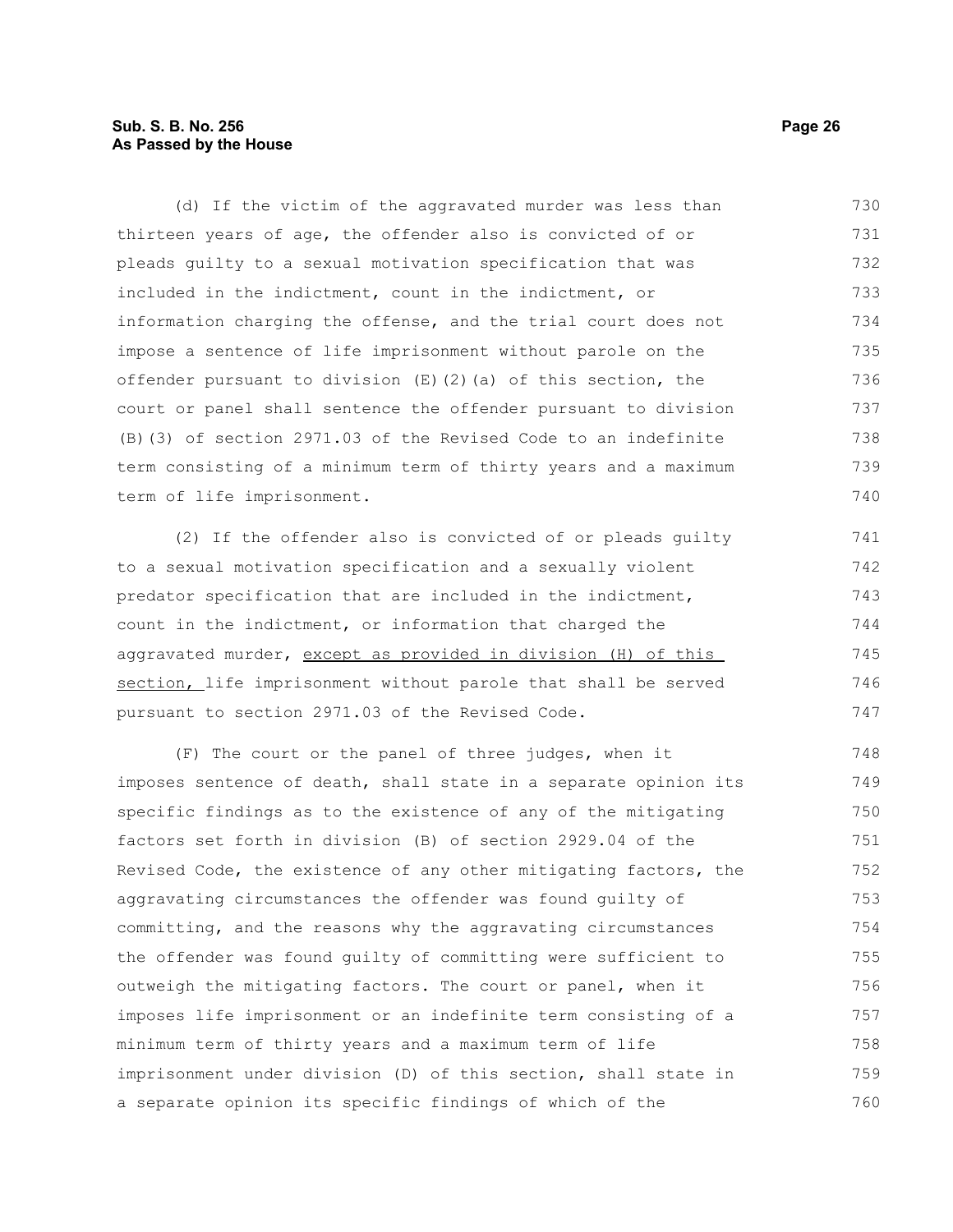#### **Sub. S. B. No. 256 Page 27 As Passed by the House**

mitigating factors set forth in division (B) of section 2929.04 of the Revised Code it found to exist, what other mitigating factors it found to exist, what aggravating circumstances the offender was found guilty of committing, and why it could not find that these aggravating circumstances were sufficient to outweigh the mitigating factors. For cases in which a sentence of death is imposed for an offense committed before January 1, 1995, the court or panel shall file the opinion required to be prepared by this division with the clerk of the appropriate court of appeals and with the clerk of the supreme court within fifteen days after the court or panel imposes sentence. For cases in which a sentence of death is imposed for an offense committed on or after January 1, 1995, the court or panel shall file the opinion required to be prepared by this division with the clerk of the supreme court within fifteen days after the court or panel imposes sentence. The judgment in a case in which a sentencing hearing is held pursuant to this section is not final until the opinion is filed. 761 762 763 764 765 766 767 768 769 770 771 772 773 774 775 776 777 778

(G)(1) Whenever the court or a panel of three judges imposes a sentence of death for an offense committed before January 1, 1995, the clerk of the court in which the judgment is rendered shall make and retain a copy of the entire record in the case, and shall deliver the original of the entire record in the case to the appellate court. 779 780 781 782 783 784

(2) Whenever the court or a panel of three judges imposes a sentence of death for an offense committed on or after January 1, 1995, the clerk of the court in which the judgment is rendered shall make and retain a copy of the entire record in the case, and shall deliver the original of the entire record in the case to the supreme court. 785 786 787 788 789 790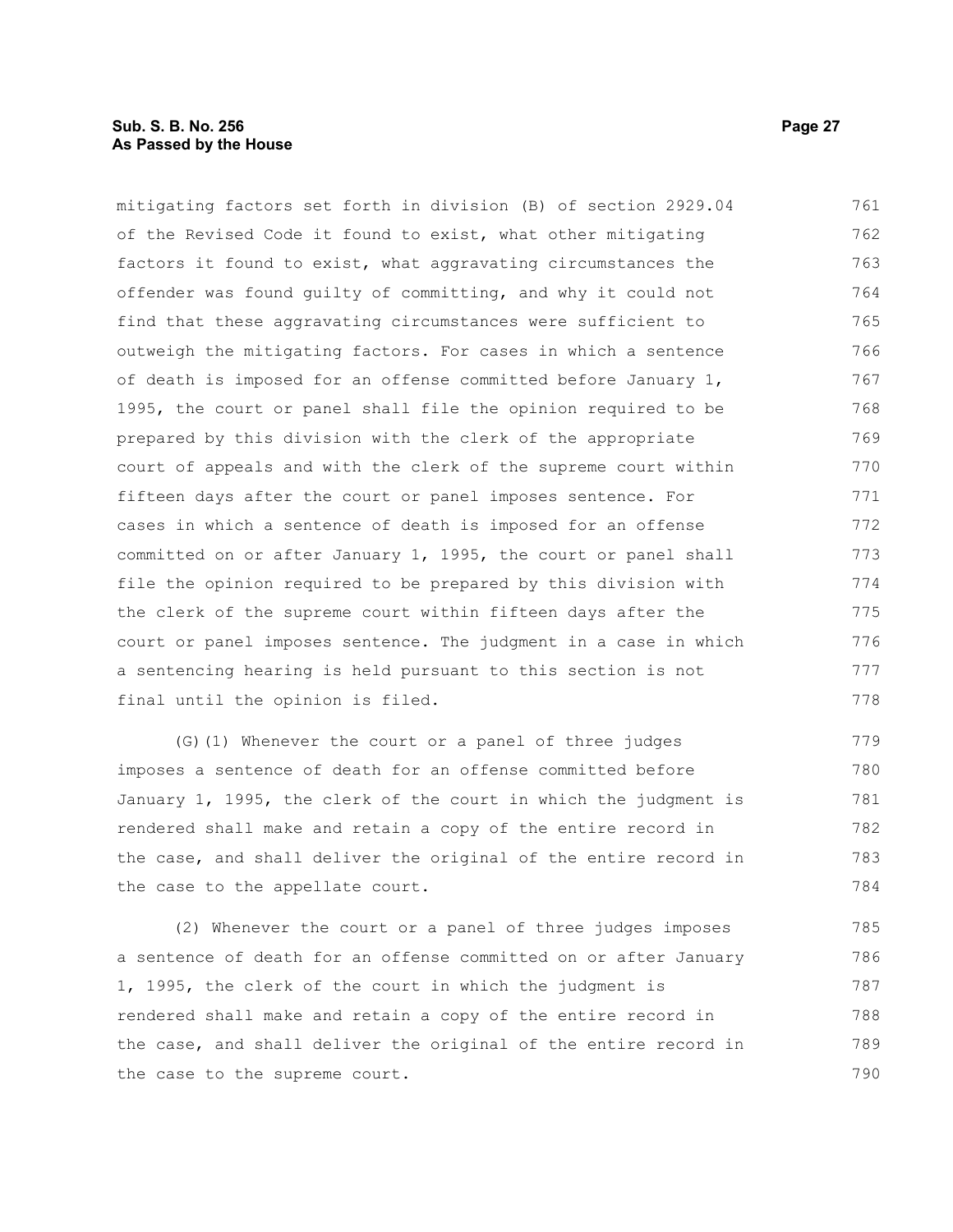| (H) A court shall not impose a sentence of life                                       | 791 |
|---------------------------------------------------------------------------------------|-----|
| imprisonment without parole on a person under division (A)(1) or                      | 792 |
| $(2)$ , $(C)$ $(1)$ or $(2)$ , $(D)$ $(2)$ or $(3)$ , or $(E)$ $(1)$ or $(2)$ of this | 793 |
| section for an offense that was committed when the person was                         | 794 |
| under eighteen years of age.                                                          | 795 |

**Sec. 2929.06.** (A) If a sentence of death imposed upon an offender is set aside, nullified, or vacated because the court of appeals, in a case in which a sentence of death was imposed for an offense committed before January 1, 1995, or the supreme court, in cases in which the supreme court reviews the sentence upon appeal, could not affirm the sentence of death under the standards imposed by section 2929.05 of the Revised Code, is set aside, nullified, or vacated for the sole reason that the statutory procedure for imposing the sentence of death that is set forth in sections 2929.03 and 2929.04 of the Revised Code is unconstitutional, is set aside, nullified, or vacated pursuant to division (C) of section 2929.05 of the Revised Code, or is set aside, nullified, or vacated because a court has determined that the offender is a person with an intellectual disability under standards set forth in decisions of the supreme court of this state or the United States supreme court, the trial court that sentenced the offender shall conduct a hearing to resentence the offender. At the resentencing hearing, the court shall impose upon the offender a sentence of life imprisonment or an indefinite term consisting of a minimum term of thirty years and a maximum term of life imprisonment that is determined as specified in this division. If division (D) of section 2929.03 of the Revised Code, at the time the offender committed the aggravated murder for which the sentence of death was imposed, required the imposition when a sentence of death was not imposed of a sentence of life imprisonment without parole or 796 797 798 799 800 801 802 803 804 805 806 807 808 809 810 811 812 813 814 815 816 817 818 819 820 821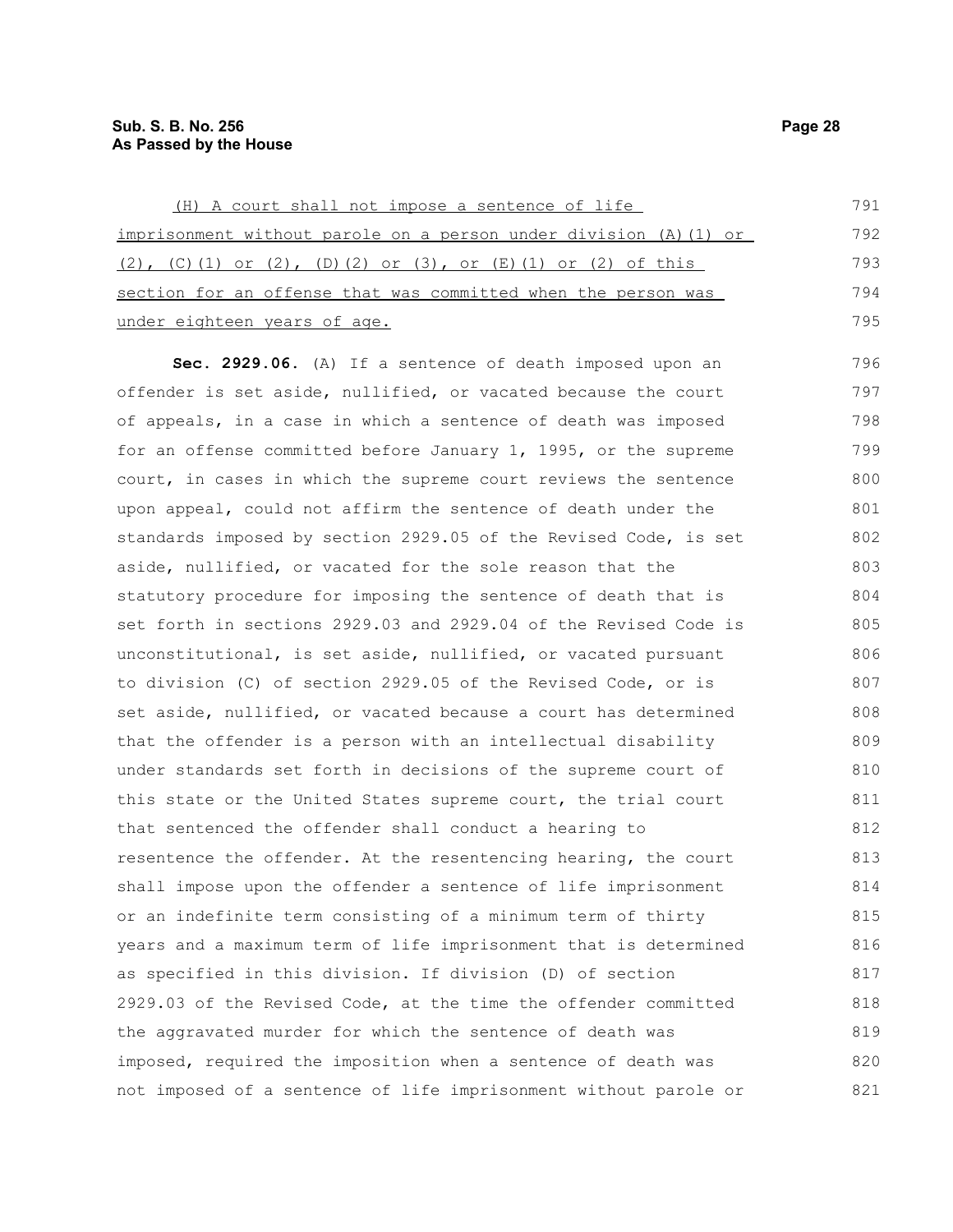#### **Sub. S. B. No. 256 Page 29 As Passed by the House**

a sentence of an indefinite term consisting of a minimum term of thirty years and a maximum term of life imprisonment to be imposed pursuant to division (A) or (B)(3) of section 2971.03 of the Revised Code and served pursuant to that section, except as provided in division (F) of this section, the court shall impose the sentence so required. In all other cases, except as provided in division (F) of this section, the sentences of life imprisonment that are available at the hearing, and from which the court shall impose sentence, shall be the same sentences of life imprisonment that were available under division (D) of section 2929.03 or under section 2909.24 of the Revised Code at the time the offender committed the offense for which the sentence of death was imposed. Nothing in this division regarding the resentencing of an offender shall affect the operation of section 2971.03 of the Revised Code. 822 823 824 825 826 827 828 829 830 831 832 833 834 835 836

(B) Whenever any court of this state or any federal court sets aside, nullifies, or vacates a sentence of death imposed upon an offender because of error that occurred in the sentencing phase of the trial and if division (A) of this section does not apply, the trial court that sentenced the offender shall conduct a new hearing to resentence the offender. If the offender was tried by a jury, the trial court shall impanel a new jury for the hearing. If the offender was tried by a panel of three judges, that panel or, if necessary, a new panel of three judges shall conduct the hearing. At the hearing, the court or panel shall follow the procedure set forth in division (D) of section 2929.03 of the Revised Code in determining whether to impose upon the offender a sentence of death, a sentence of life imprisonment, or an indefinite term consisting of a minimum term of thirty years and a maximum term of life imprisonment. If, pursuant to that procedure, the court 837 838 839 840 841 842 843 844 845 846 847 848 849 850 851 852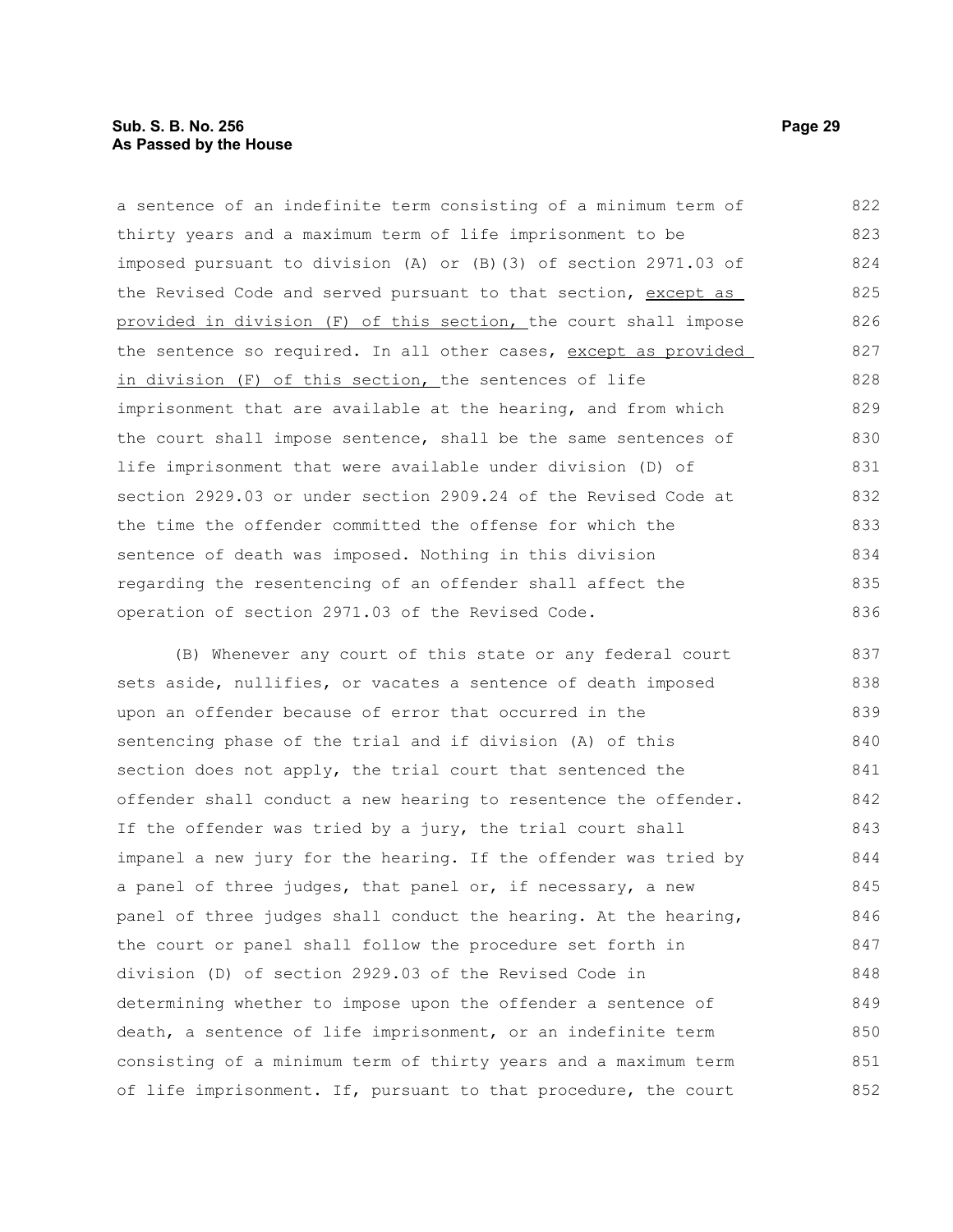#### **Sub. S. B. No. 256 Page 30 As Passed by the House**

or panel determines that it will impose a sentence other than a sentence of death, except as provided in division (F) of this section, the court or panel shall impose upon the offender one of the sentences of life imprisonment that could have been imposed at the time the offender committed the offense for which the sentence of death was imposed, determined as specified in this division, or an indefinite term consisting of a minimum term of thirty years and a maximum term of life imprisonment that is determined as specified in this division. If division (D) of section 2929.03 of the Revised Code, at the time the offender committed the aggravated murder for which the sentence of death was imposed, required the imposition when a sentence of death was not imposed of a sentence of life imprisonment without parole or a sentence of an indefinite term consisting of a minimum term of thirty years and a maximum term of life imprisonment to be imposed pursuant to division (A) or (B)(3) of section 2971.03 of the Revised Code and served pursuant to that section, except as provided in division (F) of this section, the court or panel shall impose the sentence so required. In all other cases, except as provided in division (F) of this section, the sentences of life imprisonment that are available at the hearing, and from which the court or panel shall impose sentence, shall be the same sentences of life imprisonment that were available under division (D) of section 2929.03 or under section 2909.24 of the Revised Code at the time the offender committed the offense for which the sentence of death was imposed. 853 854 855 856 857 858 859 860 861 862 863 864 865 866 867 868 869 870 871 872 873 874 875 876 877 878 879

(C) If a sentence of life imprisonment without parole imposed upon an offender pursuant to section 2929.021 or 2929.03 of the Revised Code is set aside, nullified, or vacated for the sole reason that the statutory procedure for imposing the 880 881 882 883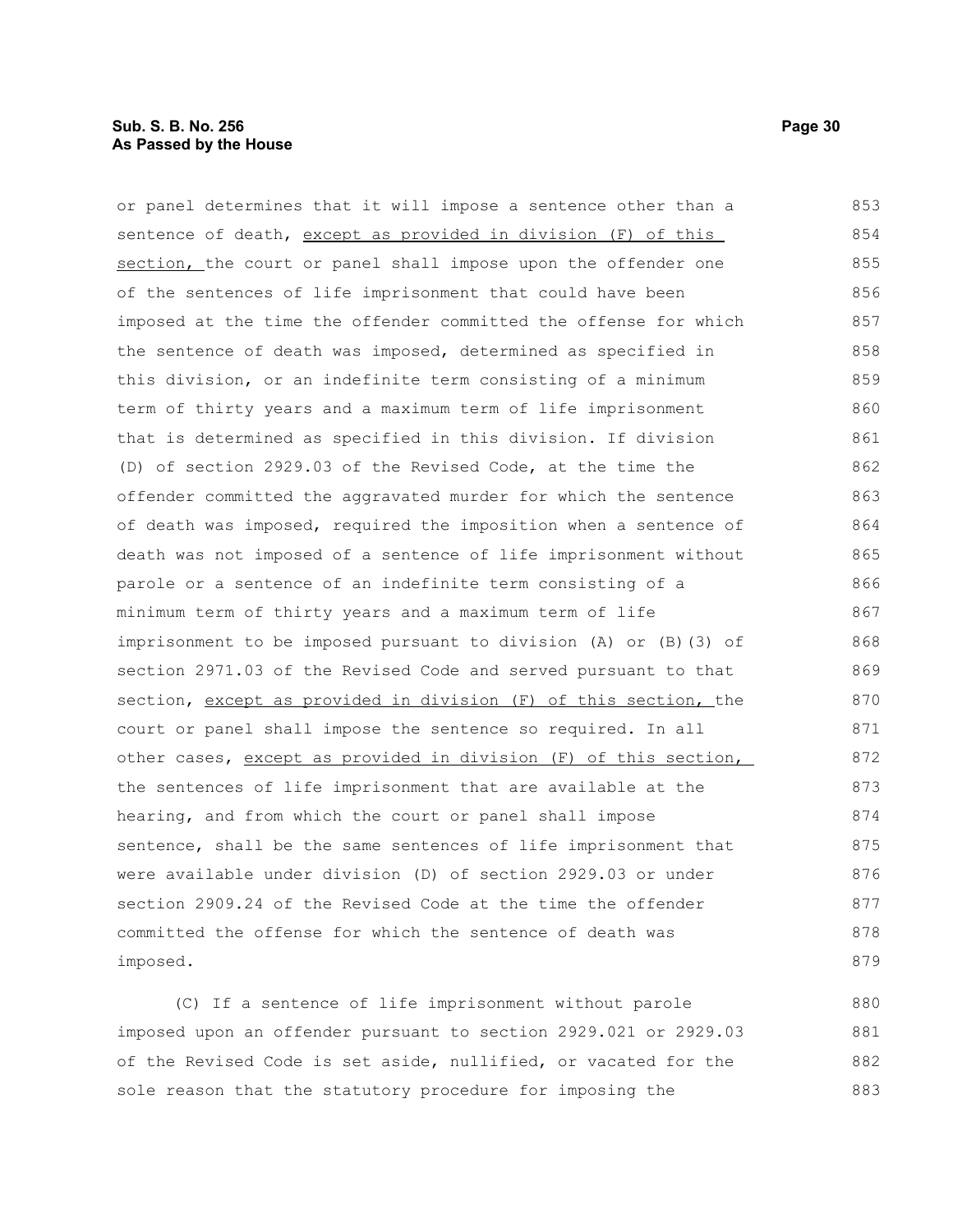sentence of life imprisonment without parole that is set forth in sections 2929.03 and 2929.04 of the Revised Code is unconstitutional, the trial court that sentenced the offender shall conduct a hearing to resentence the offender to life imprisonment with parole eligibility after serving twenty-five full years of imprisonment or to life imprisonment with parole eligibility after serving thirty full years of imprisonment. 884 885 886 887 888 889 890

(D) Nothing in this section limits or restricts the rights of the state to appeal any order setting aside, nullifying, or vacating a conviction or sentence of death, when an appeal of that nature otherwise would be available. 891 892 893 894

(E) This section, as amended by H.B. 184 of the 125th general assembly, shall apply to all offenders who have been sentenced to death for an aggravated murder that was committed on or after October 19, 1981, or for terrorism that was committed on or after May 15, 2002. This section, as amended by H.B. 184 of the 125th general assembly, shall apply equally to all such offenders sentenced to death prior to, on, or after March 23, 2005, including offenders who, on March 23, 2005, are challenging their sentence of death and offenders whose sentence of death has been set aside, nullified, or vacated by any court of this state or any federal court but who, as of March 23, 2005, have not yet been resentenced. 895 896 897 898 899 900 901 902 903 904 905 906

(F) A court shall not impose a sentence of life imprisonment without parole on a person under division (A) or (B) of this section for an offense that was committed when the person was under eighteen years of age. 907 908 909 910

 **Sec. 2929.07.** (A) Notwithstanding any provision of the Revised Code to the contrary, a court shall not impose a sentence of life imprisonment without parole on any person for 911 912 913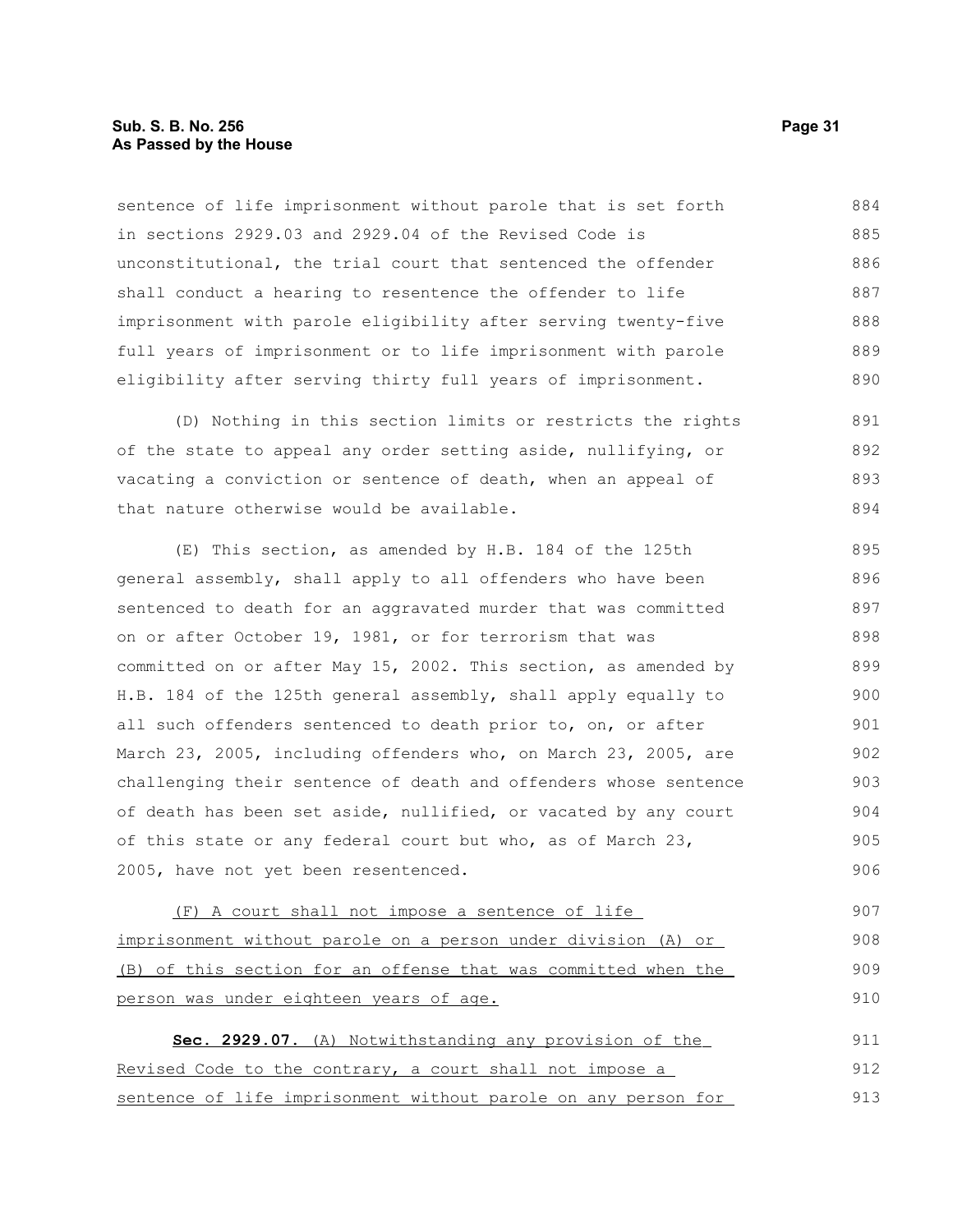an offense that was committed when the person was under eighteen years of age. (B) If an offender receives or received a sentence of life imprisonment without parole for an offense that was committed when the offender was under eighteen years of age, the offender's parole eligibility shall be determined under section 2967.132 of the Revised Code. **Sec. 2929.14.** (A) Except as provided in division (B)(1), (B)(2), (B)(3), (B)(4), (B)(5), (B)(6), (B)(7), (B)(8), (B)(9), (B)(10), (B)(11), (E), (G), (H), (J), or (K) of this section or in division (D)(6) of section 2919.25 of the Revised Code and except in relation to an offense for which a sentence of death or life imprisonment is to be imposed, if the court imposing a sentence upon an offender for a felony elects or is required to impose a prison term on the offender pursuant to this chapter, the court shall impose a prison term that shall be one of the following: (1)(a) For a felony of the first degree committed on or after the effective date of this amendment, the prison term shall be an indefinite prison term with a stated minimum term selected by the court of three, four, five, six, seven, eight, nine, ten, or eleven years and a maximum term that is determined pursuant to section 2929.144 of the Revised Code, except that if the section that criminalizes the conduct constituting the felony specifies a different minimum term or penalty for the offense, the specific language of that section shall control in determining the minimum term or otherwise sentencing the offender but the minimum term or sentence imposed under that specific language shall be considered for purposes of the 914 915 916 917 918 919 920 921 922 923 924 925 926 927 928 929 930 931 932 933 934 935 936 937 938 939 940 941 942

Revised Code as if it had been imposed under this division.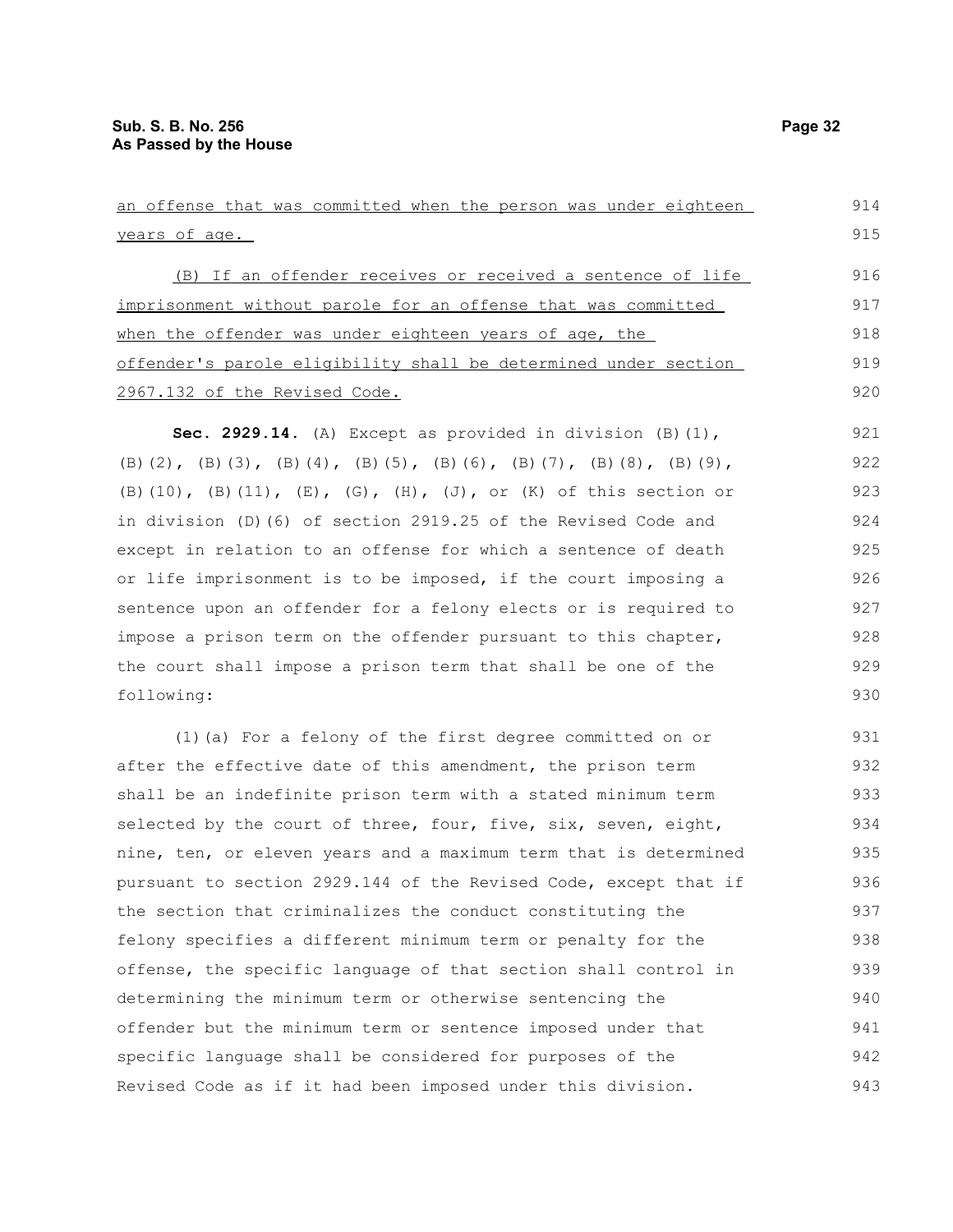#### **Sub. S. B. No. 256 Page 33 As Passed by the House**

(b) For a felony of the first degree committed prior to the effective date of this amendment, the prison term shall be a definite prison term of three, four, five, six, seven, eight, nine, ten, or eleven years. 944 945 946 947

(2)(a) For a felony of the second degree committed on or after the effective date of this amendment, the prison term shall be an indefinite prison term with a stated minimum term selected by the court of two, three, four, five, six, seven, or eight years and a maximum term that is determined pursuant to section 2929.144 of the Revised Code, except that if the section that criminalizes the conduct constituting the felony specifies a different minimum term or penalty for the offense, the specific language of that section shall control in determining the minimum term or otherwise sentencing the offender but the minimum term or sentence imposed under that specific language shall be considered for purposes of the Revised Code as if it had been imposed under this division. 948 949 950 951 952 953 954 955 956 957 958 959 960

(b) For a felony of the second degree committed prior to the effective date of this amendment, the prison term shall be a definite term of two, three, four, five, six, seven, or eight years. 961 962 963 964

(3)(a) For a felony of the third degree that is a violation of section 2903.06, 2903.08, 2907.03, 2907.04, 2907.05, 2907.321, 2907.322, 2907.323, or 3795.04 of the Revised Code or that is a violation of section 2911.02 or 2911.12 of the Revised Code if the offender previously has been convicted of or pleaded guilty in two or more separate proceedings to two or more violations of section 2911.01, 2911.02, 2911.11, or 2911.12 of the Revised Code, the prison term shall be a definite term of twelve, eighteen, twenty-four, thirty, thirty-six, forty-two, 965 966 967 968 969 970 971 972 973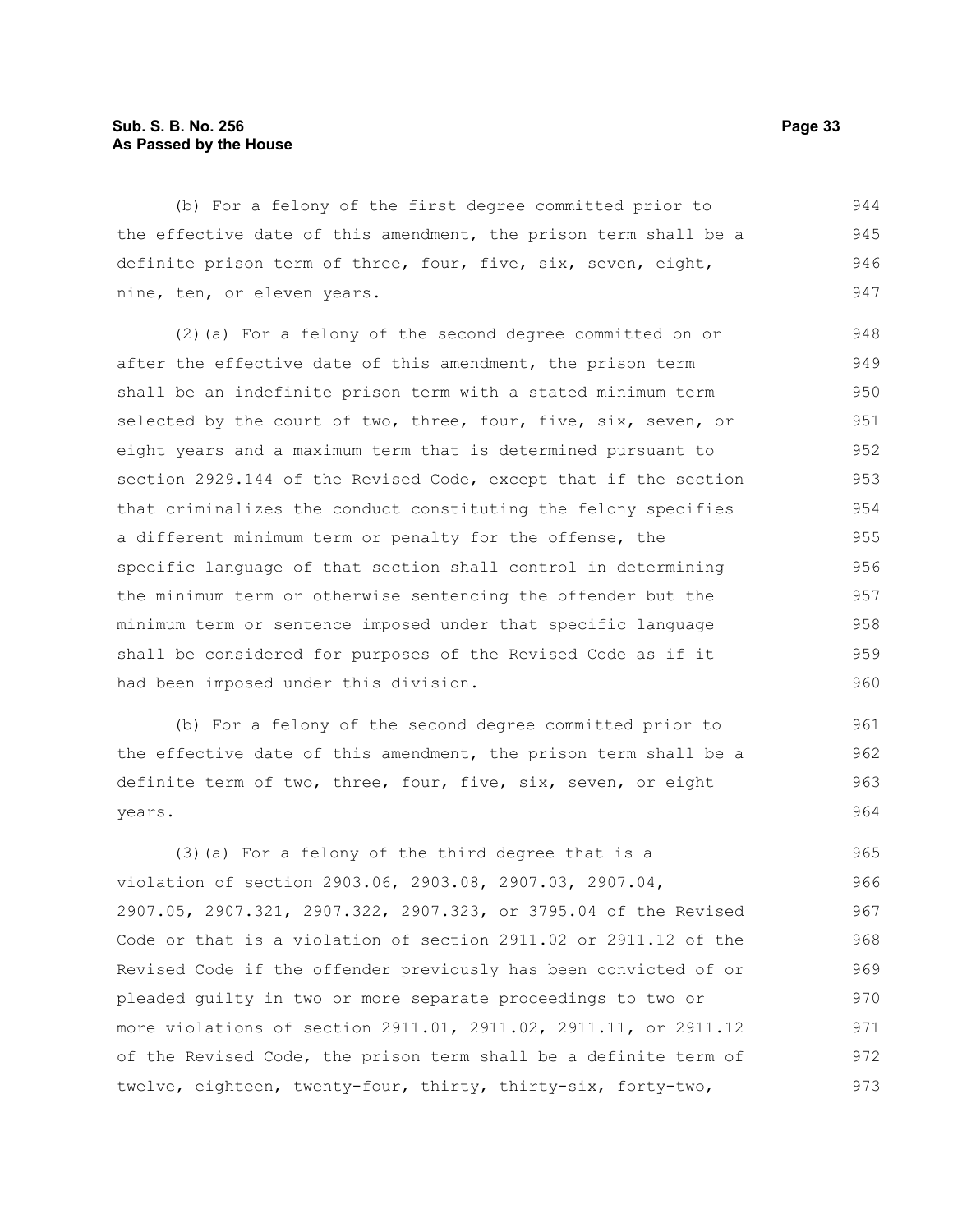974

forty-eight, fifty-four, or sixty months.

(b) For a felony of the third degree that is not an offense for which division  $(A)$   $(3)$   $(a)$  of this section applies, the prison term shall be a definite term of nine, twelve, eighteen, twenty-four, thirty, or thirty-six months. 975 976 977 978

(4) For a felony of the fourth degree, the prison term shall be a definite term of six, seven, eight, nine, ten, eleven, twelve, thirteen, fourteen, fifteen, sixteen, seventeen, or eighteen months. 979 980 981 982

(5) For a felony of the fifth degree, the prison term shall be a definite term of six, seven, eight, nine, ten, eleven, or twelve months. 983 984 985

(B)(1)(a) Except as provided in division (B)(1)(e) of this section, if an offender who is convicted of or pleads guilty to a felony also is convicted of or pleads guilty to a specification of the type described in section 2941.141, 2941.144, or 2941.145 of the Revised Code, the court shall impose on the offender one of the following prison terms: 986 987 988 989 990 991

(i) A prison term of six years if the specification is of the type described in division (A) of section 2941.144 of the Revised Code that charges the offender with having a firearm that is an automatic firearm or that was equipped with a firearm muffler or suppressor on or about the offender's person or under the offender's control while committing the offense; 992 993 994 995 996 997

(ii) A prison term of three years if the specification is of the type described in division (A) of section 2941.145 of the Revised Code that charges the offender with having a firearm on or about the offender's person or under the offender's control while committing the offense and displaying the firearm, 998 999 1000 1001 1002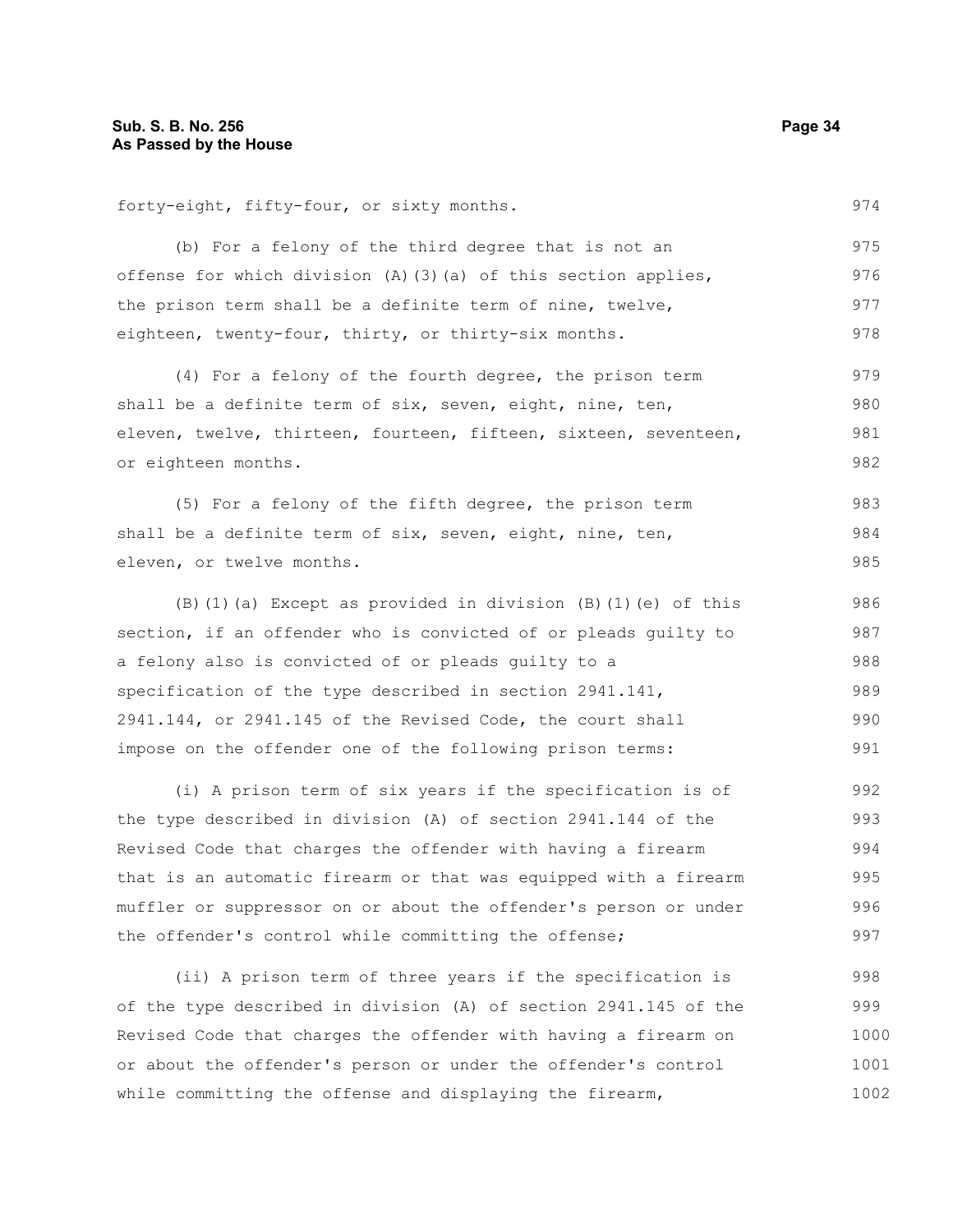#### **Sub. S. B. No. 256 Page 35 As Passed by the House**

brandishing the firearm, indicating that the offender possessed the firearm, or using it to facilitate the offense; (iii) A prison term of one year if the specification is of the type described in division (A) of section 2941.141 of the Revised Code that charges the offender with having a firearm on or about the offender's person or under the offender's control while committing the offense; (iv) A prison term of nine years if the specification is 1003 1004 1005 1006 1007 1008 1009 1010

of the type described in division (D) of section 2941.144 of the Revised Code that charges the offender with having a firearm that is an automatic firearm or that was equipped with a firearm muffler or suppressor on or about the offender's person or under the offender's control while committing the offense and specifies that the offender previously has been convicted of or pleaded guilty to a specification of the type described in section 2941.141, 2941.144, 2941.145, 2941.146, or 2941.1412 of the Revised Code; 1011 1012 1013 1014 1015 1016 1017 1018 1019

(v) A prison term of fifty-four months if the specification is of the type described in division (D) of section 2941.145 of the Revised Code that charges the offender with having a firearm on or about the offender's person or under the offender's control while committing the offense and displaying the firearm, brandishing the firearm, indicating that the offender possessed the firearm, or using the firearm to facilitate the offense and that the offender previously has been convicted of or pleaded guilty to a specification of the type described in section 2941.141, 2941.144, 2941.145, 2941.146, or 2941.1412 of the Revised Code; 1020 1021 1022 1023 1024 1025 1026 1027 1028 1029 1030

(vi) A prison term of eighteen months if the specification is of the type described in division (D) of section 2941.141 of 1031 1032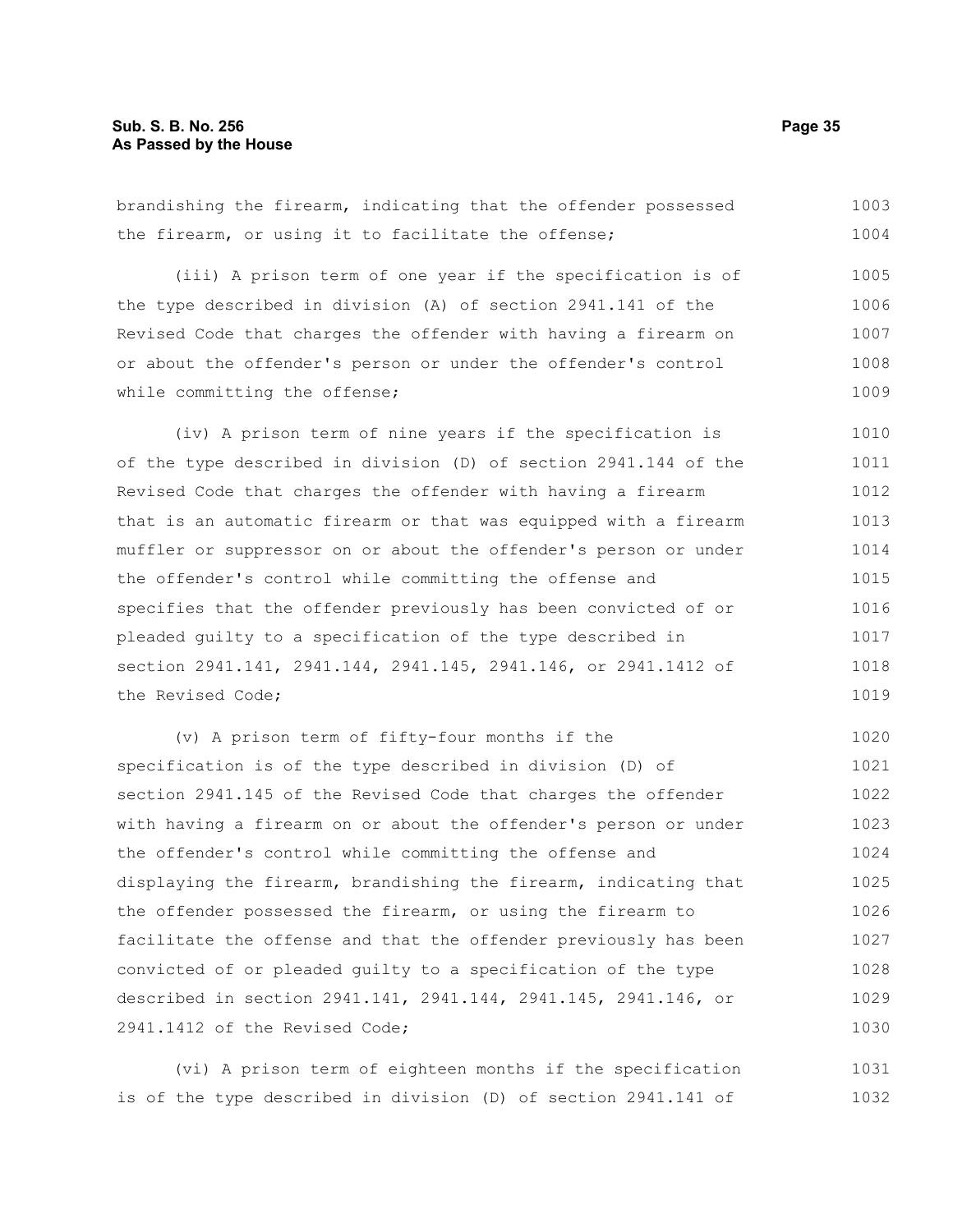#### **Sub. S. B. No. 256 Page 36 As Passed by the House**

the Revised Code that charges the offender with having a firearm on or about the offender's person or under the offender's control while committing the offense and that the offender previously has been convicted of or pleaded guilty to a specification of the type described in section 2941.141, 2941.144, 2941.145, 2941.146, or 2941.1412 of the Revised Code. 1033 1034 1035 1036 1037 1038

(b) If a court imposes a prison term on an offender under division (B)(1)(a) of this section, the prison term shall not be reduced pursuant to section 2967.19, section 2929.20, section 2967.193, or any other provision of Chapter 2967. or Chapter 5120. of the Revised Code. Except as provided in division (B)(1) (g) of this section, a court shall not impose more than one prison term on an offender under division (B)(1)(a) of this section for felonies committed as part of the same act or transaction. 1039 1040 1041 1042 1043 1044 1045 1046 1047

(c)(i) Except as provided in division (B)(1)(e) of this section, if an offender who is convicted of or pleads guilty to a violation of section 2923.161 of the Revised Code or to a felony that includes, as an essential element, purposely or knowingly causing or attempting to cause the death of or physical harm to another, also is convicted of or pleads guilty to a specification of the type described in division (A) of section 2941.146 of the Revised Code that charges the offender with committing the offense by discharging a firearm from a motor vehicle other than a manufactured home, the court, after imposing a prison term on the offender for the violation of section 2923.161 of the Revised Code or for the other felony offense under division  $(A)$ ,  $(B)$  $(2)$ , or  $(B)$  $(3)$  of this section, shall impose an additional prison term of five years upon the offender that shall not be reduced pursuant to section 2929.20, section 2967.19, section 2967.193, or any other provision of 1048 1049 1050 1051 1052 1053 1054 1055 1056 1057 1058 1059 1060 1061 1062 1063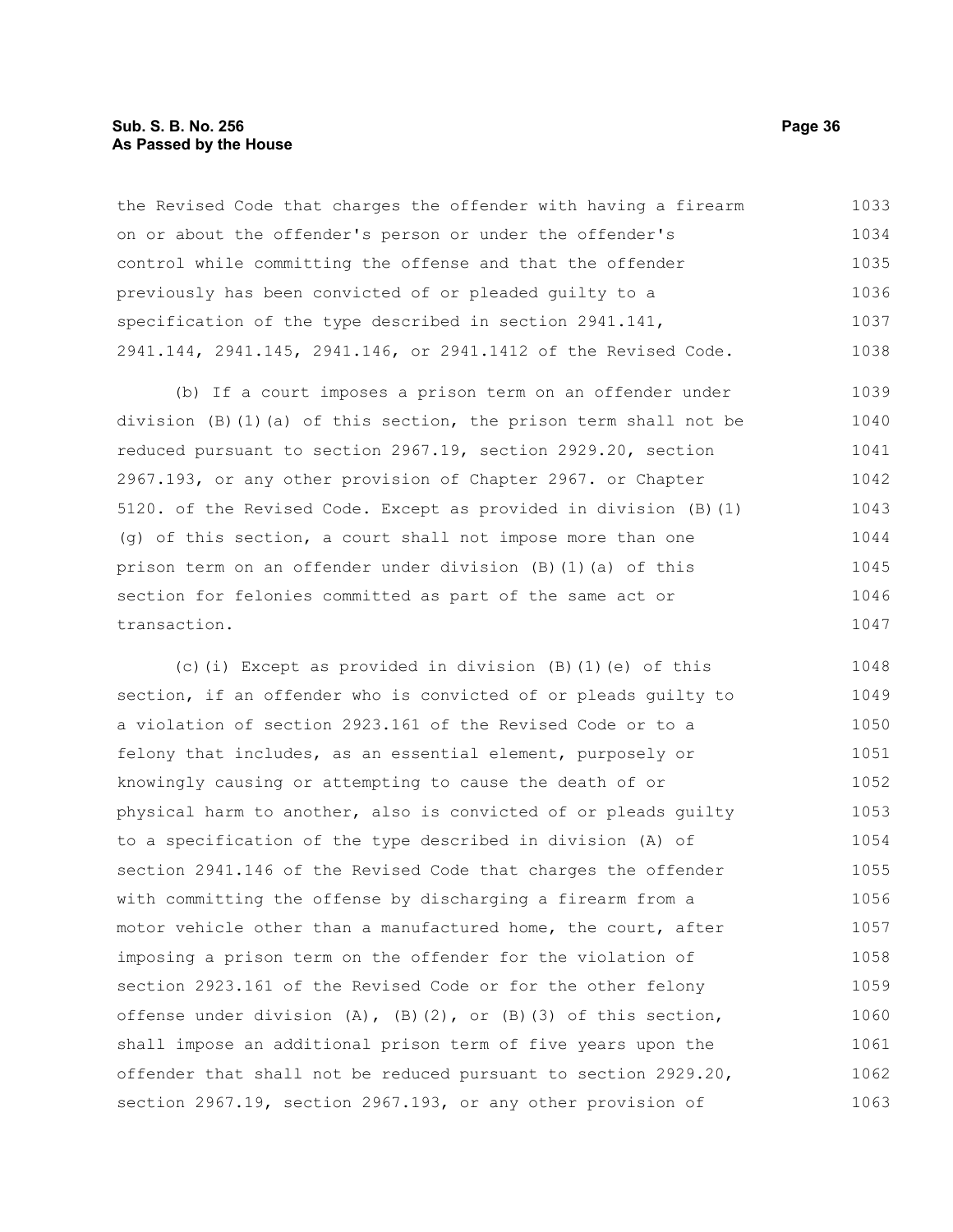Chapter 2967. or Chapter 5120. of the Revised Code.

(ii) Except as provided in division (B)(1)(e) of this section, if an offender who is convicted of or pleads guilty to a violation of section 2923.161 of the Revised Code or to a felony that includes, as an essential element, purposely or knowingly causing or attempting to cause the death of or physical harm to another, also is convicted of or pleads guilty to a specification of the type described in division (C) of section 2941.146 of the Revised Code that charges the offender with committing the offense by discharging a firearm from a motor vehicle other than a manufactured home and that the offender previously has been convicted of or pleaded guilty to a specification of the type described in section 2941.141, 2941.144, 2941.145, 2941.146, or 2941.1412 of the Revised Code, the court, after imposing a prison term on the offender for the violation of section 2923.161 of the Revised Code or for the other felony offense under division  $(A)$ ,  $(B)$   $(2)$ , or  $(3)$  of this section, shall impose an additional prison term of ninety months upon the offender that shall not be reduced pursuant to section 2929.20, 2967.19, 2967.193, or any other provision of Chapter 2967. or Chapter 5120. of the Revised Code. 1065 1066 1067 1068 1069 1070 1071 1072 1073 1074 1075 1076 1077 1078 1079 1080 1081 1082 1083 1084

(iii) A court shall not impose more than one additional prison term on an offender under division (B)(1)(c) of this section for felonies committed as part of the same act or transaction. If a court imposes an additional prison term on an offender under division (B)(1)(c) of this section relative to an offense, the court also shall impose a prison term under division  $(B)$  (1)(a) of this section relative to the same offense, provided the criteria specified in that division for imposing an additional prison term are satisfied relative to the offender and the offense. 1085 1086 1087 1088 1089 1090 1091 1092 1093 1094

1064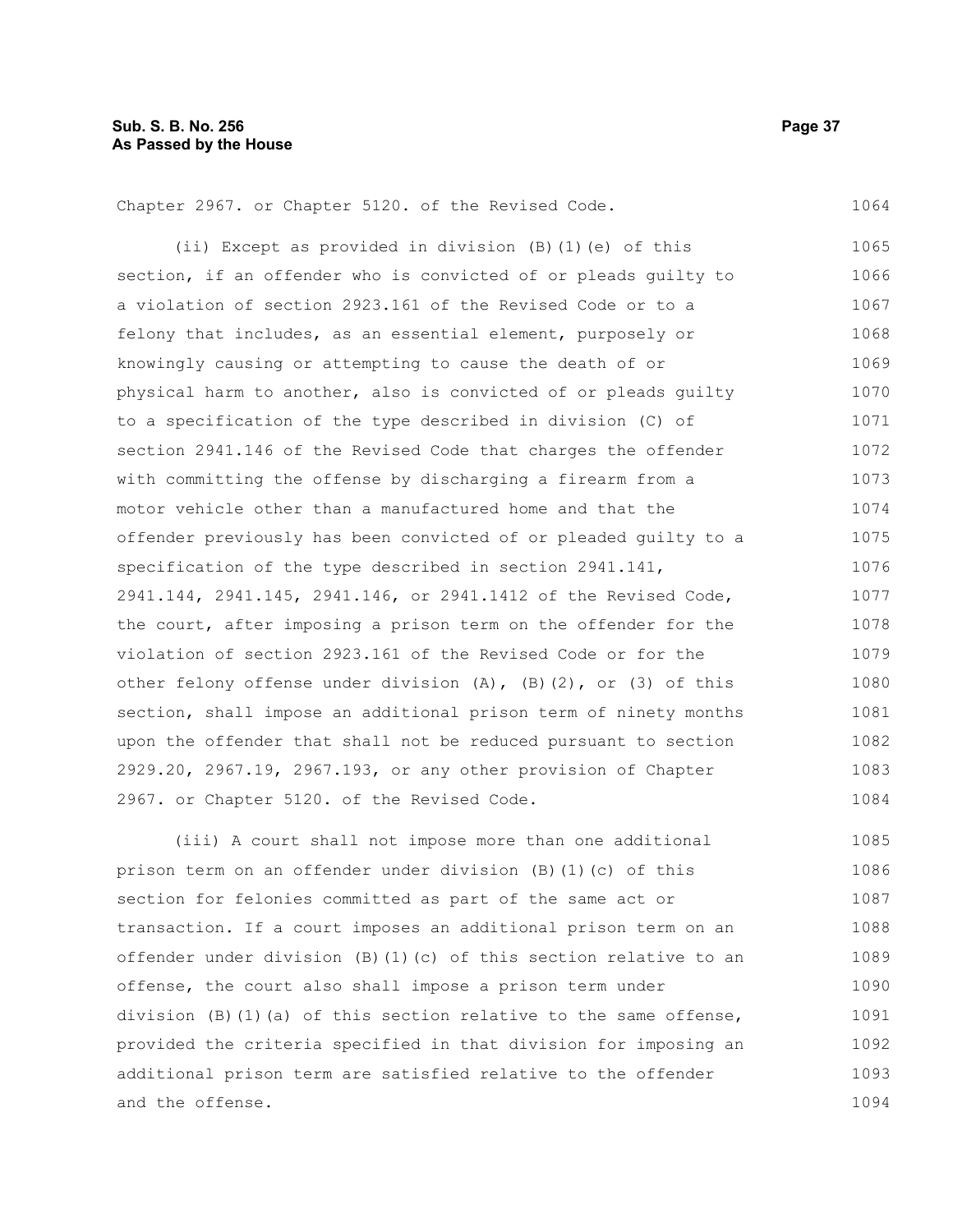# **Sub. S. B. No. 256 Page 38 As Passed by the House**

(d) If an offender who is convicted of or pleads guilty to an offense of violence that is a felony also is convicted of or pleads guilty to a specification of the type described in section 2941.1411 of the Revised Code that charges the offender with wearing or carrying body armor while committing the felony offense of violence, the court shall impose on the offender an additional prison term of two years. The prison term so imposed, subject to divisions (C) to (I) of section 2967.19 of the Revised Code, shall not be reduced pursuant to section 2929.20, section 2967.19, section 2967.193, or any other provision of Chapter 2967. or Chapter 5120. of the Revised Code. A court shall not impose more than one prison term on an offender under division (B)(1)(d) of this section for felonies committed as part of the same act or transaction. If a court imposes an additional prison term under division (B)(1)(a) or (c) of this section, the court is not precluded from imposing an additional prison term under division (B)(1)(d) of this section. 1095 1096 1097 1098 1099 1100 1101 1102 1103 1104 1105 1106 1107 1108 1109 1110 1111

(e) The court shall not impose any of the prison terms described in division (B)(1)(a) of this section or any of the additional prison terms described in division (B)(1)(c) of this section upon an offender for a violation of section 2923.12 or 2923.123 of the Revised Code. The court shall not impose any of the prison terms described in division (B)(1)(a) or (b) of this section upon an offender for a violation of section 2923.122 that involves a deadly weapon that is a firearm other than a dangerous ordnance, section 2923.16, or section 2923.121 of the Revised Code. The court shall not impose any of the prison terms described in division (B)(1)(a) of this section or any of the additional prison terms described in division (B)(1)(c) of this section upon an offender for a violation of section 2923.13 of the Revised Code unless all of the following apply: 1112 1113 1114 1115 1116 1117 1118 1119 1120 1121 1122 1123 1124 1125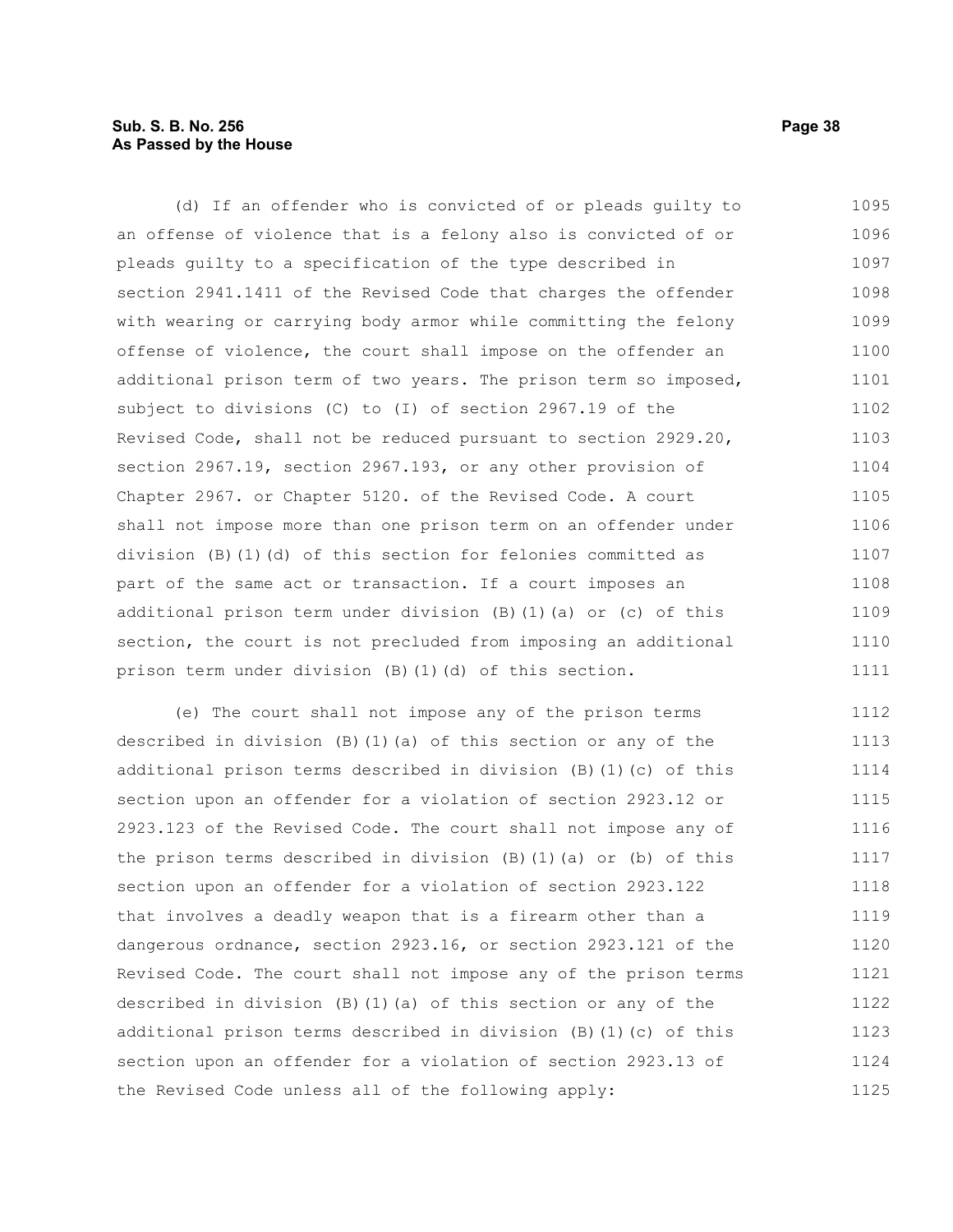(i) The offender previously has been convicted of aggravated murder, murder, or any felony of the first or second degree. 1126 1127 1128

(ii) Less than five years have passed since the offender was released from prison or post-release control, whichever is later, for the prior offense. 1129 1130 1131

(f)(i) If an offender is convicted of or pleads guilty to a felony that includes, as an essential element, causing or attempting to cause the death of or physical harm to another and also is convicted of or pleads guilty to a specification of the type described in division (A) of section 2941.1412 of the Revised Code that charges the offender with committing the offense by discharging a firearm at a peace officer as defined in section 2935.01 of the Revised Code or a corrections officer, as defined in section 2941.1412 of the Revised Code, the court, after imposing a prison term on the offender for the felony offense under division (A), (B)(2), or (B)(3) of this section, shall impose an additional prison term of seven years upon the offender that shall not be reduced pursuant to section 2929.20, section 2967.19, section 2967.193, or any other provision of Chapter 2967. or Chapter 5120. of the Revised Code. 1132 1133 1134 1135 1136 1137 1138 1139 1140 1141 1142 1143 1144 1145 1146

(ii) If an offender is convicted of or pleads guilty to a felony that includes, as an essential element, causing or attempting to cause the death of or physical harm to another and also is convicted of or pleads guilty to a specification of the type described in division (B) of section 2941.1412 of the Revised Code that charges the offender with committing the offense by discharging a firearm at a peace officer, as defined in section 2935.01 of the Revised Code, or a corrections officer, as defined in section 2941.1412 of the Revised Code, 1147 1148 1149 1150 1151 1152 1153 1154 1155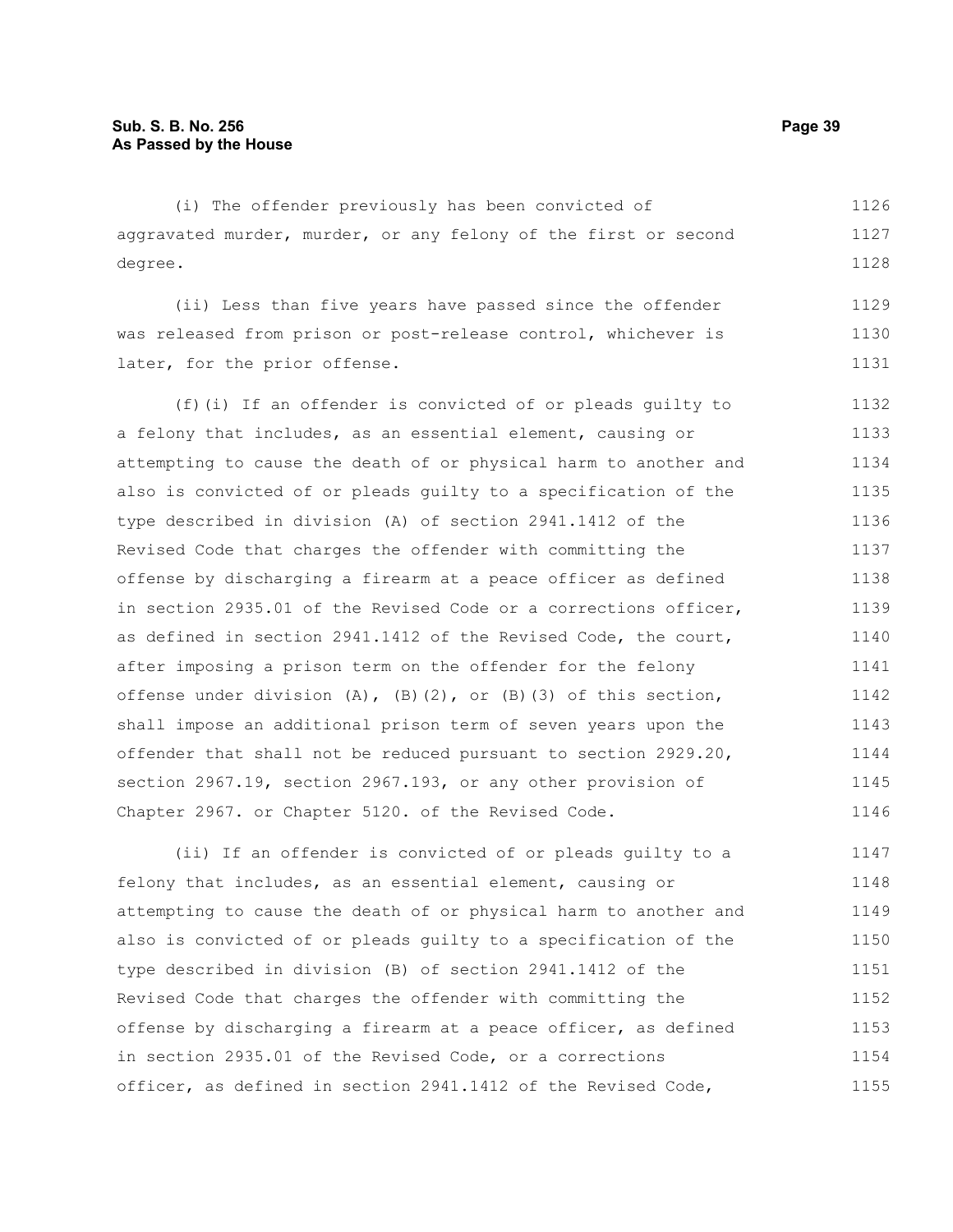and that the offender previously has been convicted of or pleaded guilty to a specification of the type described in section 2941.141, 2941.144, 2941.145, 2941.146, or 2941.1412 of the Revised Code, the court, after imposing a prison term on the offender for the felony offense under division  $(A)$ ,  $(B)$   $(2)$ , or (3) of this section, shall impose an additional prison term of one hundred twenty-six months upon the offender that shall not be reduced pursuant to section 2929.20, 2967.19, 2967.193, or any other provision of Chapter 2967. or 5120. of the Revised Code. 1156 1157 1158 1159 1160 1161 1162 1163 1164 1165

(iii) If an offender is convicted of or pleads guilty to two or more felonies that include, as an essential element, causing or attempting to cause the death or physical harm to another and also is convicted of or pleads guilty to a specification of the type described under division (B)(1)(f) of this section in connection with two or more of the felonies of which the offender is convicted or to which the offender pleads guilty, the sentencing court shall impose on the offender the prison term specified under division (B)(1)(f) of this section for each of two of the specifications of which the offender is convicted or to which the offender pleads guilty and, in its discretion, also may impose on the offender the prison term specified under that division for any or all of the remaining specifications. If a court imposes an additional prison term on an offender under division (B)(1)(f) of this section relative to an offense, the court shall not impose a prison term under division (B)(1)(a) or (c) of this section relative to the same offense. 1166 1167 1168 1169 1170 1171 1172 1173 1174 1175 1176 1177 1178 1179 1180 1181 1182 1183

(g) If an offender is convicted of or pleads guilty to two or more felonies, if one or more of those felonies are aggravated murder, murder, attempted aggravated murder, 1184 1185 1186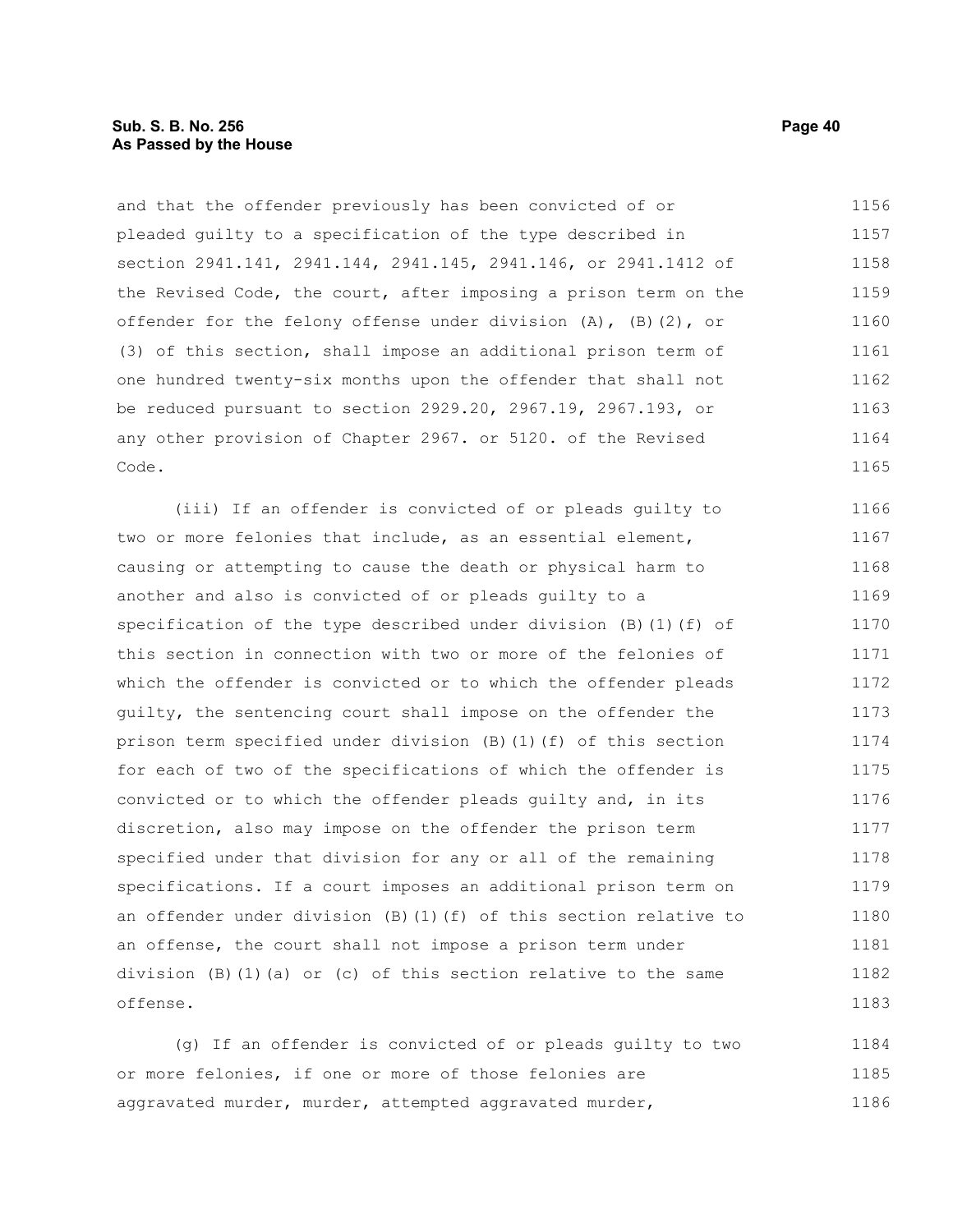# **Sub. S. B. No. 256 Page 41 As Passed by the House**

attempted murder, aggravated robbery, felonious assault, or rape, and if the offender is convicted of or pleads guilty to a specification of the type described under division  $(B)$  (1)(a) of this section in connection with two or more of the felonies, the sentencing court shall impose on the offender the prison term specified under division (B)(1)(a) of this section for each of the two most serious specifications of which the offender is convicted or to which the offender pleads guilty and, in its discretion, also may impose on the offender the prison term specified under that division for any or all of the remaining specifications. 1187 1188 1189 1190 1191 1192 1193 1194 1195 1196 1197

(2)(a) If division (B)(2)(b) of this section does not apply, the court may impose on an offender, in addition to the longest prison term authorized or required for the offense or, for offenses for which division  $(A)$   $(1)$   $(a)$  or  $(2)$   $(a)$  of this section applies, in addition to the longest minimum prison term authorized or required for the offense, an additional definite prison term of one, two, three, four, five, six, seven, eight, nine, or ten years if all of the following criteria are met: 1198 1199 1200 1201 1202 1203 1204 1205

(i) The offender is convicted of or pleads guilty to a specification of the type described in section 2941.149 of the Revised Code that the offender is a repeat violent offender. 1206 1207 1208

(ii) The offense of which the offender currently is convicted or to which the offender currently pleads guilty is aggravated murder and the court does not impose a sentence of death or life imprisonment without parole, murder, terrorism and the court does not impose a sentence of life imprisonment without parole, any felony of the first degree that is an offense of violence and the court does not impose a sentence of life imprisonment without parole, or any felony of the second 1209 1210 1211 1212 1213 1214 1215 1216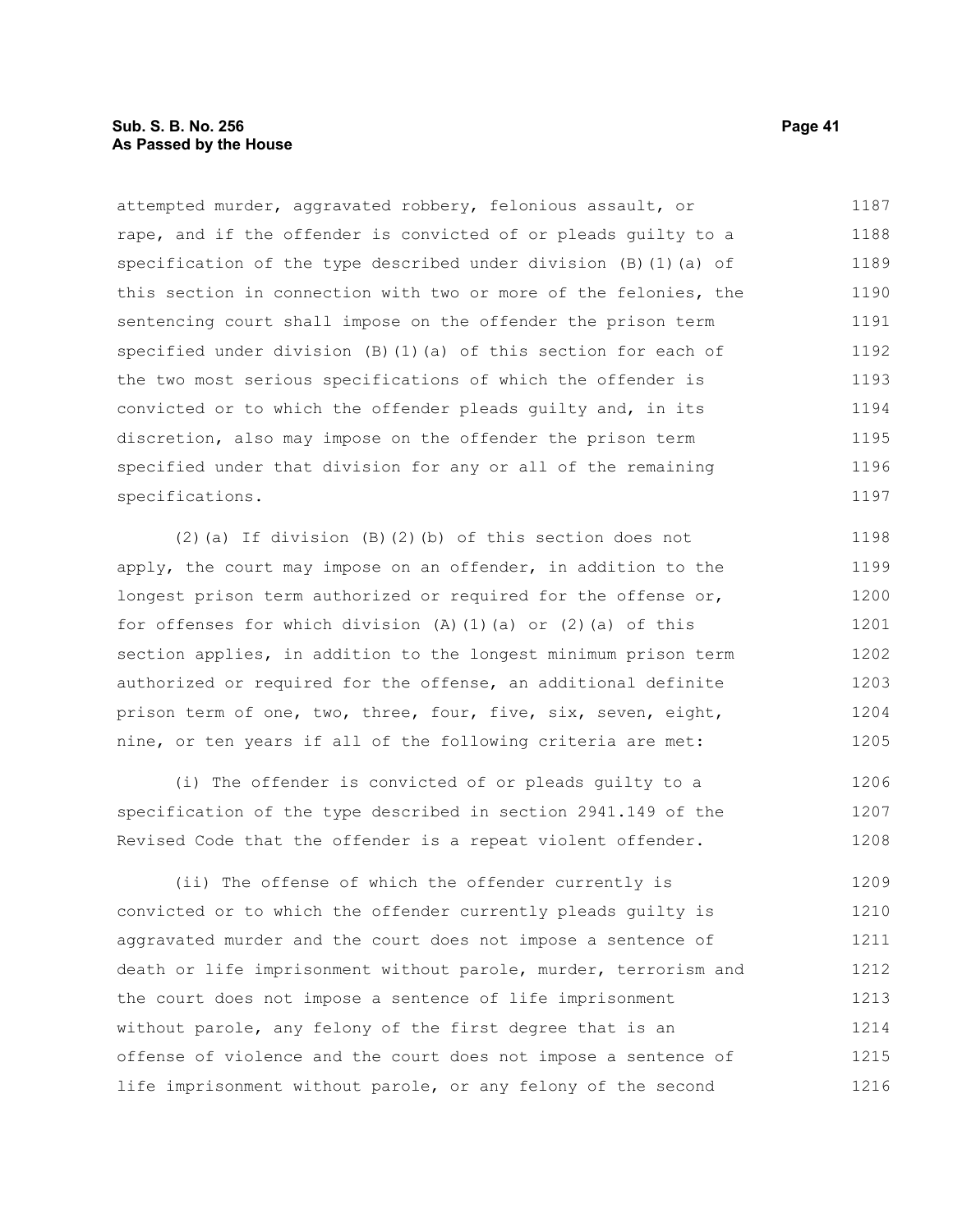degree that is an offense of violence and the trier of fact finds that the offense involved an attempt to cause or a threat to cause serious physical harm to a person or resulted in serious physical harm to a person. 1217 1218 1219 1220

(iii) The court imposes the longest prison term for the offense or the longest minimum prison term for the offense, whichever is applicable, that is not life imprisonment without parole. 1221 1222 1223 1224

(iv) The court finds that the prison terms imposed pursuant to division  $(B)(2)(a)(iii)$  of this section and, if applicable, division (B)(1) or (3) of this section are inadequate to punish the offender and protect the public from future crime, because the applicable factors under section 2929.12 of the Revised Code indicating a greater likelihood of recidivism outweigh the applicable factors under that section indicating a lesser likelihood of recidivism. 1225 1226 1227 1228 1229 1230 1231 1232

(v) The court finds that the prison terms imposed pursuant to division  $(B)$   $(2)$   $(a)$  (iii) of this section and, if applicable, division (B)(1) or (3) of this section are demeaning to the seriousness of the offense, because one or more of the factors under section 2929.12 of the Revised Code indicating that the offender's conduct is more serious than conduct normally constituting the offense are present, and they outweigh the applicable factors under that section indicating that the offender's conduct is less serious than conduct normally constituting the offense. 1233 1234 1235 1236 1237 1238 1239 1240 1241 1242

(b) The court shall impose on an offender the longest prison term authorized or required for the offense or, for offenses for which division  $(A)$   $(1)$   $(a)$  or  $(2)$   $(a)$  of this section applies, the longest minimum prison term authorized or required 1243 1244 1245 1246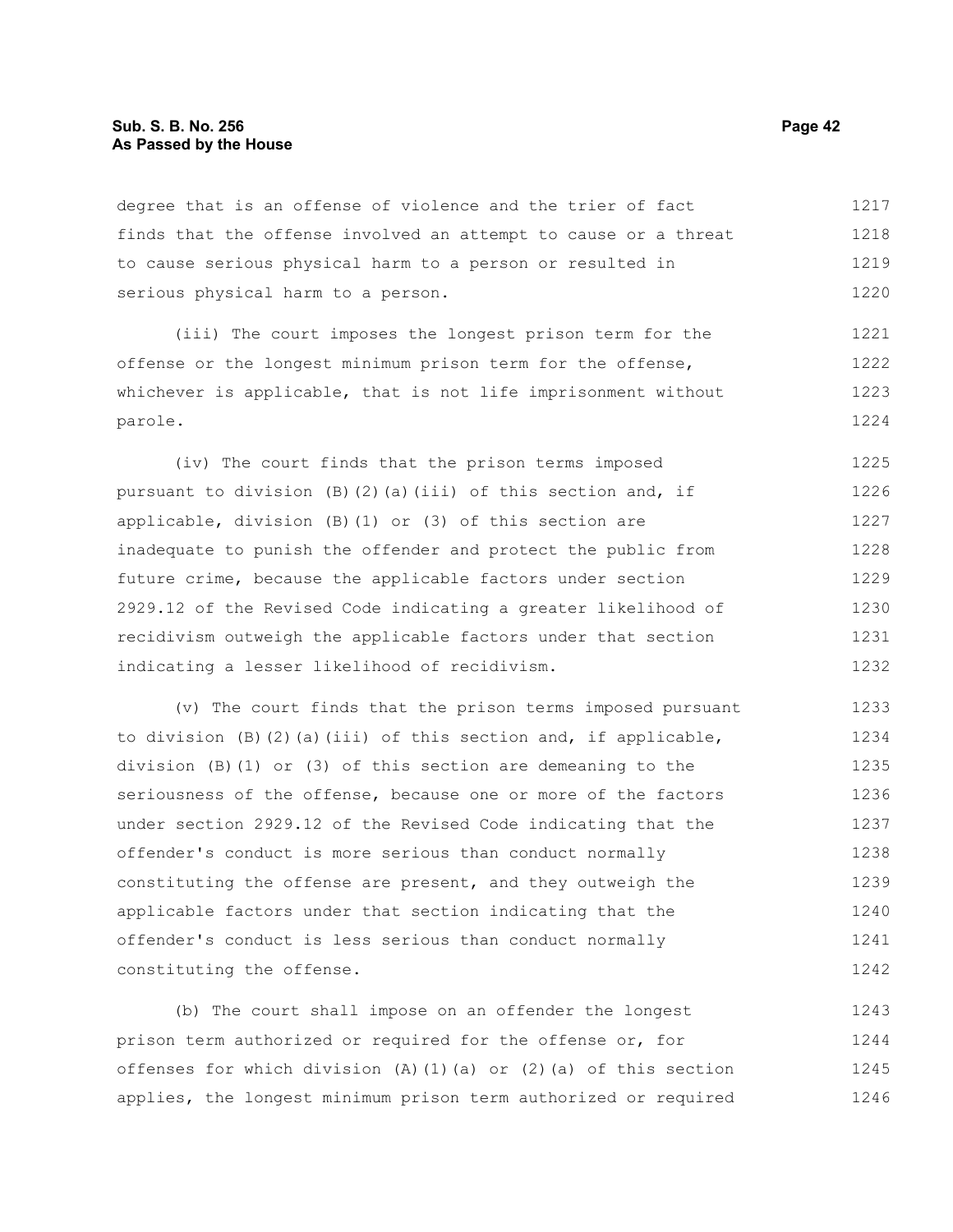for the offense, and shall impose on the offender an additional definite prison term of one, two, three, four, five, six, seven, eight, nine, or ten years if all of the following criteria are met: 1247 1248 1249 1250

(i) The offender is convicted of or pleads guilty to a specification of the type described in section 2941.149 of the Revised Code that the offender is a repeat violent offender. 1251 1252 1253

(ii) The offender within the preceding twenty years has been convicted of or pleaded guilty to three or more offenses described in division (CC)(1) of section 2929.01 of the Revised Code, including all offenses described in that division of which the offender is convicted or to which the offender pleads guilty in the current prosecution and all offenses described in that division of which the offender previously has been convicted or to which the offender previously pleaded guilty, whether prosecuted together or separately. 1254 1255 1256 1257 1258 1259 1260 1261 1262

(iii) The offense or offenses of which the offender currently is convicted or to which the offender currently pleads guilty is aggravated murder and the court does not impose a sentence of death or life imprisonment without parole, murder, terrorism and the court does not impose a sentence of life imprisonment without parole, any felony of the first degree that is an offense of violence and the court does not impose a sentence of life imprisonment without parole, or any felony of the second degree that is an offense of violence and the trier of fact finds that the offense involved an attempt to cause or a threat to cause serious physical harm to a person or resulted in serious physical harm to a person. 1263 1264 1265 1266 1267 1268 1269 1270 1271 1272 1273 1274

(c) For purposes of division (B)(2)(b) of this section, two or more offenses committed at the same time or as part of 1275 1276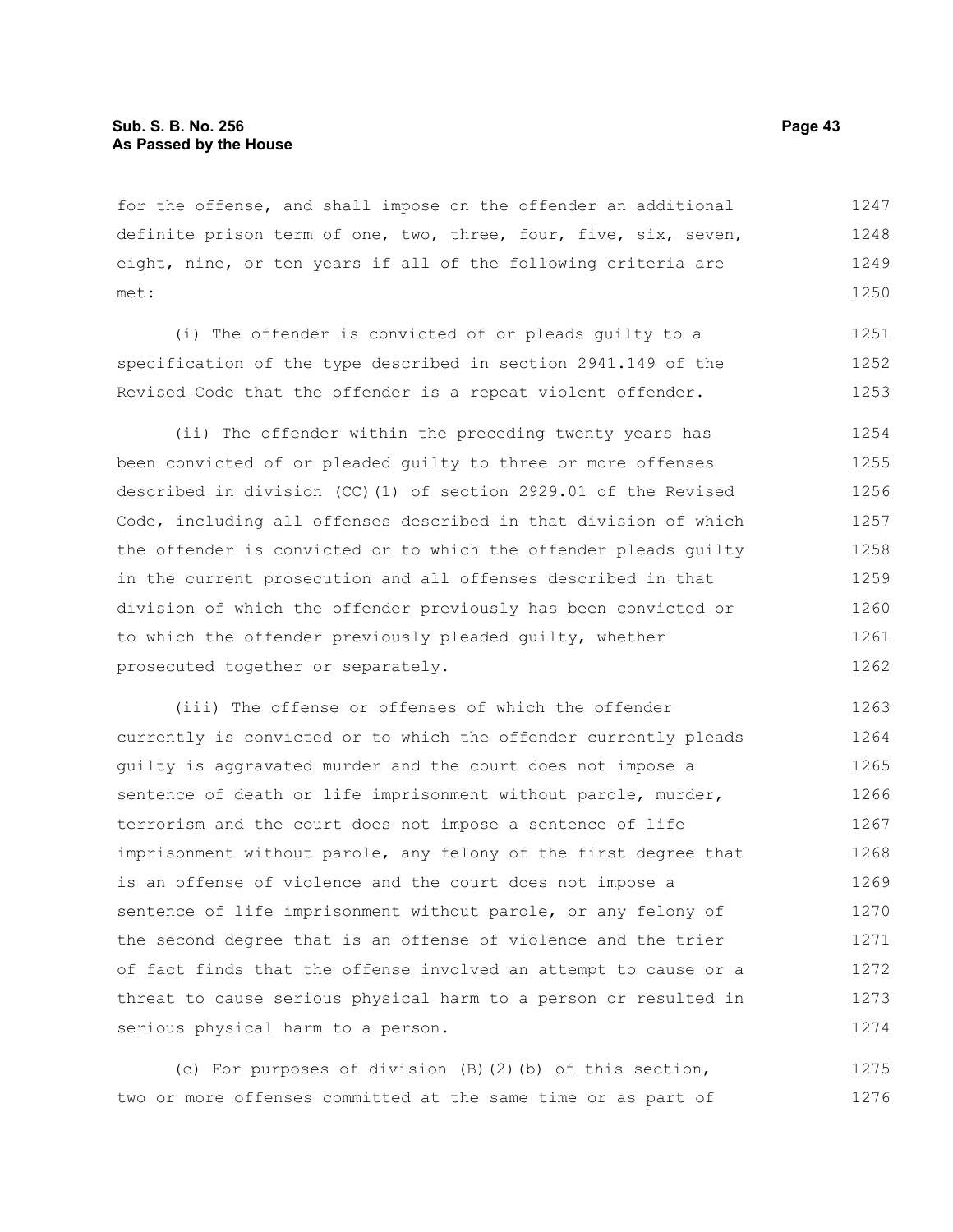the same act or event shall be considered one offense, and that one offense shall be the offense with the greatest penalty. 1277 1278

(d) A sentence imposed under division (B)(2)(a) or (b) of this section shall not be reduced pursuant to section 2929.20, section 2967.19, or section 2967.193, or any other provision of Chapter 2967. or Chapter 5120. of the Revised Code. The offender shall serve an additional prison term imposed under division (B) (2)(a) or (b) of this section consecutively to and prior to the prison term imposed for the underlying offense. 1279 1280 1281 1282 1283 1284 1285

(e) When imposing a sentence pursuant to division (B)(2) (a) or (b) of this section, the court shall state its findings explaining the imposed sentence. 1286 1287 1288

(3) Except when an offender commits a violation of section 2903.01 or 2907.02 of the Revised Code and the penalty imposed for the violation is life imprisonment or commits a violation of section 2903.02 of the Revised Code, if the offender commits a violation of section 2925.03 or 2925.11 of the Revised Code and that section classifies the offender as a major drug offender, if the offender commits a violation of section 2925.05 of the Revised Code and division  $(E)$  (1) of that section classifies the offender as a major drug offender, if the offender commits a felony violation of section 2925.02, 2925.04, 2925.05, 2925.36, 3719.07, 3719.08, 3719.16, 3719.161, 4729.37, or 4729.61, division (C) or (D) of section 3719.172, division (E) of section 4729.51, or division (J) of section 4729.54 of the Revised Code that includes the sale, offer to sell, or possession of a schedule I or II controlled substance, with the exception of marihuana, and the court imposing sentence upon the offender finds that the offender is guilty of a specification of the type described in division (A) of section 2941.1410 of the Revised 1289 1290 1291 1292 1293 1294 1295 1296 1297 1298 1299 1300 1301 1302 1303 1304 1305 1306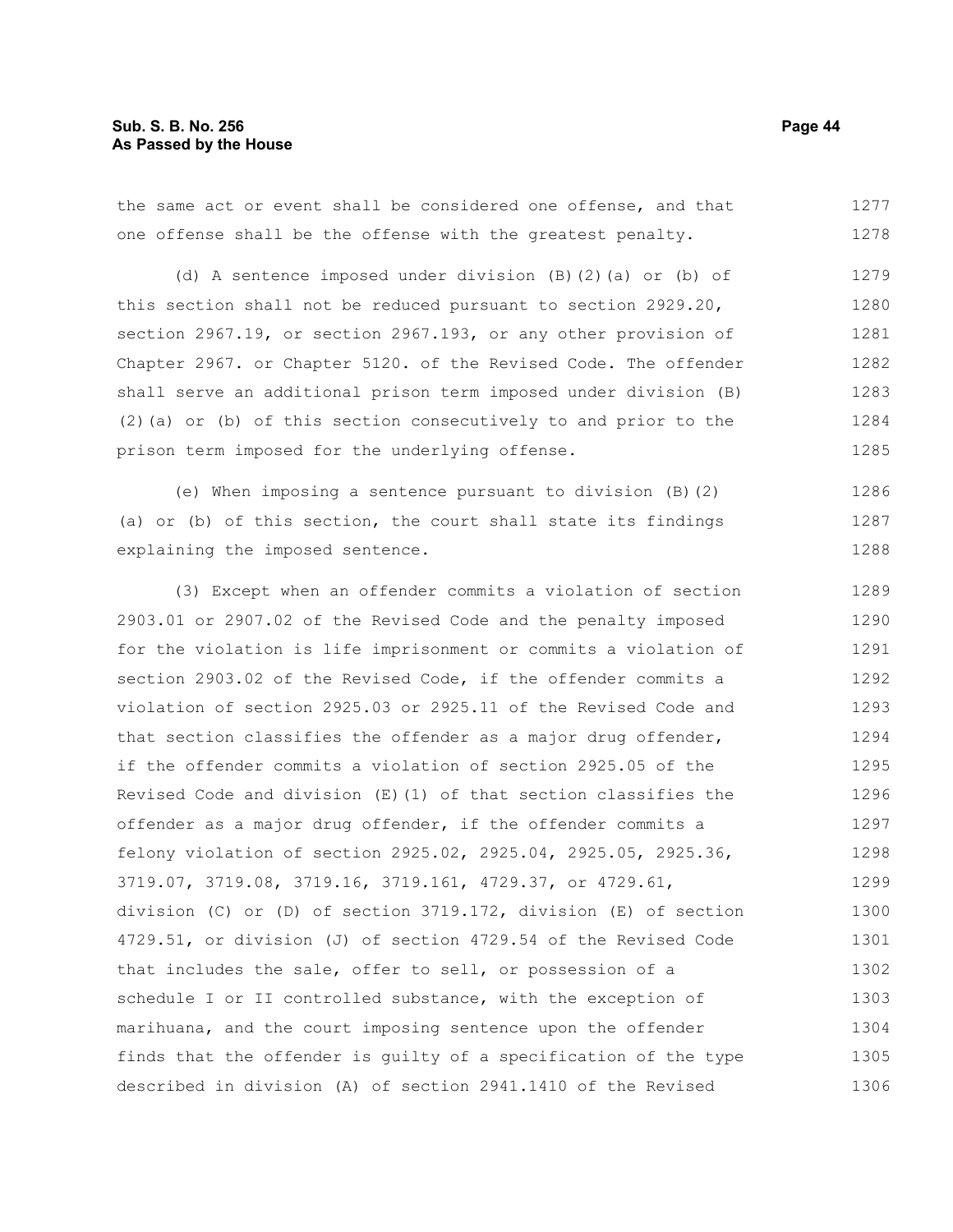## **Sub. S. B. No. 256 Page 45 As Passed by the House**

Code charging that the offender is a major drug offender, if the court imposing sentence upon an offender for a felony finds that the offender is guilty of corrupt activity with the most serious offense in the pattern of corrupt activity being a felony of the first degree, or if the offender is guilty of an attempted violation of section 2907.02 of the Revised Code and, had the offender completed the violation of section 2907.02 of the Revised Code that was attempted, the offender would have been subject to a sentence of life imprisonment or life imprisonment without parole for the violation of section 2907.02 of the Revised Code, the court shall impose upon the offender for the felony violation a mandatory prison term determined as described in this division that, subject to divisions (C) to (I) of section 2967.19 of the Revised Code, cannot be reduced pursuant to section 2929.20, section 2967.19, or any other provision of Chapter 2967. or 5120. of the Revised Code. The mandatory prison term shall be the maximum definite prison term prescribed in division (A)(1)(b) of this section for a felony of the first degree, except that for offenses for which division (A)(1)(a) of this section applies, the mandatory prison term shall be the longest minimum prison term prescribed in that division for the offense. 1307 1308 1309 1310 1311 1312 1313 1314 1315 1316 1317 1318 1319 1320 1321 1322 1323 1324 1325 1326 1327 1328

(4) If the offender is being sentenced for a third or fourth degree felony OVI offense under division (G)(2) of section 2929.13 of the Revised Code, the sentencing court shall impose upon the offender a mandatory prison term in accordance with that division. In addition to the mandatory prison term, if the offender is being sentenced for a fourth degree felony OVI offense, the court, notwithstanding division (A)(4) of this section, may sentence the offender to a definite prison term of not less than six months and not more than thirty months, and if 1329 1330 1331 1332 1333 1334 1335 1336 1337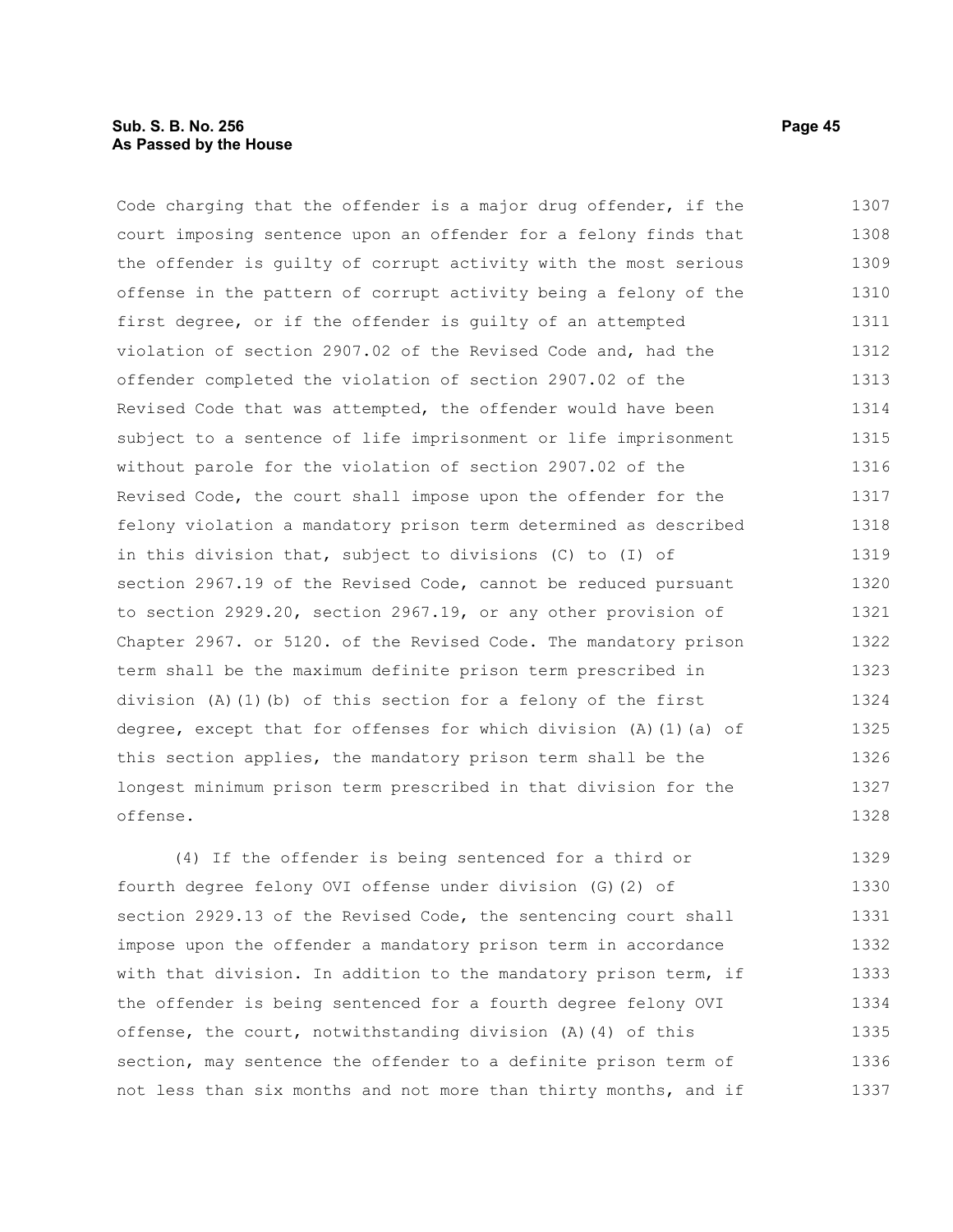## **Sub. S. B. No. 256 Page 46 As Passed by the House**

the offender is being sentenced for a third degree felony OVI offense, the sentencing court may sentence the offender to an additional prison term of any duration specified in division (A) (3) of this section. In either case, the additional prison term imposed shall be reduced by the sixty or one hundred twenty days imposed upon the offender as the mandatory prison term. The total of the additional prison term imposed under division (B) (4) of this section plus the sixty or one hundred twenty days imposed as the mandatory prison term shall equal a definite term in the range of six months to thirty months for a fourth degree felony OVI offense and shall equal one of the authorized prison terms specified in division (A)(3) of this section for a third degree felony OVI offense. If the court imposes an additional prison term under division (B)(4) of this section, the offender shall serve the additional prison term after the offender has served the mandatory prison term required for the offense. In addition to the mandatory prison term or mandatory and additional prison term imposed as described in division (B)(4) of this section, the court also may sentence the offender to a community control sanction under section 2929.16 or 2929.17 of the Revised Code, but the offender shall serve all of the prison terms so imposed prior to serving the community control sanction. 1338 1339 1340 1341 1342 1343 1344 1345 1346 1347 1348 1349 1350 1351 1352 1353 1354 1355 1356 1357 1358 1359 1360

If the offender is being sentenced for a fourth degree felony OVI offense under division (G)(1) of section 2929.13 of the Revised Code and the court imposes a mandatory term of local incarceration, the court may impose a prison term as described in division (A)(1) of that section. 1361 1362 1363 1364 1365

(5) If an offender is convicted of or pleads guilty to a violation of division (A)(1) or (2) of section 2903.06 of the Revised Code and also is convicted of or pleads guilty to a 1366 1367 1368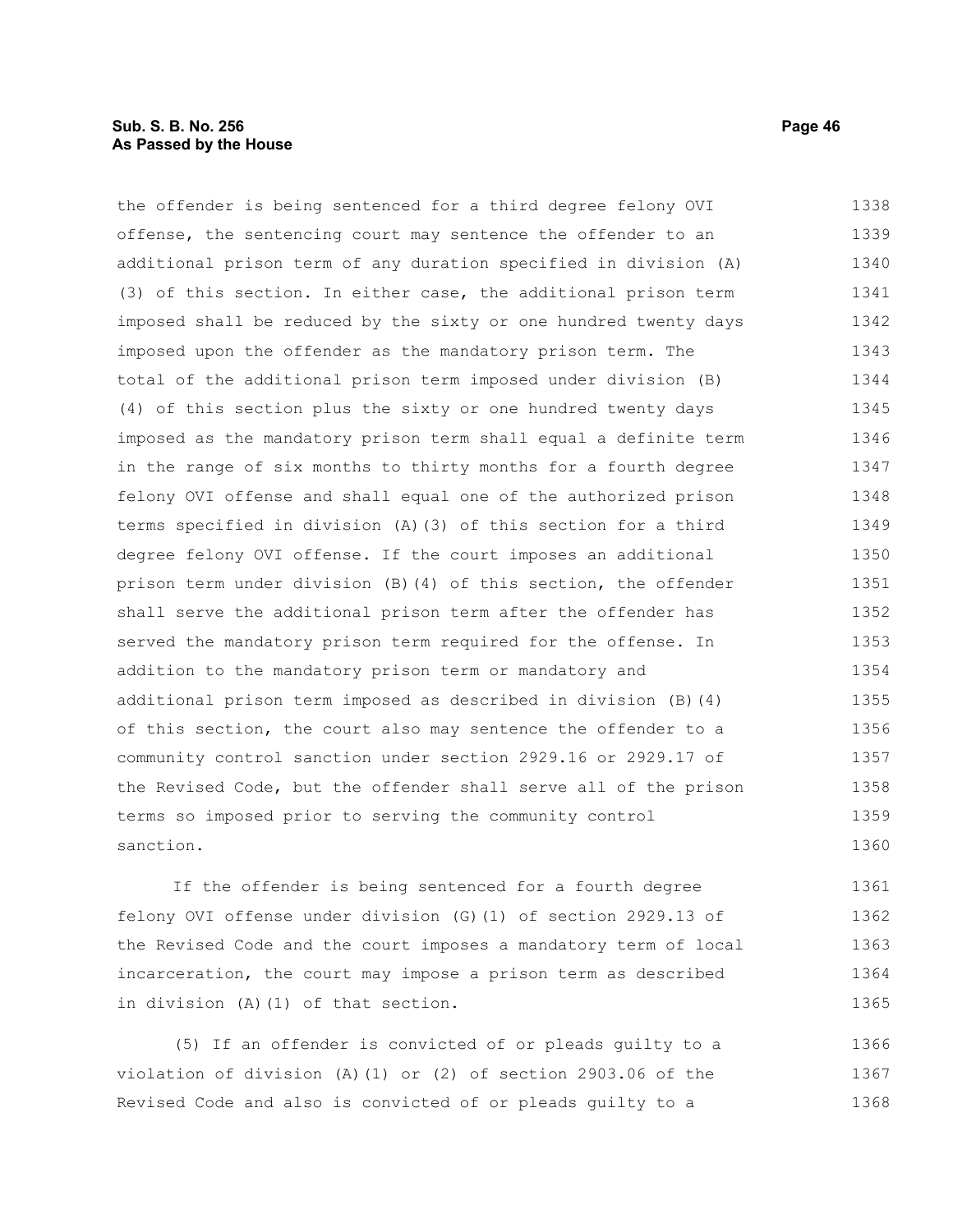specification of the type described in section 2941.1414 of the Revised Code that charges that the victim of the offense is a peace officer, as defined in section 2935.01 of the Revised Code, or an investigator of the bureau of criminal identification and investigation, as defined in section 2903.11 of the Revised Code, the court shall impose on the offender a prison term of five years. If a court imposes a prison term on an offender under division (B)(5) of this section, the prison term, subject to divisions (C) to (I) of section 2967.19 of the Revised Code, shall not be reduced pursuant to section 2929.20, section 2967.19, section 2967.193, or any other provision of Chapter 2967. or Chapter 5120. of the Revised Code. A court shall not impose more than one prison term on an offender under division (B)(5) of this section for felonies committed as part of the same act. 1369 1370 1371 1372 1373 1374 1375 1376 1377 1378 1379 1380 1381 1382 1383

(6) If an offender is convicted of or pleads guilty to a violation of division (A)(1) or (2) of section 2903.06 of the Revised Code and also is convicted of or pleads guilty to a specification of the type described in section 2941.1415 of the Revised Code that charges that the offender previously has been convicted of or pleaded guilty to three or more violations of division (A) or (B) of section 4511.19 of the Revised Code or an equivalent offense, as defined in section 2941.1415 of the Revised Code, or three or more violations of any combination of those divisions and offenses, the court shall impose on the offender a prison term of three years. If a court imposes a prison term on an offender under division (B)(6) of this section, the prison term, subject to divisions (C) to (I) of section 2967.19 of the Revised Code, shall not be reduced pursuant to section 2929.20, section 2967.19, section 2967.193, or any other provision of Chapter 2967. or Chapter 5120. of the 1384 1385 1386 1387 1388 1389 1390 1391 1392 1393 1394 1395 1396 1397 1398 1399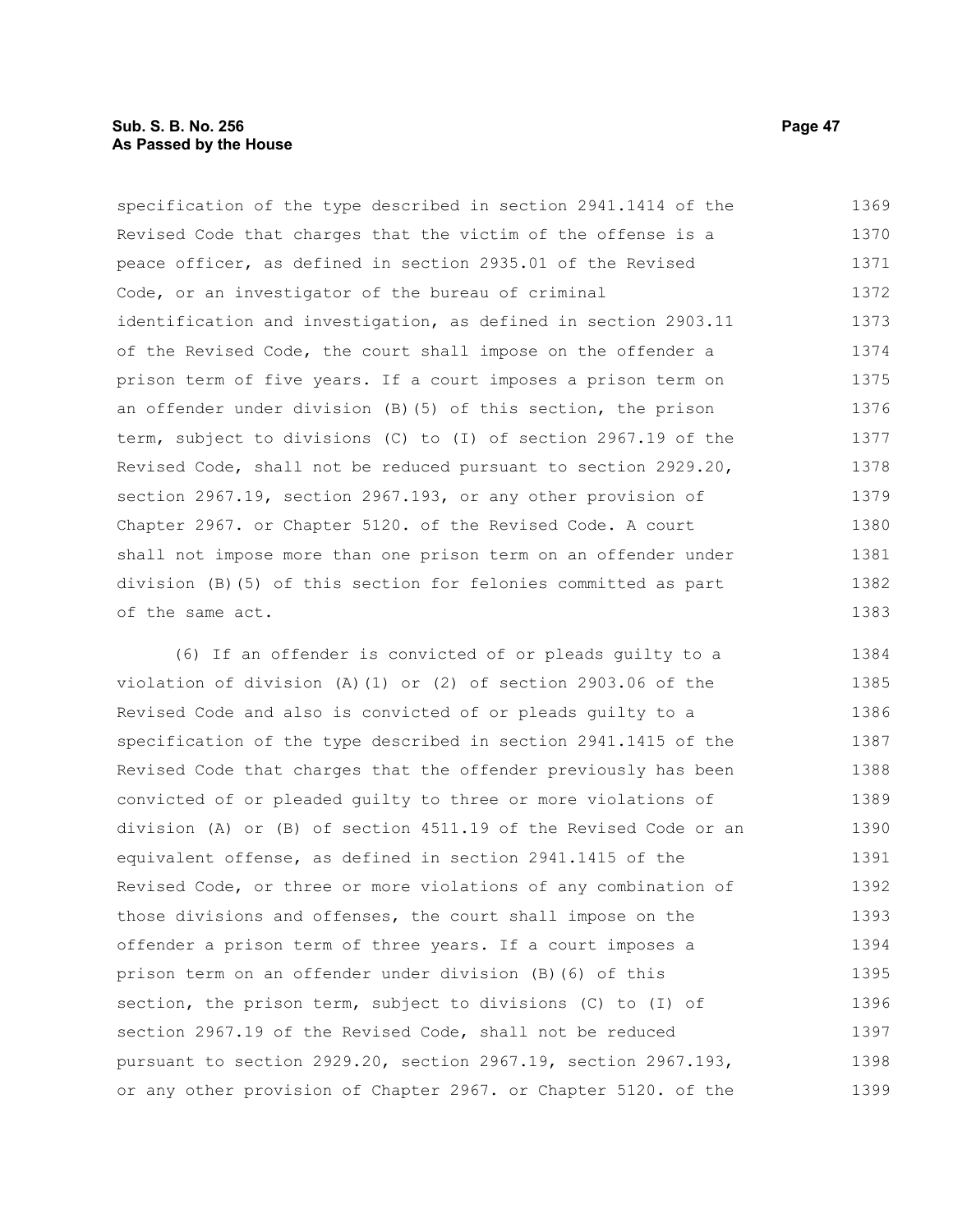Revised Code. A court shall not impose more than one prison term on an offender under division (B)(6) of this section for felonies committed as part of the same act. 1400 1401 1402

(7)(a) If an offender is convicted of or pleads guilty to a felony violation of section 2905.01, 2905.02, 2907.21, 2907.22, or 2923.32, division (A)(1) or (2) of section 2907.323 involving a minor, or division  $(B)(1)$ ,  $(2)$ ,  $(3)$ ,  $(4)$ , or  $(5)$  of section 2919.22 of the Revised Code and also is convicted of or pleads guilty to a specification of the type described in section 2941.1422 of the Revised Code that charges that the offender knowingly committed the offense in furtherance of human trafficking, the court shall impose on the offender a mandatory prison term that is one of the following: 1403 1404 1405 1406 1407 1408 1409 1410 1411 1412

(i) If the offense is a felony of the first degree, a definite prison term of not less than five years and not greater than eleven years, except that if the offense is a felony of the first degree committed on or after the effective date of this amendment, the court shall impose as the minimum prison term a mandatory term of not less than five years and not greater than eleven years; 1413 1414 1415 1416 1417 1418 1419

(ii) If the offense is a felony of the second or third degree, a definite prison term of not less than three years and not greater than the maximum prison term allowed for the offense by division  $(A)$   $(2)$   $(b)$  or  $(3)$  of this section, except that if the offense is a felony of the second degree committed on or after the effective date of this amendment, the court shall impose as the minimum prison term a mandatory term of not less than three years and not greater than eight years; 1420 1421 1422 1423 1424 1425 1426 1427

(iii) If the offense is a felony of the fourth or fifth degree, a definite prison term that is the maximum prison term 1428 1429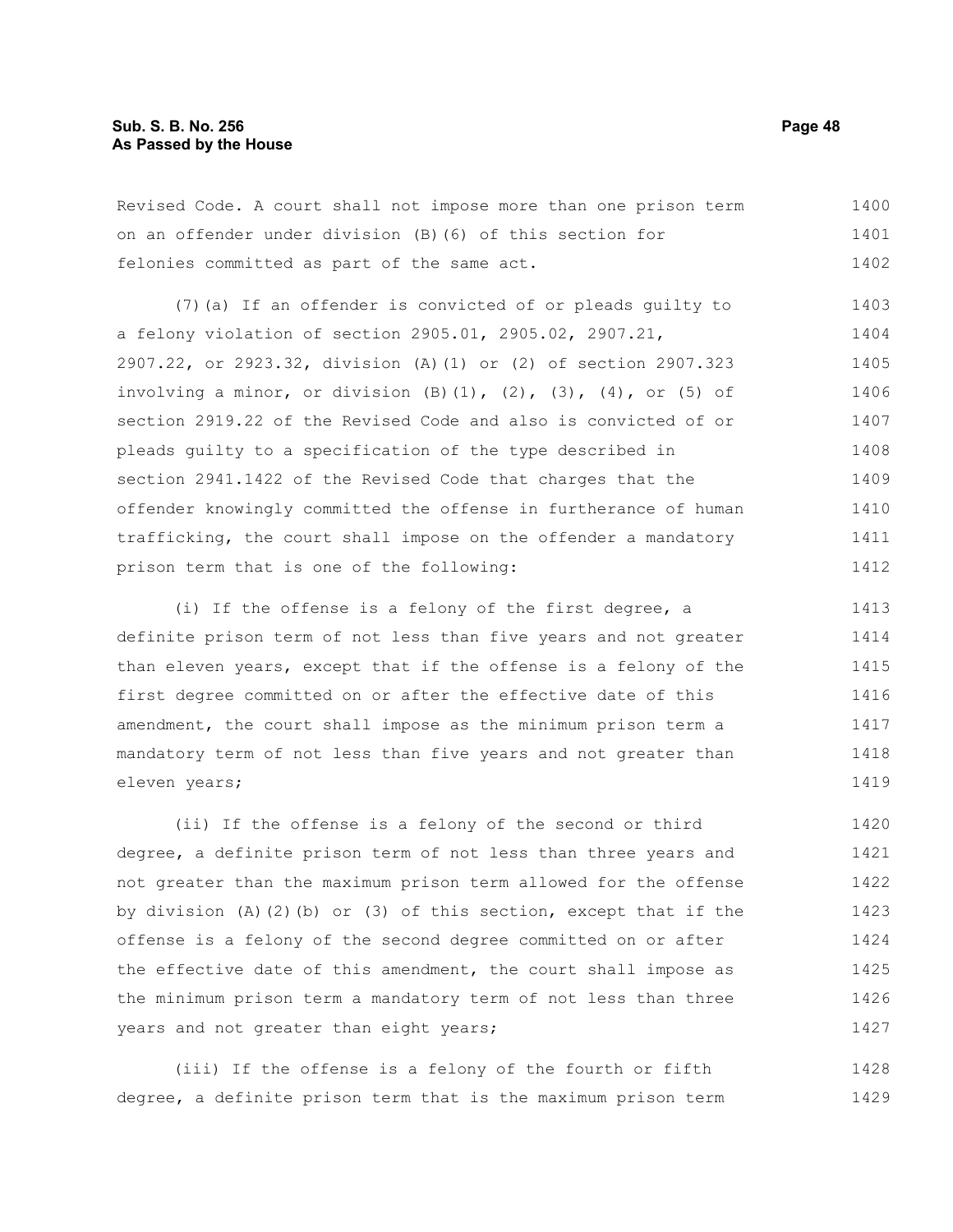allowed for the offense by division (A) of section 2929.14 of the Revised Code. 1430 1431

(b) Subject to divisions (C) to (I) of section 2967.19 of the Revised Code, the prison term imposed under division (B)(7) (a) of this section shall not be reduced pursuant to section 2929.20, section 2967.19, section 2967.193, or any other provision of Chapter 2967. of the Revised Code. A court shall not impose more than one prison term on an offender under division (B)(7)(a) of this section for felonies committed as part of the same act, scheme, or plan. 1432 1433 1434 1435 1436 1437 1438 1439

(8) If an offender is convicted of or pleads guilty to a felony violation of section 2903.11, 2903.12, or 2903.13 of the Revised Code and also is convicted of or pleads guilty to a specification of the type described in section 2941.1423 of the Revised Code that charges that the victim of the violation was a woman whom the offender knew was pregnant at the time of the violation, notwithstanding the range prescribed in division (A) of this section as the definite prison term or minimum prison term for felonies of the same degree as the violation, the court shall impose on the offender a mandatory prison term that is either a definite prison term of six months or one of the prison terms prescribed in division (A) of this section for felonies of the same degree as the violation, except that if the violation is a felony of the first or second degree committed on or after the effective date of this amendment, the court shall impose as the minimum prison term under division (A)(1)(a) or (2)(a) of this section a mandatory term that is one of the terms prescribed in that division, whichever is applicable, for the offense. 1440 1441 1442 1443 1444 1445 1446 1447 1448 1449 1450 1451 1452 1453 1454 1455 1456 1457 1458

(9)(a) If an offender is convicted of or pleads guilty to

1459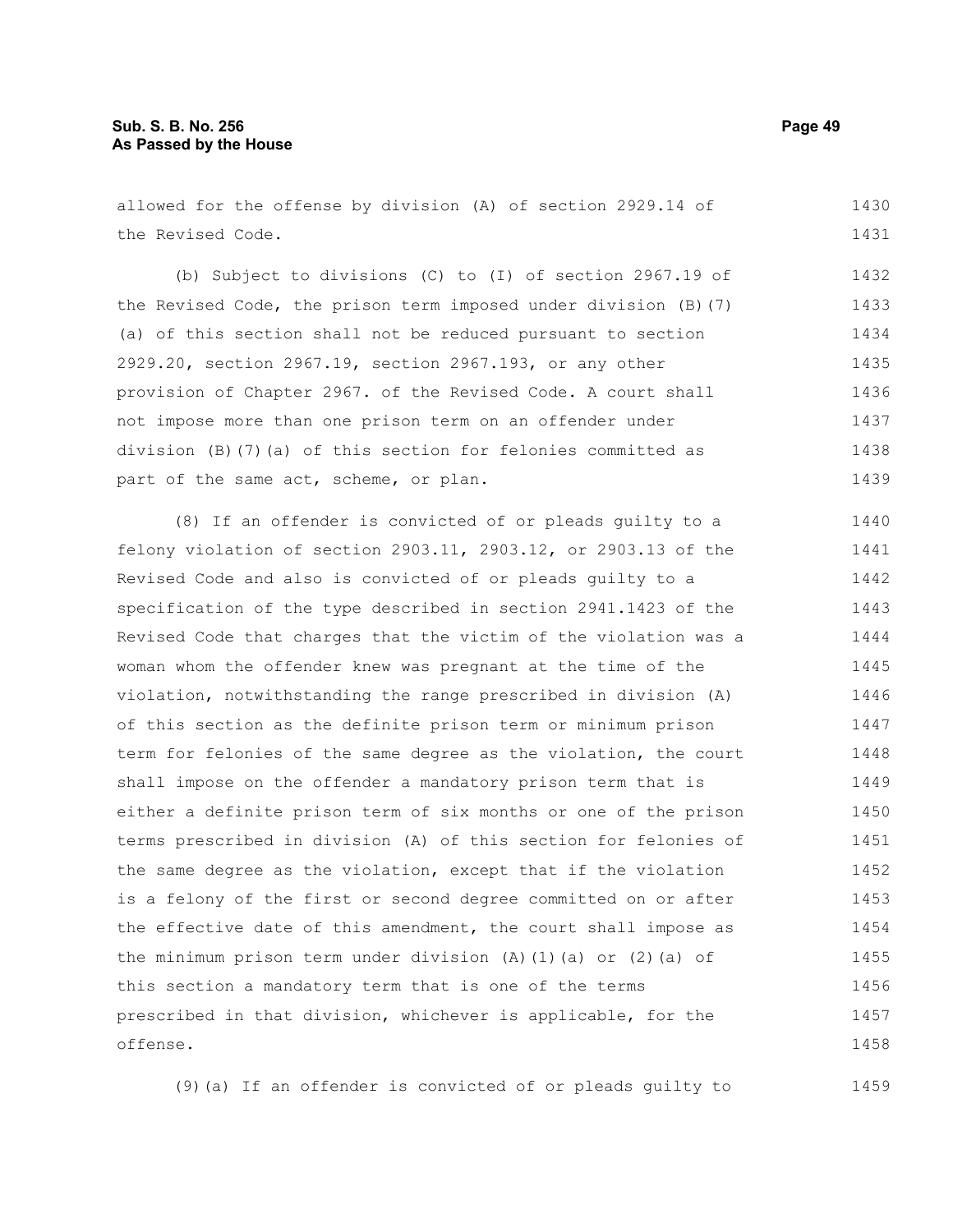### **Sub. S. B. No. 256 Page 50 As Passed by the House**

a violation of division (A)(1) or (2) of section 2903.11 of the Revised Code and also is convicted of or pleads guilty to a specification of the type described in section 2941.1425 of the Revised Code, the court shall impose on the offender a mandatory prison term of six years if either of the following applies: 1460 1461 1462 1463 1464

(i) The violation is a violation of division (A)(1) of section 2903.11 of the Revised Code and the specification charges that the offender used an accelerant in committing the violation and the serious physical harm to another or to another's unborn caused by the violation resulted in a permanent, serious disfigurement or permanent, substantial incapacity; 1465 1466 1467 1468 1469 1470 1471

(ii) The violation is a violation of division (A)(2) of section 2903.11 of the Revised Code and the specification charges that the offender used an accelerant in committing the violation, that the violation caused physical harm to another or to another's unborn, and that the physical harm resulted in a permanent, serious disfigurement or permanent, substantial incapacity. 1472 1473 1474 1475 1476 1477 1478

(b) If a court imposes a prison term on an offender under division (B)(9)(a) of this section, the prison term shall not be reduced pursuant to section 2929.20, section 2967.19, section 2967.193, or any other provision of Chapter 2967. or Chapter 5120. of the Revised Code. A court shall not impose more than one prison term on an offender under division (B)(9) of this section for felonies committed as part of the same act. 1479 1480 1481 1482 1483 1484 1485

(c) The provisions of divisions (B)(9) and (C)(6) of this section and of division (D)(2) of section 2903.11, division (F) (20) of section 2929.13, and section 2941.1425 of the Revised Code shall be known as "Judy's Law." 1486 1487 1488 1489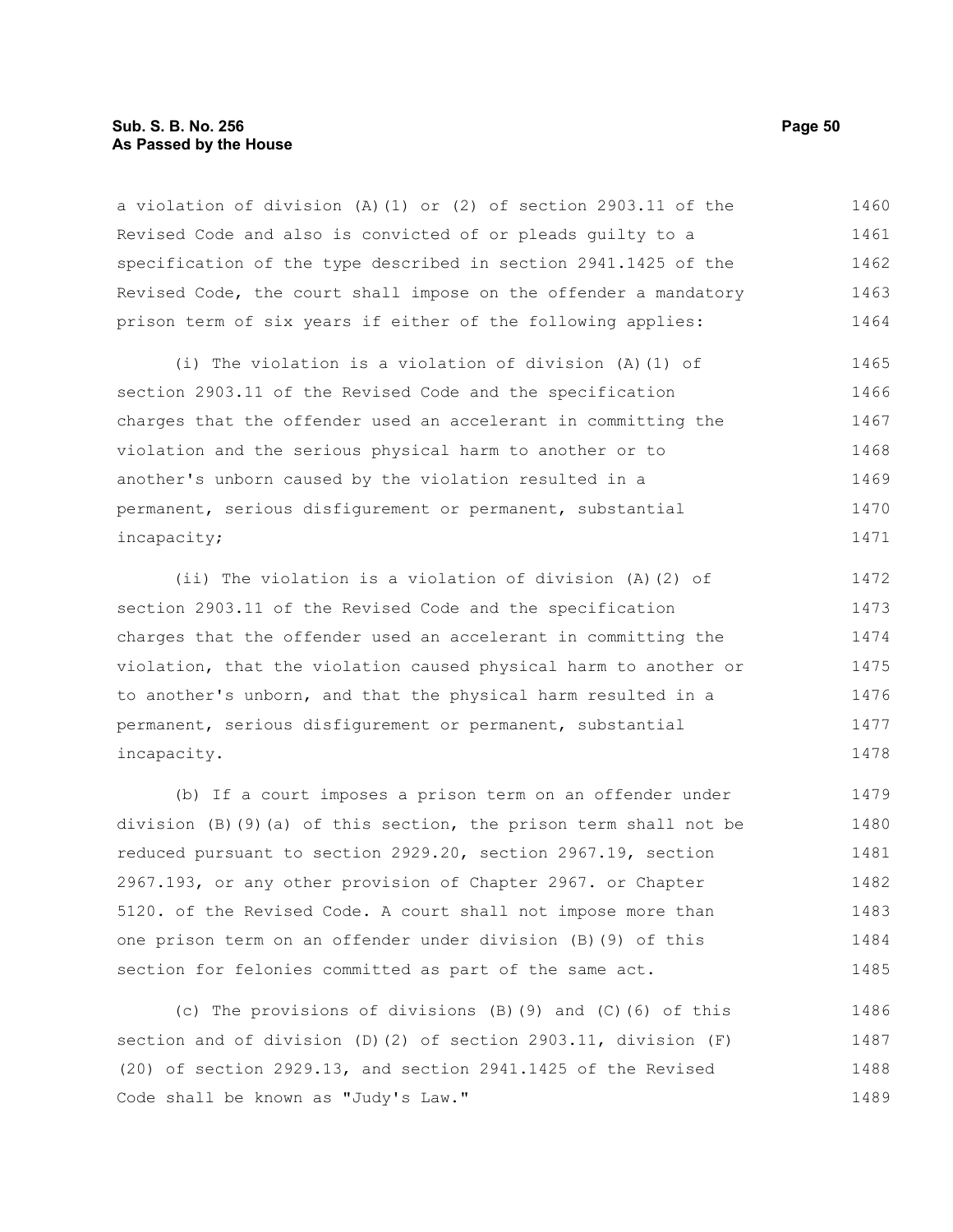# **Sub. S. B. No. 256 Page 51 As Passed by the House**

(10) If an offender is convicted of or pleads guilty to a violation of division (A) of section 2903.11 of the Revised Code and also is convicted of or pleads guilty to a specification of the type described in section 2941.1426 of the Revised Code that charges that the victim of the offense suffered permanent disabling harm as a result of the offense and that the victim was under ten years of age at the time of the offense, regardless of whether the offender knew the age of the victim, the court shall impose upon the offender an additional definite prison term of six years. A prison term imposed on an offender under division (B)(10) of this section shall not be reduced pursuant to section 2929.20, section 2967.193, or any other provision of Chapter 2967. or Chapter 5120. of the Revised Code. If a court imposes an additional prison term on an offender under this division relative to a violation of division (A) of section 2903.11 of the Revised Code, the court shall not impose any other additional prison term on the offender relative to the same offense. 1490 1491 1492 1493 1494 1495 1496 1497 1498 1499 1500 1501 1502 1503 1504 1505 1506 1507

(11) If an offender is convicted of or pleads guilty to a felony violation of section 2925.03 or 2925.05 of the Revised Code or a felony violation of section 2925.11 of the Revised Code for which division (C)(11) of that section applies in determining the sentence for the violation, if the drug involved in the violation is a fentanyl-related compound or a compound, mixture, preparation, or substance containing a fentanyl-related compound, and if the offender also is convicted of or pleads guilty to a specification of the type described in division (B) of section 2941.1410 of the Revised Code that charges that the offender is a major drug offender, in addition to any other penalty imposed for the violation, the court shall impose on the offender a mandatory prison term of three, four, five, six, 1508 1509 1510 1511 1512 1513 1514 1515 1516 1517 1518 1519 1520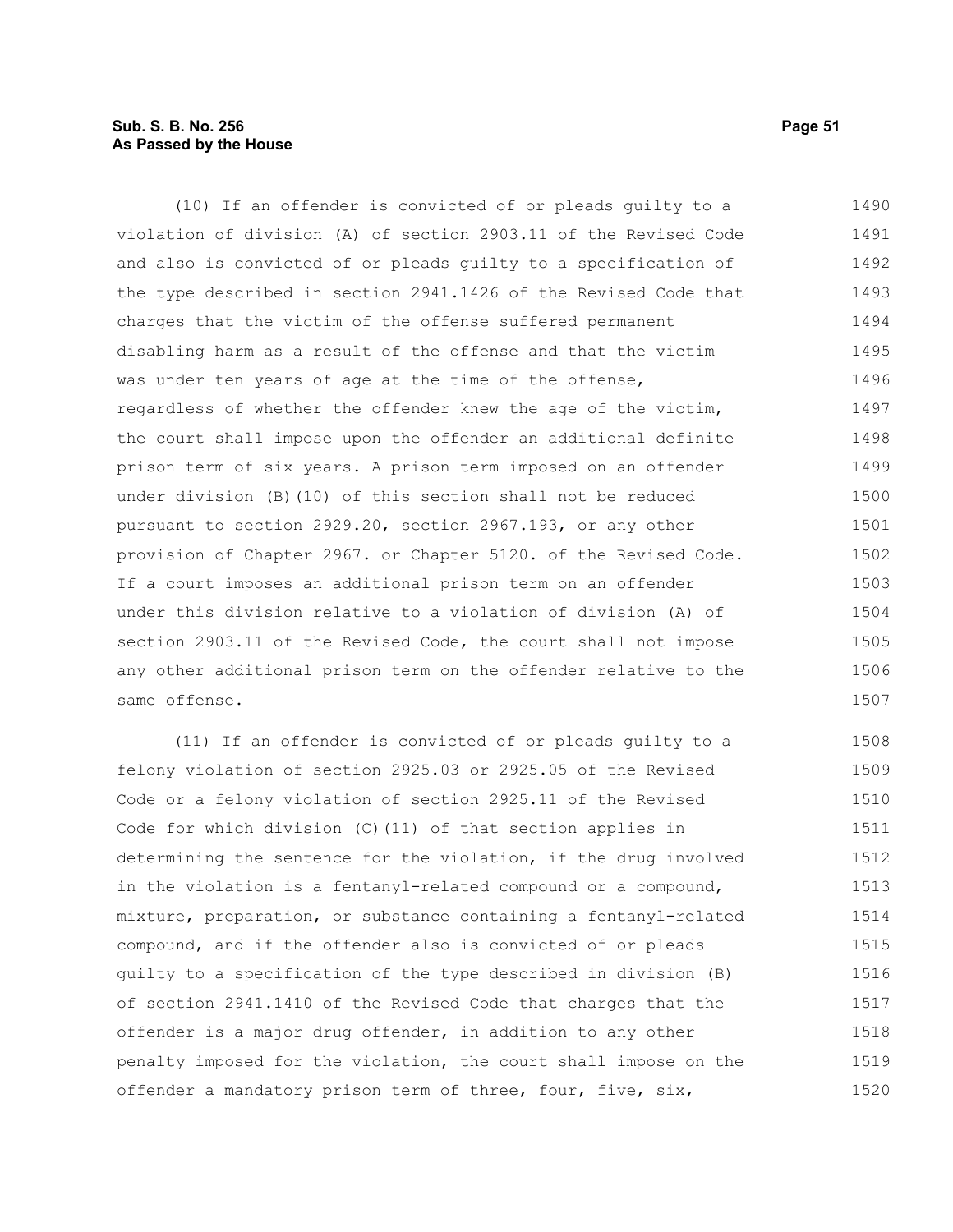seven, or eight years. If a court imposes a prison term on an offender under division (B)(11) of this section, the prison term, subject to divisions (C) to (I) of section 2967.19 of the Revised Code, shall not be reduced pursuant to section 2929.20, 2967.19, or 2967.193, or any other provision of Chapter 2967. or 5120. of the Revised Code. A court shall not impose more than one prison term on an offender under division (B)(11) of this section for felonies committed as part of the same act. 1521 1522 1523 1524 1525 1526 1527 1528

(C)(1)(a) Subject to division (C)(1)(b) of this section, if a mandatory prison term is imposed upon an offender pursuant to division (B)(1)(a) of this section for having a firearm on or about the offender's person or under the offender's control while committing a felony, if a mandatory prison term is imposed upon an offender pursuant to division (B)(1)(c) of this section for committing a felony specified in that division by discharging a firearm from a motor vehicle, or if both types of mandatory prison terms are imposed, the offender shall serve any mandatory prison term imposed under either division consecutively to any other mandatory prison term imposed under either division or under division (B)(1)(d) of this section, consecutively to and prior to any prison term imposed for the underlying felony pursuant to division  $(A)$ ,  $(B)$   $(2)$ , or  $(B)$   $(3)$  of this section or any other section of the Revised Code, and consecutively to any other prison term or mandatory prison term previously or subsequently imposed upon the offender. 1529 1530 1531 1532 1533 1534 1535 1536 1537 1538 1539 1540 1541 1542 1543 1544 1545

(b) If a mandatory prison term is imposed upon an offender pursuant to division (B)(1)(d) of this section for wearing or carrying body armor while committing an offense of violence that is a felony, the offender shall serve the mandatory term so imposed consecutively to any other mandatory prison term imposed under that division or under division (B)(1)(a) or (c) of this 1546 1547 1548 1549 1550 1551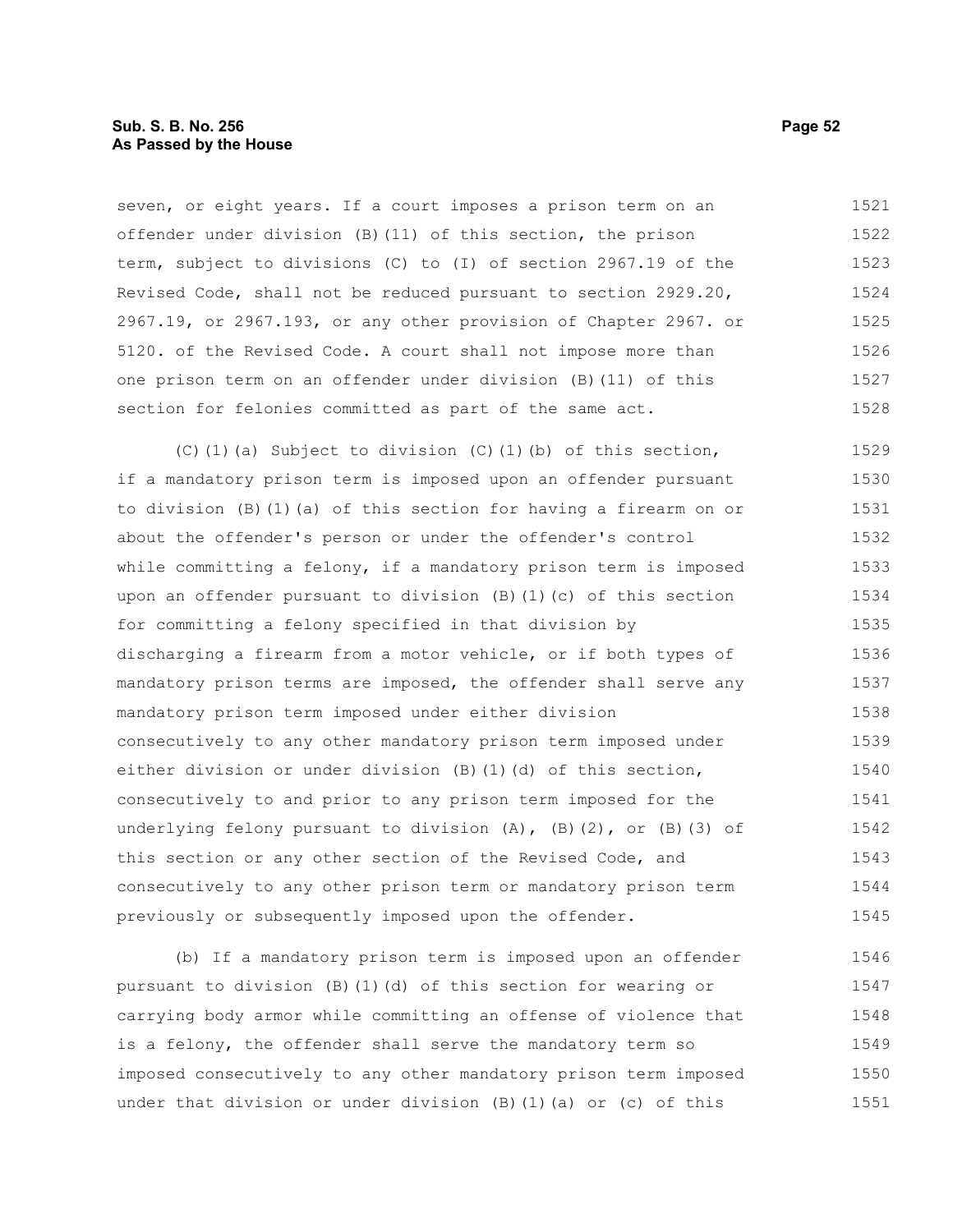## **Sub. S. B. No. 256 Page 53 As Passed by the House**

section, consecutively to and prior to any prison term imposed for the underlying felony under division  $(A)$ ,  $(B)$   $(2)$ , or  $(B)$   $(3)$ of this section or any other section of the Revised Code, and consecutively to any other prison term or mandatory prison term previously or subsequently imposed upon the offender. 1552 1553 1554 1555 1556

(c) If a mandatory prison term is imposed upon an offender pursuant to division  $(B)(1)(f)$  of this section, the offender shall serve the mandatory prison term so imposed consecutively to and prior to any prison term imposed for the underlying felony under division  $(A)$ ,  $(B)$   $(2)$ , or  $(B)$   $(3)$  of this section or any other section of the Revised Code, and consecutively to any other prison term or mandatory prison term previously or subsequently imposed upon the offender. 1557 1558 1559 1560 1561 1562 1563 1564

(d) If a mandatory prison term is imposed upon an offender pursuant to division (B)(7) or (8) of this section, the offender shall serve the mandatory prison term so imposed consecutively to any other mandatory prison term imposed under that division or under any other provision of law and consecutively to any other prison term or mandatory prison term previously or subsequently imposed upon the offender. 1565 1566 1567 1568 1569 1570 1571

(e) If a mandatory prison term is imposed upon an offender pursuant to division (B)(11) of this section, the offender shall serve the mandatory prison term consecutively to any other mandatory prison term imposed under that division, consecutively to and prior to any prison term imposed for the underlying felony, and consecutively to any other prison term or mandatory prison term previously or subsequently imposed upon the offender. 1572 1573 1574 1575 1576 1577 1578 1579

(2) If an offender who is an inmate in a jail, prison, or other residential detention facility violates section 2917.02, 1580 1581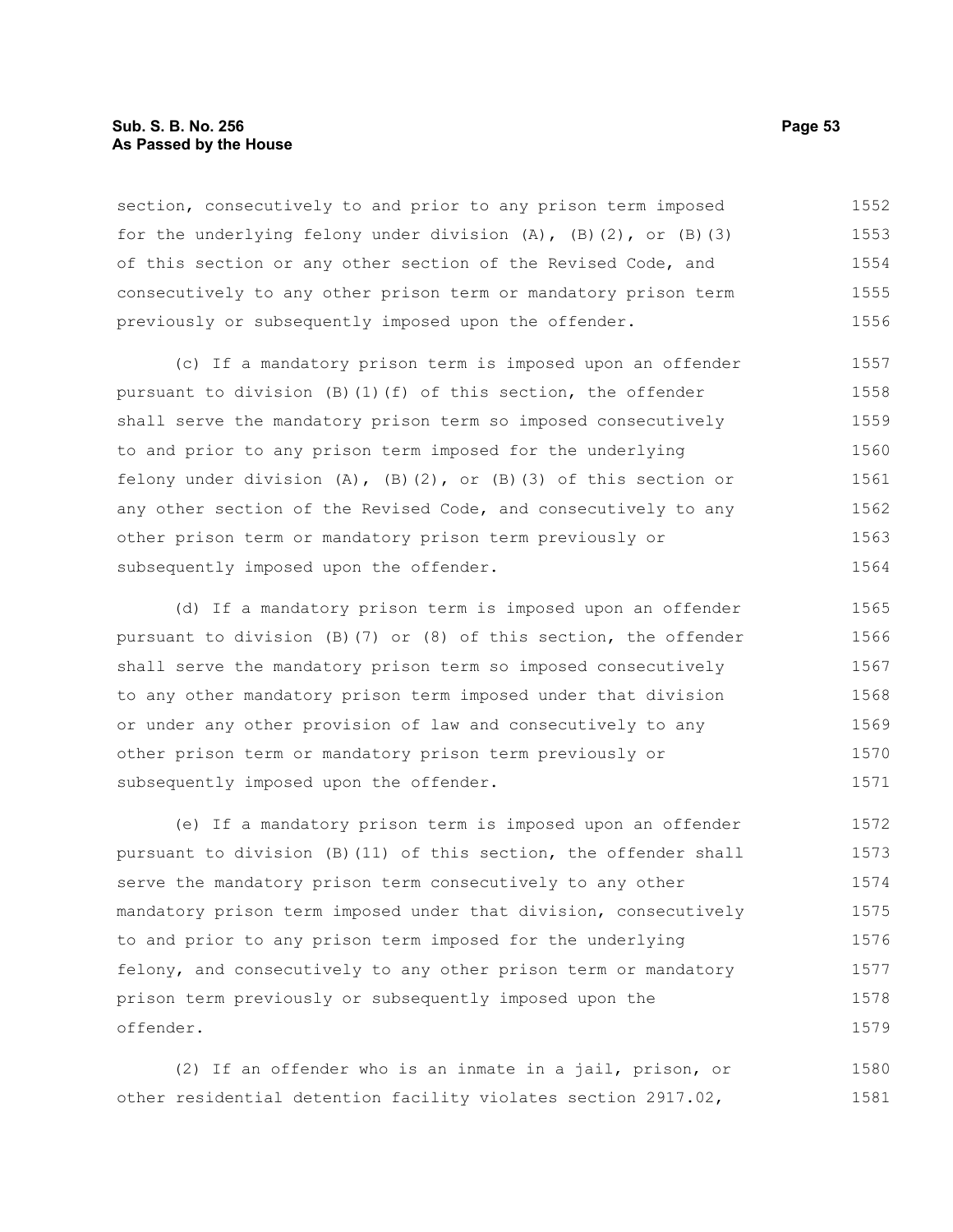2917.03, or 2921.35 of the Revised Code or division (A)(1) or (2) of section 2921.34 of the Revised Code, if an offender who is under detention at a detention facility commits a felony violation of section 2923.131 of the Revised Code, or if an offender who is an inmate in a jail, prison, or other residential detention facility or is under detention at a detention facility commits another felony while the offender is an escapee in violation of division (A)(1) or (2) of section 2921.34 of the Revised Code, any prison term imposed upon the offender for one of those violations shall be served by the offender consecutively to the prison term or term of imprisonment the offender was serving when the offender committed that offense and to any other prison term previously or subsequently imposed upon the offender. 1582 1583 1584 1585 1586 1587 1588 1589 1590 1591 1592 1593 1594 1595

(3) If a prison term is imposed for a violation of division (B) of section 2911.01 of the Revised Code, a violation of division (A) of section 2913.02 of the Revised Code in which the stolen property is a firearm or dangerous ordnance, or a felony violation of division (B) of section 2921.331 of the Revised Code, the offender shall serve that prison term consecutively to any other prison term or mandatory prison term previously or subsequently imposed upon the offender. 1596 1597 1598 1599 1600 1601 1602 1603

(4) If multiple prison terms are imposed on an offender for convictions of multiple offenses, the court may require the offender to serve the prison terms consecutively if the court finds that the consecutive service is necessary to protect the public from future crime or to punish the offender and that consecutive sentences are not disproportionate to the seriousness of the offender's conduct and to the danger the offender poses to the public, and if the court also finds any of the following: 1604 1605 1606 1607 1608 1609 1610 1611 1612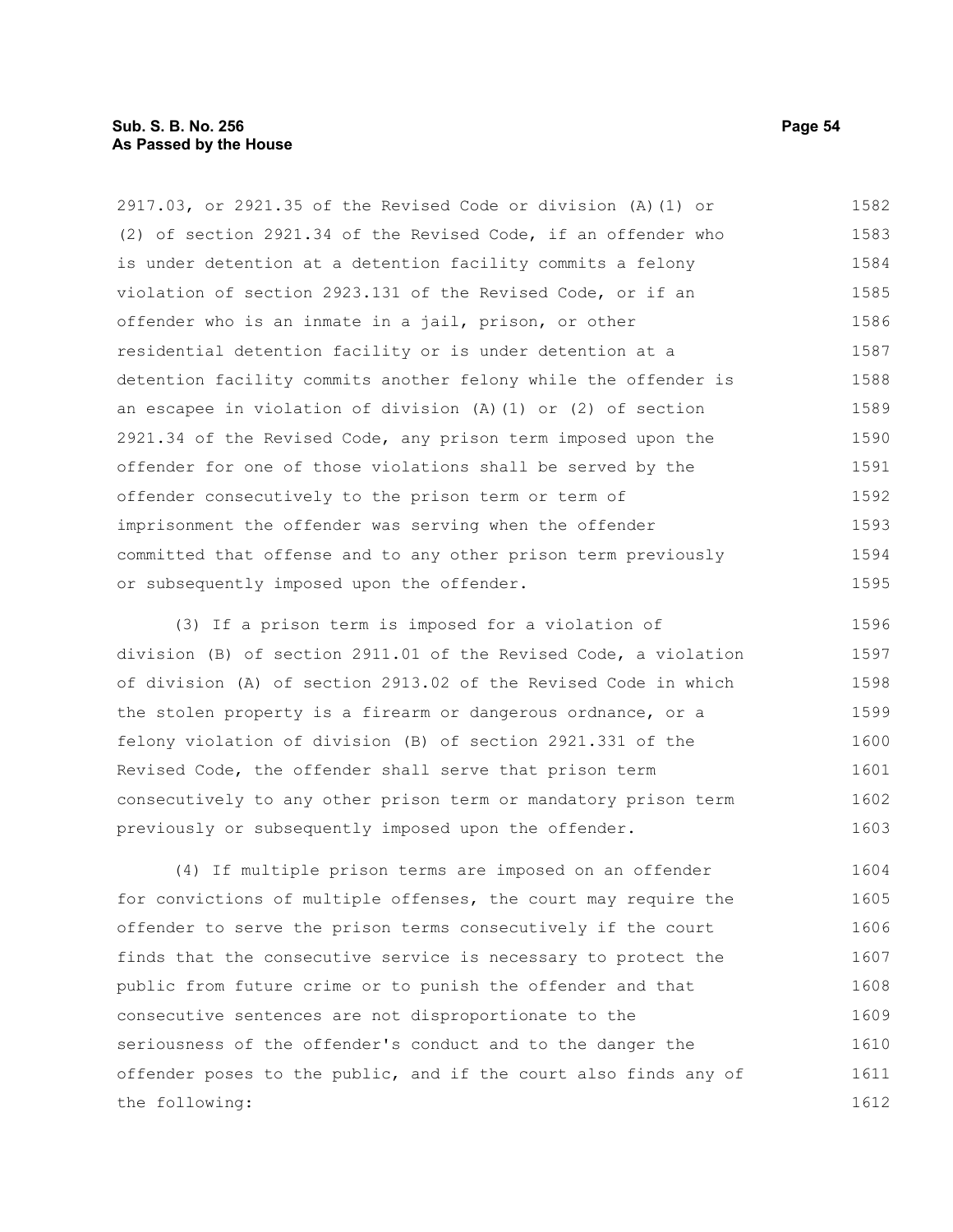# **Sub. S. B. No. 256 Page 55 As Passed by the House**

(a) The offender committed one or more of the multiple offenses while the offender was awaiting trial or sentencing, was under a sanction imposed pursuant to section 2929.16, 2929.17, or 2929.18 of the Revised Code, or was under postrelease control for a prior offense. 1613 1614 1615 1616 1617

(b) At least two of the multiple offenses were committed as part of one or more courses of conduct, and the harm caused by two or more of the multiple offenses so committed was so great or unusual that no single prison term for any of the offenses committed as part of any of the courses of conduct adequately reflects the seriousness of the offender's conduct. 1618 1619 1620 1621 1622 1623

(c) The offender's history of criminal conduct demonstrates that consecutive sentences are necessary to protect the public from future crime by the offender. 1624 1625 1626

(5) If a mandatory prison term is imposed upon an offender pursuant to division (B)(5) or (6) of this section, the offender shall serve the mandatory prison term consecutively to and prior to any prison term imposed for the underlying violation of division (A)(1) or (2) of section 2903.06 of the Revised Code pursuant to division (A) of this section or section 2929.142 of the Revised Code. If a mandatory prison term is imposed upon an offender pursuant to division (B)(5) of this section, and if a mandatory prison term also is imposed upon the offender pursuant to division (B)(6) of this section in relation to the same violation, the offender shall serve the mandatory prison term imposed pursuant to division (B)(5) of this section consecutively to and prior to the mandatory prison term imposed pursuant to division (B)(6) of this section and consecutively to and prior to any prison term imposed for the underlying violation of division (A)(1) or (2) of section 2903.06 of the 1627 1628 1629 1630 1631 1632 1633 1634 1635 1636 1637 1638 1639 1640 1641 1642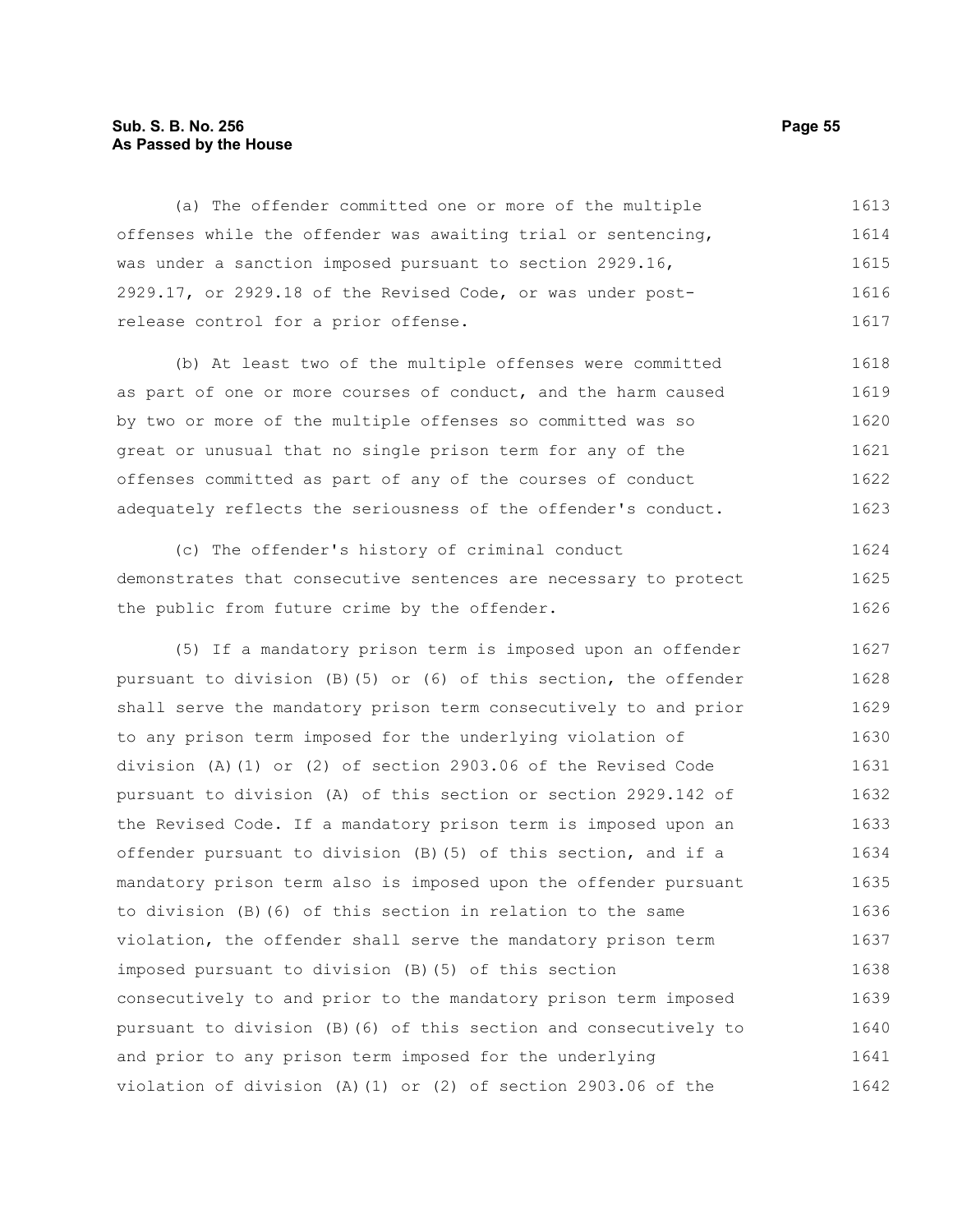Revised Code pursuant to division (A) of this section or section 2929.142 of the Revised Code. 1643 1644

(6) If a mandatory prison term is imposed on an offender pursuant to division (B)(9) of this section, the offender shall serve the mandatory prison term consecutively to and prior to any prison term imposed for the underlying violation of division (A)(1) or (2) of section 2903.11 of the Revised Code and consecutively to and prior to any other prison term or mandatory prison term previously or subsequently imposed on the offender. 1645 1646 1647 1648 1649 1650 1651

(7) If a mandatory prison term is imposed on an offender pursuant to division (B)(10) of this section, the offender shall serve that mandatory prison term consecutively to and prior to any prison term imposed for the underlying felonious assault. Except as otherwise provided in division (C) of this section, any other prison term or mandatory prison term previously or subsequently imposed upon the offender may be served concurrently with, or consecutively to, the prison term imposed pursuant to division (B)(10) of this section. 1652 1653 1654 1655 1656 1657 1658 1659 1660

(8) Any prison term imposed for a violation of section 2903.04 of the Revised Code that is based on a violation of section 2925.03 or 2925.11 of the Revised Code or on a violation of section 2925.05 of the Revised Code that is not funding of marihuana trafficking shall run consecutively to any prison term imposed for the violation of section 2925.03 or 2925.11 of the Revised Code or for the violation of section 2925.05 of the Revised Code that is not funding of marihuana trafficking. 1661 1662 1663 1664 1665 1666 1667 1668

(9) When consecutive prison terms are imposed pursuant to division (C)(1), (2), (3), (4), (5), (6), (7), or (8) or division (H)(1) or (2) of this section, subject to division (C) (10) of this section, the term to be served is the aggregate of 1669 1670 1671 1672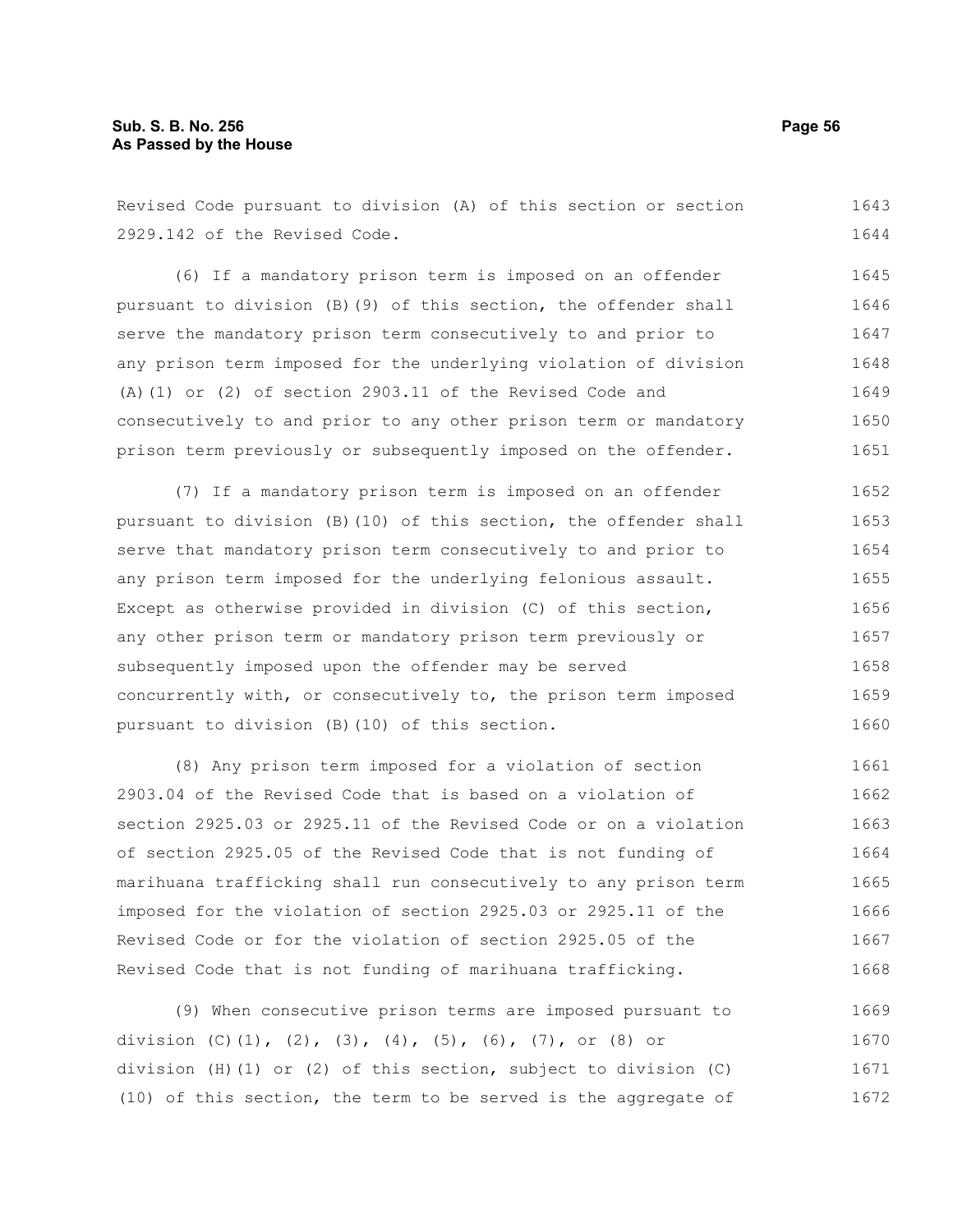all of the terms so imposed.

(10) When a court sentences an offender to a non-life felony indefinite prison term, any definite prison term or mandatory definite prison term previously or subsequently imposed on the offender in addition to that indefinite sentence that is required to be served consecutively to that indefinite sentence shall be served prior to the indefinite sentence. 1674 1675 1676 1677 1678 1679

(11) If a court is sentencing an offender for a felony of the first or second degree, if division (A)(1)(a) or (2)(a) of this section applies with respect to the sentencing for the offense, and if the court is required under the Revised Code section that sets forth the offense or any other Revised Code provision to impose a mandatory prison term for the offense, the court shall impose the required mandatory prison term as the minimum term imposed under division  $(A)$   $(1)$   $(a)$  or  $(2)$   $(a)$  of this section, whichever is applicable. 1680 1681 1682 1683 1684 1685 1686 1687 1688

(D)(1) If a court imposes a prison term, other than a term of life imprisonment, for a felony of the first degree, for a felony of the second degree, for a felony sex offense, or for a felony of the third degree that is an offense of violence and that is not a felony sex offense, it shall include in the sentence a requirement that the offender be subject to a period of post-release control after the offender's release from imprisonment, in accordance with section 2967.28 of the Revised Code. If a court imposes a sentence including a prison term of a type described in this division on or after July 11, 2006, the failure of a court to include a post-release control requirement in the sentence pursuant to this division does not negate, limit, or otherwise affect the mandatory period of post-release control that is required for the offender under division (B) of 1689 1690 1691 1692 1693 1694 1695 1696 1697 1698 1699 1700 1701 1702

1673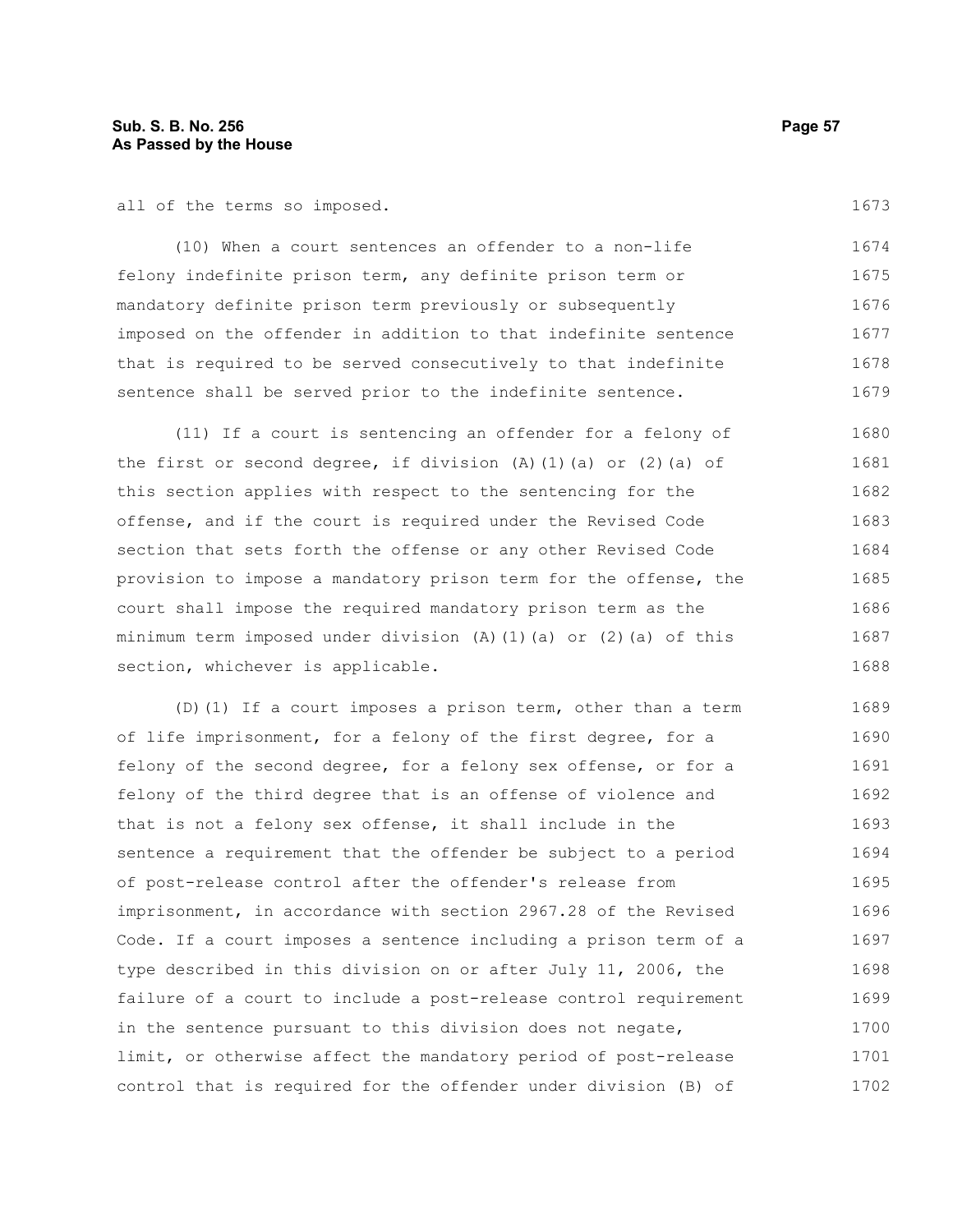### **Sub. S. B. No. 256 Page 58 As Passed by the House**

section 2967.28 of the Revised Code. Section 2929.191 of the Revised Code applies if, prior to July 11, 2006, a court imposed a sentence including a prison term of a type described in this division and failed to include in the sentence pursuant to this division a statement regarding post-release control. 1703 1704 1705 1706 1707

(2) If a court imposes a prison term for a felony of the third, fourth, or fifth degree that is not subject to division (D)(1) of this section, it shall include in the sentence a requirement that the offender be subject to a period of postrelease control after the offender's release from imprisonment, in accordance with that division, if the parole board determines that a period of post-release control is necessary. Section 2929.191 of the Revised Code applies if, prior to July 11, 2006, a court imposed a sentence including a prison term of a type described in this division and failed to include in the sentence pursuant to this division a statement regarding post-release control. 1708 1709 1710 1711 1712 1713 1714 1715 1716 1717 1718 1719

(E) The court shall impose sentence upon the offender in accordance with section 2971.03 of the Revised Code, and Chapter 2971. of the Revised Code applies regarding the prison term or term of life imprisonment without parole imposed upon the offender and the service of that term of imprisonment if any of the following apply: 1720 1721 1722 1723 1724 1725

(1) A person is convicted of or pleads guilty to a violent sex offense or a designated homicide, assault, or kidnapping offense, and, in relation to that offense, the offender is adjudicated a sexually violent predator. 1726 1727 1728 1729

(2) A person is convicted of or pleads guilty to a violation of division (A)(1)(b) of section 2907.02 of the Revised Code committed on or after January 2, 2007, and either 1730 1731 1732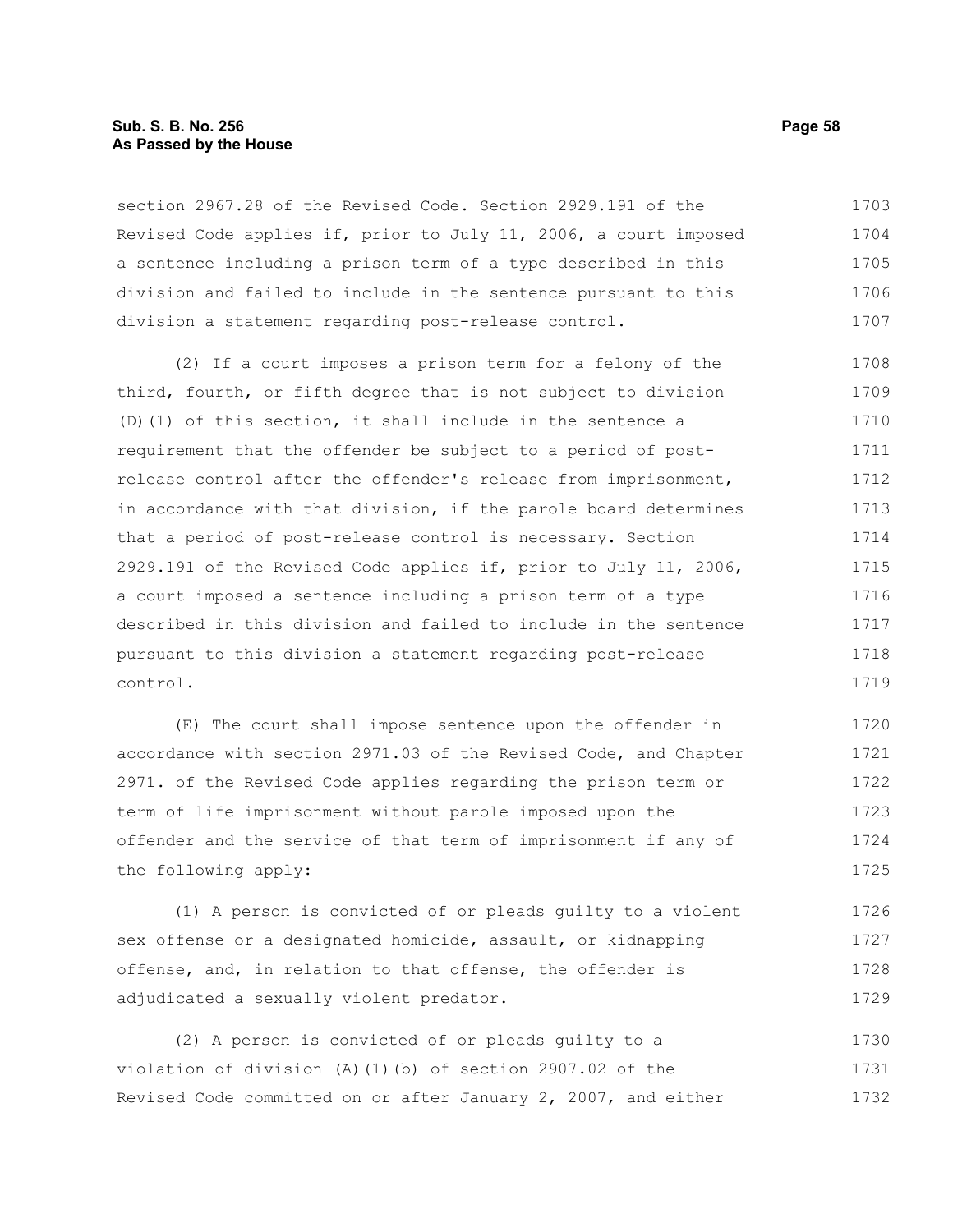### **Sub. S. B. No. 256 Page 59 As Passed by the House**

the court does not impose a sentence of life without parole when authorized pursuant to division (B) of section 2907.02 of the Revised Code, or division (B) of section 2907.02 of the Revised Code provides that the court shall not sentence the offender pursuant to section 2971.03 of the Revised Code. 1733 1734 1735 1736 1737

(3) A person is convicted of or pleads guilty to attempted rape committed on or after January 2, 2007, and a specification of the type described in section 2941.1418, 2941.1419, or 2941.1420 of the Revised Code. 1738 1739 1740 1741

(4) A person is convicted of or pleads guilty to a violation of section 2905.01 of the Revised Code committed on or after January 1, 2008, and that section requires the court to sentence the offender pursuant to section 2971.03 of the Revised Code. 1742 1743 1744 1745 1746

(5) A person is convicted of or pleads guilty to aggravated murder committed on or after January 1, 2008, and division (A)(2)(b)(ii) of section 2929.022, division (A)(1)(e), (C)(1)(a)(v), (C)(2)(a)(ii), (D)(2)(b), (D)(3)(a)(iv), or (E)(1) (d) of section 2929.03, or division (A) or (B) of section 2929.06 of the Revised Code requires the court to sentence the offender pursuant to division (B)(3) of section 2971.03 of the Revised Code. 1747 1748 1749 1750 1751 1752 1753 1754

(6) A person is convicted of or pleads guilty to murder committed on or after January 1, 2008, and division (B)(2) of section 2929.02 of the Revised Code requires the court to sentence the offender pursuant to section 2971.03 of the Revised Code. 1755 1756 1757 1758 1759

(F) If a person who has been convicted of or pleaded guilty to a felony is sentenced to a prison term or term of 1760 1761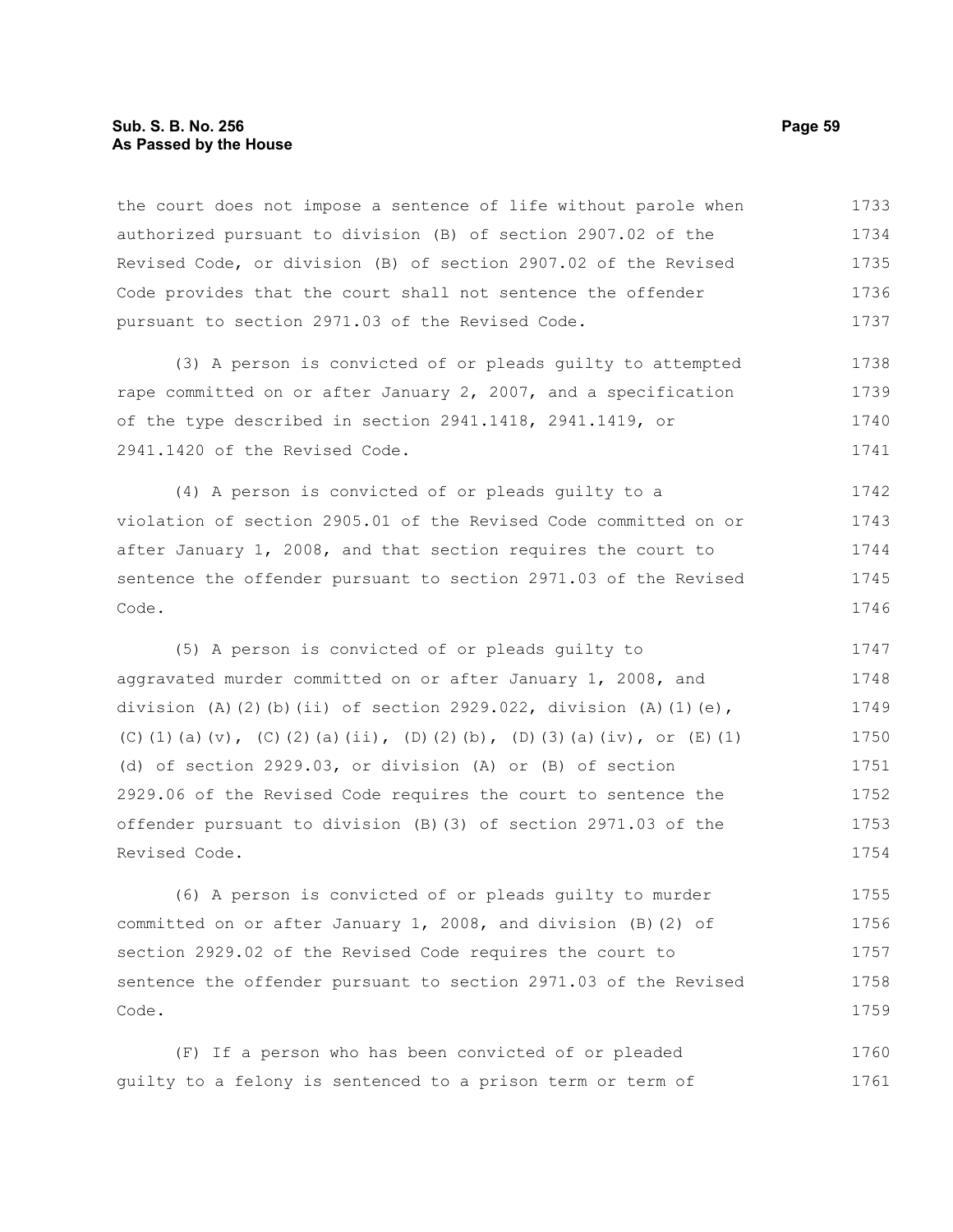# **Sub. S. B. No. 256 Page 60 As Passed by the House**

imprisonment under this section, sections 2929.02 to 2929.06 of the Revised Code, section 2929.142 of the Revised Code, section 2971.03 of the Revised Code, or any other provision of law, section 5120.163 of the Revised Code applies regarding the person while the person is confined in a state correctional institution. 1762 1763 1764 1765 1766 1767

(G) If an offender who is convicted of or pleads guilty to a felony that is an offense of violence also is convicted of or pleads guilty to a specification of the type described in section 2941.142 of the Revised Code that charges the offender with having committed the felony while participating in a criminal gang, the court shall impose upon the offender an additional prison term of one, two, or three years. 1768 1769 1770 1771 1772 1773 1774

(H)(1) If an offender who is convicted of or pleads guilty to aggravated murder, murder, or a felony of the first, second, or third degree that is an offense of violence also is convicted of or pleads guilty to a specification of the type described in section 2941.143 of the Revised Code that charges the offender with having committed the offense in a school safety zone or towards a person in a school safety zone, the court shall impose upon the offender an additional prison term of two years. The offender shall serve the additional two years consecutively to and prior to the prison term imposed for the underlying offense. 1775 1776 1777 1778 1779 1780 1781 1782 1783 1784

(2)(a) If an offender is convicted of or pleads guilty to a felony violation of section 2907.22, 2907.24, 2907.241, or 2907.25 of the Revised Code and to a specification of the type described in section 2941.1421 of the Revised Code and if the court imposes a prison term on the offender for the felony violation, the court may impose upon the offender an additional prison term as follows: 1785 1786 1787 1788 1789 1790 1791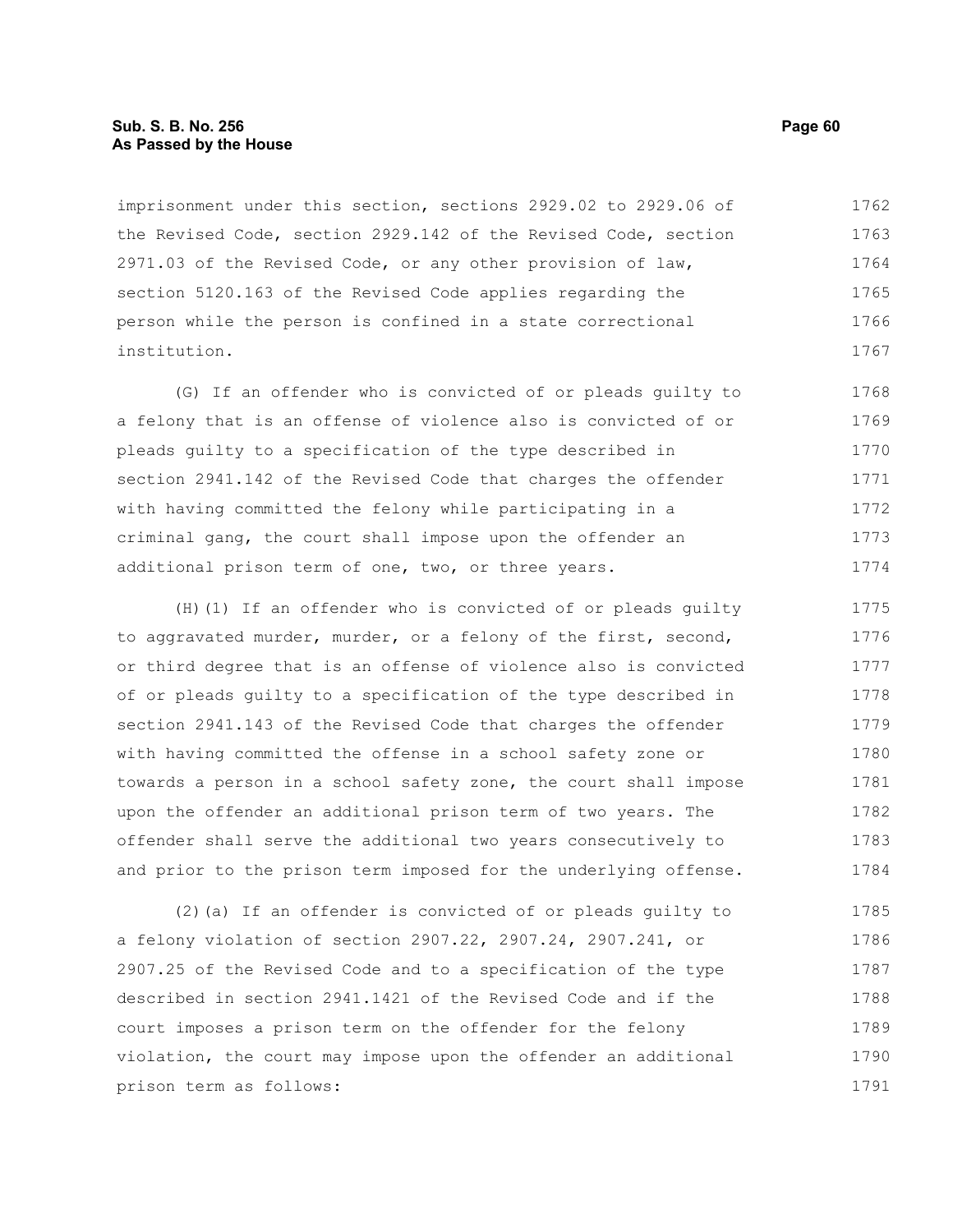(i) Subject to division (H)(2)(a)(ii) of this section, an additional prison term of one, two, three, four, five, or six months; 1792 1793 1794

(ii) If the offender previously has been convicted of or pleaded guilty to one or more felony or misdemeanor violations of section 2907.22, 2907.23, 2907.24, 2907.241, or 2907.25 of the Revised Code and also was convicted of or pleaded guilty to a specification of the type described in section 2941.1421 of the Revised Code regarding one or more of those violations, an additional prison term of one, two, three, four, five, six, seven, eight, nine, ten, eleven, or twelve months. 1795 1796 1797 1798 1799 1800 1801 1802

(b) In lieu of imposing an additional prison term under division  $(H)(2)(a)$  of this section, the court may directly impose on the offender a sanction that requires the offender to wear a real-time processing, continual tracking electronic monitoring device during the period of time specified by the court. The period of time specified by the court shall equal the duration of an additional prison term that the court could have imposed upon the offender under division (H)(2)(a) of this section. A sanction imposed under this division shall commence on the date specified by the court, provided that the sanction shall not commence until after the offender has served the prison term imposed for the felony violation of section 2907.22, 2907.24, 2907.241, or 2907.25 of the Revised Code and any residential sanction imposed for the violation under section 2929.16 of the Revised Code. A sanction imposed under this division shall be considered to be a community control sanction for purposes of section 2929.15 of the Revised Code, and all provisions of the Revised Code that pertain to community control sanctions shall apply to a sanction imposed under this division, except to the extent that they would by their nature be clearly 1803 1804 1805 1806 1807 1808 1809 1810 1811 1812 1813 1814 1815 1816 1817 1818 1819 1820 1821 1822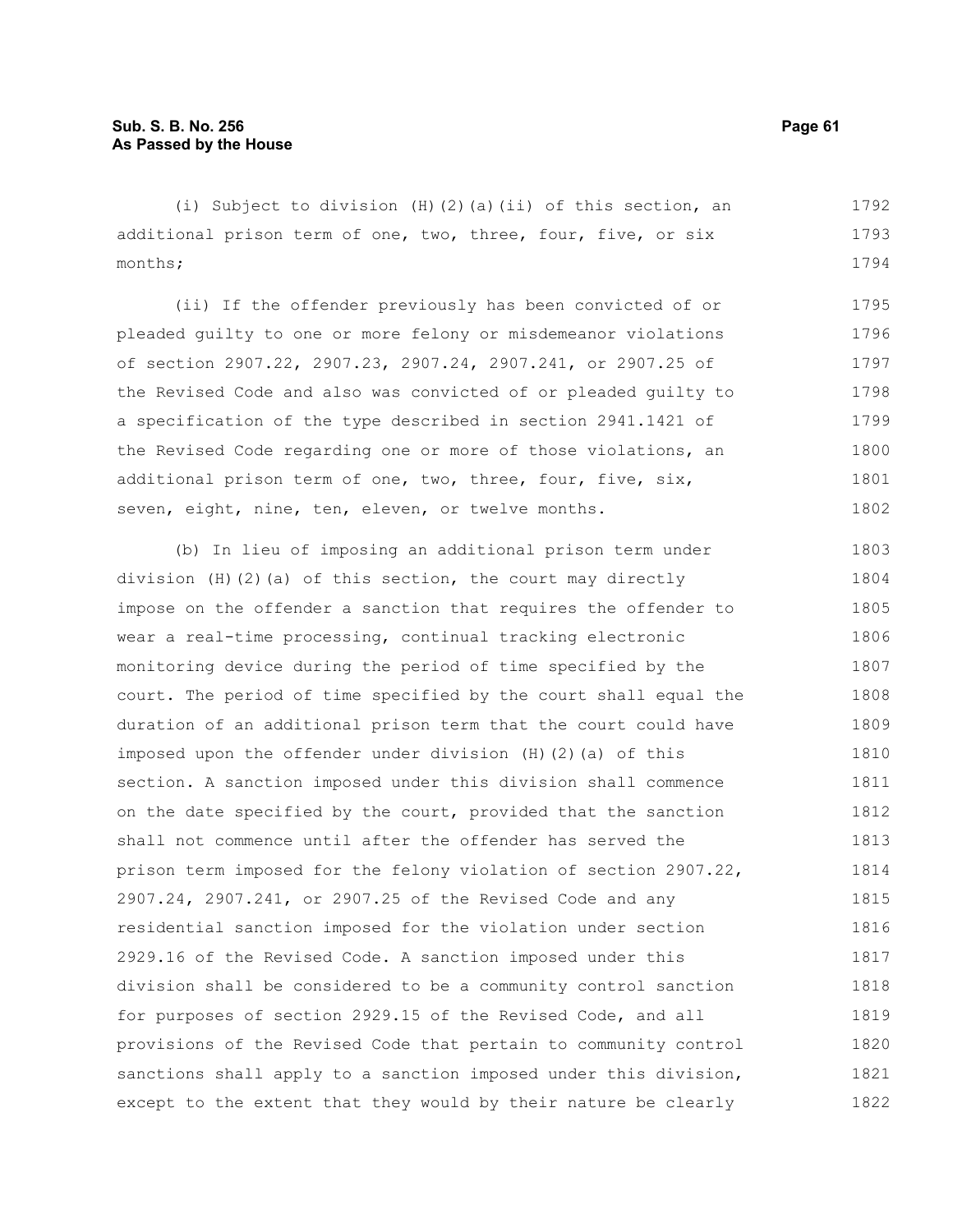inapplicable. The offender shall pay all costs associated with a sanction imposed under this division, including the cost of the use of the monitoring device. 1823 1824 1825

(I) At the time of sentencing, the court may recommend the offender for placement in a program of shock incarceration under section 5120.031 of the Revised Code or for placement in an intensive program prison under section 5120.032 of the Revised Code, disapprove placement of the offender in a program of shock incarceration or an intensive program prison of that nature, or make no recommendation on placement of the offender. In no case shall the department of rehabilitation and correction place the offender in a program or prison of that nature unless the department determines as specified in section 5120.031 or 5120.032 of the Revised Code, whichever is applicable, that the offender is eligible for the placement. 1826 1827 1828 1829 1830 1831 1832 1833 1834 1835 1836 1837

If the court disapproves placement of the offender in a program or prison of that nature, the department of rehabilitation and correction shall not place the offender in any program of shock incarceration or intensive program prison. 1838 1839 1840 1841

If the court recommends placement of the offender in a program of shock incarceration or in an intensive program prison, and if the offender is subsequently placed in the recommended program or prison, the department shall notify the court of the placement and shall include with the notice a brief description of the placement. 1842 1843 1844 1845 1846 1847

If the court recommends placement of the offender in a program of shock incarceration or in an intensive program prison and the department does not subsequently place the offender in the recommended program or prison, the department shall send a notice to the court indicating why the offender was not placed 1848 1849 1850 1851 1852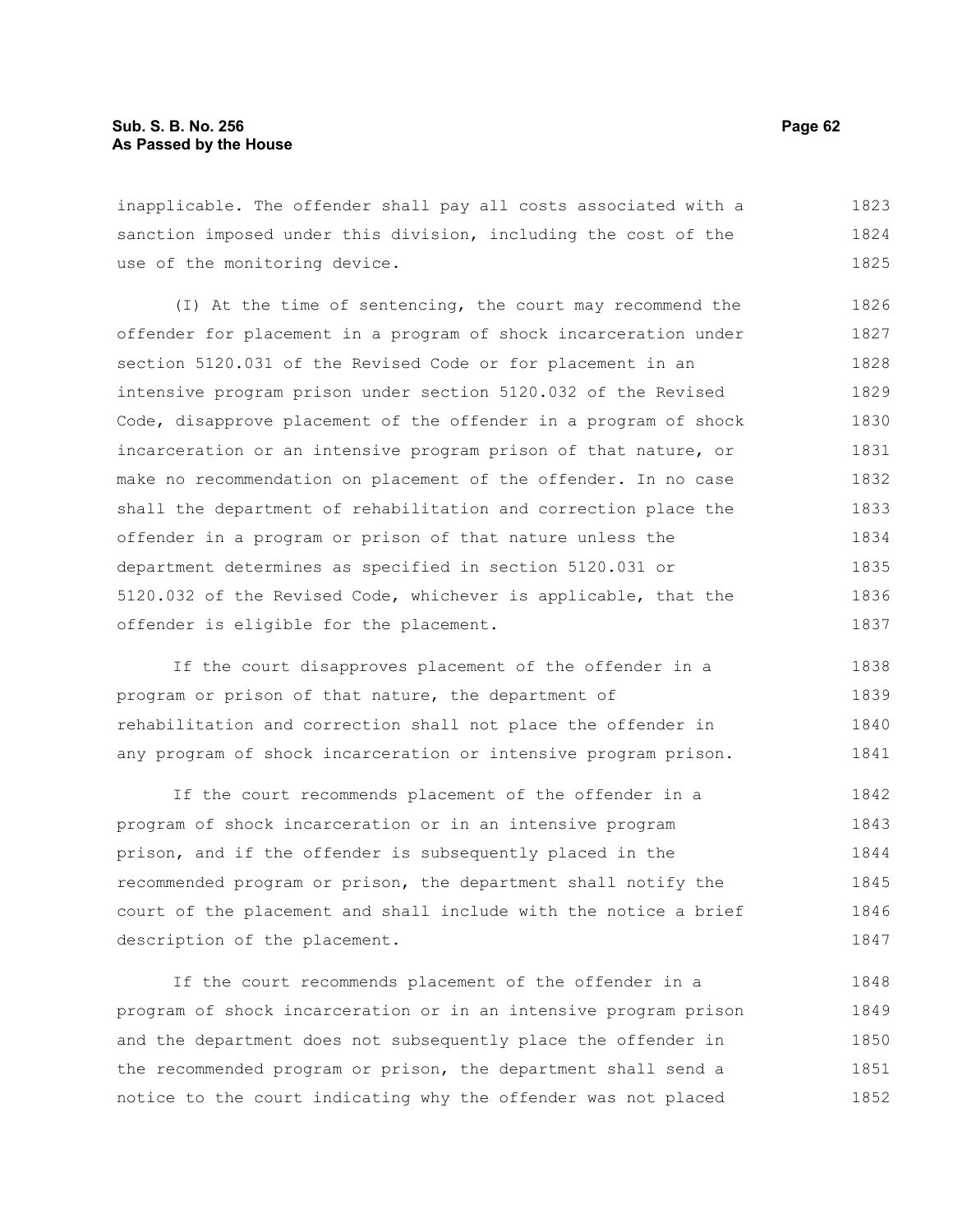in the recommended program or prison.

If the court does not make a recommendation under this division with respect to an offender and if the department determines as specified in section 5120.031 or 5120.032 of the Revised Code, whichever is applicable, that the offender is eligible for placement in a program or prison of that nature, the department shall screen the offender and determine if there is an available program of shock incarceration or an intensive program prison for which the offender is suited. If there is an available program of shock incarceration or an intensive program prison for which the offender is suited, the department shall notify the court of the proposed placement of the offender as specified in section 5120.031 or 5120.032 of the Revised Code and shall include with the notice a brief description of the placement. The court shall have ten days from receipt of the notice to disapprove the placement. 1854 1855 1856 1857 1858 1859 1860 1861 1862 1863 1864 1865 1866 1867 1868

(J) If a person is convicted of or pleads guilty to aggravated vehicular homicide in violation of division (A)(1) of section 2903.06 of the Revised Code and division (B)(2)(c) of that section applies, the person shall be sentenced pursuant to section 2929.142 of the Revised Code. 1869 1870 1871 1872 1873

(K)(1) The court shall impose an additional mandatory prison term of two, three, four, five, six, seven, eight, nine, ten, or eleven years on an offender who is convicted of or pleads guilty to a violent felony offense if the offender also is convicted of or pleads guilty to a specification of the type described in section 2941.1424 of the Revised Code that charges that the offender is a violent career criminal and had a firearm on or about the offender's person or under the offender's control while committing the presently charged violent felony 1874 1875 1876 1877 1878 1879 1880 1881 1882

1853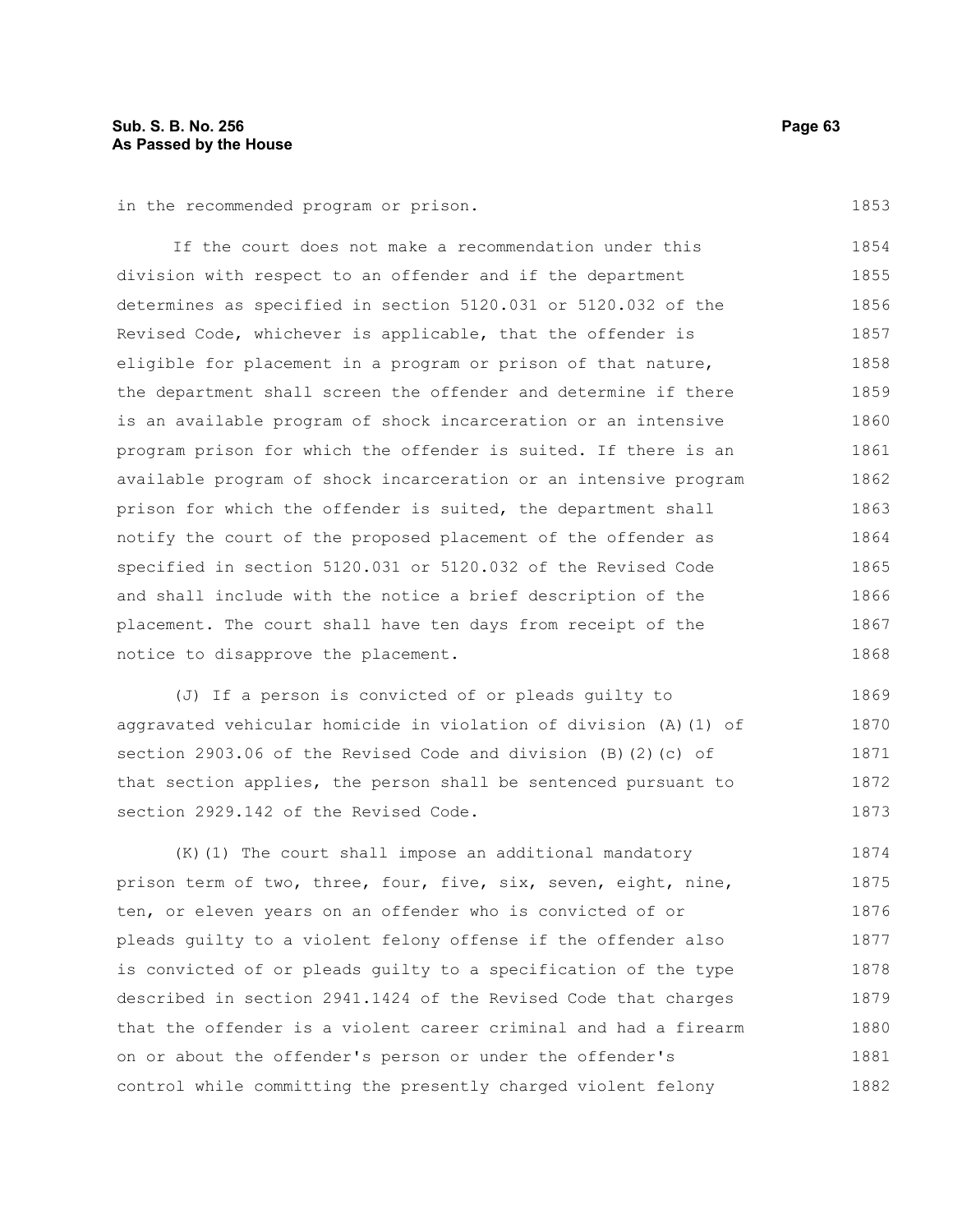offense and displayed or brandished the firearm, indicated that the offender possessed a firearm, or used the firearm to facilitate the offense. The offender shall serve the prison term imposed under this division consecutively to and prior to the prison term imposed for the underlying offense. The prison term shall not be reduced pursuant to section 2929.20 or 2967.19 or any other provision of Chapter 2967. or 5120. of the Revised Code. A court may not impose more than one sentence under division (B)(2)(a) of this section and this division for acts committed as part of the same act or transaction. 1883 1884 1885 1886 1887 1888 1889 1890 1891 1892

(2) As used in division (K)(1) of this section, "violent career criminal" and "violent felony offense" have the same meanings as in section 2923.132 of the Revised Code. 1893 1894 1895

(L) If an offender receives or received a sentence of life imprisonment without parole, a sentence of life imprisonment, a definite sentence, or a sentence to an indefinite prison term under this chapter for a felony offense that was committed when the offender was under eighteen years of age, the offender's parole eligibility shall be determined under section 2967.132 of the Revised Code. 1896 1897 1898 1899 1900 1901 1902

**Sec. 2929.19.** (A) The court shall hold a sentencing hearing before imposing a sentence under this chapter upon an offender who was convicted of or pleaded guilty to a felony and before resentencing an offender who was convicted of or pleaded guilty to a felony and whose case was remanded pursuant to section 2953.07 or 2953.08 of the Revised Code. At the hearing, the offender, the prosecuting attorney, the victim or the victim's representative in accordance with section 2930.14 of the Revised Code, and, with the approval of the court, any other person may present information relevant to the imposition of 1903 1904 1905 1906 1907 1908 1909 1910 1911 1912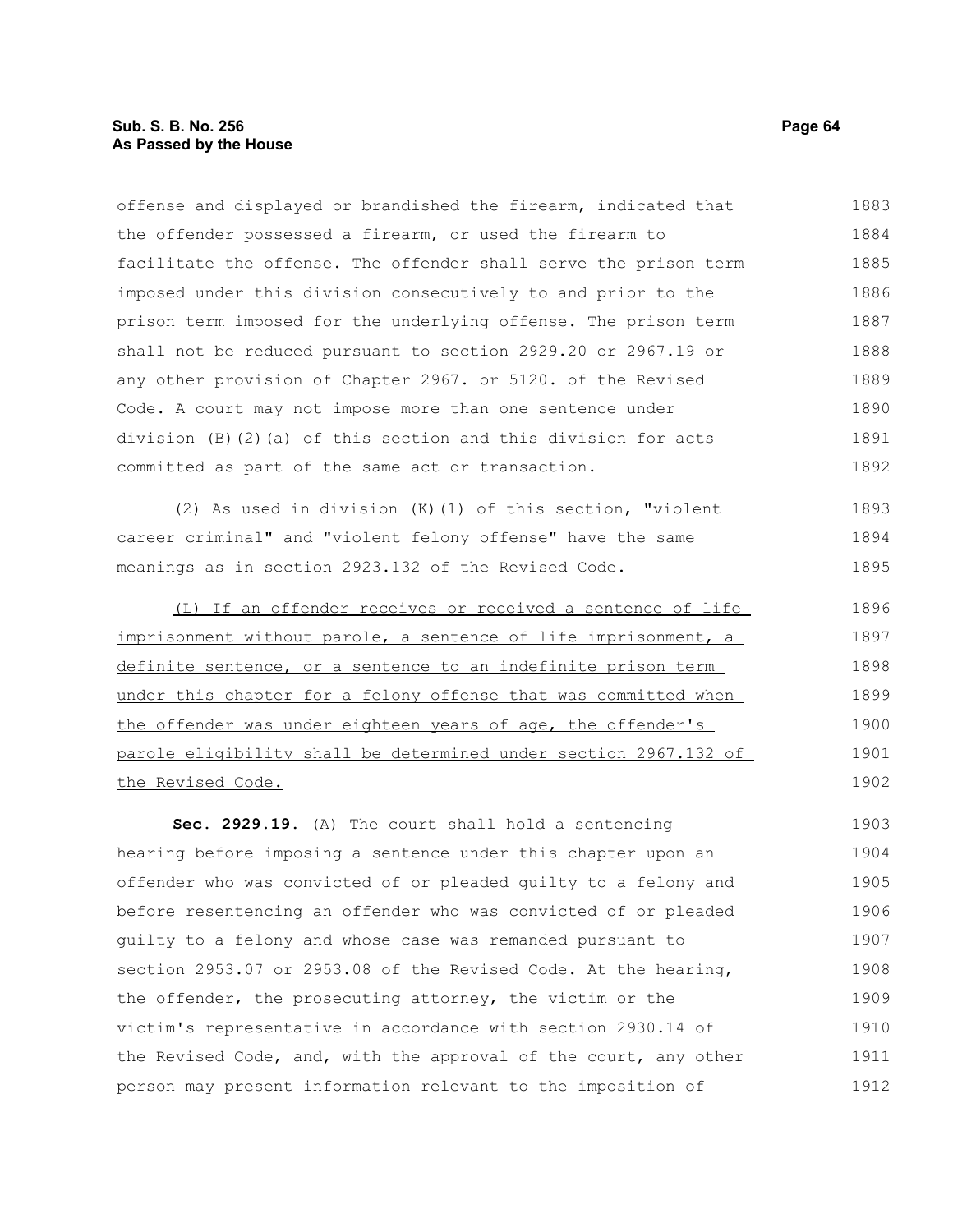sentence in the case. The court shall inform the offender of the verdict of the jury or finding of the court and ask the offender whether the offender has anything to say as to why sentence should not be imposed upon the offender. 1913 1914 1915 1916

(B)(1) At the sentencing hearing, the court, before imposing sentence, shall consider-do all of the following: 1917 1918

(a) Consider the record, any information presented at the hearing by any person pursuant to division (A) of this section, and, if one was prepared, the presentence investigation report made pursuant to section 2951.03 of the Revised Code or Criminal Rule 32.2, and any victim impact statement made pursuant to section 2947.051 of the Revised Code; 1919 1920 1921 1922 1923 1924

(b) If the offense was committed when the offender was under eighteen years of age, in addition to other factors considered, consider youth and its characteristics as mitigating factors, including: 1925 1926 1927 1928

(i) The chronological age of the offender at the time of the offense and that age's hallmark features, including intellectual capacity, immaturity, impetuosity, and a failure to appreciate risks and consequences; 1929 1930 1931 1932

(ii) The family and home environment of the offender at the time of the offense, the offender's inability to control the offender's surroundings, a history of trauma regarding the offender, and the offender's school and special education history; 1933 1934 1935 1936 1937

(iii) The circumstances of the offense, including the extent of the offender's participation in the conduct and the way familial and peer pressures may have impacted the offender's conduct; 1938 1939 1940 1941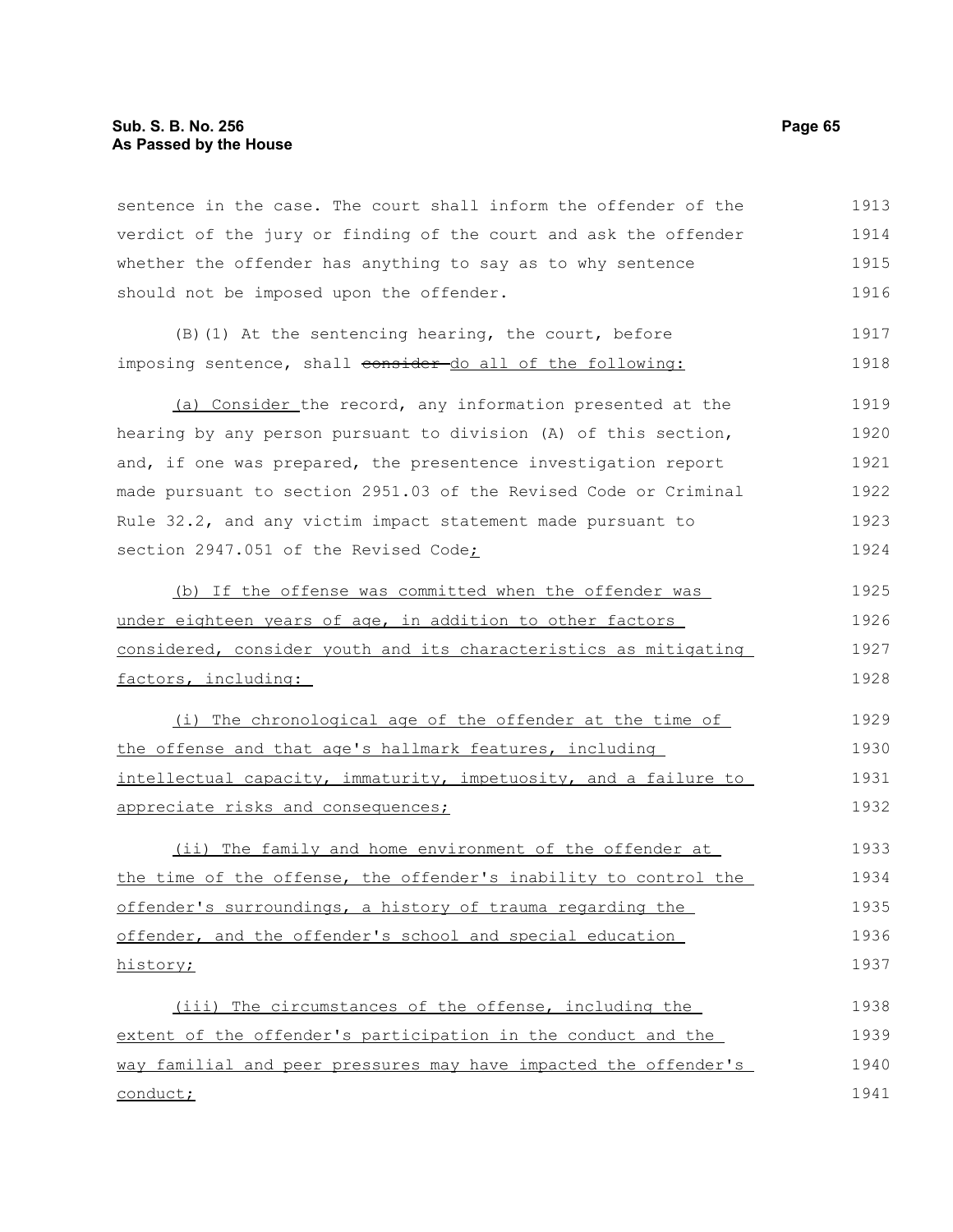| (iv) Whether the offender might have been charged and            | 1942 |
|------------------------------------------------------------------|------|
| convicted of a lesser offense if not for the incompetencies      | 1943 |
| associated with youth, such as the offender's inability to deal  | 1944 |
| with police officers and prosecutors during the offender's       | 1945 |
| interrogation or possible plea agreement or the offender's       | 1946 |
| inability to assist the offender's own attorney;                 | 1947 |
| (v) Examples of the offender's rehabilitation, including         | 1948 |
| any subsequent growth or increase in maturity during             | 1949 |
| confinement.                                                     | 1950 |
| (2) Subject to division (B) (3) of this section, if the          | 1951 |
| sentencing court determines at the sentencing hearing that a     | 1952 |
| prison term is necessary or required, the court shall do all of  | 1953 |
| the following:                                                   | 1954 |
| (a) Impose a stated prison term and, if the court imposes        | 1955 |
| a mandatory prison term, notify the offender that the prison     | 1956 |
| term is a mandatory prison term;                                 | 1957 |
| (b) In addition to any other information, include in the         | 1958 |
| sentencing entry the name and section reference to the offense   | 1959 |
| or offenses, the sentence or sentences imposed and whether the   | 1960 |
| sentence or sentences contain mandatory prison terms, if         | 1961 |
| sentences are imposed for multiple counts whether the sentences  | 1962 |
| are to be served concurrently or consecutively, and the name and | 1963 |
| section reference of any specification or specifications for     | 1964 |
| which sentence is imposed and the sentence or sentences imposed  | 1965 |
| for the specification or specifications;                         | 1966 |
| (c) If the prison term is a non-life felony indefinite           | 1967 |
| prison term, notify the offender of all of the following:        | 1968 |
| (i) That it is rebuttably presumed that the offender will        | 1969 |
| be released from service of the sentence on the expiration of    | 1970 |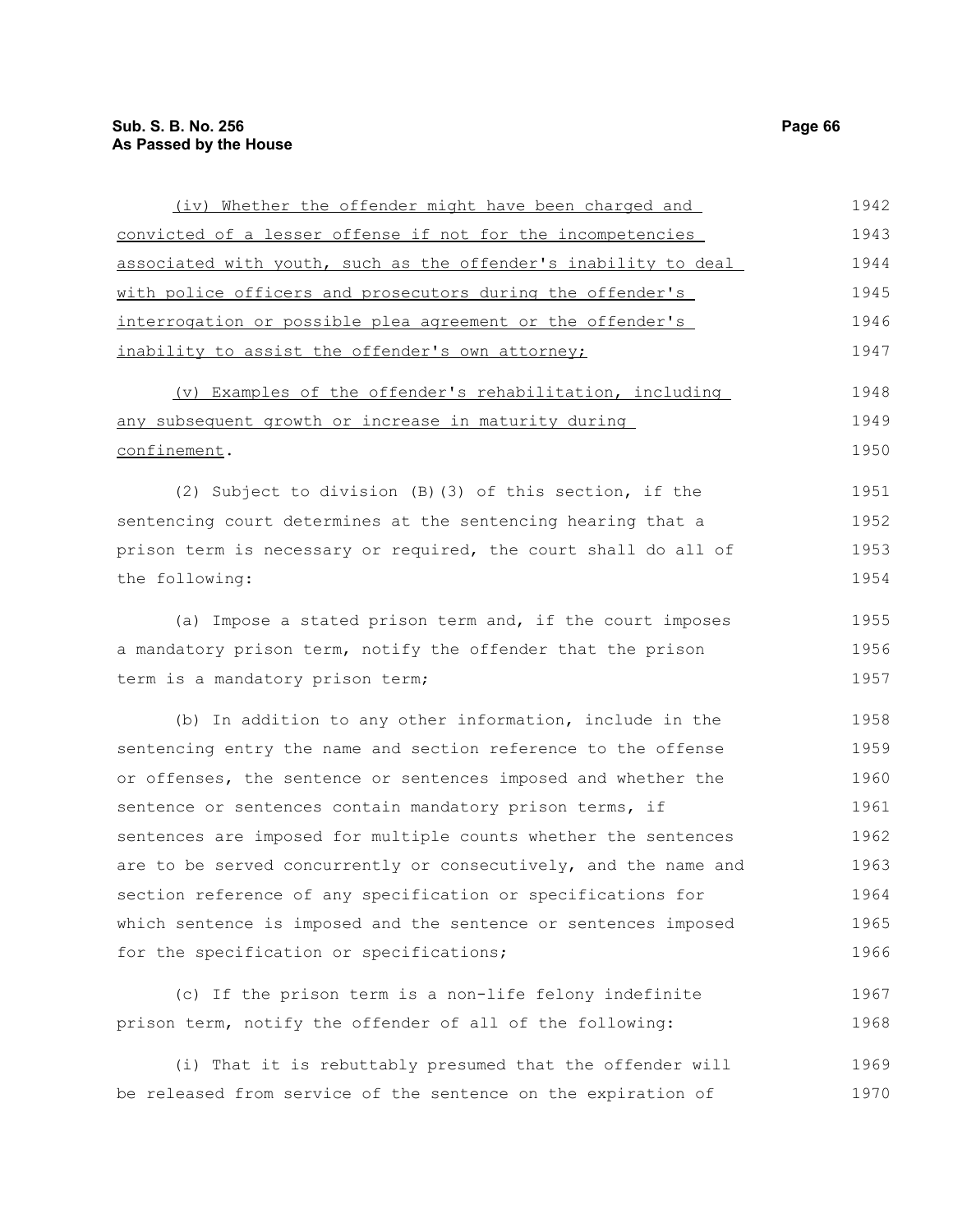## **Sub. S. B. No. 256 Page 67 As Passed by the House**

the minimum prison term imposed as part of the sentence or on the offender's presumptive earned early release date, as defined in section 2967.271 of the Revised Code, whichever is earlier; 1971 1972 1973

(ii) That the department of rehabilitation and correction may rebut the presumption described in division  $(B)$   $(2)$   $(c)$   $(i)$  of this section if, at a hearing held under section 2967.271 of the Revised Code, the department makes specified determinations regarding the offender's conduct while confined, the offender's rehabilitation, the offender's threat to society, the offender's restrictive housing, if any, while confined, and the offender's security classification; 1974 1975 1976 1977 1978 1979 1980 1981

(iii) That if, as described in division  $(B)$   $(2)$   $(c)$   $(ii)$  of this section, the department at the hearing makes the specified determinations and rebuts the presumption, the department may maintain the offender's incarceration after the expiration of that minimum term or after that presumptive earned early release date for the length of time the department determines to be reasonable, subject to the limitation specified in section 2967.271 of the Revised Code; 1982 1983 1984 1985 1986 1987 1988 1989

(iv) That the department may make the specified determinations and maintain the offender's incarceration under the provisions described in divisions  $(B)(2)(c)(i)$  and (ii) of this section more than one time, subject to the limitation specified in section 2967.271 of the Revised Code; 1990 1991 1992 1993 1994

(v) That if the offender has not been released prior to the expiration of the offender's maximum prison term imposed as part of the sentence, the offender must be released upon the expiration of that term. 1995 1996 1997 1998

(d) Notify the offender that the offender will be

1999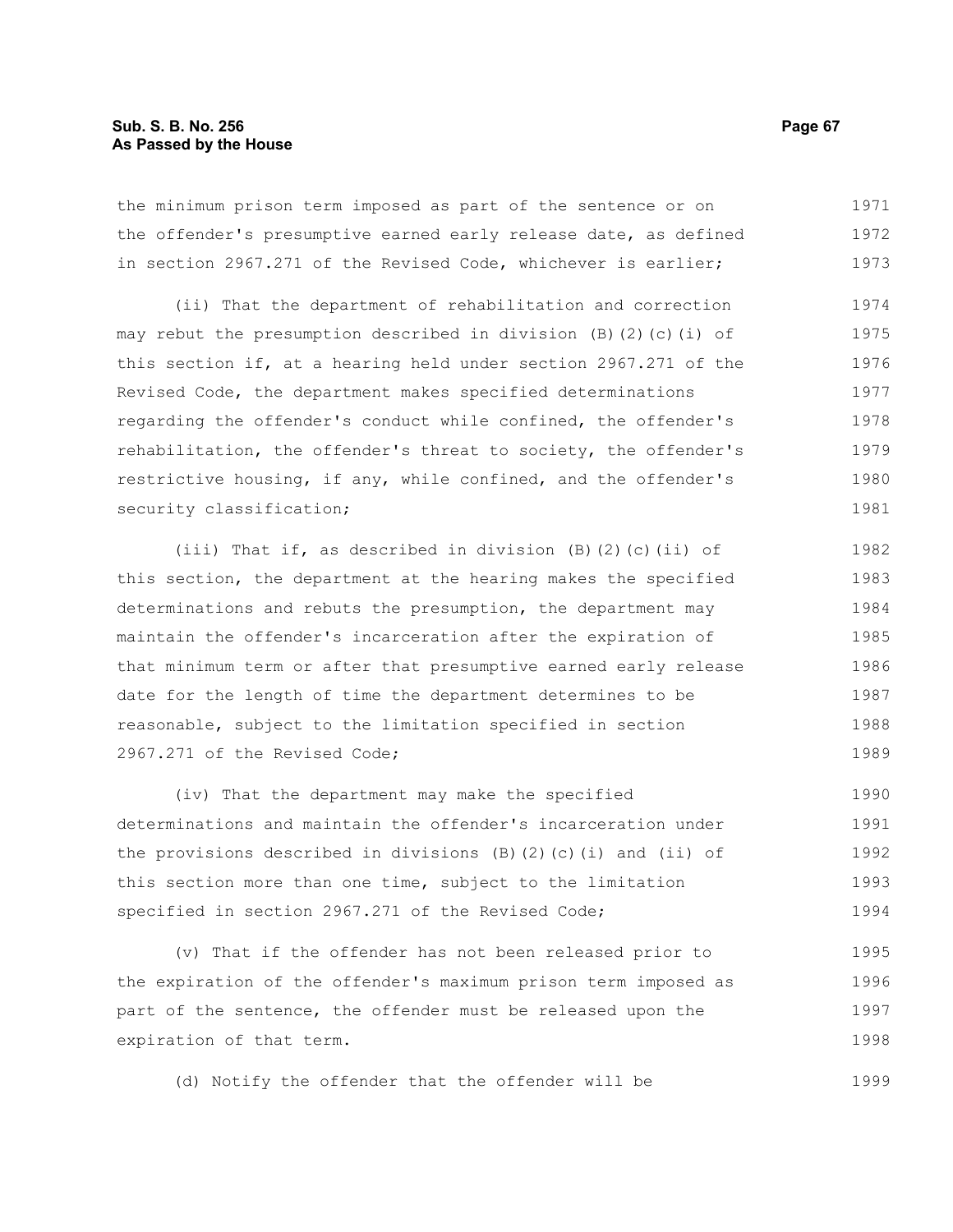## **Sub. S. B. No. 256 Page 68 As Passed by the House**

supervised under section 2967.28 of the Revised Code after the offender leaves prison if the offender is being sentenced, other than to a sentence of life imprisonment, for a felony of the first degree or second degree, for a felony sex offense, or for a felony of the third degree that is an offense of violence and is not a felony sex offense. This division applies with respect to all prison terms imposed for an offense of a type described in this division, including a non-life felony indefinite prison term and including a term imposed for any offense of a type described in this division that is a risk reduction sentence, as defined in section 2967.28 of the Revised Code. If a court imposes a sentence including a prison term of a type described in division  $(B)$   $(2)$   $(d)$  of this section on or after July 11, 2006, the failure of a court to notify the offender pursuant to division (B)(2)(d) of this section that the offender will be supervised under section 2967.28 of the Revised Code after the offender leaves prison or to include in the judgment of conviction entered on the journal a statement to that effect does not negate, limit, or otherwise affect the mandatory period of supervision that is required for the offender under division (B) of section 2967.28 of the Revised Code. Section 2929.191 of the Revised Code applies if, prior to July 11, 2006, a court imposed a sentence including a prison term of a type described in division (B)(2)(d) of this section and failed to notify the offender pursuant to division (B)(2)(d) of this section regarding post-release control or to include in the judgment of conviction entered on the journal or in the sentence a statement regarding post-release control. 2000 2001 2002 2003 2004 2005 2006 2007 2008 2009 2010 2011 2012 2013 2014 2015 2016 2017 2018 2019 2020 2021 2022 2023 2024 2025 2026 2027

(e) Notify the offender that the offender may be supervised under section 2967.28 of the Revised Code after the offender leaves prison if the offender is being sentenced for a 2028 2029 2030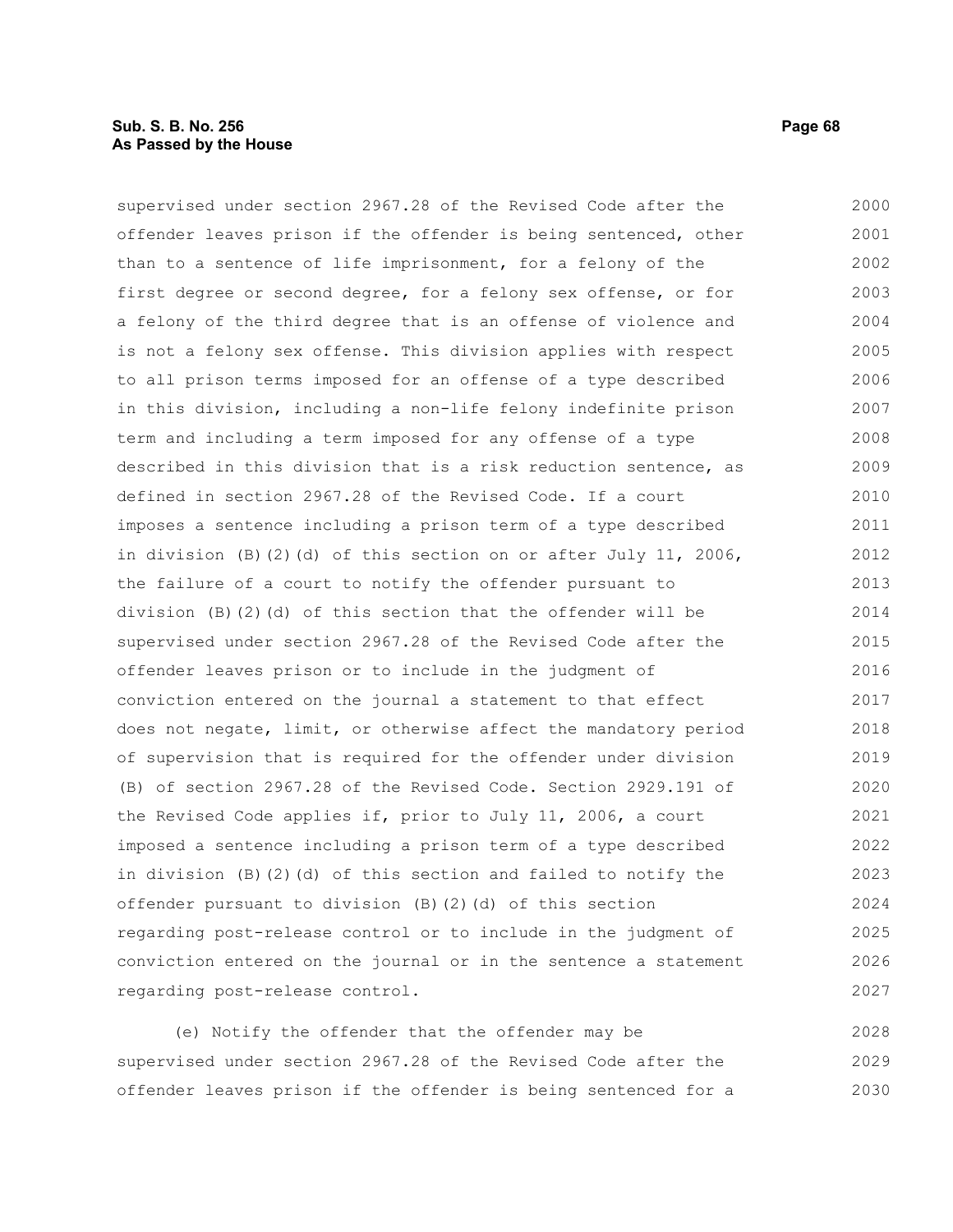felony of the third, fourth, or fifth degree that is not subject to division (B)(2)(d) of this section. This division applies with respect to all prison terms imposed for an offense of a type described in this division, including a term imposed for any such offense that is a risk reduction sentence, as defined in section 2967.28 of the Revised Code. Section 2929.191 of the Revised Code applies if, prior to July 11, 2006, a court imposed a sentence including a prison term of a type described in division (B)(2)(e) of this section and failed to notify the offender pursuant to division (B)(2)(e) of this section regarding post-release control or to include in the judgment of conviction entered on the journal or in the sentence a statement regarding post-release control. 2031 2032 2033 2034 2035 2036 2037 2038 2039 2040 2041 2042 2043

(f) Notify the offender that, if a period of supervision is imposed following the offender's release from prison, as described in division (B)(2)(d) or (e) of this section, and if the offender violates that supervision or a condition of postrelease control imposed under division (B) of section 2967.131 of the Revised Code, the parole board may impose a prison term, as part of the sentence, of up to one-half of the definite prison term originally imposed upon the offender as the offender's stated prison term or up to one-half of the minimum prison term originally imposed upon the offender as part of the offender's stated non-life felony indefinite prison term. If a court imposes a sentence including a prison term on or after July 11, 2006, the failure of a court to notify the offender pursuant to division (B)(2)(f) of this section that the parole board may impose a prison term as described in division (B)(2) (f) of this section for a violation of that supervision or a condition of post-release control imposed under division (B) of section 2967.131 of the Revised Code or to include in the 2044 2045 2046 2047 2048 2049 2050 2051 2052 2053 2054 2055 2056 2057 2058 2059 2060 2061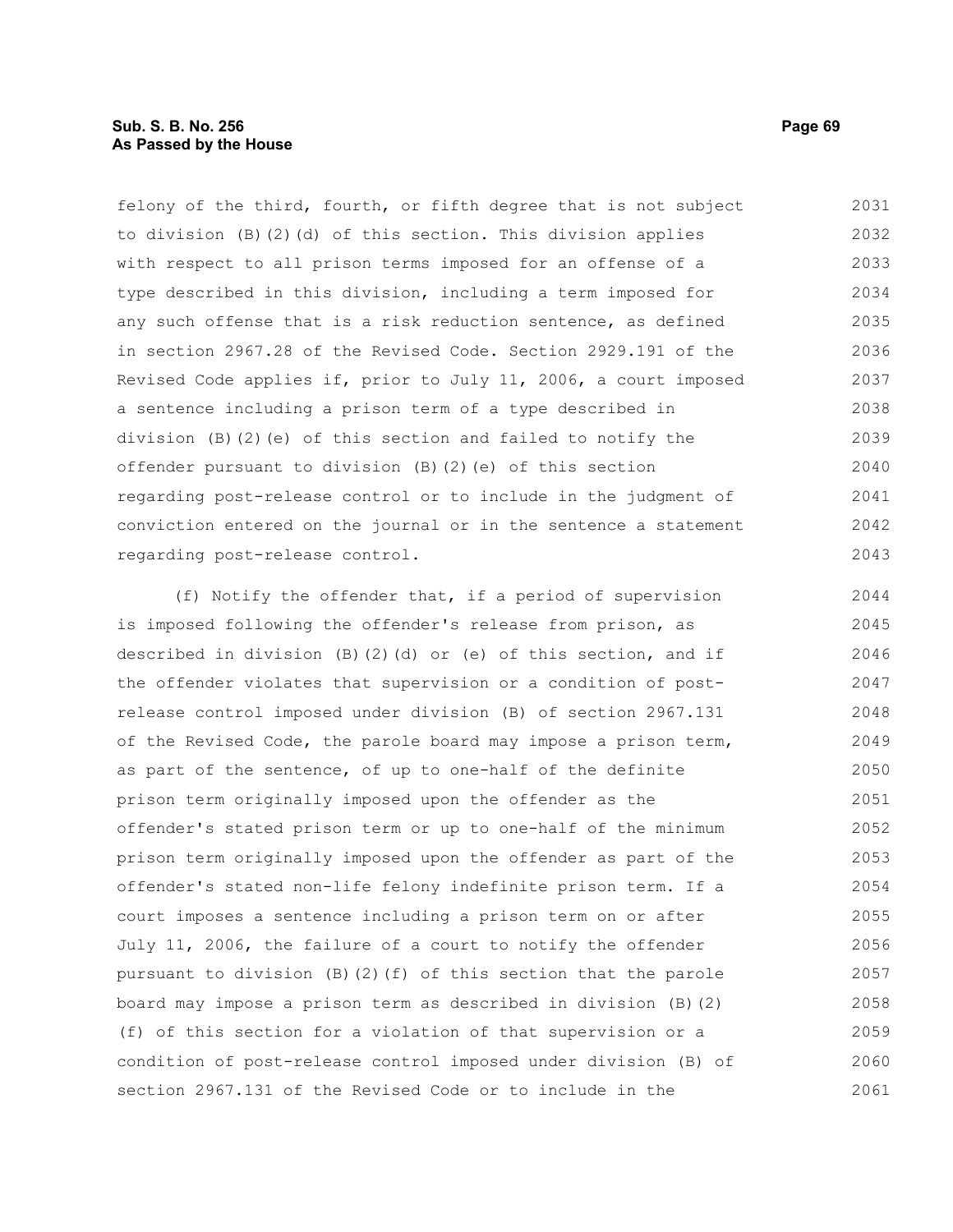# **Sub. S. B. No. 256 Page 70 As Passed by the House**

judgment of conviction entered on the journal a statement to that effect does not negate, limit, or otherwise affect the authority of the parole board to so impose a prison term for a violation of that nature if, pursuant to division (D)(1) of section 2967.28 of the Revised Code, the parole board notifies the offender prior to the offender's release of the board's authority to so impose a prison term. Section 2929.191 of the Revised Code applies if, prior to July 11, 2006, a court imposed a sentence including a prison term and failed to notify the offender pursuant to division (B)(2)(f) of this section regarding the possibility of the parole board imposing a prison term for a violation of supervision or a condition of postrelease control. 2062 2063 2064 2065 2066 2067 2068 2069 2070 2071 2072 2073 2074

(g)(i) Determine, notify the offender of, and include in the sentencing entry the total number of days, including the sentencing date but excluding conveyance time, that the offender has been confined for any reason arising out of the offense for which the offender is being sentenced and by which the department of rehabilitation and correction must reduce the definite prison term imposed on the offender as the offender's stated prison term or, if the offense is an offense for which a non-life felony indefinite prison term is imposed under division (A)(1)(a) or (2)(a) of section  $2929.14$  of the Revised Code, the minimum and maximum prison terms imposed on the offender as part of that non-life felony indefinite prison term, under section 2967.191 of the Revised Code. The court's calculation shall not include the number of days, if any, that the offender served in the custody of the department of rehabilitation and correction arising out of any prior offense for which the prisoner was convicted and sentenced. 2075 2076 2077 2078 2079 2080 2081 2082 2083 2084 2085 2086 2087 2088 2089 2090 2091

(ii) In making a determination under division (B)(2)(g)(i) 2092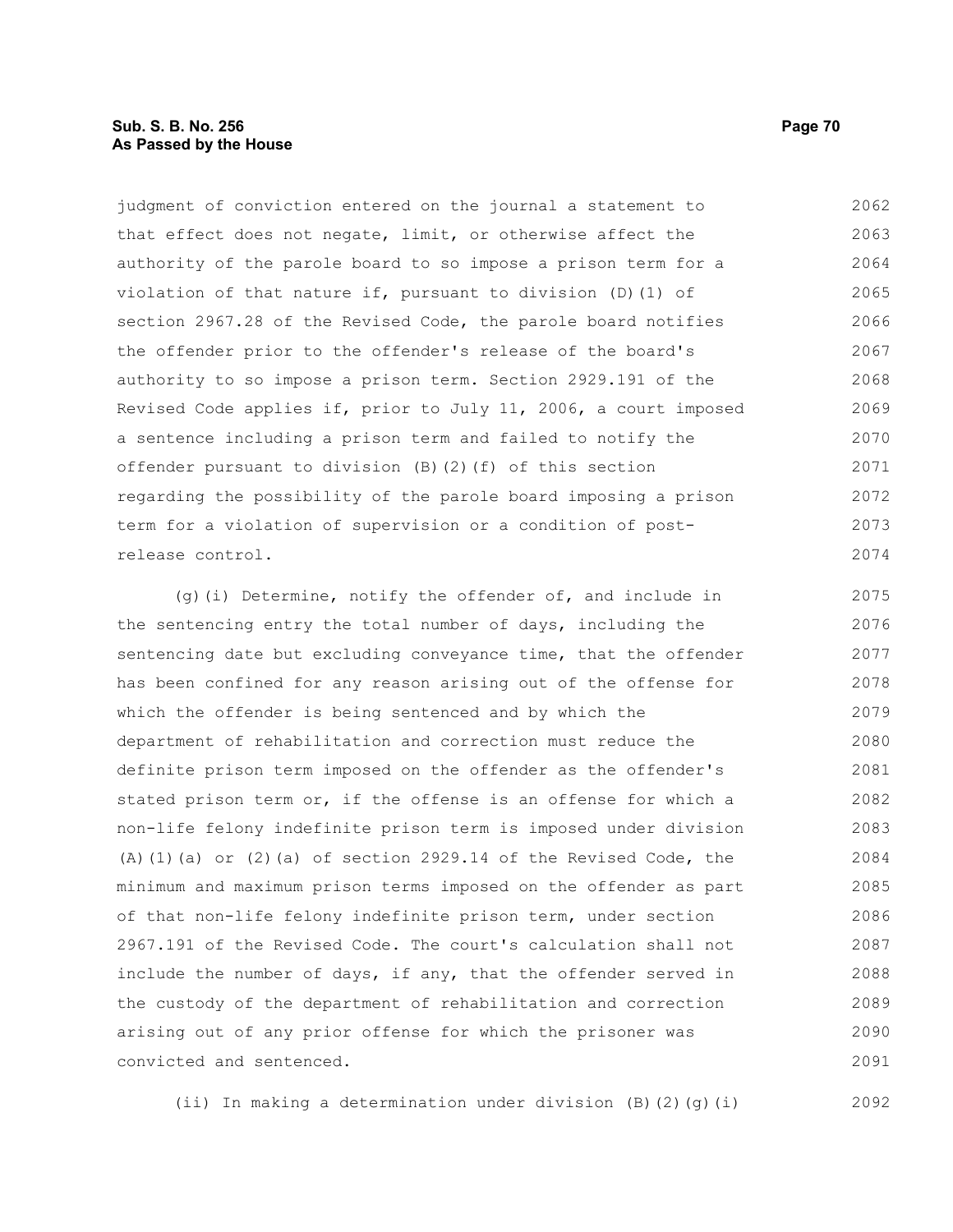of this section, the court shall consider the arguments of the parties and conduct a hearing if one is requested. 2093 2094

(iii) The sentencing court retains continuing jurisdiction to correct any error not previously raised at sentencing in making a determination under division (B)(2)(g)(i) of this section. The offender may, at any time after sentencing, file a motion in the sentencing court to correct any error made in making a determination under division  $(B)$   $(2)$   $(q)$   $(i)$  of this section, and the court may in its discretion grant or deny that motion. If the court changes the number of days in its determination or redetermination, the court shall cause the entry granting that change to be delivered to the department of rehabilitation and correction without delay. Sections 2931.15 and 2953.21 of the Revised Code do not apply to a motion made under this section. 2095 2096 2097 2098 2099 2100 2101 2102 2103 2104 2105 2106 2107

(iv) An inaccurate determination under division (B)(2)(g) (i) of this section is not grounds for setting aside the offender's conviction or sentence and does not otherwise render the sentence void or voidable. 2108 2109 2110 2111

(v) The department of rehabilitation and correction shall rely upon the latest journal entry of the court in determining the total days of local confinement for purposes of division (B) (2)(f)(i) to (iii) of this section and section 2967.191 of the Revised Code. 2112 2113 2114 2115 2116

(3)(a) The court shall include in the offender's sentence a statement that the offender is a tier III sex offender/childvictim offender, and the court shall comply with the requirements of section 2950.03 of the Revised Code if any of the following apply: 2117 2118 2119 2120 2121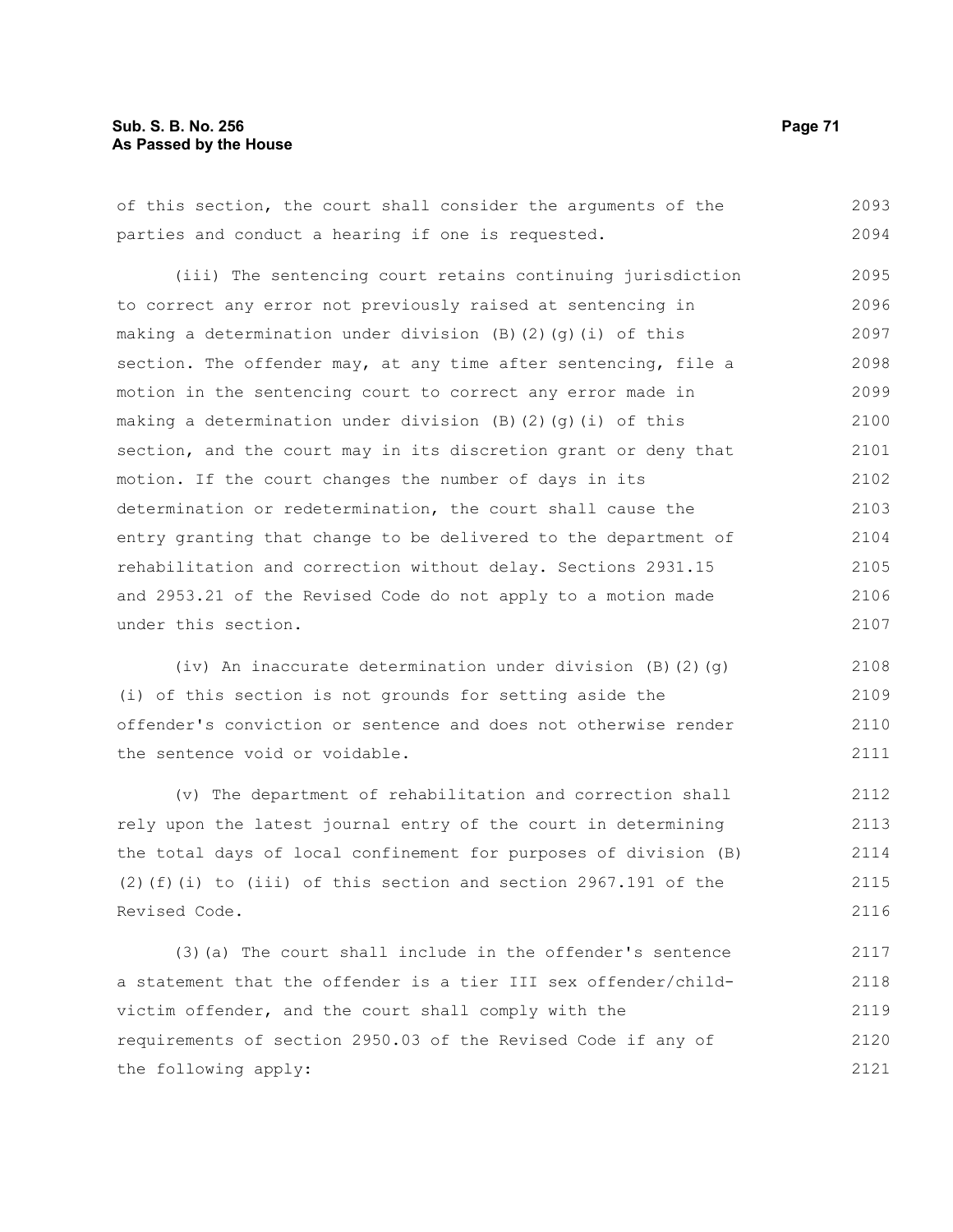# **Sub. S. B. No. 256 Page 72 As Passed by the House**

(i) The offender is being sentenced for a violent sex offense or designated homicide, assault, or kidnapping offense that the offender committed on or after January 1, 1997, and the offender is adjudicated a sexually violent predator in relation to that offense. (ii) The offender is being sentenced for a sexually oriented offense that the offender committed on or after January 1, 1997, and the offender is a tier III sex offender/childvictim offender relative to that offense. (iii) The offender is being sentenced on or after July 31, 2003, for a child-victim oriented offense, and the offender is a tier III sex offender/child-victim offender relative to that offense. 2122 2123 2124 2125 2126 2127 2128 2129 2130 2131 2132 2133 2134

(iv) The offender is being sentenced under section 2971.03 of the Revised Code for a violation of division (A)(1)(b) of section 2907.02 of the Revised Code committed on or after January 2, 2007. 2135 2136 2137 2138

(v) The offender is sentenced to a term of life without parole under division (B) of section 2907.02 of the Revised Code. 2139 2140 2141

(vi) The offender is being sentenced for attempted rape committed on or after January 2, 2007, and a specification of the type described in section 2941.1418, 2941.1419, or 2941.1420 of the Revised Code. 2142 2143 2144 2145

(vii) The offender is being sentenced under division (B)  $(3)(a)$ ,  $(b)$ ,  $(c)$ , or  $(d)$  of section 2971.03 of the Revised Code for an offense described in those divisions committed on or after January 1, 2008. 2146 2147 2148 2149

(b) Additionally, if any criterion set forth in divisions 2150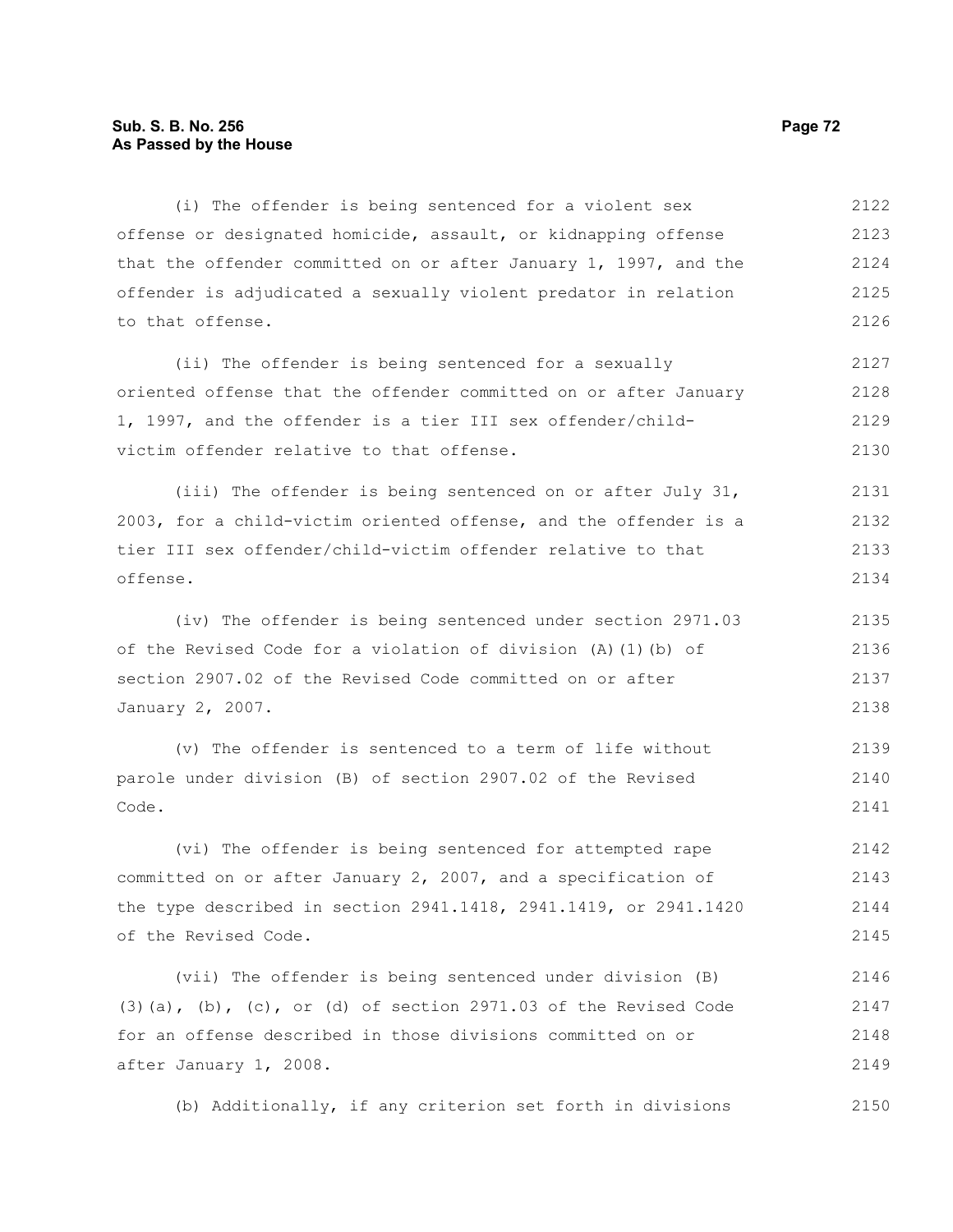## **Sub. S. B. No. 256 Page 73 As Passed by the House**

 $(B)$ (3)(a)(i) to (vii) of this section is satisfied, in the circumstances described in division (E) of section 2929.14 of the Revised Code, the court shall impose sentence on the offender as described in that division. 2151 2152 2153 2154

(4) If the sentencing court determines at the sentencing hearing that a community control sanction should be imposed and the court is not prohibited from imposing a community control sanction, the court shall impose a community control sanction. The court shall notify the offender that, if the conditions of the sanction are violated, if the offender commits a violation of any law, or if the offender leaves this state without the permission of the court or the offender's probation officer, the court may impose a longer time under the same sanction, may impose a more restrictive sanction, or may impose a prison term on the offender and shall indicate the specific prison term that may be imposed as a sanction for the violation, as selected by the court from the range of prison terms for the offense pursuant to section 2929.14 of the Revised Code and as described in section 2929.15 of the Revised Code. 2155 2156 2157 2158 2159 2160 2161 2162 2163 2164 2165 2166 2167 2168 2169

(5) Before imposing a financial sanction under section 2929.18 of the Revised Code or a fine under section 2929.32 of the Revised Code, the court shall consider the offender's present and future ability to pay the amount of the sanction or fine. 2170 2171 2172 2173 2174

(6) If the sentencing court sentences the offender to a sanction of confinement pursuant to section 2929.14 or 2929.16 of the Revised Code that is to be served in a local detention facility, as defined in section 2929.36 of the Revised Code, and if the local detention facility is covered by a policy adopted pursuant to section 307.93, 341.14, 341.19, 341.21, 341.23, 2175 2176 2177 2178 2179 2180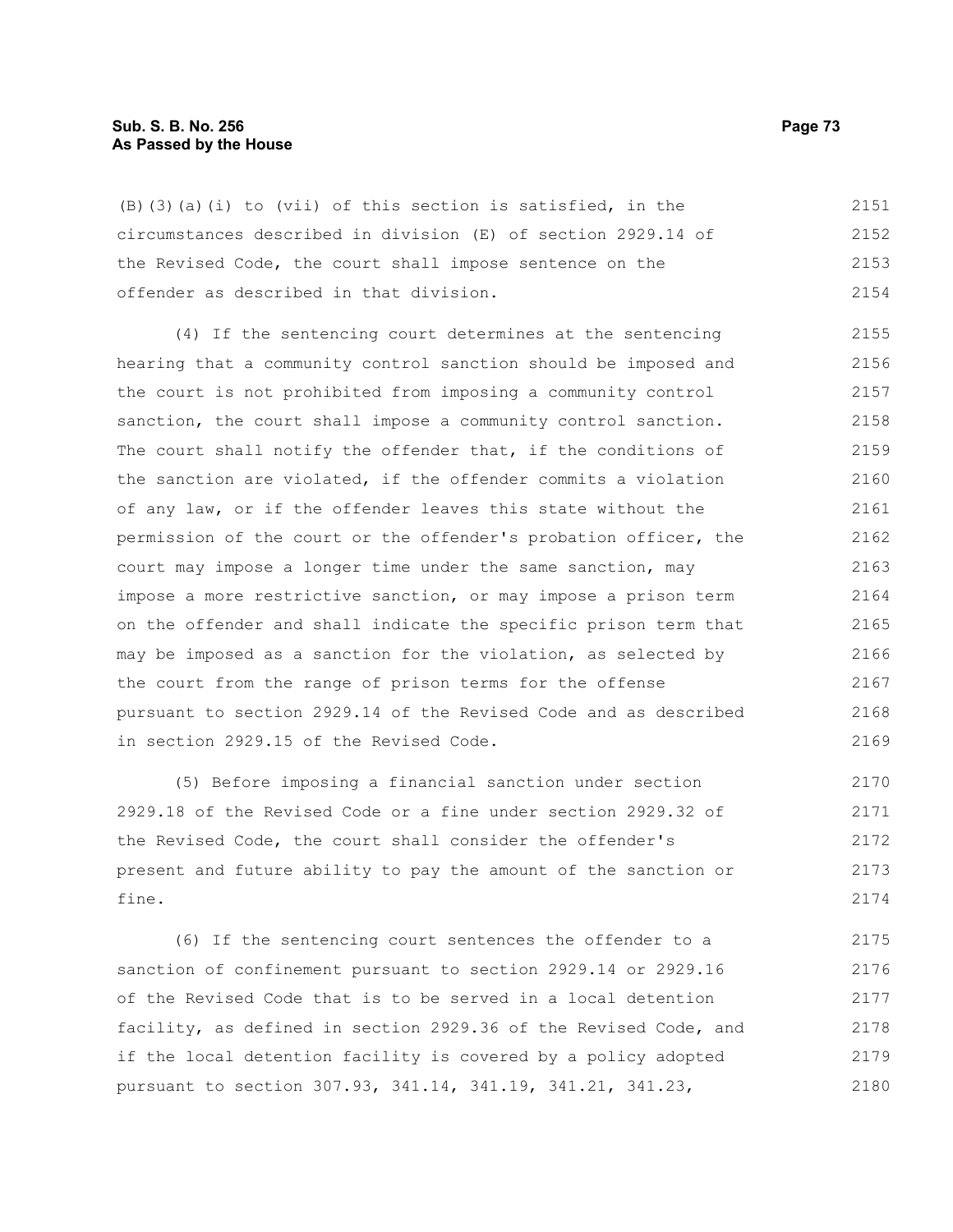753.02, 753.04, 753.16, 2301.56, or 2947.19 of the Revised Code and section 2929.37 of the Revised Code, both of the following apply: 2181 2182 2183

(a) The court shall specify both of the following as part of the sentence: 2184 2185

(i) If the offender is presented with an itemized bill pursuant to section 2929.37 of the Revised Code for payment of the costs of confinement, the offender is required to pay the bill in accordance with that section. 2186 2187 2188 2189

(ii) If the offender does not dispute the bill described in division  $(B)$   $(6)$   $(a)$   $(i)$  of this section and does not pay the bill by the times specified in section 2929.37 of the Revised Code, the clerk of the court may issue a certificate of judgment against the offender as described in that section. 2190 2191 2192 2193 2194

(b) The sentence automatically includes any certificate of judgment issued as described in division (B)(6)(a)(ii) of this section. 2195 2196 2197

(7) The failure of the court to notify the offender that a prison term is a mandatory prison term pursuant to division (B) (2)(a) of this section or to include in the sentencing entry any information required by division  $(B)(2)(b)$  of this section does not affect the validity of the imposed sentence or sentences. If the sentencing court notifies the offender at the sentencing hearing that a prison term is mandatory but the sentencing entry does not specify that the prison term is mandatory, the court may complete a corrected journal entry and send copies of the corrected entry to the offender and the department of rehabilitation and correction, or, at the request of the state, the court shall complete a corrected journal entry and send 2198 2199 2200 2201 2202 2203 2204 2205 2206 2207 2208 2209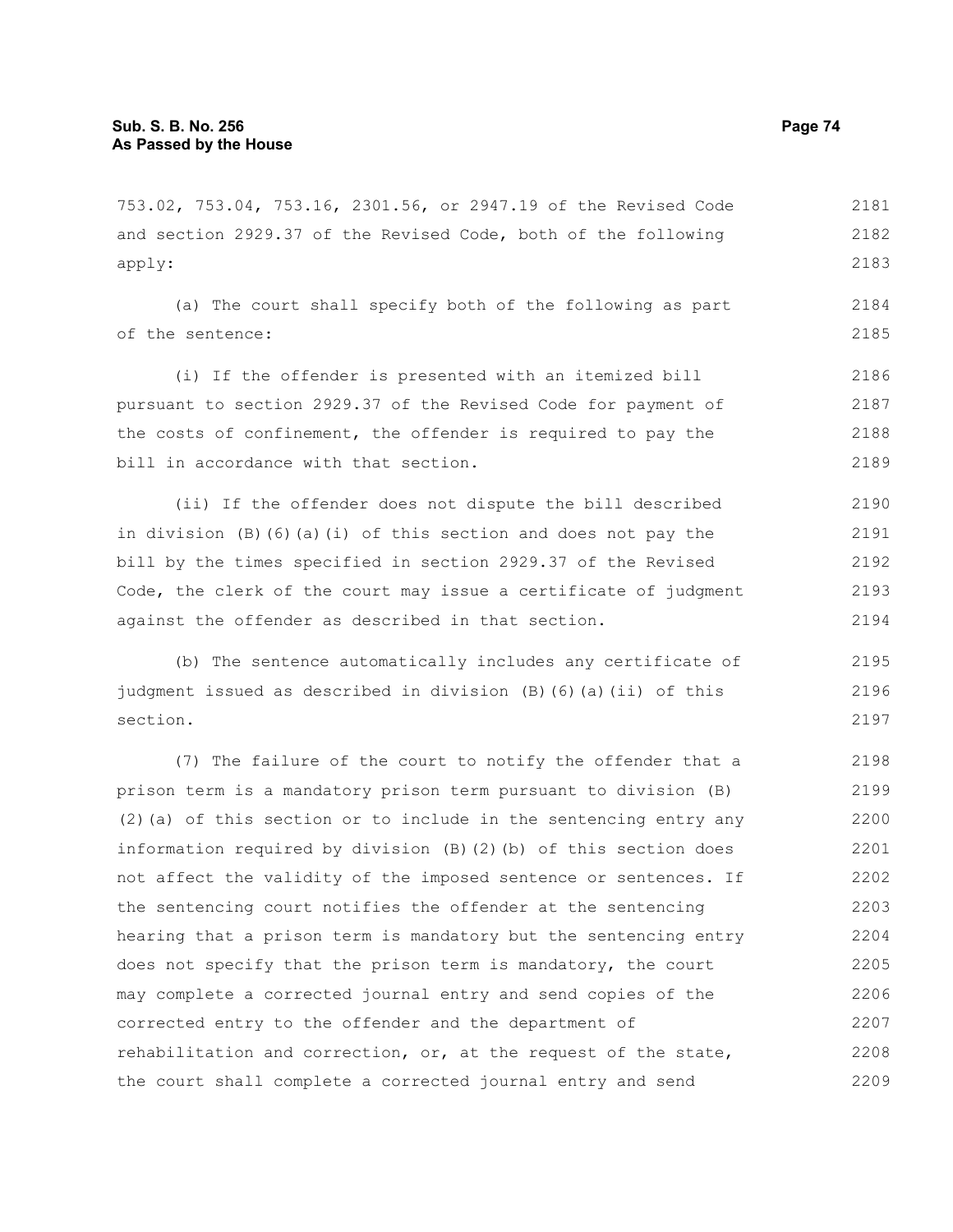copies of the corrected entry to the offender and department of rehabilitation and correction. 2210 2211

(C)(1) If the offender is being sentenced for a fourth degree felony OVI offense under division (G)(1) of section 2929.13 of the Revised Code, the court shall impose the mandatory term of local incarceration in accordance with that division, shall impose a mandatory fine in accordance with division (B)(3) of section 2929.18 of the Revised Code, and, in addition, may impose additional sanctions as specified in sections 2929.15, 2929.16, 2929.17, and 2929.18 of the Revised Code. The court shall not impose a prison term on the offender except that the court may impose a prison term upon the offender as provided in division (A)(1) of section 2929.13 of the Revised Code. 2212 2213 2214 2215 2216 2217 2218 2219 2220 2221 2222 2223

(2) If the offender is being sentenced for a third or fourth degree felony OVI offense under division (G)(2) of section 2929.13 of the Revised Code, the court shall impose the mandatory prison term in accordance with that division, shall impose a mandatory fine in accordance with division (B)(3) of section 2929.18 of the Revised Code, and, in addition, may impose an additional prison term as specified in section 2929.14 of the Revised Code. In addition to the mandatory prison term or mandatory prison term and additional prison term the court imposes, the court also may impose a community control sanction on the offender, but the offender shall serve all of the prison terms so imposed prior to serving the community control sanction. 2224 2225 2226 2227 2228 2229 2230 2231 2232 2233 2234 2235 2236

(D) The sentencing court, pursuant to division (I)(1) of section 2929.14 of the Revised Code, may recommend placement of the offender in a program of shock incarceration under section 2237 2238 2239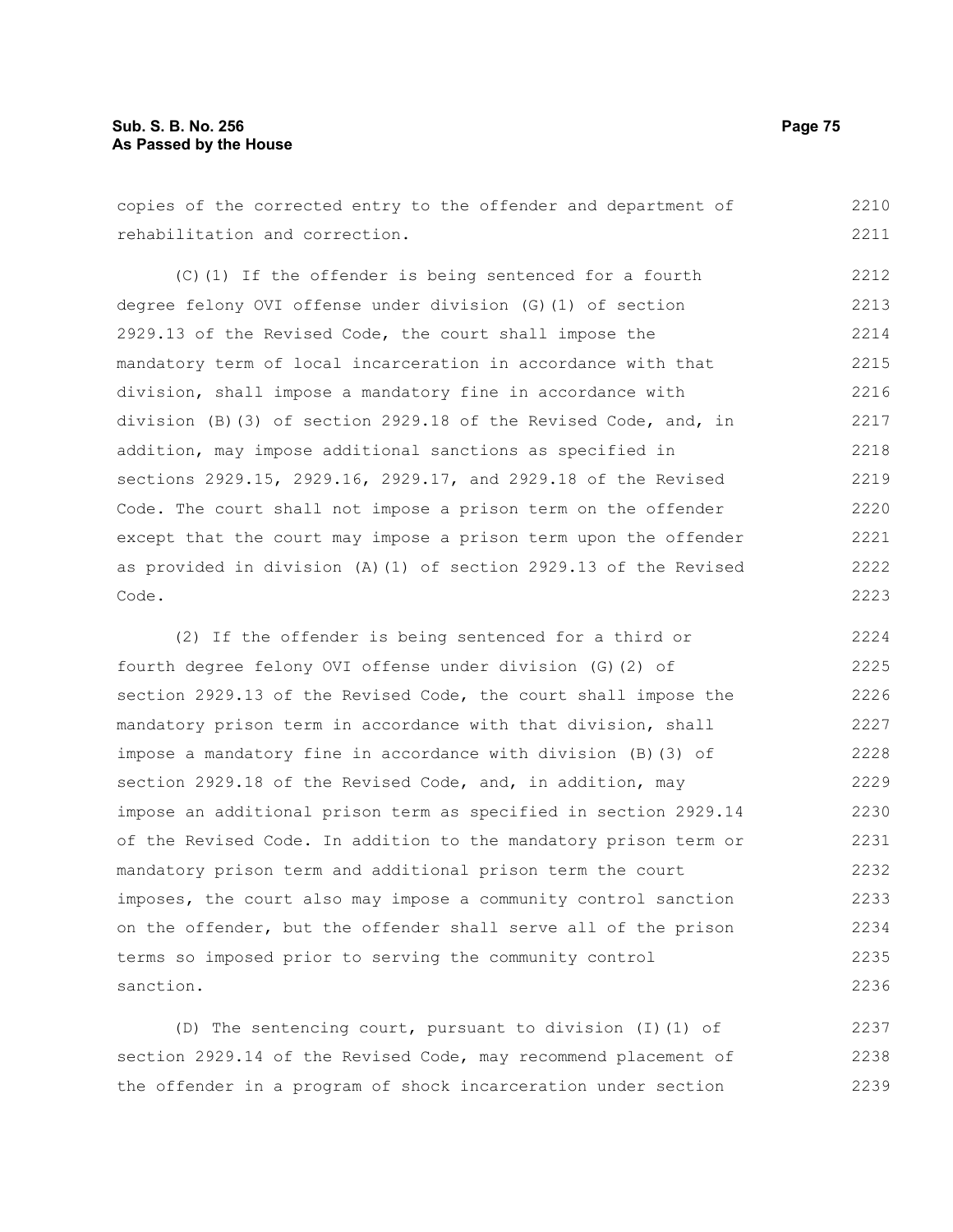## **Sub. S. B. No. 256 Page 76 As Passed by the House**

5120.031 of the Revised Code or an intensive program prison under section 5120.032 of the Revised Code, disapprove placement of the offender in a program or prison of that nature, or make no recommendation. If the court recommends or disapproves placement, it shall make a finding that gives its reasons for its recommendation or disapproval. 2240 2241 2242 2243 2244 2245

**Sec. 2967.13.** (A) Except as provided in division (G) of this section or section 2967.132 of the Revised Code, a prisoner serving a sentence of imprisonment for life for an offense committed on or after July 1, 1996, is not entitled to any earned credit under section 2967.193 of the Revised Code and becomes eligible for parole as follows: 2246 2247 2248 2249 2250 2251

(1) If a sentence of imprisonment for life was imposed for the offense of murder, at the expiration of the prisoner's minimum term;

(2) If a sentence of imprisonment for life with parole eligibility after serving twenty years of imprisonment was imposed pursuant to section 2929.022 or 2929.03 of the Revised Code, after serving a term of twenty years; 2255 2256 2257 2258

(3) If a sentence of imprisonment for life with parole eligibility after serving twenty-five full years of imprisonment was imposed pursuant to section 2929.022 or 2929.03 of the Revised Code, after serving a term of twenty-five full years; 2259 2260 2261 2262

(4) If a sentence of imprisonment for life with parole eligibility after serving thirty full years of imprisonment was imposed pursuant to section 2929.022 or 2929.03 of the Revised Code, after serving a term of thirty full years; 2263 2264 2265 2266

(5) If a sentence of imprisonment for life was imposed for rape, after serving a term of ten full years' imprisonment; 2267 2268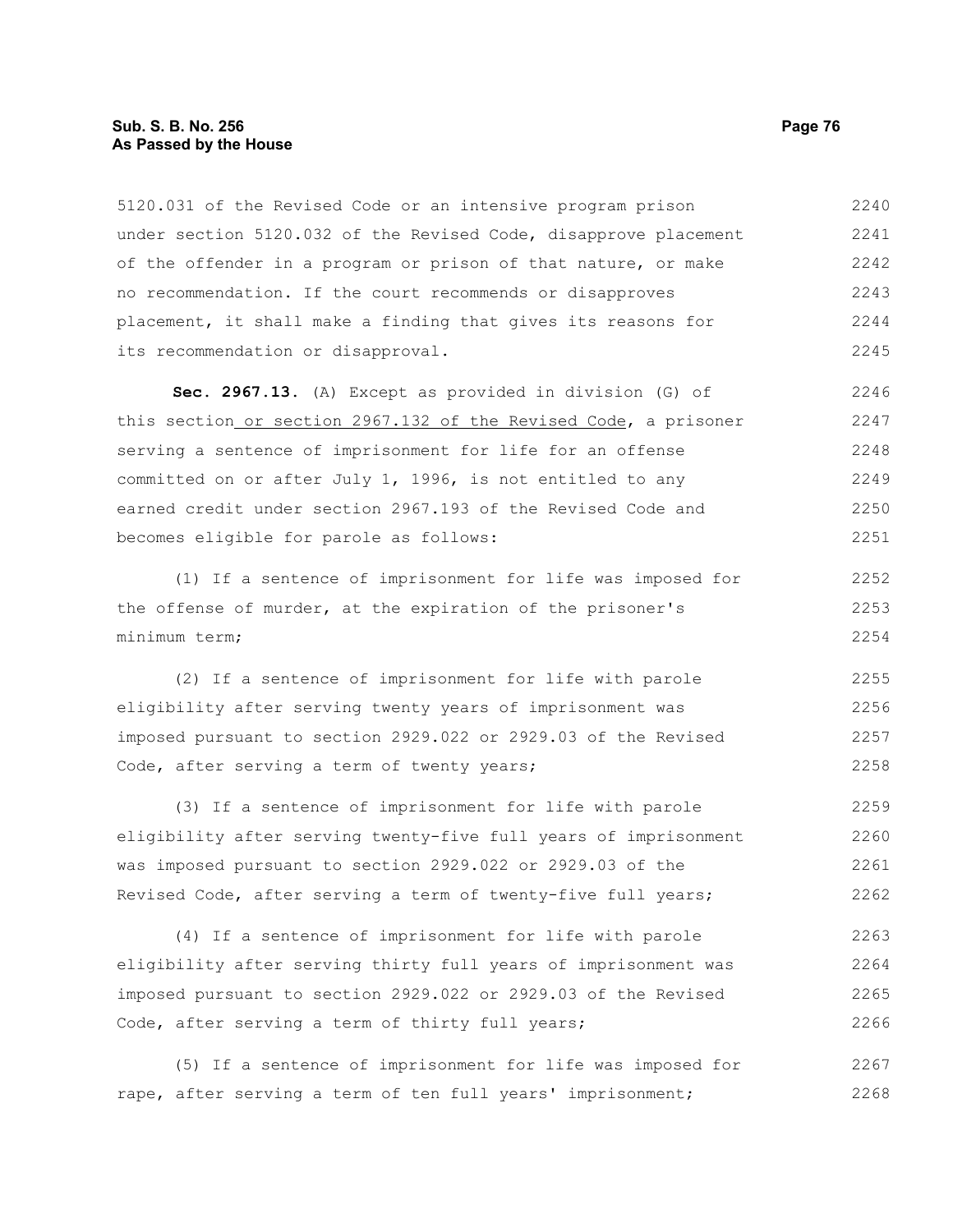## **Sub. S. B. No. 256 Page 77 As Passed by the House**

(6) If a sentence of imprisonment for life with parole eligibility after serving fifteen years of imprisonment was imposed for a violation of section 2927.24 of the Revised Code, after serving a term of fifteen years. 2269 2270 2271 2272

(B) Except as provided in division (G) of this section or section 2967.132 of the Revised Code, a prisoner serving a sentence of imprisonment for life with parole eligibility after serving twenty years of imprisonment or a sentence of imprisonment for life with parole eligibility after serving twenty-five full years or thirty full years of imprisonment imposed pursuant to section 2929.022 or 2929.03 of the Revised Code for an offense committed on or after July 1, 1996, consecutively to any other term of imprisonment, becomes eligible for parole after serving twenty years, twenty full years, or thirty full years, as applicable, as to each such sentence of life imprisonment, which shall not be reduced for earned credits under section 2967.193 of the Revised Code, plus the term or terms of the other sentences consecutively imposed or, if one of the other sentences is another type of life sentence with parole eligibility, the number of years before parole eligibility for that sentence. 2273 2274 2275 2276 2277 2278 2279 2280 2281 2282 2283 2284 2285 2286 2287 2288 2289

(C) Except as provided in division (G) of this section or section 2967.132 of the Revised Code, a prisoner serving consecutively two or more sentences in which an indefinite term of imprisonment is imposed becomes eligible for parole upon the expiration of the aggregate of the minimum terms of the sentences. 2290 2291 2292 2293 2294 2295

(D) Except as provided in division (G) of this section or section 2967.132 of the Revised Code, a prisoner serving a term of imprisonment who is described in division (A) of section 2296 2297 2298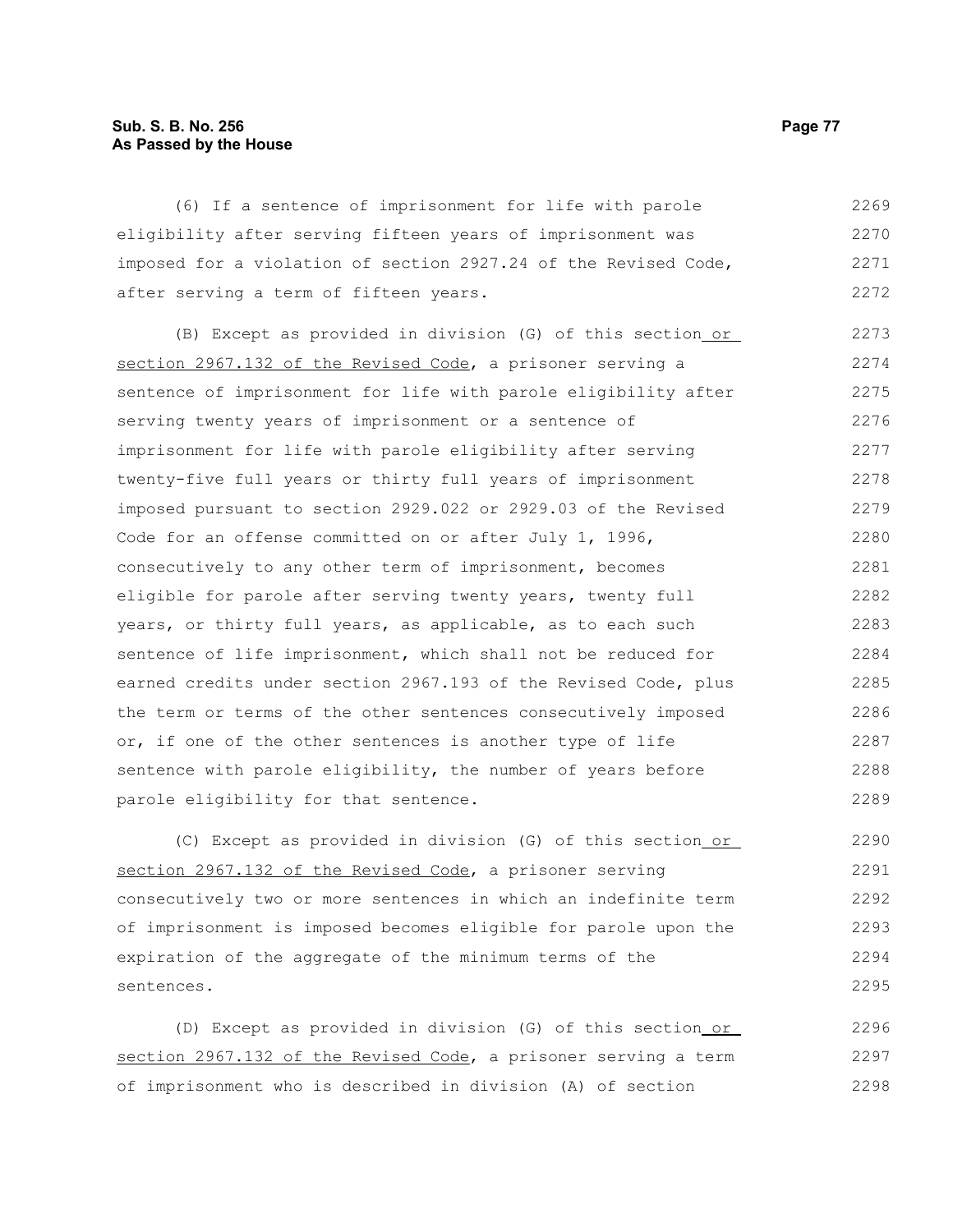2967.021 of the Revised Code becomes eligible for parole as described in that division or, if the prisoner is serving a definite term of imprisonment, shall be released as described in that division. 2299 2300 2301 2302

(E) A Except as provided in section 2967.132 of the Revised Code, a prisoner serving a sentence of life imprisonment without parole imposed pursuant to section 2907.02 or section 2929.03 or 2929.06 of the Revised Code is not eligible for parole and shall be imprisoned until death. 2303 2304 2305 2306 2307

(F) A prisoner serving a stated prison term that is a nonlife felony indefinite prison term shall be released in accordance with sections 2967.271 and 2967.28 of the Revised Code. A prisoner serving a stated prison term of any other nature shall be released in accordance with section 2967.28 of the Revised Code. 2308 2309 2310 2311 2312 2313

(G) A Except as provided in section 2967.132 of the Revised Code, a prisoner serving a prison term or term of life imprisonment without parole imposed pursuant to section 2971.03 of the Revised Code never becomes eligible for parole during that term of imprisonment. 2314 2315 2316 2317 2318

 **Sec. 2967.132.** (A) As used in this section: (1) "Aggravated homicide offense" means any of the following that involved the purposeful killing of three or more persons, when the offender is the principal offender in each offense: 2319 2320 2321 2322 2323

(b) Any other offense or combination of offenses that involved the purposeful killing of three or more persons. 2325 2326

(a) Aggravated murder;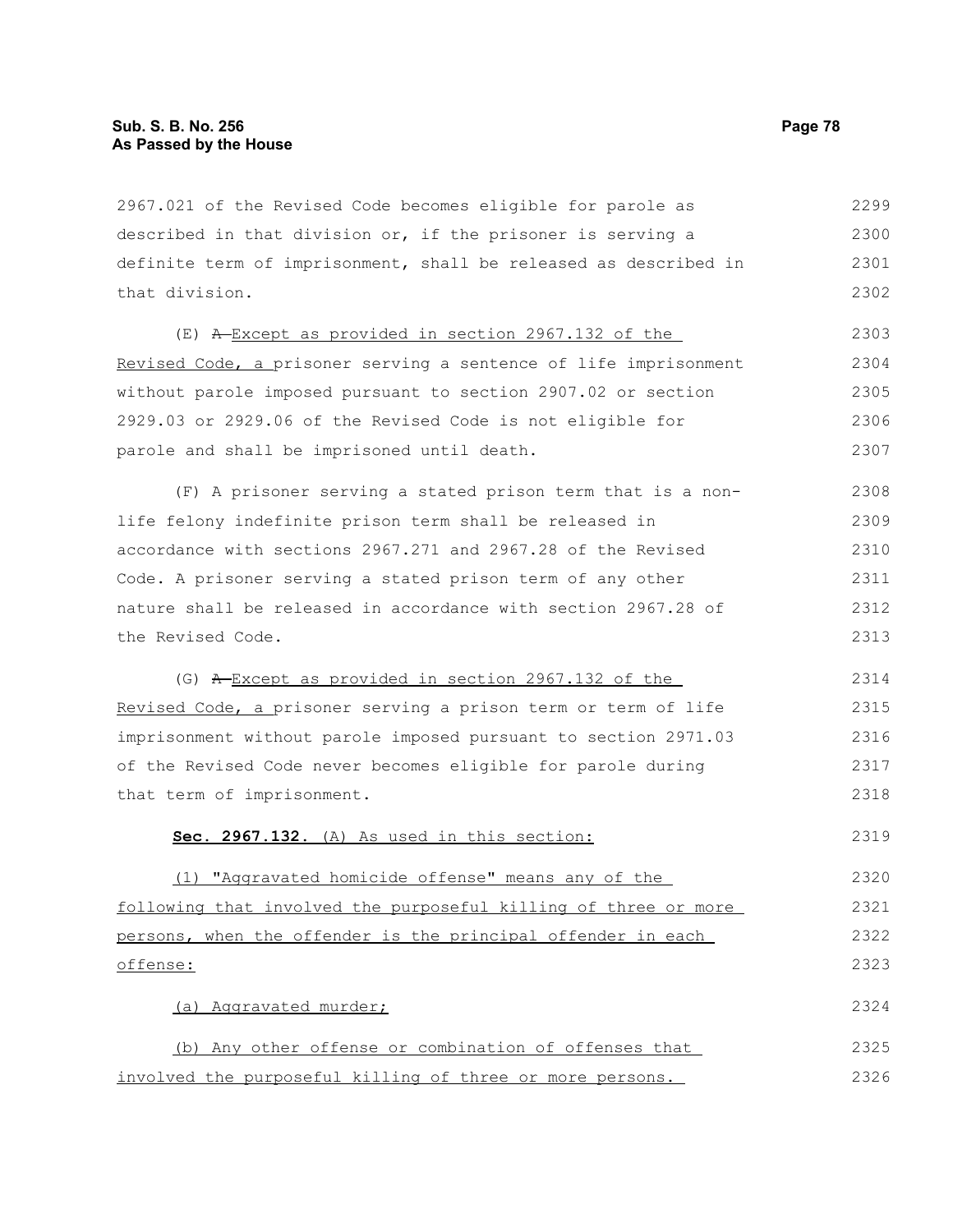| (2) "Homicide offense" means a violation of section              | 2327 |
|------------------------------------------------------------------|------|
| 2903.02, 2903.03, 2903.04, or 2903.041 of the Revised Code or a  | 2328 |
| violation of section 2903.01 of the Revised Code that is not an  | 2329 |
| aggravated homicide offense.                                     | 2330 |
| (B) This section applies to any prisoner serving a prison        | 2331 |
| sentence for one or more offenses committed when the prisoner    | 2332 |
| was under eighteen years of age. Regardless of whether the       | 2333 |
| prisoner's stated prison term includes mandatory time, this      | 2334 |
| section shall apply automatically and cannot be limited by the   | 2335 |
| sentencing court.                                                | 2336 |
| (C) Notwithstanding any provision of the Revised Code to         | 2337 |
| the contrary, and regardless of when the offense or offenses     | 2338 |
| were committed and when the sentence was imposed, a prisoner who | 2339 |
| is serving a prison sentence for an offense other than an        | 2340 |
| aggravated homicide offense and who was under eighteen years of  | 2341 |
| age at the time of the offense, or who is serving consecutive    | 2342 |
| prison sentences for multiple offenses none of which is an       | 2343 |
| aggravated homicide offense and who was under eighteen years of  | 2344 |
| age at the time of the offenses, is eligible for parole as       | 2345 |
| follows:                                                         | 2346 |
| (1) Except as provided in division $(C)$ $(2)$ or $(3)$ of this  | 2347 |
| section, the prisoner is eligible for parole after serving       | 2348 |
| eighteen years in prison.                                        | 2349 |
| (2) Except as provided in division (C) (3) or (4) of this        | 2350 |
| section, if the prisoner is serving a sentence for one or more   | 2351 |
| homicide offenses, none of which are an aggravated homicide      | 2352 |
| offense, the prisoner is eligible for parole after serving       | 2353 |
| twenty-five years in prison.                                     | 2354 |
| (3) Except as provided in division (C) (4) of this section,      | 2355 |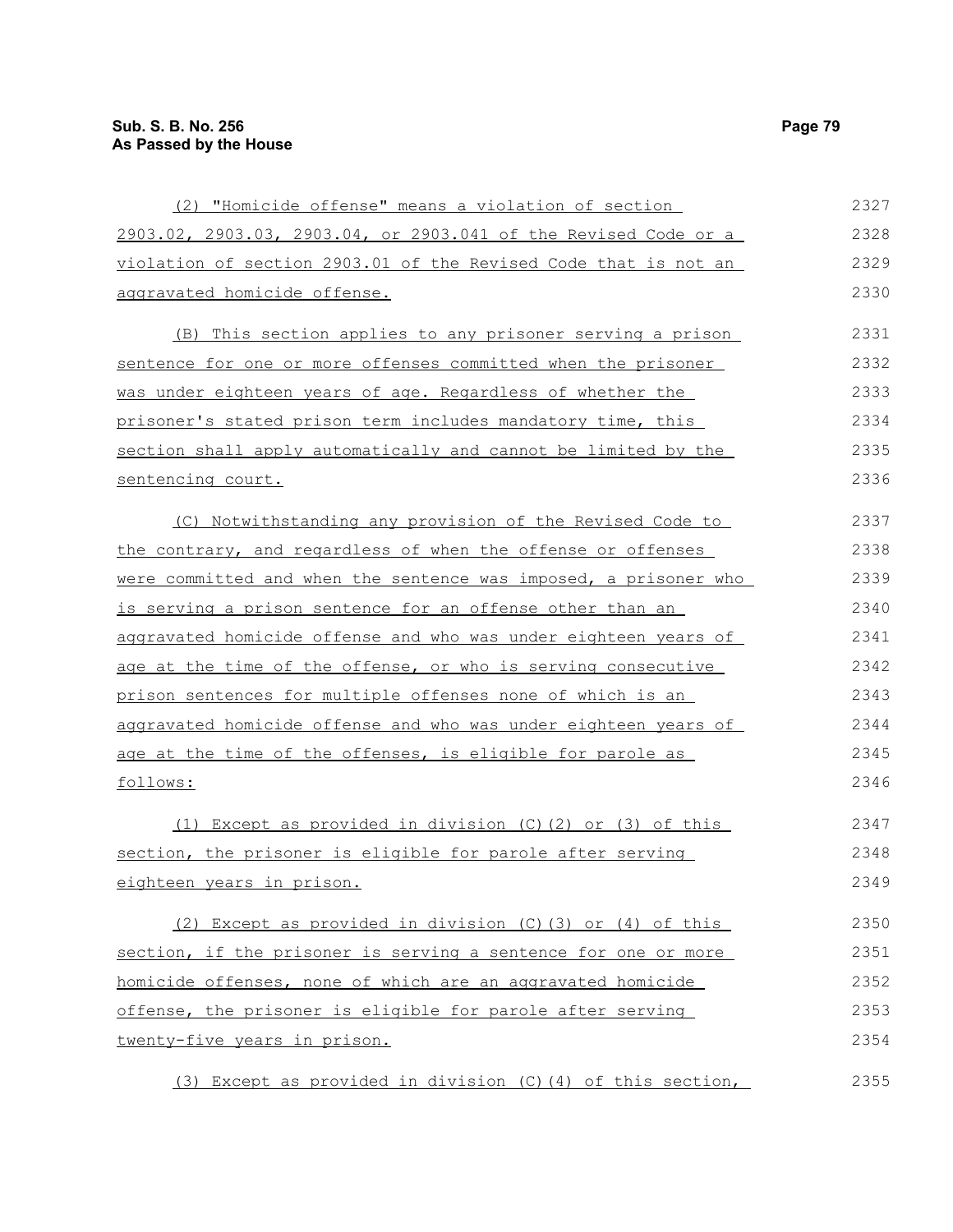| if the prisoner is serving a sentence for two or more homicide   | 2356 |
|------------------------------------------------------------------|------|
| offenses, none of which are an aggravated homicide offense, and  | 2357 |
| the offender was the principal offender in two or more of those  | 2358 |
| offenses, the prisoner is eligible for parole after serving      | 2359 |
| thirty years in prison.                                          | 2360 |
| (4) If the prisoner is serving a sentence for one or more        | 2361 |
| offenses and the sentence permits parole earlier than the parole | 2362 |
| eligibility date specified in division (C)(1), (2), or (3) of    | 2363 |
| this section, the prisoner is eligible for parole after serving  | 2364 |
| the period of time in prison that is specified in the sentence.  | 2365 |
| (D) If the prisoner is serving a sentence for an                 | 2366 |
| aggravated homicide offense, or for a violation of section       | 2367 |
| 2909.24 of the Revised Code when the most serious underlying     | 2368 |
| specified offense the defendant committed in the violation was   | 2369 |
| aggravated murder or murder, the prisoner is not eligible for    | 2370 |
| parole review other than in accordance with the sentence imposed | 2371 |
| for the offense.                                                 | 2372 |
| (E)(1) Once a prisoner is eligible for parole pursuant to        | 2373 |
| division (C) or (D) of this section, the parole board, within a  | 2374 |
| reasonable time after the prisoner becomes eligible, shall       | 2375 |
| conduct a hearing to consider the prisoner's release on parole   | 2376 |
| under parole supervision. The board shall conduct the hearing in | 2377 |
| accordance with Chapters 2930., 2967., and 5149. of the Revised  | 2378 |
| Code and in accordance with the board's policies and procedures. | 2379 |
| Those policies and procedures must permit the prisoner's         | 2380 |
| privately retained counsel or the state public defender to       | 2381 |
| appear at the prisoner's hearing to make a statement in support  | 2382 |
| of the prisoner's release.                                       | 2383 |
| (2) The parole board shall ensure that the review process        | 2384 |
| provides the prisoner a meaningful opportunity to obtain         | 2385 |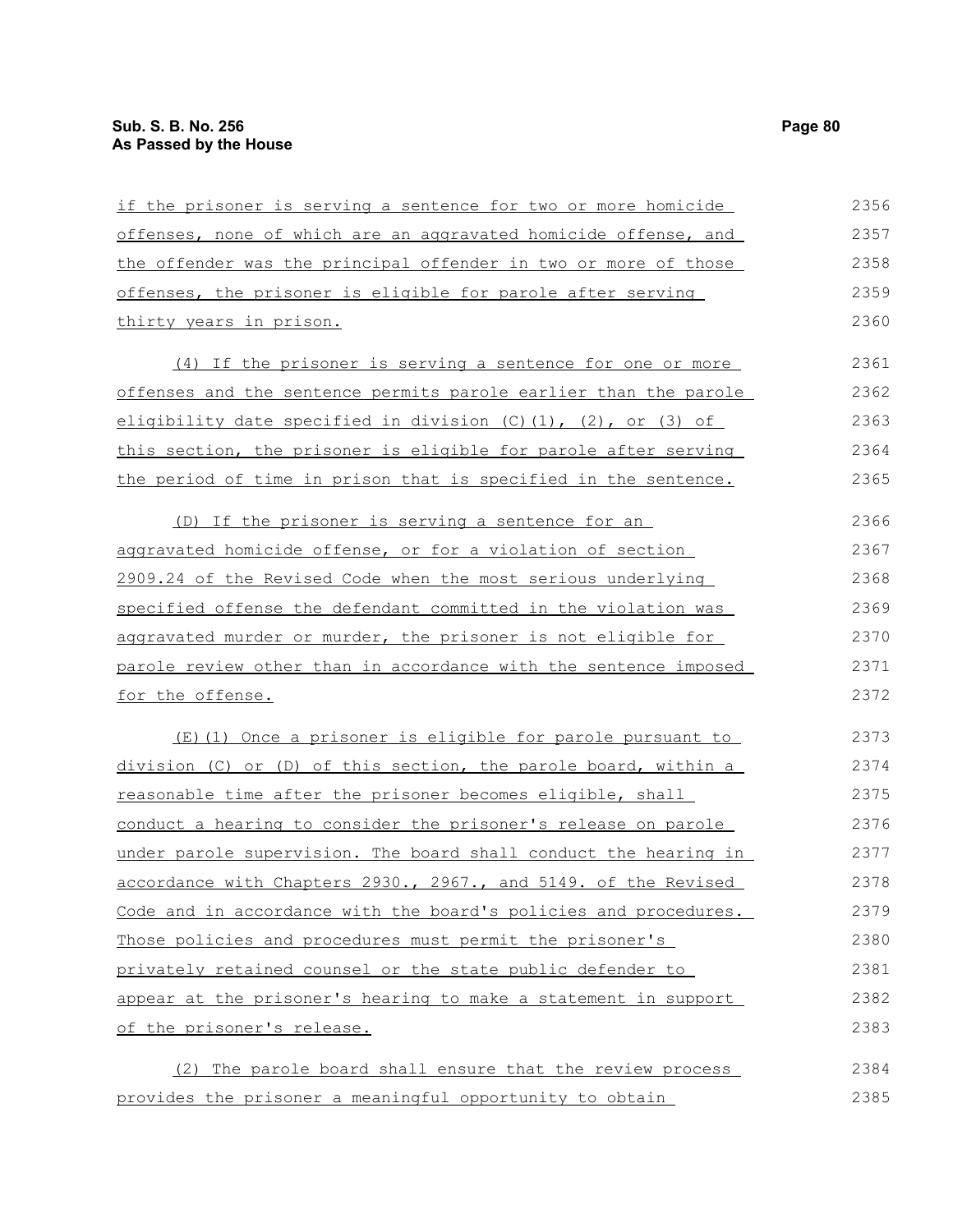| release. In addition to any other factors the board is required  | 2386 |
|------------------------------------------------------------------|------|
| or authorized to consider by rule or statute, the board shall    | 2387 |
| consider the following factors as mitigating factors:            | 2388 |
| (a) The chronological age of the prisoner at the time of         | 2389 |
| the offense and that age's hallmark features, including          | 2390 |
| intellectual capacity, immaturity, impetuosity, and a failure to | 2391 |
| appreciate risks and consequences;                               | 2392 |
| (b) The family and home environment of the prisoner at the       | 2393 |
| time of the offense, the prisoner's inability to control the     | 2394 |
| prisoner's surroundings, a history of trauma regarding the       | 2395 |
| prisoner, and the prisoner's school and special education        | 2396 |
| history;                                                         | 2397 |
| (c) The circumstances of the offense, including the extent       | 2398 |
| of the prisoner's participation in the conduct and the way       | 2399 |
| familial and peer pressures may have impacted the prisoner's     | 2400 |
| conduct;                                                         | 2401 |
| (d) Whether the prisoner might have been charged and             | 2402 |
| convicted of a lesser offense if not for the incompetencies      | 2403 |
| associated with youth such as the prisoner's inability to deal   | 2404 |
| with police officers and prosecutors during the prisoner's       | 2405 |
| interrogation or possible plea agreement, or the prisoner's      | 2406 |
| inability to assist the prisoner's own attorney;                 | 2407 |
| (e) Examples of the prisoner's rehabilitation, including         | 2408 |
| any subsequent growth or increase in maturity during             | 2409 |
| imprisonment.                                                    | 2410 |
| In accordance with section 2967.131 of the Revised<br>(F)        | 2411 |
| Code, the parole board shall impose appropriate terms and        | 2412 |
| conditions of release upon each prisoner granted a parole under  | 2413 |
| this section.                                                    | 2414 |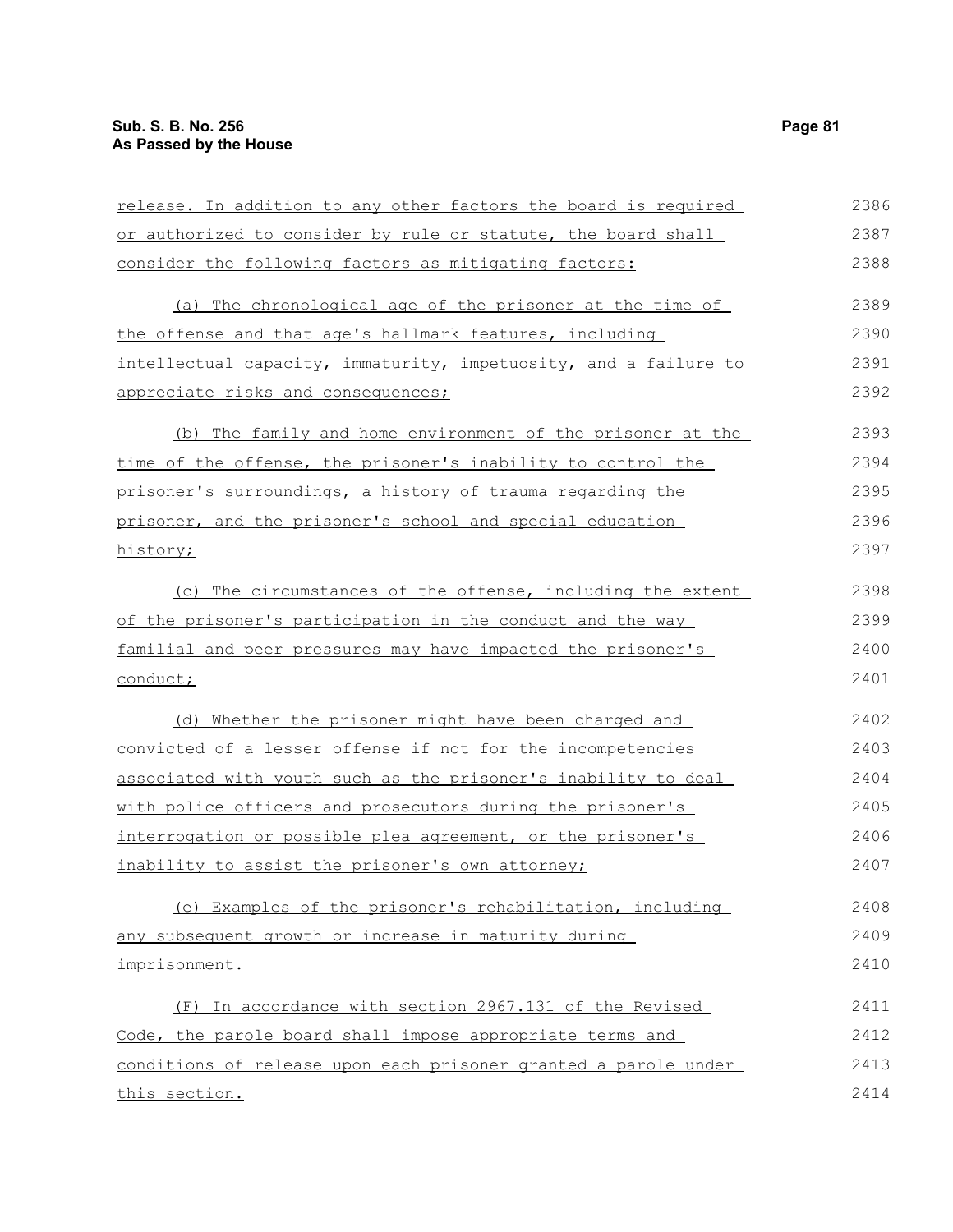| (G) If the parole board denies release on parole pursuant        | 2415 |
|------------------------------------------------------------------|------|
| to this section, the board shall conduct a subsequent release    | 2416 |
| review not later than five years after release was denied.       | 2417 |
| (H) In addition to any notice required by rule or statute,       | 2418 |
| the parole board shall notify the state public defender, the     | 2419 |
| victim, and the appropriate prosecuting attorney of a prisoner's | 2420 |
| eligibility for review under this section at least sixty days    | 2421 |
| before the board begins any review or proceedings involving that | 2422 |
| <u>prisoner under this section.</u>                              | 2423 |
| (I) This section shall apply to determine the parole             | 2424 |
| eligibility of all prisoners described in this section who       | 2425 |
| committed an offense prior to, on, or after the effective date   | 2426 |
| of this section, regardless of when the prisoner committed or    | 2427 |
| was sentenced for the offense and, for purposes of this section, | 2428 |
| a prisoner is "serving" a prison sentence for an offense if on   | 2429 |
| or after the effective date of this section, the prisoner is     | 2430 |
| serving a prison sentence for that offense, regardless of when   | 2431 |
| the sentence was imposed or the offense was committed.           | 2432 |
| Sec. 2971.03. (A) Notwithstanding divisions (A) and (D) of       | 2433 |
| section 2929.14, section 2929.02, 2929.03, 2929.06, 2929.13, or  | 2434 |
| another section of the Revised Code, other than divisions (B)    | 2435 |
| and (C) of section 2929.14 of the Revised Code, that authorizes  | 2436 |
| or requires a specified prison term or a mandatory prison term   | 2437 |
| for a person who is convicted of or pleads guilty to a felony or | 2438 |
| that specifies the manner and place of service of a prison term  | 2439 |
| or term of imprisonment, the court shall impose a sentence upon  | 2440 |
| a person who is convicted of or pleads guilty to a violent sex   | 2441 |

offense and who also is convicted of or pleads guilty to a sexually violent predator specification that was included in the indictment, count in the indictment, or information charging 2442 2443 2444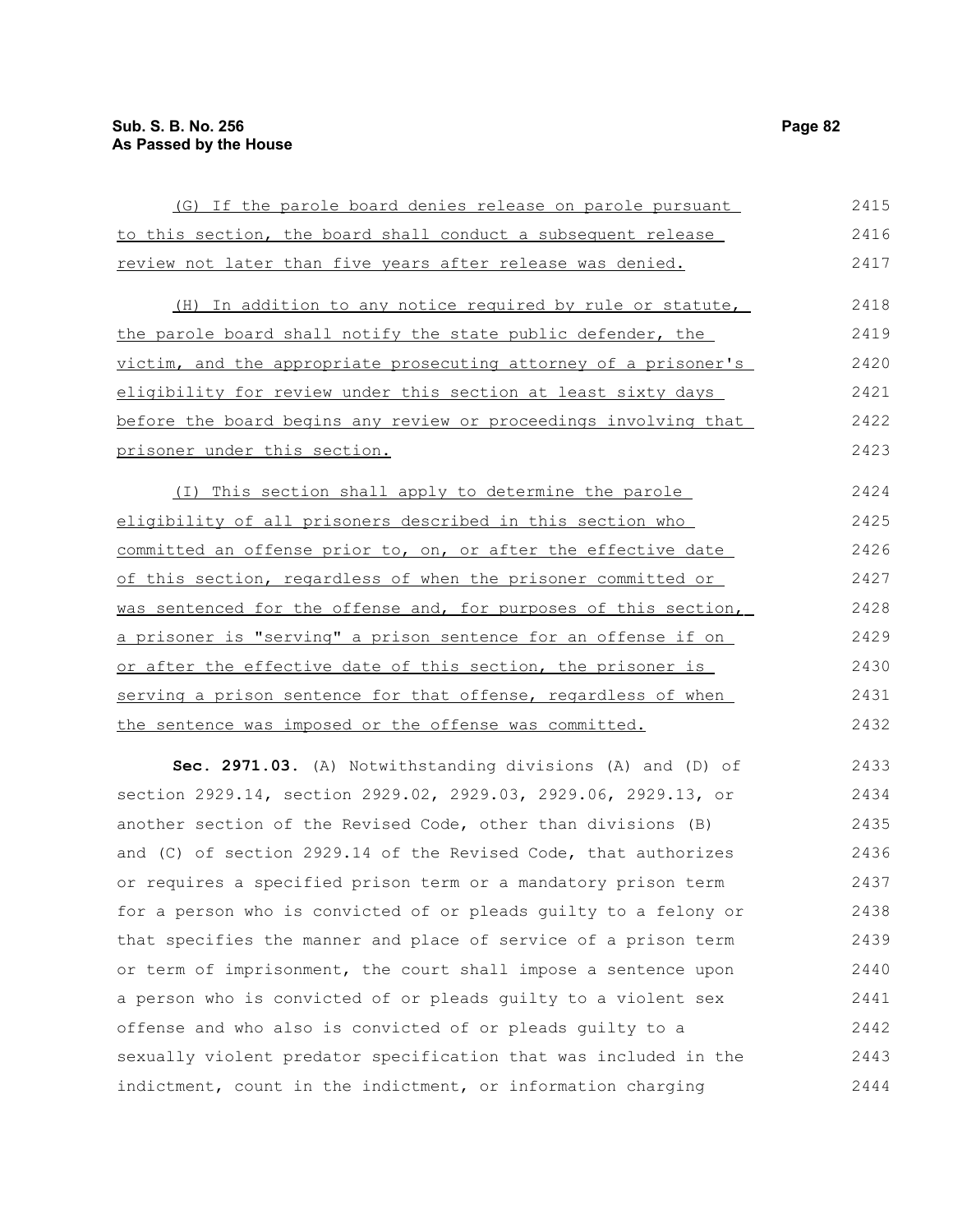## **Sub. S. B. No. 256 Page 83 As Passed by the House**

that offense, and upon a person who is convicted of or pleads guilty to a designated homicide, assault, or kidnapping offense and also is convicted of or pleads guilty to both a sexual motivation specification and a sexually violent predator specification that were included in the indictment, count in the indictment, or information charging that offense, as follows: 2445 2446 2447 2448 2449 2450

(1)  $H$ Except as provided in division (A)(5) of this section, if the offense for which the sentence is being imposed is aggravated murder and if the court does not impose upon the offender a sentence of death, it shall impose upon the offender a term of life imprisonment without parole. If the court sentences the offender to death and the sentence of death is vacated, overturned, or otherwise set aside, the court shall impose upon the offender a term of life imprisonment without parole. 2451 2452 2453 2454 2455 2456 2457 2458 2459

(2)  $H$ Except as provided in division (A)(5) of this section, if the offense for which the sentence is being imposed is murder; or if the offense is rape committed in violation of division (A)(1)(b) of section 2907.02 of the Revised Code when the offender purposely compelled the victim to submit by force or threat of force, when the victim was less than ten years of age, when the offender previously has been convicted of or pleaded guilty to either rape committed in violation of that division or a violation of an existing or former law of this state, another state, or the United States that is substantially similar to division (A)(1)(b) of section 2907.02 of the Revised Code, or when the offender during or immediately after the commission of the rape caused serious physical harm to the victim; or if the offense is an offense other than aggravated murder or murder for which a term of life imprisonment may be imposed, it shall impose upon the offender a term of life 2460 2461 2462 2463 2464 2465 2466 2467 2468 2469 2470 2471 2472 2473 2474 2475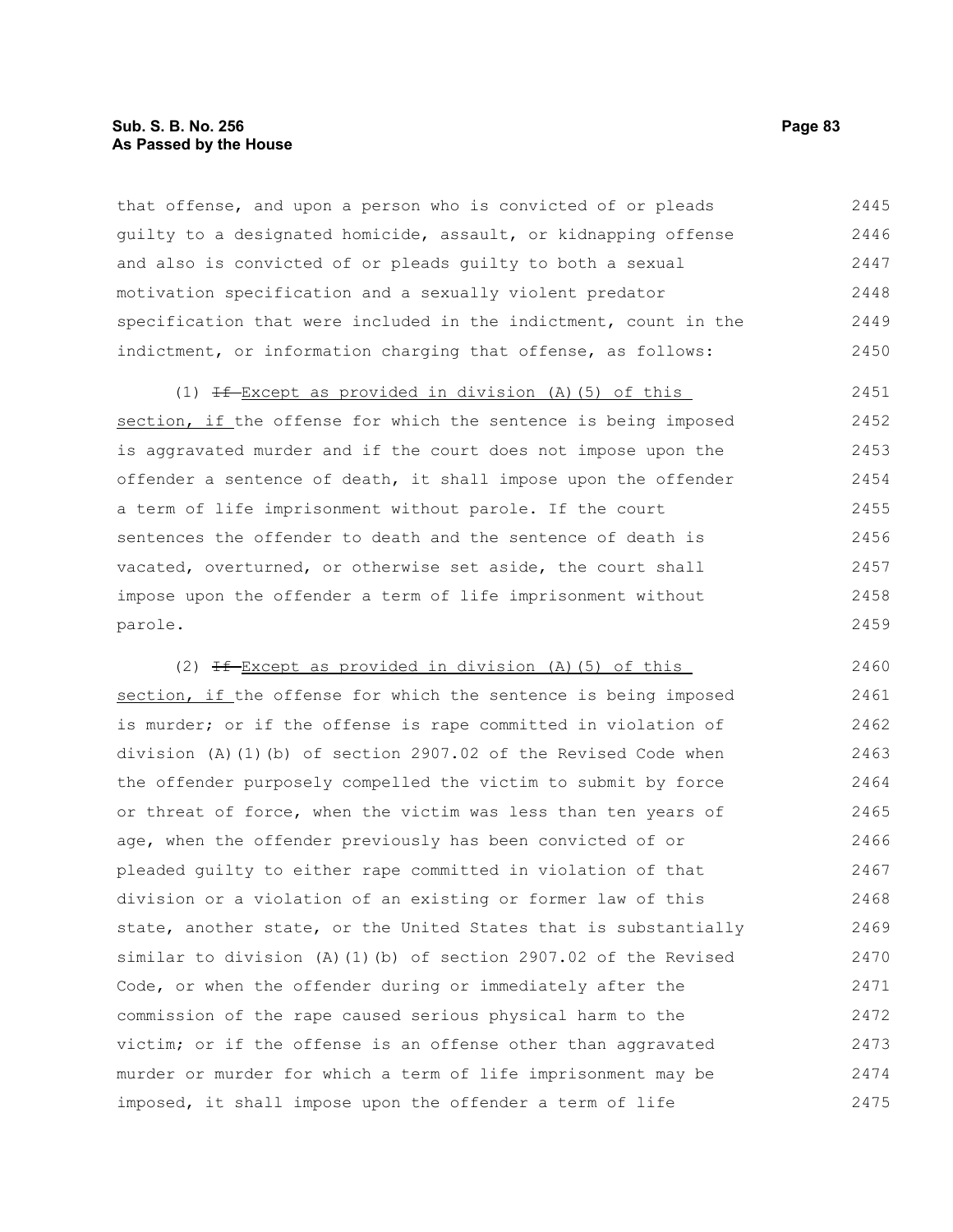imprisonment without parole.

(3)(a) Except as otherwise provided in division (A)(3)(b), (c), (d), or (e) or (A)(4) of this section, if the offense for which the sentence is being imposed is an offense other than aggravated murder, murder, or rape and other than an offense for which a term of life imprisonment may be imposed, it shall impose an indefinite prison term consisting of a minimum term fixed by the court as described in this division, but not less than two years, and a maximum term of life imprisonment. Except as otherwise specified in this division, the minimum term shall be fixed by the court from among the range of terms available as a definite term for the offense. If the offense is a felony of the first or second degree committed on or after-the effectivedate of this amendment March 22, 2019, the minimum term shall be fixed by the court from among the range of terms available as a minimum term for the offense under division  $(A)$   $(1)$   $(a)$  or  $(2)$   $(a)$ of that section. 2477 2478 2479 2480 2481 2482 2483 2484 2485 2486 2487 2488 2489 2490 2491 2492

(b) Except as otherwise provided in division (A)(4) of this section, if the offense for which the sentence is being imposed is kidnapping that is a felony of the first degree, it shall impose an indefinite prison term as follows: 2493 2494 2495 2496

(i) If the kidnapping is committed on or after January 1, 2008, and the victim of the offense is less than thirteen years of age, except as otherwise provided in this division, it shall impose an indefinite prison term consisting of a minimum term of fifteen years and a maximum term of life imprisonment. If the kidnapping is committed on or after January 1, 2008, the victim of the offense is less than thirteen years of age, and the offender released the victim in a safe place unharmed, it shall impose an indefinite prison term consisting of a minimum term of 2497 2498 2499 2500 2501 2502 2503 2504 2505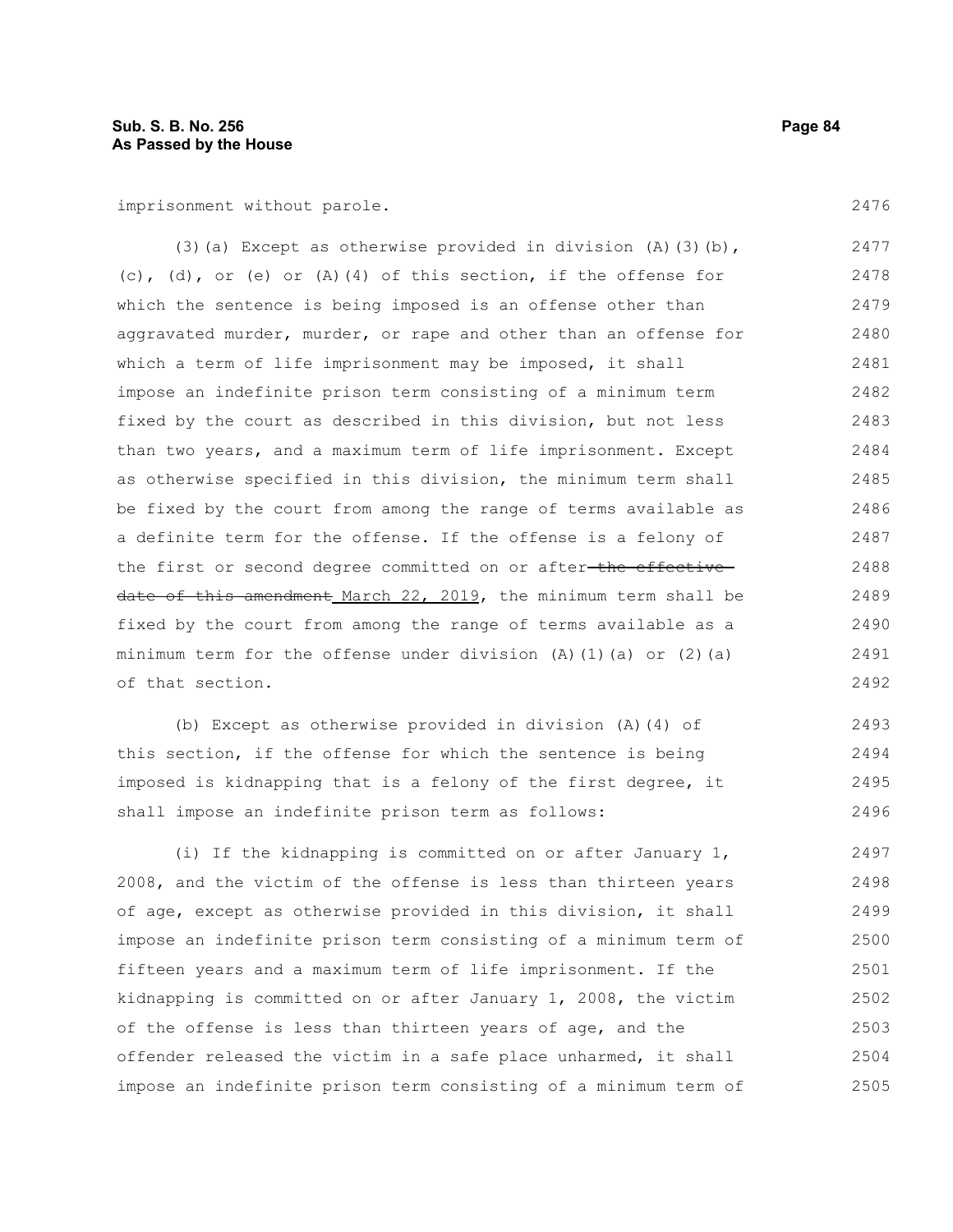ten years and a maximum term of life imprisonment.

(ii) If the kidnapping is committed prior to January 1, 2008, or division (A)(3)(b)(i) of this section does not apply, it shall impose an indefinite term consisting of a minimum term fixed by the court that is not less than ten years and a maximum term of life imprisonment. 2507 2508 2509 2510 2511

(c) Except as otherwise provided in division (A)(4) of this section, if the offense for which the sentence is being imposed is kidnapping that is a felony of the second degree, it shall impose an indefinite prison term consisting of a minimum term fixed by the court that is not less than eight years, and a maximum term of life imprisonment. 2512 2513 2514 2515 2516 2517

(d) Except as otherwise provided in division (A)(4) of this section, if the offense for which the sentence is being imposed is rape for which a term of life imprisonment is not imposed under division (A)(2) of this section or division (B) of section 2907.02 of the Revised Code, it shall impose an indefinite prison term as follows: 2518 2519 2520 2521 2522 2523

(i) If the rape is committed on or after January 2, 2007, in violation of division (A)(1)(b) of section 2907.02 of the Revised Code, it shall impose an indefinite prison term consisting of a minimum term of twenty-five years and a maximum term of life imprisonment. 2524 2525 2526 2527 2528

(ii) If the rape is committed prior to January 2, 2007, or the rape is committed on or after January 2, 2007, other than in violation of division (A)(1)(b) of section 2907.02 of the Revised Code, it shall impose an indefinite prison term consisting of a minimum term fixed by the court that is not less than ten years, and a maximum term of life imprisonment. 2529 2530 2531 2532 2533 2534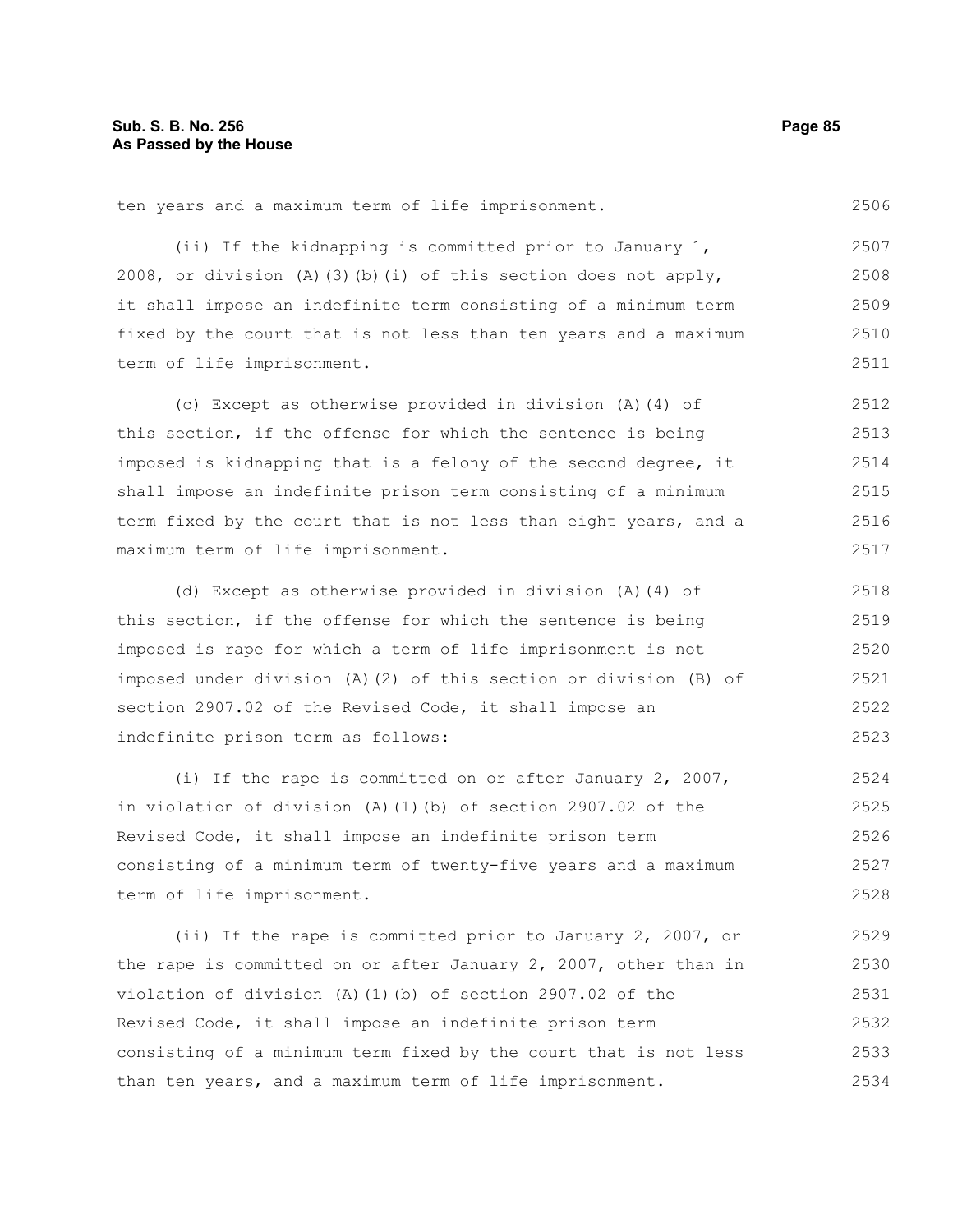(e) Except as otherwise provided in division (A)(4) of this section, if the offense for which sentence is being imposed is attempted rape, it shall impose an indefinite prison term as follows: 2535 2536 2537 2538

(i) Except as otherwise provided in division (A)(3)(e) (ii), (iii), or (iv) of this section, it shall impose an indefinite prison term pursuant to division (A)(3)(a) of this section. 2539 2540 2541 2542

(ii) If the attempted rape for which sentence is being imposed was committed on or after January 2, 2007, and if the offender also is convicted of or pleads guilty to a specification of the type described in section 2941.1418 of the Revised Code, it shall impose an indefinite prison term consisting of a minimum term of five years and a maximum term of twenty-five years. 2543 2544 2545 2546 2547 2548 2549

(iii) If the attempted rape for which sentence is being imposed was committed on or after January 2, 2007, and if the offender also is convicted of or pleads guilty to a specification of the type described in section 2941.1419 of the Revised Code, it shall impose an indefinite prison term consisting of a minimum term of ten years and a maximum of life imprisonment. 2550 2551 2552 2553 2554 2555 2556

(iv) If the attempted rape for which sentence is being imposed was committed on or after January 2, 2007, and if the offender also is convicted of or pleads guilty to a specification of the type described in section 2941.1420 of the Revised Code, it shall impose an indefinite prison term consisting of a minimum term of fifteen years and a maximum of life imprisonment. 2557 2558 2559 2560 2561 2562 2563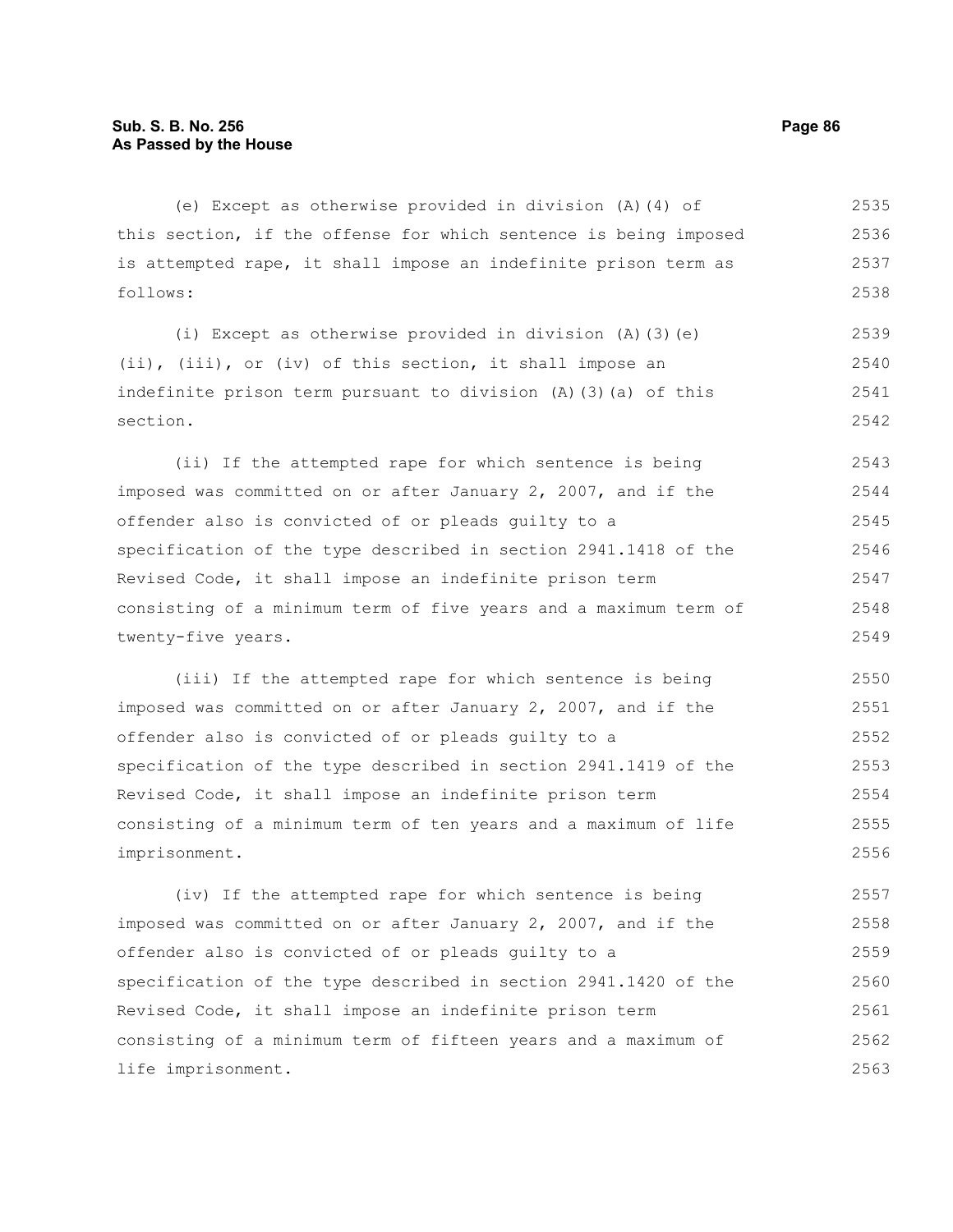# **Sub. S. B. No. 256 Page 87 As Passed by the House**

| (4) For Except as provided in division (A) (5) of this                   | 2564 |
|--------------------------------------------------------------------------|------|
| section, for any offense for which the sentence is being                 | 2565 |
| imposed, if the offender previously has been convicted of or             | 2566 |
| pleaded quilty to a violent sex offense and also to a sexually           | 2567 |
| violent predator specification that was included in the                  | 2568 |
| indictment, count in the indictment, or information charging             | 2569 |
| that offense, or previously has been convicted of or pleaded             | 2570 |
| quilty to a designated homicide, assault, or kidnapping offense          | 2571 |
| and also to both a sexual motivation specification and a                 | 2572 |
| sexually violent predator specification that were included in            | 2573 |
| the indictment, count in the indictment, or information charging         | 2574 |
| that offense, it shall impose upon the offender a term of life           | 2575 |
| imprisonment without parole.                                             | 2576 |
| (5) Notwithstanding divisions (A)(1), (2), and (4) of this               | 2577 |
| section, the court shall not impose a sentence of life                   | 2578 |
| imprisonment without parole upon any person for an offense that          | 2579 |
| was committed when the person was under eighteen years of age.           | 2580 |
| In any case described in division $(A)$ $(1)$ , $(2)$ , or $(4)$ of this | 2581 |
| section, if the offense was committed when the person was under          | 2582 |
| eighteen years of age, the court shall impose an indefinite              | 2583 |
| prison term consisting of a minimum term of thirty years and a           | 2584 |
| <u>maximum term of life imprisonment.</u>                                | 2585 |
|                                                                          |      |

(B)(1) Notwithstanding section 2929.13, division (A) or (D) of section 2929.14, or another section of the Revised Code other than division (B) of section 2907.02 or divisions (B) and (C) of section 2929.14 of the Revised Code that authorizes or requires a specified prison term or a mandatory prison term for a person who is convicted of or pleads guilty to a felony or that specifies the manner and place of service of a prison term or term of imprisonment, if a person is convicted of or pleads guilty to a violation of division (A)(1)(b) of section 2907.02 2586 2587 2588 2589 2590 2591 2592 2593 2594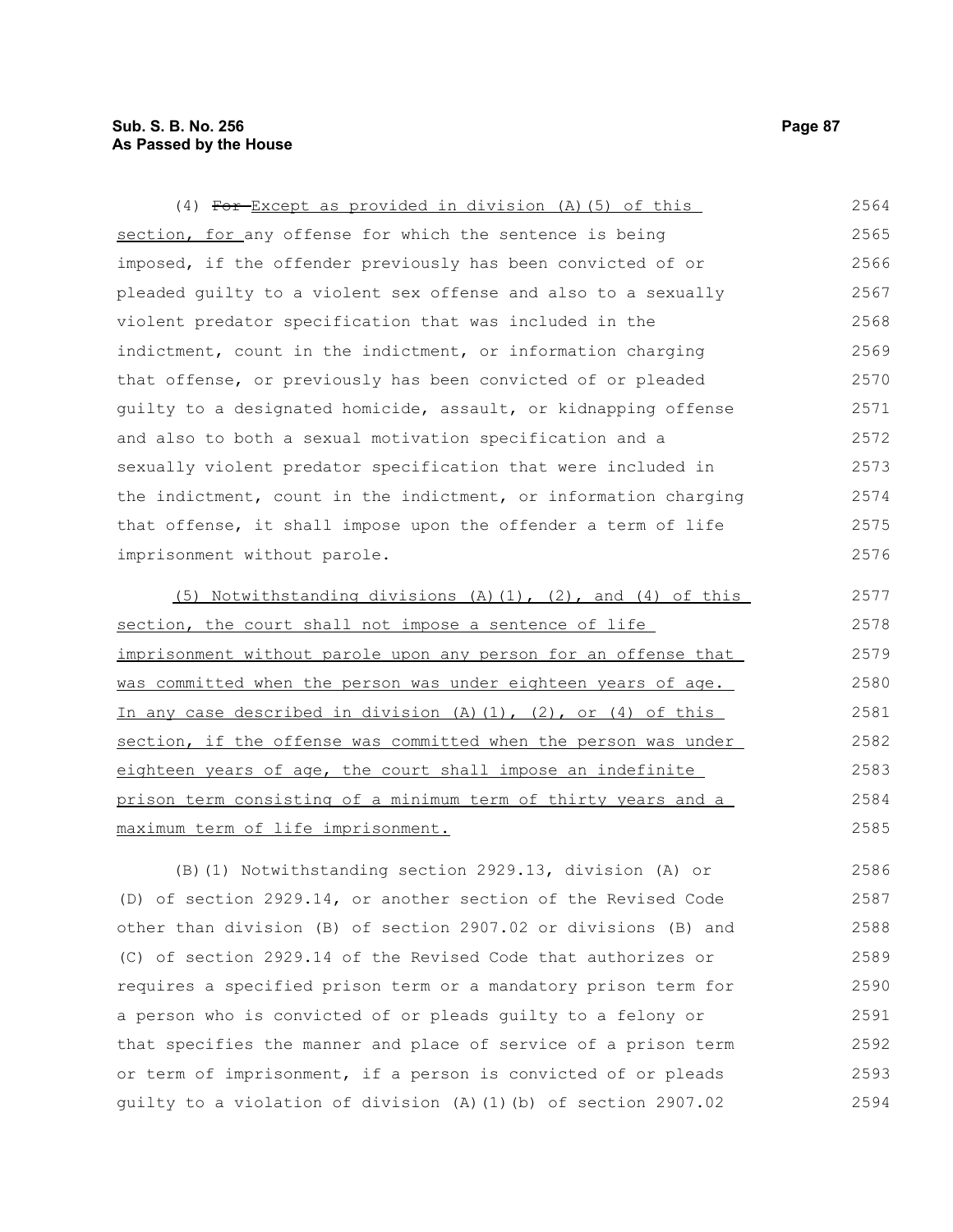#### **Sub. S. B. No. 256 Page 88 As Passed by the House**

of the Revised Code committed on or after January 2, 2007, if division (A) of this section does not apply regarding the person, and if the court does not impose a sentence of life without parole when authorized pursuant to division (B) of section 2907.02 of the Revised Code, the court shall impose upon the person an indefinite prison term consisting of one of the following: 2595 2596 2597 2598 2599 2600 2601

(a) Except as otherwise required in division (B)(1)(b) or (c) of this section, a minimum term of ten years and a maximum term of life imprisonment. 2602 2603 2604

(b) If the victim was less than ten years of age, a minimum term of fifteen years and a maximum of life imprisonment. 2605 2606 2607

(c) If the offender purposely compels the victim to submit by force or threat of force, or if the offender previously has been convicted of or pleaded guilty to violating division (A)(1) (b) of section 2907.02 of the Revised Code or to violating an existing or former law of this state, another state, or the United States that is substantially similar to division (A)(1) (b) of that section, or if the offender during or immediately after the commission of the offense caused serious physical harm to the victim, a minimum term of twenty-five years and a maximum of life imprisonment. 2608 2609 2610 2611 2612 2613 2614 2615 2616 2617

(2) Notwithstanding section 2929.13, division (A) or (D) of section 2929.14, or another section of the Revised Code other than divisions (B) and (C) of section 2929.14 of the Revised Code that authorizes or requires a specified prison term or a mandatory prison term for a person who is convicted of or pleads guilty to a felony or that specifies the manner and place of service of a prison term or term of imprisonment and except as 2618 2619 2620 2621 2622 2623 2624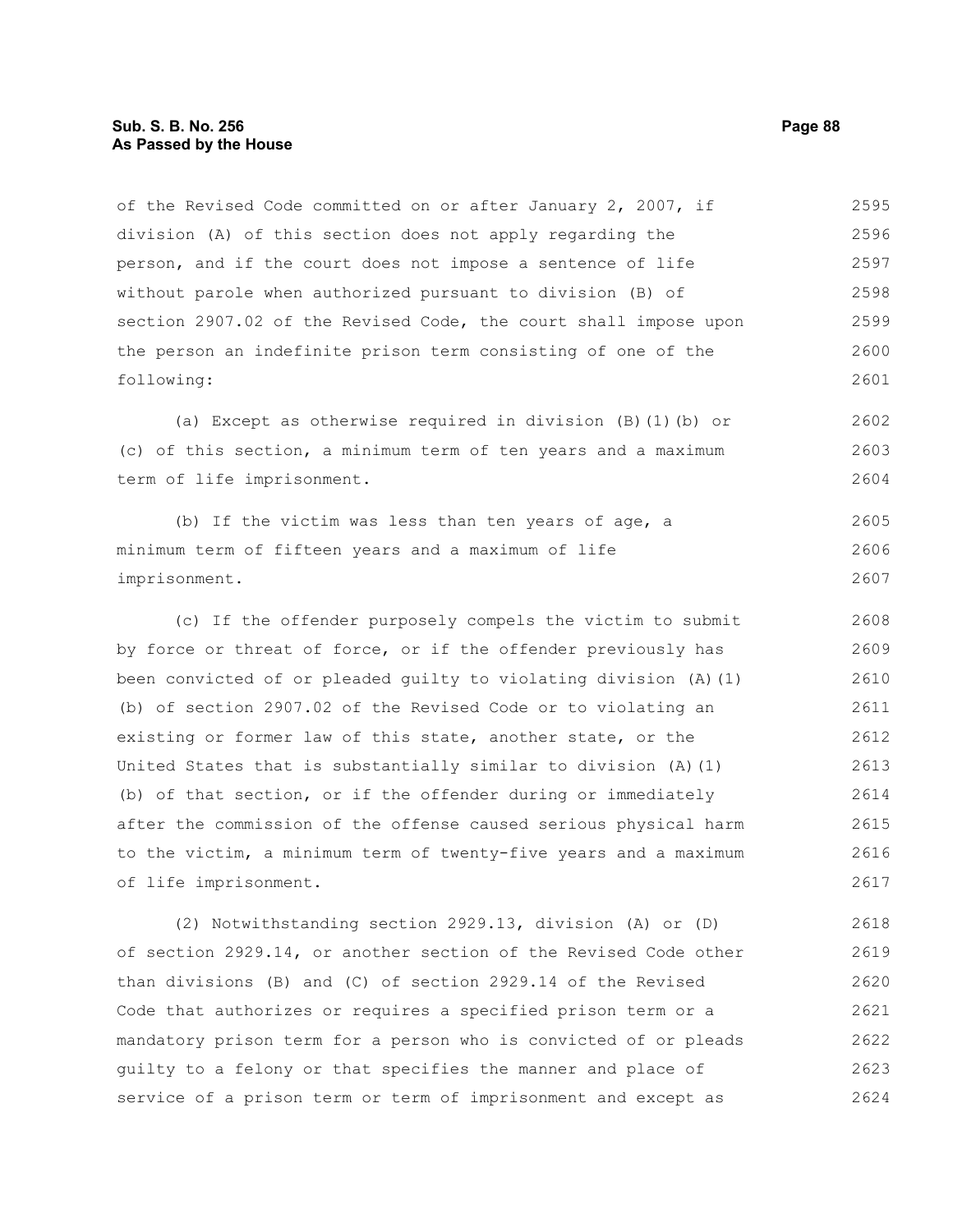#### **Sub. S. B. No. 256 Page 89 As Passed by the House**

otherwise provided in division (B) of section 2907.02 of the Revised Code, if a person is convicted of or pleads guilty to attempted rape committed on or after January 2, 2007, and if division (A) of this section does not apply regarding the person, the court shall impose upon the person an indefinite prison term consisting of one of the following: 2625 2626 2627 2628 2629 2630

(a) If the person also is convicted of or pleads guilty to a specification of the type described in section 2941.1418 of the Revised Code, the court shall impose upon the person an indefinite prison term consisting of a minimum term of five years and a maximum term of twenty-five years. 2631 2632 2633 2634 2635

(b) If the person also is convicted of or pleads guilty to a specification of the type described in section 2941.1419 of the Revised Code, the court shall impose upon the person an indefinite prison term consisting of a minimum term of ten years and a maximum term of life imprisonment. 2636 2637 2638 2639 2640

(c) If the person also is convicted of or pleads guilty to a specification of the type described in section 2941.1420 of the Revised Code, the court shall impose upon the person an indefinite prison term consisting of a minimum term of fifteen years and a maximum term of life imprisonment. 2641 2642 2643 2644 2645

(3) Notwithstanding section 2929.13, division (A) or (D) of section 2929.14, or another section of the Revised Code other than divisions (B) and (C) of section 2929.14 of the Revised Code that authorizes or requires a specified prison term or a mandatory prison term for a person who is convicted of or pleads guilty to a felony or that specifies the manner and place of service of a prison term or term of imprisonment, if a person is convicted of or pleads guilty to an offense described in division  $(B)(3)(a)$ ,  $(b)$ ,  $(c)$ , or  $(d)$  of this section committed 2646 2647 2648 2649 2650 2651 2652 2653 2654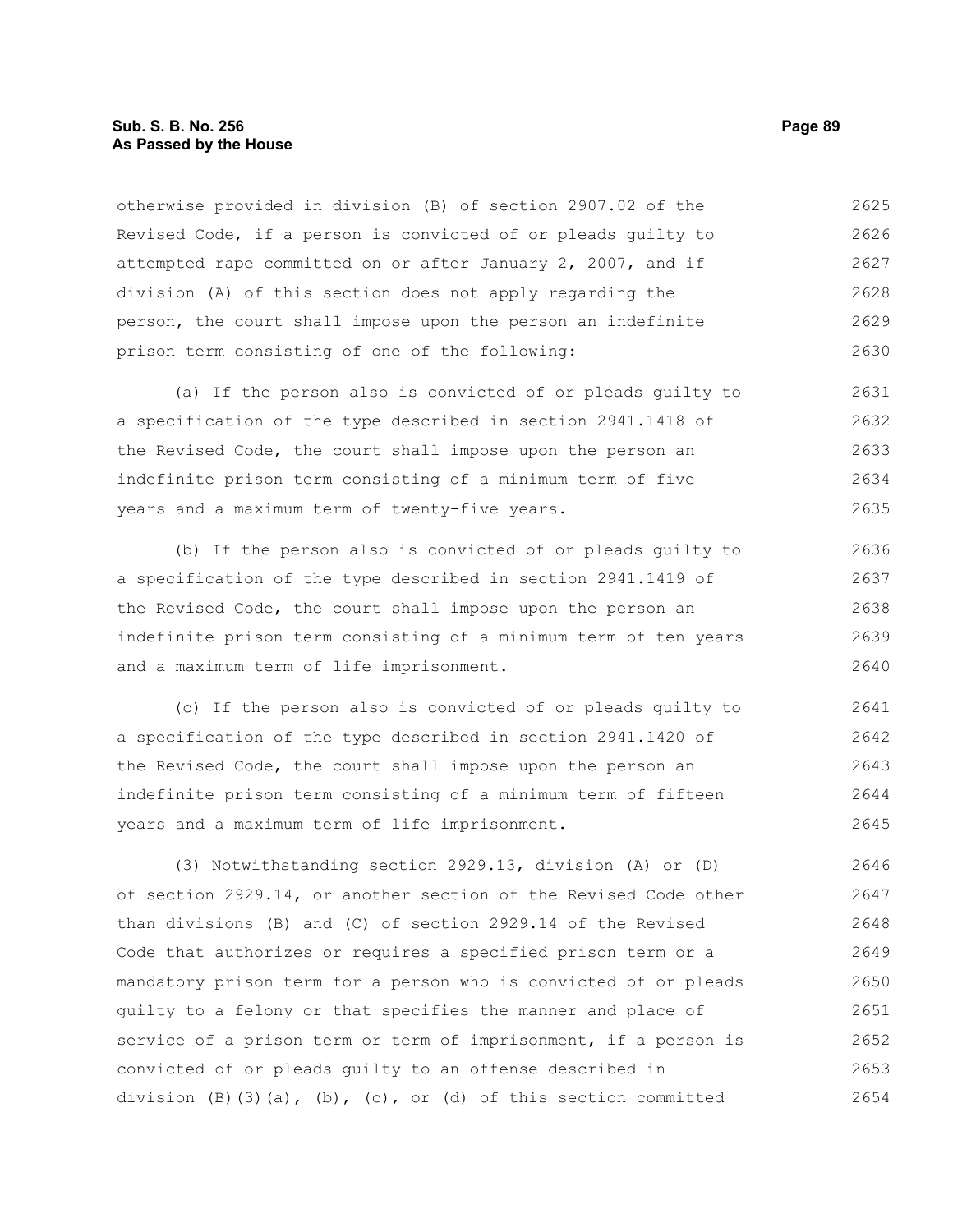#### **Sub. S. B. No. 256 Page 90 As Passed by the House**

on or after January 1, 2008, if the person also is convicted of or pleads guilty to a sexual motivation specification that was included in the indictment, count in the indictment, or information charging that offense, and if division (A) of this section does not apply regarding the person, the court shall impose upon the person an indefinite prison term consisting of one of the following: 2655 2656 2657 2658 2659 2660 2661

(a) An indefinite prison term consisting of a minimum of ten years and a maximum term of life imprisonment if the offense for which the sentence is being imposed is kidnapping, the victim of the offense is less than thirteen years of age, and the offender released the victim in a safe place unharmed; 2662 2663 2664 2665 2666

(b) An indefinite prison term consisting of a minimum of fifteen years and a maximum term of life imprisonment if the offense for which the sentence is being imposed is kidnapping when the victim of the offense is less than thirteen years of age and division  $(B)$   $(3)$   $(a)$  of this section does not apply; 2667 2668 2669 2670 2671

(c) An indefinite term consisting of a minimum of thirty years and a maximum term of life imprisonment if the offense for which the sentence is being imposed is aggravated murder, when the victim of the offense is less than thirteen years of age, a sentence of death or life imprisonment without parole is not imposed for the offense, and division  $(A)$   $(2)$   $(b)$   $(ii)$  of section 2929.022, division (A)(1)(e), (C)(1)(a)(v), (C)(2)(a)(ii), (D) (2)(b), (D)(3)(a)(iv), or (E)(1)(d) of section 2929.03, or division (A) or (B) of section 2929.06 of the Revised Code requires that the sentence for the offense be imposed pursuant to this division; 2672 2673 2674 2675 2676 2677 2678 2679 2680 2681 2682

(d) An indefinite prison term consisting of a minimum of thirty years and a maximum term of life imprisonment if the 2683 2684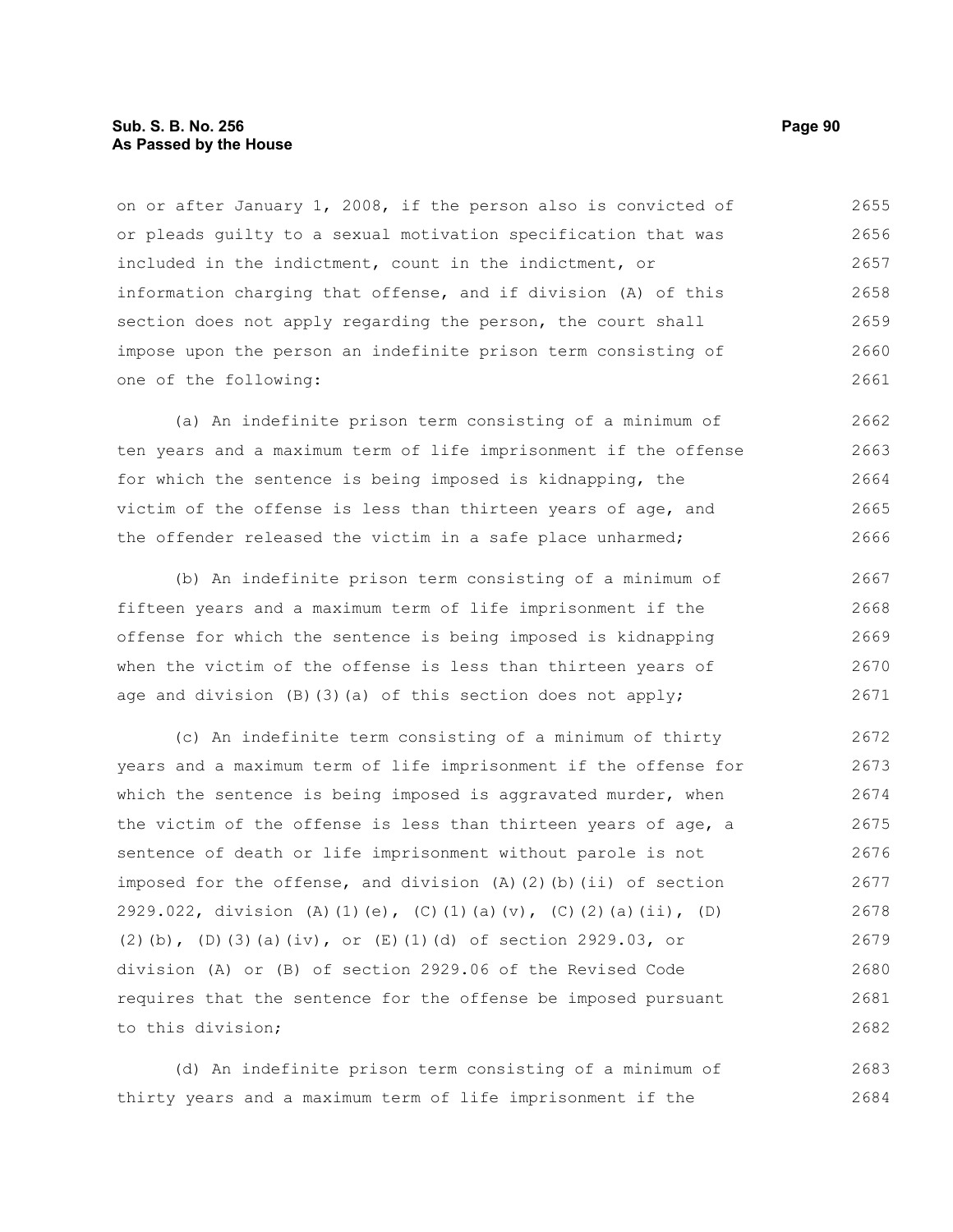offense for which the sentence is being imposed is murder when the victim of the offense is less than thirteen years of age. 2685 2686

(C)(1) If the offender is sentenced to a prison term pursuant to division (A)(3), (B)(1)(a), (b), or (c), (B)(2)(a), (b), or (c), or  $(B)$ (3)(a), (b), (c), or (d) of this section, the parole board shall have control over the offender's service of the term during the entire term unless the parole board terminates its control in accordance with section 2971.04 of the Revised Code. 2687 2688 2689 2690 2691 2692 2693

(2) Except as provided in division (C)(3) or (G) of this section, an offender sentenced to a prison term or term of life imprisonment without parole pursuant to division (A) of this section shall serve the entire prison term or term of life imprisonment in a state correctional institution. The offender is not eligible for judicial release under section 2929.20 of the Revised Code. 2694 2695 2696 2697 2698 2699 2700

(3) For a prison term imposed pursuant to division  $(A)$  (3), (B)(1)(a), (b), or (c), (B)(2)(a), (b), or (c), or (B)(3)(a), (b), (c), or (d) of this section, subject to the application of division (G) of this section, the court, in accordance with section 2971.05 of the Revised Code, may terminate the prison term or modify the requirement that the offender serve the entire term in a state correctional institution if all of the following apply: 2701 2702 2703 2704 2705 2706 2707 2708

(a) The offender has served at least the minimum term imposed as part of that prison term. 2709 2710

(b) The parole board, pursuant to section 2971.04 of the Revised Code, has terminated its control over the offender's service of that prison term. 2711 2712 2713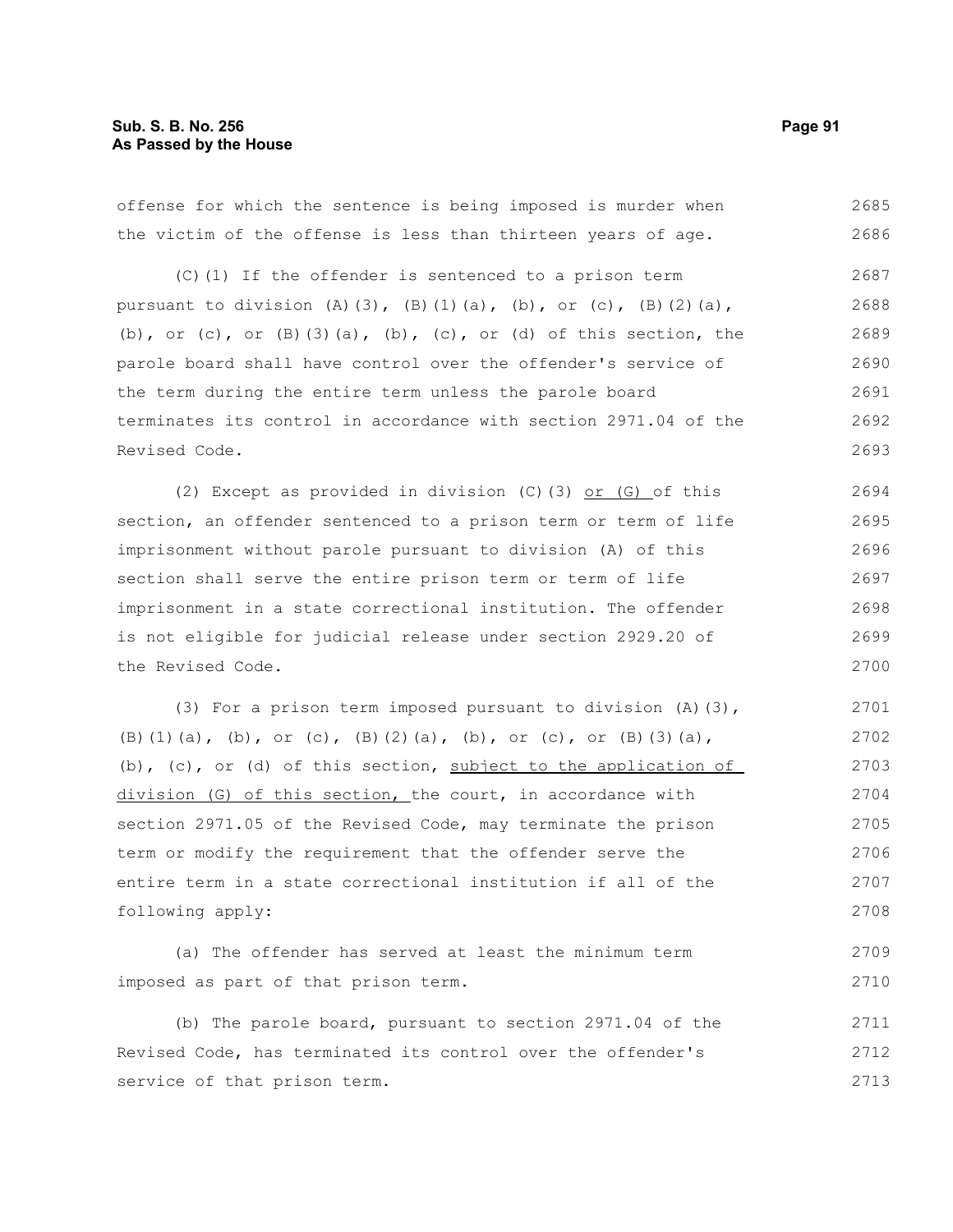(c) The court has held a hearing and found, by clear and convincing evidence, one of the following: (i) In the case of termination of the prison term, that the offender is unlikely to commit a sexually violent offense in the future; (ii) In the case of modification of the requirement, that the offender does not represent a substantial risk of physical harm to others. (4) An Except as provided in division (G) of this section, an offender who has been sentenced to a term of life imprisonment without parole pursuant to division  $(A)$   $(1)$ ,  $(2)$ , or (4) of this section shall not be released from the term of life imprisonment or be permitted to serve a portion of it in a place other than a state correctional institution. (D) If a court sentences an offender to a prison term or term of life imprisonment without parole pursuant to division (A) of this section and the court also imposes on the offender one or more additional prison terms pursuant to division (B) of section 2929.14 of the Revised Code, all of the additional prison terms shall be served consecutively with, and prior to, the prison term or term of life imprisonment without parole imposed upon the offender pursuant to division (A) of this section. (E) If the offender is convicted of or pleads guilty to two or more offenses for which a prison term or term of life imprisonment without parole is required to be imposed pursuant to division (A) of this section, divisions (A) to (D) of this 2714 2715 2716 2717 2718 2719 2720 2721 2722 2723 2724 2725 2726 2727 2728 2729 2730 2731 2732 2733 2734 2735 2736 2737 2738 2739 2740

section shall be applied for each offense. All minimum terms

imposed upon the offender pursuant to division (A)(3) or (B) of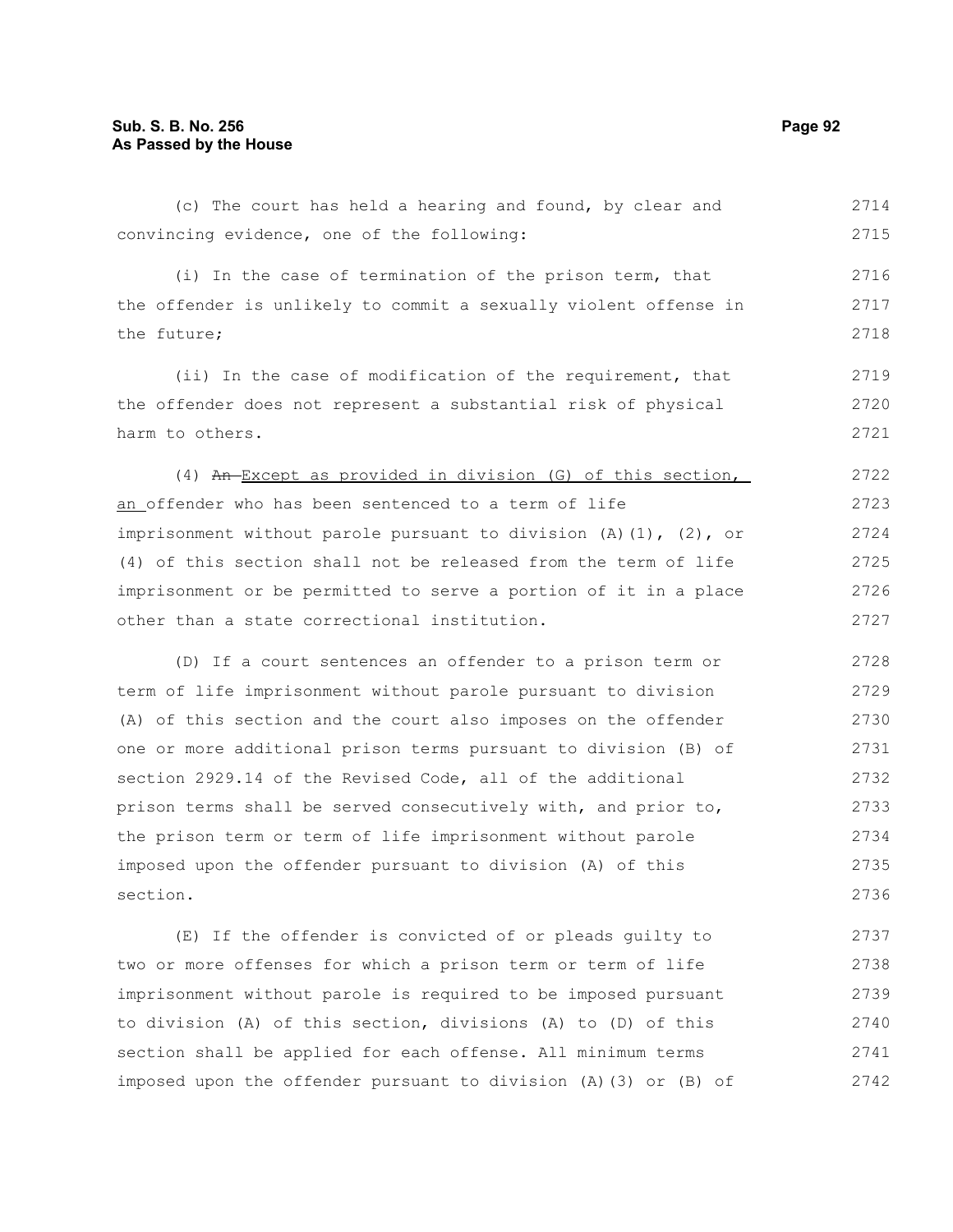this section for those offenses shall be aggregated and served consecutively, as if they were a single minimum term imposed under that division. 2743 2744 2745

(F)(1) If an offender is convicted of or pleads guilty to a violent sex offense and also is convicted of or pleads guilty to a sexually violent predator specification that was included in the indictment, count in the indictment, or information charging that offense, or is convicted of or pleads guilty to a designated homicide, assault, or kidnapping offense and also is convicted of or pleads guilty to both a sexual motivation specification and a sexually violent predator specification that were included in the indictment, count in the indictment, or information charging that offense, the conviction of or plea of guilty to the offense and the sexually violent predator specification automatically classifies the offender as a tier III sex offender/child-victim offender for purposes of Chapter 2950. of the Revised Code. 2746 2747 2748 2749 2750 2751 2752 2753 2754 2755 2756 2757 2758 2759

(2) If an offender is convicted of or pleads guilty to committing on or after January 2, 2007, a violation of division (A)(1)(b) of section 2907.02 of the Revised Code and either the offender is sentenced under section 2971.03 of the Revised Code or a sentence of life without parole is imposed under division (B) of section 2907.02 of the Revised Code, the conviction of or plea of guilty to the offense automatically classifies the offender as a tier III sex offender/child-victim offender for purposes of Chapter 2950. of the Revised Code. 2760 2761 2762 2763 2764 2765 2766 2767 2768

(3) If a person is convicted of or pleads guilty to committing on or after January 2, 2007, attempted rape and also is convicted of or pleads guilty to a specification of the type described in section 2941.1418, 2941.1419, or 2941.1420 of the 2769 2770 2771 2772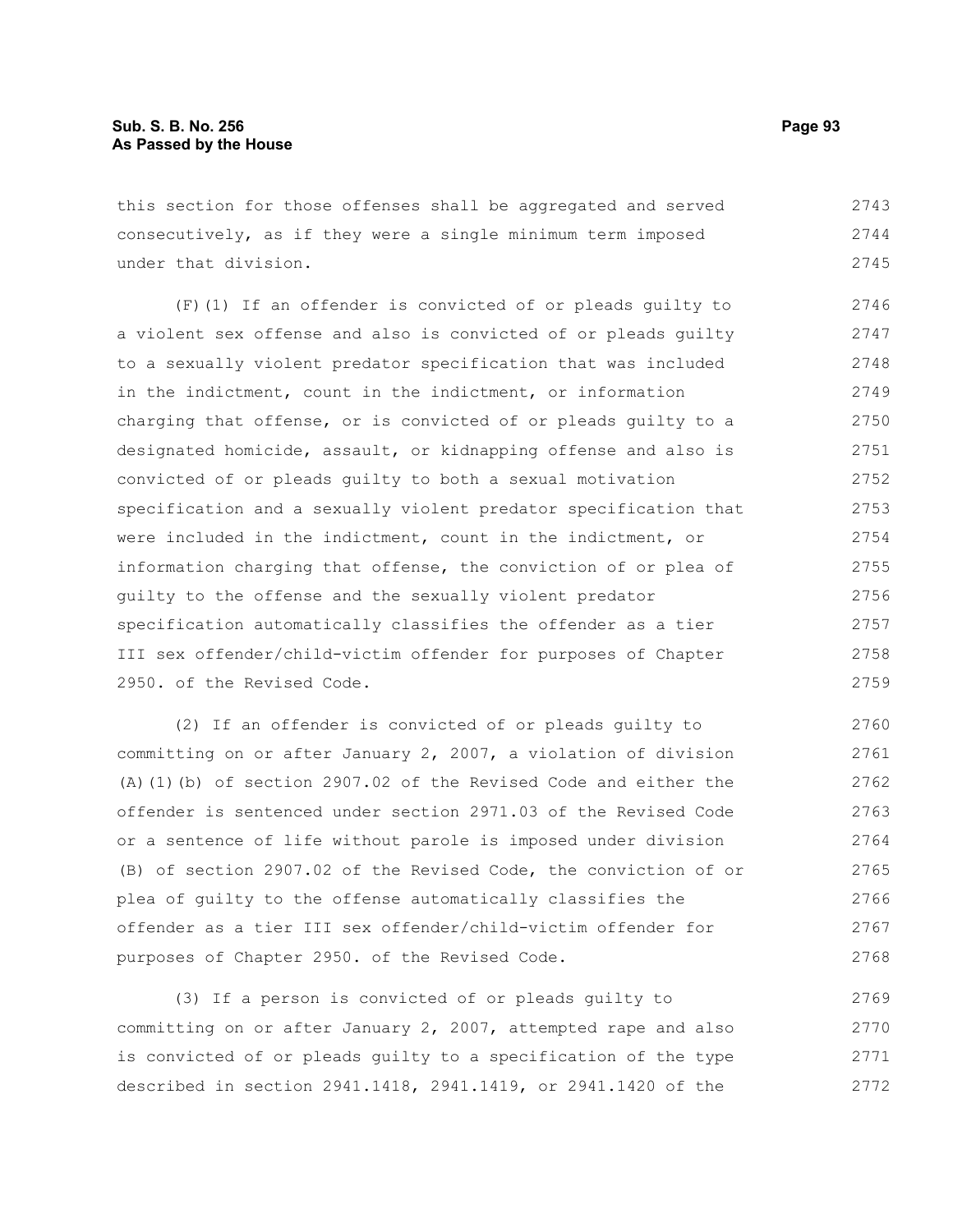Revised Code, the conviction of or plea of guilty to the offense and the specification automatically classify the offender as a tier III sex offender/child-victim offender for purposes of Chapter 2950. of the Revised Code. 2773 2774 2775 2776

(4) If a person is convicted of or pleads guilty to one of the offenses described in division  $(B)$  (3)(a),  $(b)$ ,  $(c)$ , or  $(d)$ of this section and a sexual motivation specification related to the offense and the victim of the offense is less than thirteen years of age, the conviction of or plea of guilty to the offense automatically classifies the offender as a tier III sex offender/child-victim offender for purposes of Chapter 2950. of the Revised Code. 2777 2778 2779 2780 2781 2782 2783 2784

(G) Notwithstanding divisions (A) to (E) of this section, if an offender receives or received a sentence of life imprisonment without parole, a definite sentence, or a sentence to an indefinite prison term under this chapter for an offense committed when the offender was under eighteen years of age, the offender is eligible for parole and the offender's parole eligibility shall be determined under section 2967.132 of the Revised Code. 2785 2786 2787 2788 2789 2790 2791 2792

**Sec. 5149.101.** (A)(1) A board hearing officer, a board member, or the office of victims' services may petition the board for a full board hearing that relates to the proposed parole or re-parole of a prisoner, including any prisoner described in section 2967.132 of the Revised Code. At a meeting of the board at which a majority of board members are present, the majority of those present shall determine whether a full board hearing shall be held. 2793 2794 2795 2796 2797 2798 2799 2800

(2) A victim of a violation of section 2903.01 or 2903.02 of the Revised Code, an offense of violence that is a felony of 2801 2802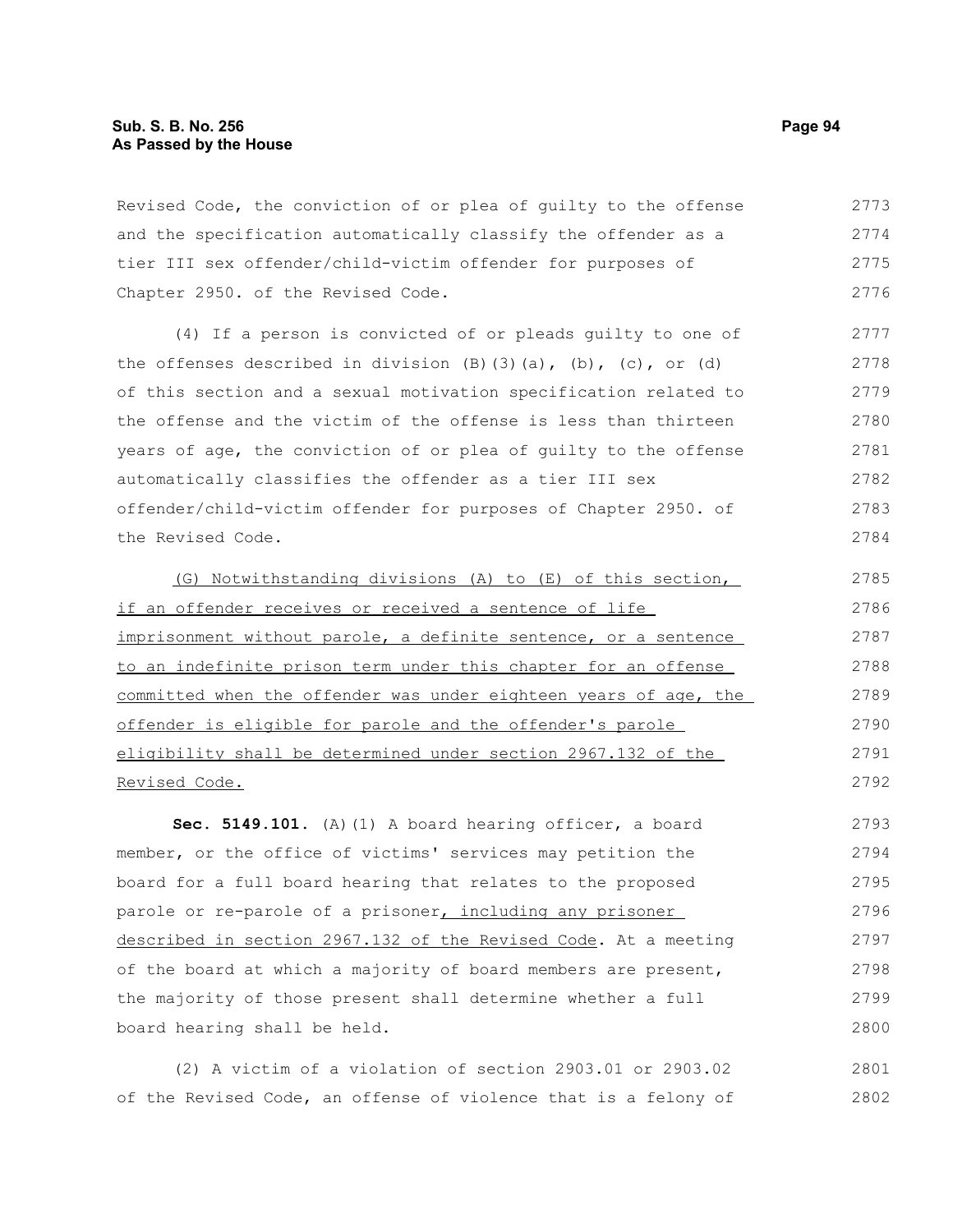# **Sub. S. B. No. 256 Page 95 As Passed by the House**

the first, second, or third degree, or an offense punished by a sentence of life imprisonment, the victim's representative, or any person described in division (B)(5) of this section may request the board to hold a full board hearing that relates to the proposed parole or re-parole of the person that committed the violation. If a victim, victim's representative, or other person requests a full board hearing pursuant to this division, the board shall hold a full board hearing. 2803 2804 2805 2806 2807 2808 2809 2810

At least thirty days before the full hearing, except as otherwise provided in this division, the board shall give notice of the date, time, and place of the hearing to the victim regardless of whether the victim has requested the notification. The notice of the date, time, and place of the hearing shall not be given under this division to a victim if the victim has requested pursuant to division (B)(2) of section 2930.03 of the Revised Code that the notice not be provided to the victim. At least thirty days before the full board hearing and regardless of whether the victim has requested that the notice be provided or not be provided under this division to the victim, the board shall give similar notice to the prosecuting attorney in the case, the law enforcement agency that arrested the prisoner if any officer of that agency was a victim of the offense, and, if different than the victim, the person who requested the full hearing. If the prosecuting attorney has not previously been sent an institutional summary report with respect to the prisoner, upon the request of the prosecuting attorney, the board shall include with the notice sent to the prosecuting attorney an institutional summary report that covers the offender's participation while confined in a state correctional institution in training, work, and other rehabilitative activities and any disciplinary action taken against the 2811 2812 2813 2814 2815 2816 2817 2818 2819 2820 2821 2822 2823 2824 2825 2826 2827 2828 2829 2830 2831 2832 2833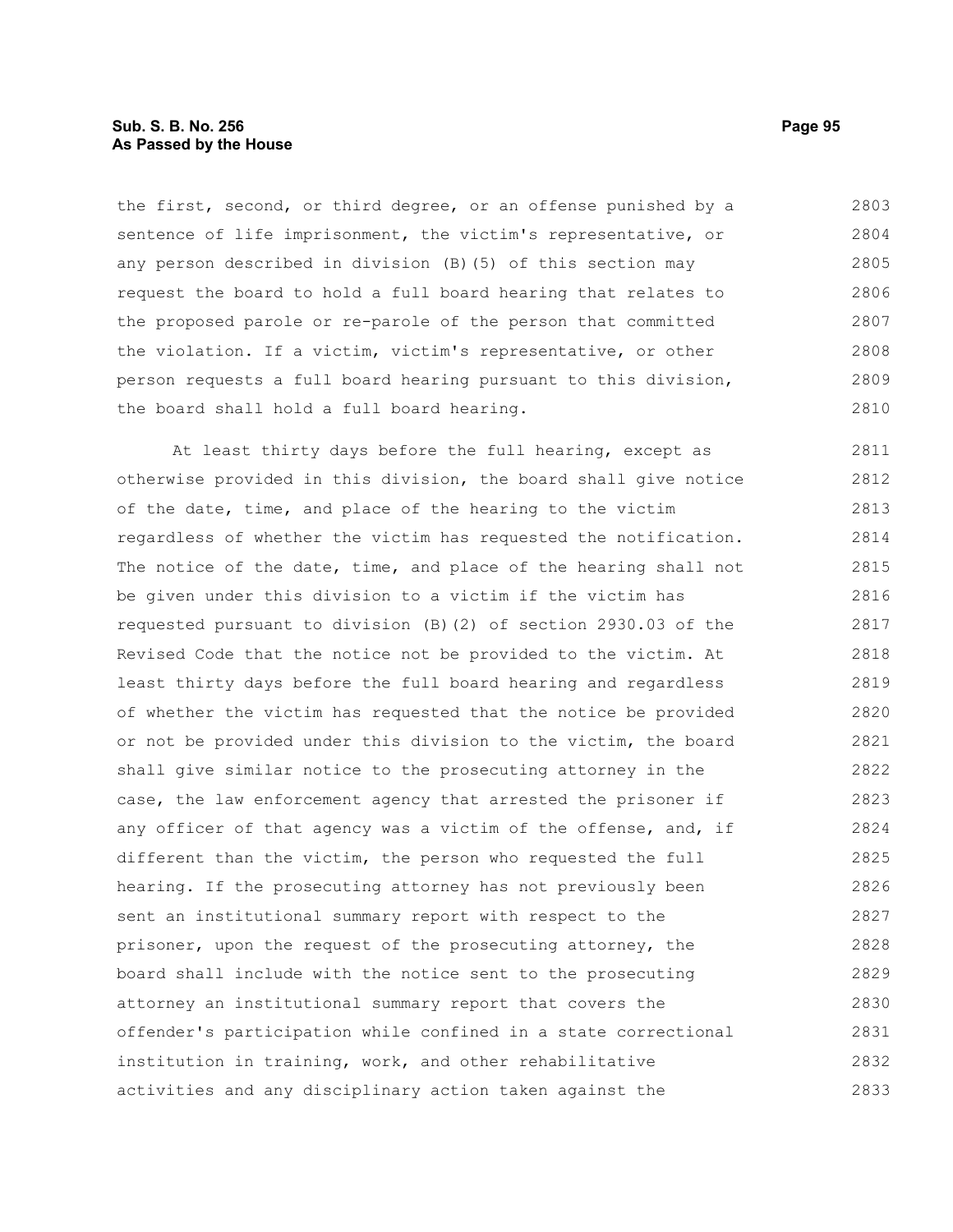| 2834 |
|------|
| 2835 |
| 2836 |
| 2837 |
| 2838 |
| 2839 |
| 2840 |
| 2841 |
| 2842 |
| 2843 |
| 2844 |
| 2845 |
| 2846 |
| 2847 |
| 2848 |
| 2849 |
|      |

The preceding paragraph, and the notice-related provisions of divisions (E)(2) and (K) of section 2929.20, division (D)(1) of section 2930.16, division (H) of section 2967.12, division (E)(1)(b) of section 2967.19, division (A)(3)(b) of section 2967.26, and division (D)(1) of section 2967.28 of the Revised Code enacted in the act in which this paragraph was enacted, shall be known as "Roberta's Law." 2850 2851 2852 2853 2854 2855 2856

(B) At a full board hearing that relates to the proposed parole or re-parole of a prisoner and that has been petitioned for or requested in accordance with division (A) of this section, the parole board shall permit the following persons to appear and to give testimony or to submit written statements: 2857 2858 2859 2860 2861

(1) The prosecuting attorney of the county in which the original indictment against the prisoner was found and members 2862 2863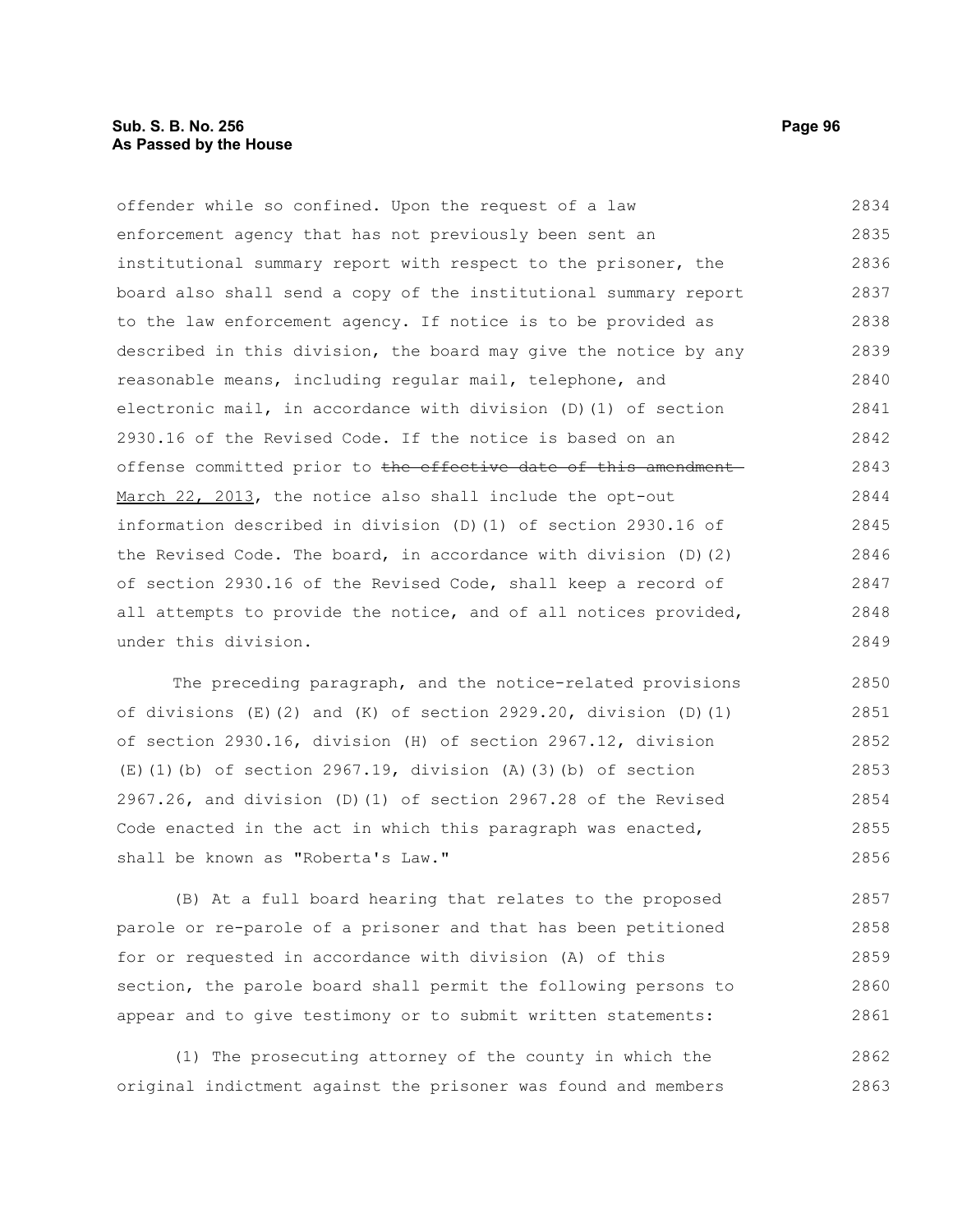of any law enforcement agency that assisted in the prosecution of the original offense; (2) The judge of the court of common pleas who imposed the original sentence of incarceration upon the prisoner, or the judge's successor; (3) The victim of the original offense for which the prisoner is serving the sentence or the victim's representative designated pursuant to section 2930.02 of the Revised Code; (4) The victim of any behavior that resulted in parole being revoked; (5) With respect to a full board hearing held pursuant to division (A)(2) of this section, all of the following: (a) The spouse of the victim of the original offense; (b) The parent or parents of the victim of the original offense; (c) The sibling of the victim of the original offense; (d) The child or children of the victim of the original offense. (6) Counsel or some other person designated by the prisoner as a representative, as described in division (C) of this section. (C) Except as otherwise provided in this division, a full board hearing of the parole board is not subject to section 121.22 of the Revised Code. The persons who may attend a full board hearing are the persons described in divisions (B)(1) to (6) of this section, and representatives of the press, radio and television stations, and broadcasting networks who are members 2864 2865 2866 2867 2868 2869 2870 2871 2872 2873 2874 2875 2876 2877 2878 2879 2880 2881 2882 2883 2884 2885 2886 2887 2888 2889 2890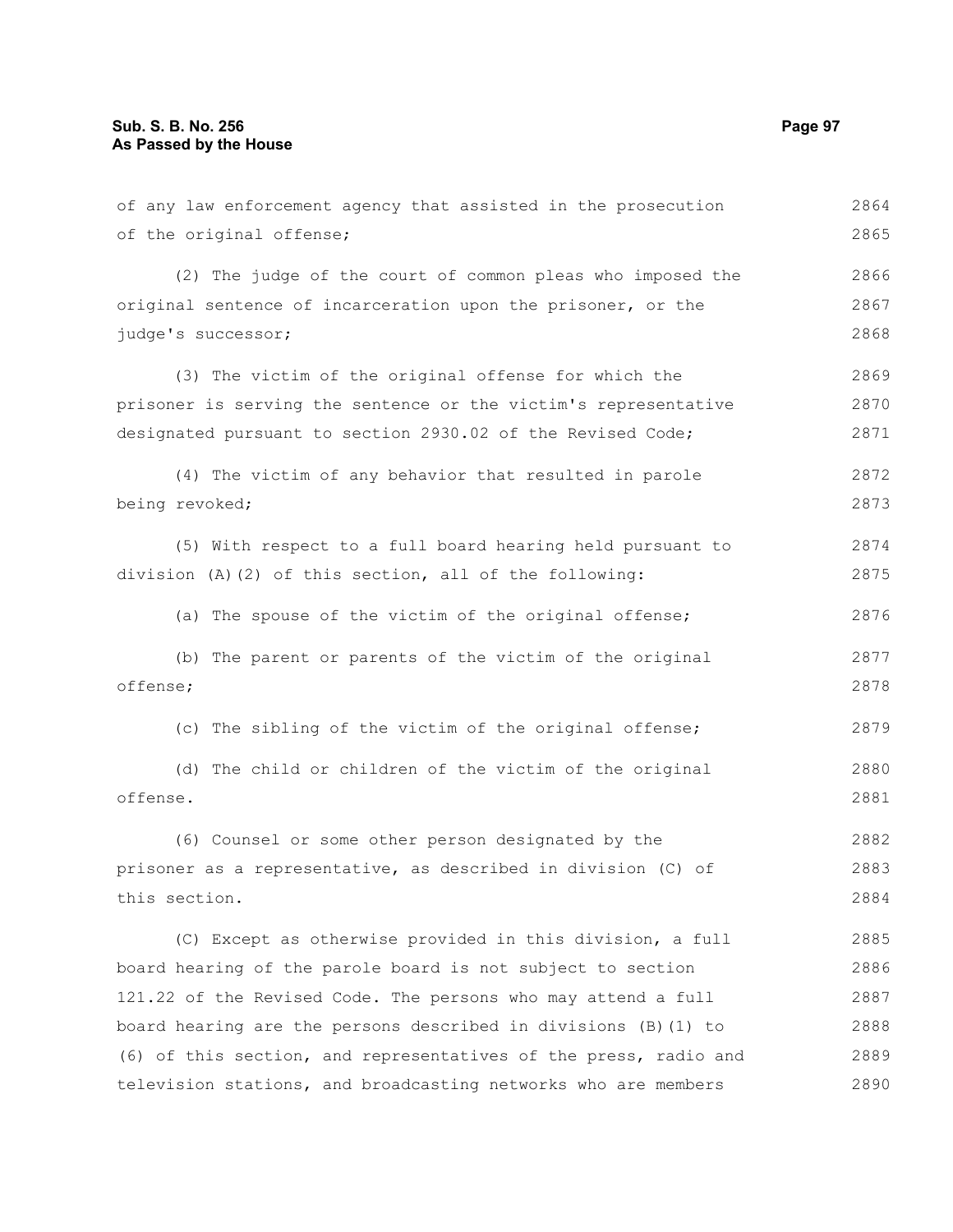# **Sub. S. B. No. 256 Page 98 As Passed by the House**

of a generally recognized professional media organization. 2891

At the request of a person described in division (B)(3) of this section, representatives of the news media described in this division shall be excluded from the hearing while that person is giving testimony at the hearing. The prisoner being considered for parole has no right to be present at the hearing, but may be represented by counsel or some other person designated by the prisoner. 2892 2893 2894 2895 2896 2897 2898

If there is an objection at a full board hearing to a recommendation for the parole of a prisoner, the board may approve or disapprove the recommendation or defer its decision until a subsequent full board hearing. The board may permit interested persons other than those listed in this division and division (B) of this section to attend full board hearings pursuant to rules adopted by the adult parole authority. 2899 2900 2901 2902 2903 2904 2905

(D) If the victim of the original offense died as a result of the offense and the offense was aggravated murder, murder, an offense of violence that is a felony of the first, second, or third degree, or an offense punished by a sentence of life imprisonment, the family of the victim may show at a full board hearing a video recording not exceeding five minutes in length memorializing the victim. 2906 2907 2908 2909 2910 2911 2912

(E) The adult parole authority shall adopt rules for the implementation of this section. The rules shall specify reasonable restrictions on the number of media representatives that may attend a hearing, based on considerations of space, and other procedures designed to accomplish an effective, orderly process for full board hearings. 2913 2914 2915 2916 2917 2918

**Section 2.** That existing sections 2151.35, 2907.02, 2919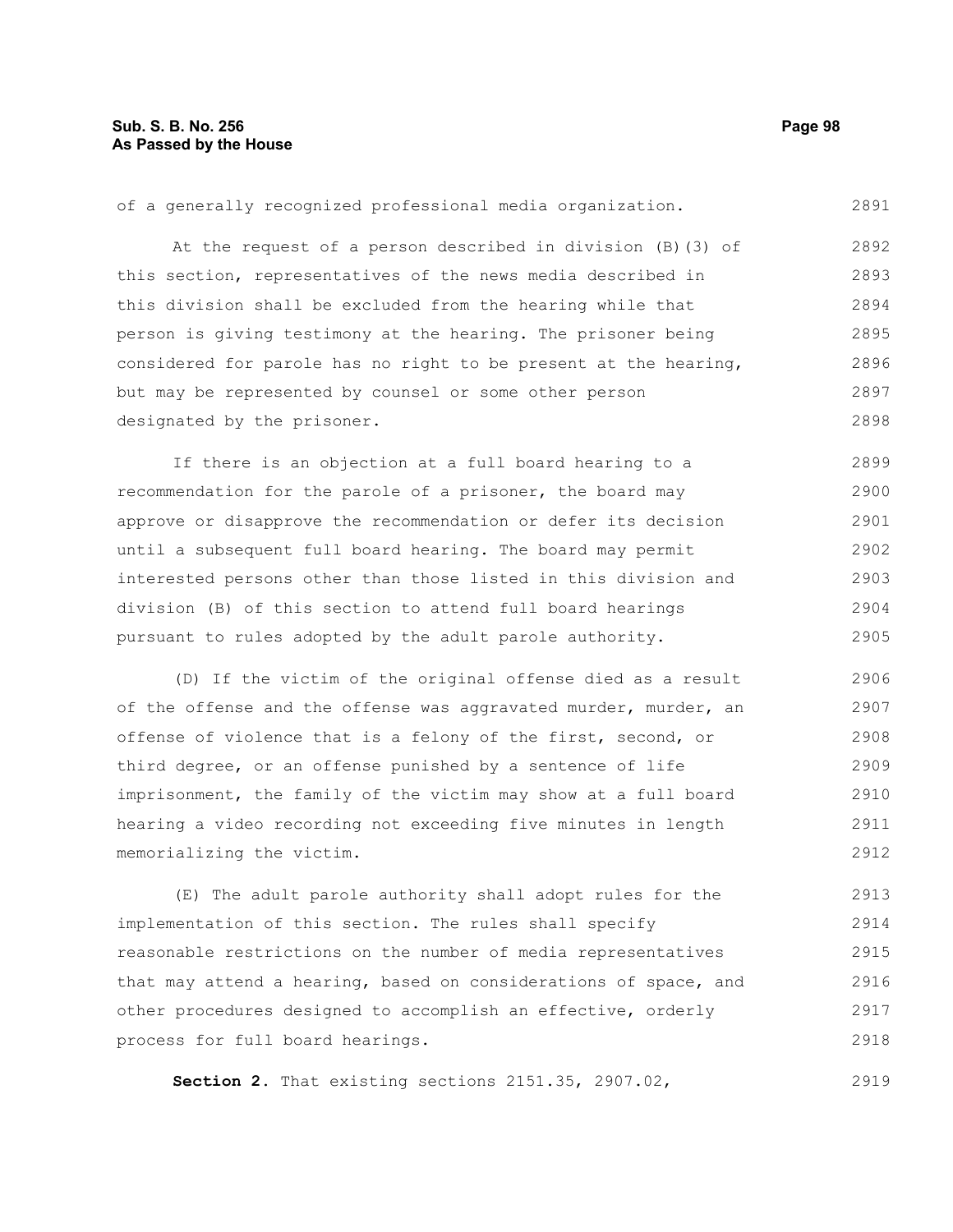## **Sub. S. B. No. 256 Page 99 As Passed by the House**

2909.24, 2929.02, 2929.03, 2929.06, 2929.14, 2929.19, 2967.13, 2971.03, and 5149.101 of the Revised Code are hereby repealed. **Section 3.** (A) The amendments to sections 2907.02, 2909.24, 2929.03, 2929.06, 2929.19, divisions (A) and (B) of section 2929.02, and division (A) of section 2971.03 of the Revised Code made in Sections 1 and 2 of this act and the enactment of division (A) of section 2929.07 of the Revised Code made in Sections 1 and 2 of this act apply to both of the following: (1) All offenses described in those provisions that are committed on or after the effective date of this section; (2) All offenses described in those provisions that were committed prior to the effective date of this section if, as of the effective date of this section, the offender has not been sentenced for the particular offense. (B) The amendments to sections 2967.13, 5149.101, division (C) of section 2929.02, division (L) of section 2929.14, and divisions (C) and (G) of section 2971.03 of the Revised Code and the enactment of section 2967.132 and division (B) of section 2929.07 of the Revised Code made in Sections 1 and 2 of this act apply to all offenses, offenders, and prisoners described in those provisions, regardless of when the offender or prisoner committed, or was sentenced for, the offense. **Section 4.** The General Assembly, applying the principle 2920 2921 2922 2923 2924 2925 2926 2927 2928 2929 2930 2931 2932 2933 2934 2935 2936 2937 2938 2939 2940 2941 2942 2943

stated in division (B) of section 1.52 of the Revised Code that amendments are to be harmonized if reasonably capable of simultaneous operation, finds that the following sections, presented in this act as composites of the sections as amended by the acts indicated, are the resulting versions of the 2944 2945 2946 2947 2948